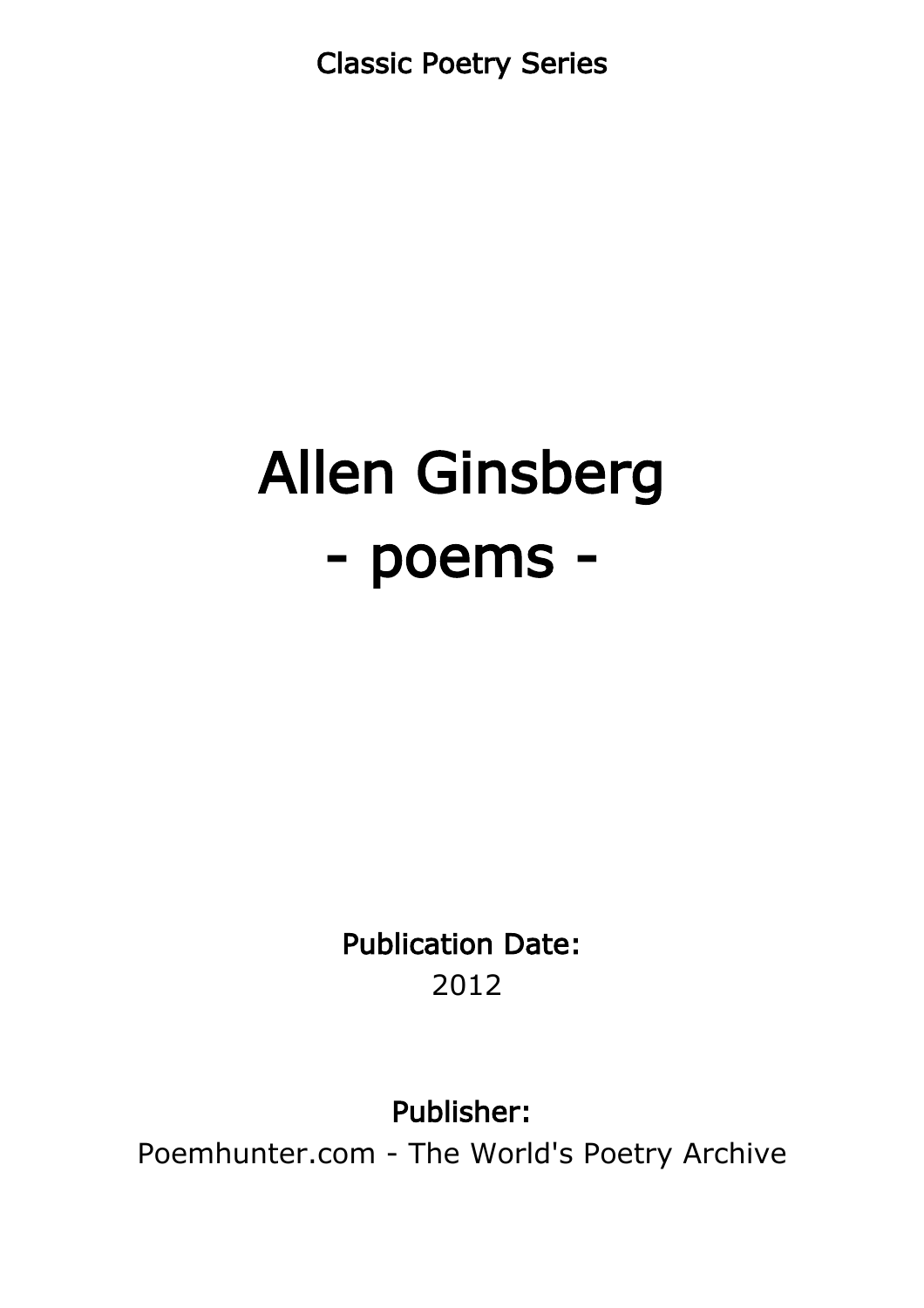# Allen Ginsberg(3 June 1926 – 5 April 1997)

Irwin Allen Ginsber was an American poet and one of the leading figures of the Beat Generation in the 1950s. He vigorously opposed militarism, materialism and sexual repression. Ginsberg is best known for his epic poem "Howl", in which he celebrated his fellow "angel-headed hipsters" and harshly denounced what he saw as the destructive forces of capitalism and conformity in the United States. This poem is one of the classic poems of the Beat Generation. The poem, which was dedicated to writer Carl Solomon, opens:

<i>I saw the best minds of my generation destroyed by madness, starving hysterical naked, dragging themselves through the negro streets at dawn looking for an angry fix...</i>

In October 1955, Ginsberg and five other unknown poets gave a free reading at an experimental art gallery in San Francisco. Ginsberg's "Howl" electrified the audience. According to fellow poet Michael McClure, it was clear "that a barrier had been broken, that a human voice and body had been hurled against the harsh wall of America and its supporting armies and navies and academies and institutions and ownership systems and power support bases." In 1957, "Howl" attracted widespread publicity when it became the subject of an obscenity trial in which a San Francisco prosecutor argued it contained "filthy, vulgar, obscene, and disgusting language." The poem seemed especially outrageous in 1950s America because it depicted both heterosexual and homosexual sex at a time when sodomy laws made homosexual acts a crime in every U.S. state. "Howl" reflected Ginsberg's own homosexuality and his relationships with a number of men, including Peter Orlovsky, his lifelong partner. Judge Clayton W. Horn ruled that "Howl" was not obscene, adding, "Would there be any freedom of press or speech if one must reduce his vocabulary to vapid innocuous euphemisms?"

In "Howl" and in his other poetry, Ginsberg drew inspiration from the epic, free verse style of the 19th century American poet Walt Whitman. Both wrote passionately about the promise (and betrayal) of American democracy, the central importance of erotic experience, and the spiritual quest for the truth of everyday existence.J. D. McClatchy, editor of the Yale Review, called Ginsberg "the best-known American poet of his generation, as much a social force as a literary phenomenon." McClatchy added that Ginsberg, like Whitman, "was a bard in the old manner – outsized, darkly prophetic, part exuberance, part prayer, part rant. His work is finally a history of our era's psyche, with all its contradictory urges."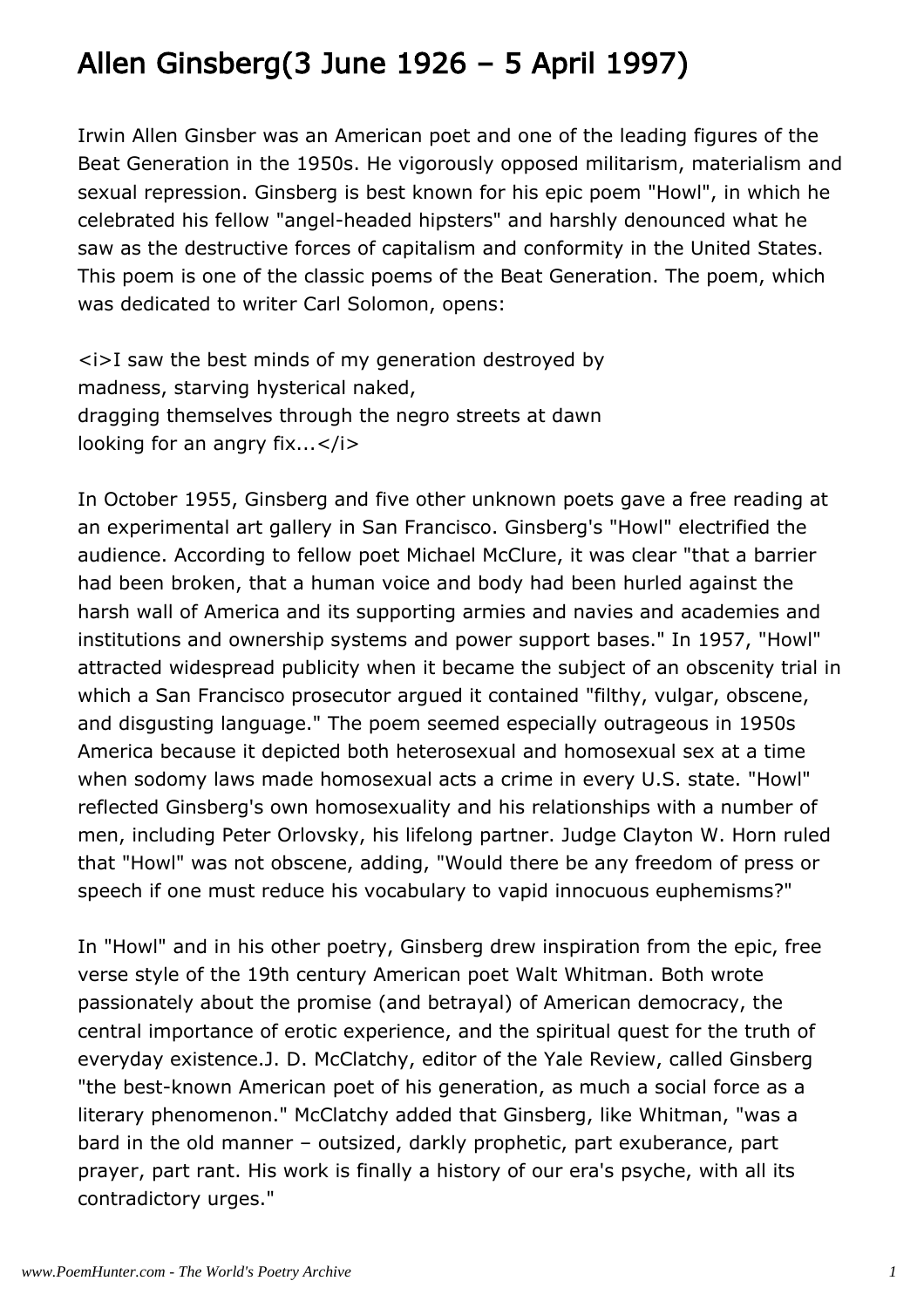Ginsberg was a practicing Buddhist who studied Eastern religious disciplines extensively. One of his most influential teachers was the Tibetan Buddhist, the Venerable Chögyam Trungpa, founder of the Naropa Institute, now Naropa University at Boulder, Colorado. At Trungpa's urging, Ginsberg and poet Anne Waldman started a poetry school there in 1974 which they called the "Jack Kerouac School of Disembodied Poetics". In spite of his attraction to Eastern religions, the journalist Jane Kramer argues that Ginsberg, like Whitman, adhered to an "American brand of mysticism" that was, in her words, "rooted in humanism and in a romantic and visionary ideal of harmony among men."He lived modestly, buying his clothing in second-hand stores and residing in downscale apartments in New York's East Village. Ginsberg's political activism was consistent with his religious beliefs. He took part in decades of non-violent political protest against everything from the Vietnam War to the War on Drugs. The literary critic Helen Vendler described Ginsberg as "tirelessly persistent in protesting censorship, imperial politics, and persecution of the powerless." His achievements as a writer as well as his notoriety as an activist gained him honors from established institutions. Ginsberg's book of poems The Fall of America won the National Book Award for poetry in 1974. Other honors included the National Arts Club gold medal and his induction into the American Academy and Institute of Arts and Letters, both in 1979. Ginsberg was a Pulitzer Prize finalist in 1995 for his book Cosmopolitan Greetings: Poems 1986–1992.

#### <b>Life</b>

Ginsberg was born into a Jewish family in Newark, New Jersey, and grew up in nearby Paterson.

As a young teenager, Ginsberg began to write letters to The New York Times about political issues, such as World War II and workers' rights. While in high school, Ginsberg began reading Walt Whitman, inspired by his teacher's passionate reading.

In 1943, Ginsberg graduated from Eastside High School and briefly attended Montclair State College before entering Columbia University on a scholarship from the Young Men's Hebrew Association of Paterson.In 1945, he joined the Merchant Marine to earn money to continue his education at at Columbia, Ginsberg contributed to the Columbia Review literary journal, the Jester humor magazine, won the Woodberry Poetry Prize and served as president of the Philolexian Society, the campus literary and debate group.

<b>Relationship with his parents</b>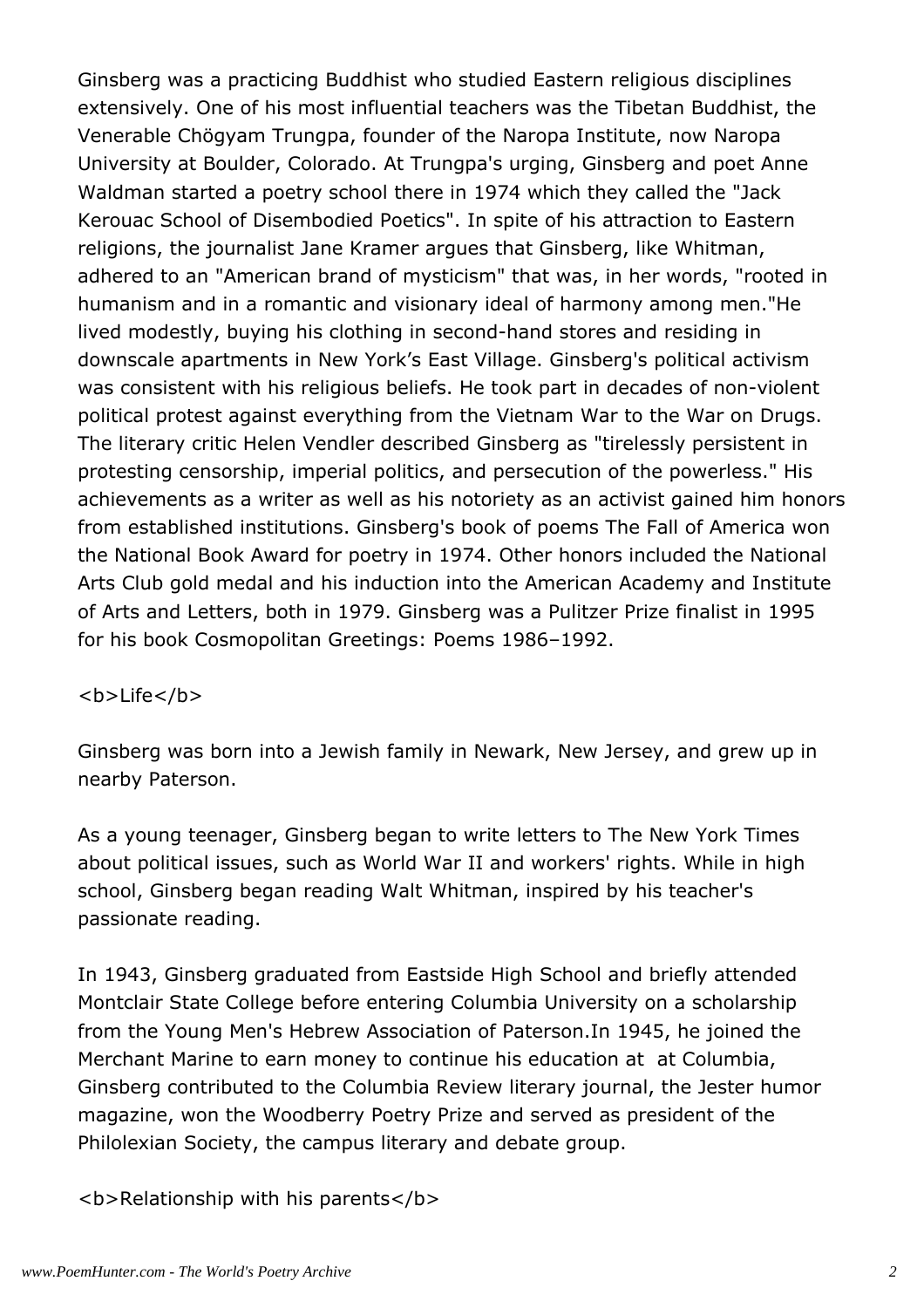His father Louis Ginsberg was a poet and a high school teacher. Ginsberg's mother, Naomi Livergant Ginsberg, was affected by a rare psychological illness that was never properly diagnosed. She was also an active member of the Communist Party and took Ginsberg and his brother Eugene to party meetings. Ginsberg later said that his mother "made up bedtime stories that all went something like: 'The good king rode forth from his castle, saw the suffering workers and healed them.'" Naomi's mental illness often manifested as paranoid delusions. She would claim, for example, that the president had implanted listening devices in their home and that Louis' mother was trying to kill her. Her suspicion of those around her caused Naomi to draw closer to young Allen, "her little pet," as Bill Morgan says in his biography of Ginsberg, entitled, I Celebrate Myself: The Somewhat Private Life of Allen also tried to kill herself by slitting her wrists and was soon taken to Greystone, a mental hospital; she would spend much of Ginsberg's youth in mental hospitals. His experiences with his mother and her mental illness were a major inspiration for his two major works, "Howl" and his long autobiographical poem "Kaddish for Naomi Ginsberg (1894–1956)".

When he was in junior high school, he accompanied his mother by bus to her therapist. The trip deeply disturbed Ginsberg — he mentioned it and other moments from his childhood in "Kaddish". His experiences with his mother's mental illness and her institutionalization are also frequently referred to in "Howl". For example, "Pilgrim State, Rockland, and Grey Stone's foetid halls" is a reference to institutions frequented by his mother and Carl Solomon, ostensibly the subject of the poem: Pilgrim State Hospital and Rockland State Hospital in New York and Greystone State Hospital in New is followed soon by the line "with mother finally \*\*\*\*\*\*." Ginsberg later admitted the deletion was the expletive "fucked." He also says of Solomon in section three, "I'm with you in Rockland where you imitate the shade of my mother," once again showing the association between Solomon and his mother.

Naomi died in 1956, and she did not have a kaddish at her funeral because there were not ten Jewish men present. Ginsberg tried to have one performed for her, but was unable to since the two companions with him,  $\leq a$  href="

and Peter Orlovsky, were not erg received a letter from his mother, responding to a copy of "Howl" he had sent her, after Naomi had died. It admonished Ginsberg to be good and stay away from drugs; she says, "The key is in the window, the key is in the sunlight at the window -- I have the key -- Get married Allen don't take drugs -- the key is in the bars, in the sunlight in the window".In a letter she wrote to Ginsberg's brother Eugene, she said, "God's informers come to my bed, and God himself I saw in the sky. The sunshine showed too, a key on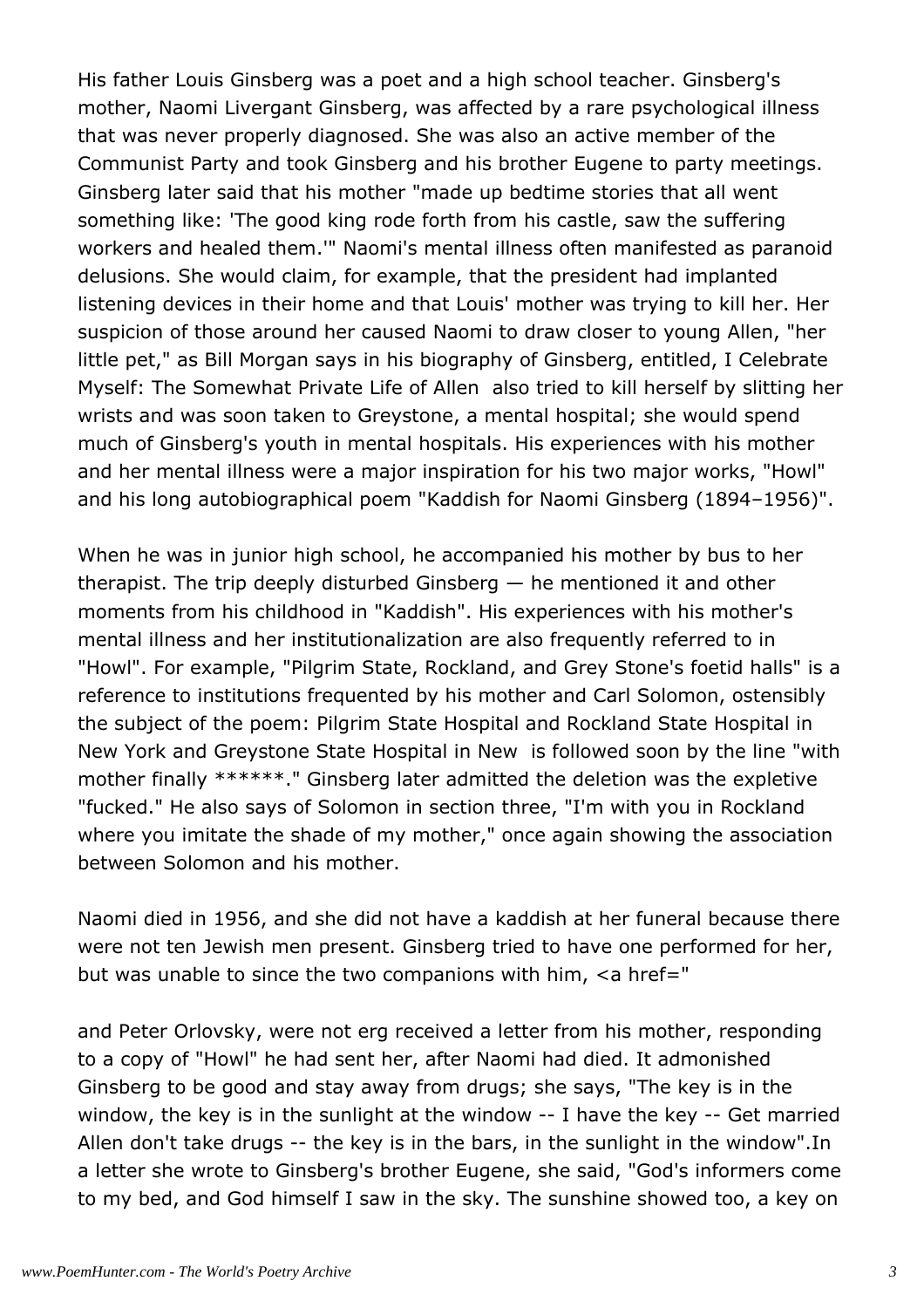the side of the window for me to get out. The yellow of the sunshine, also showed the key on the side of the window."These letters and the inability to perform the kaddish ceremony inspired Ginsberg to write "Kaddish" which makes references to many details from Naomi's life, Ginsberg's experiences with her, and the letter, including the lines "the key is in the light" and "the key is in the window".

**<b>New York Beats</b>** 

In Ginsberg's freshman year at Columbia he met fellow undergraduate Lucien Carr, who introduced him to a number of future Beat writers, including <a href="

In 1948 in an apartment in Harlem, Ginsberg had an auditory hallucination while reading the poetry of  $\leq a$  href="

Also, in New York, Ginsberg met <a href="

Shortly after this period in Ginsberg's life, he became romantically involved with Elise Nada Cowen after meeting her through Alex Greer, a philosophy professor at Barnard College that she had dated for a while during the burgeoning Beat generations period of development. As a Barnard student, Elise Cowen extensively read the poetry of  $\leq a$  href="

```
<b>San Francisco Renaissance</b>
```
In 1954, in San Francisco, Ginsberg met Peter Orlovsky (1933–2010), with whom he fell in love and who remained his life-long partner. Also in San Francisco, Ginsberg met members of the San Francisco Renaissance and other poets who would later be associated with the Beat Generation in a broader sense. Ginsberg's mentor <a href="

Wally Hedrick — a painter and co-founder of the Six Gallery — approached Ginsberg in mid-1955 and asked him to organize a poetry reading at the Six Gallery. At first, Ginsberg refused, but once he had written a rough draft of "Howl", he changed his "fucking mind", as he put it. Ginsberg advertised the event as "Six Poets at the Six Gallery". One of the most important events in Beat mythos, known simply as "The Six Gallery reading" took place on October 7, 1955. The event, in essence, brought together the East and West Coast factions of the Beat Generation. Of more personal significance to Ginsberg: that night was the first public reading of "Howl", a poem that brought worldwide fame to Ginsberg and to many of the poets associated with him. An account of that night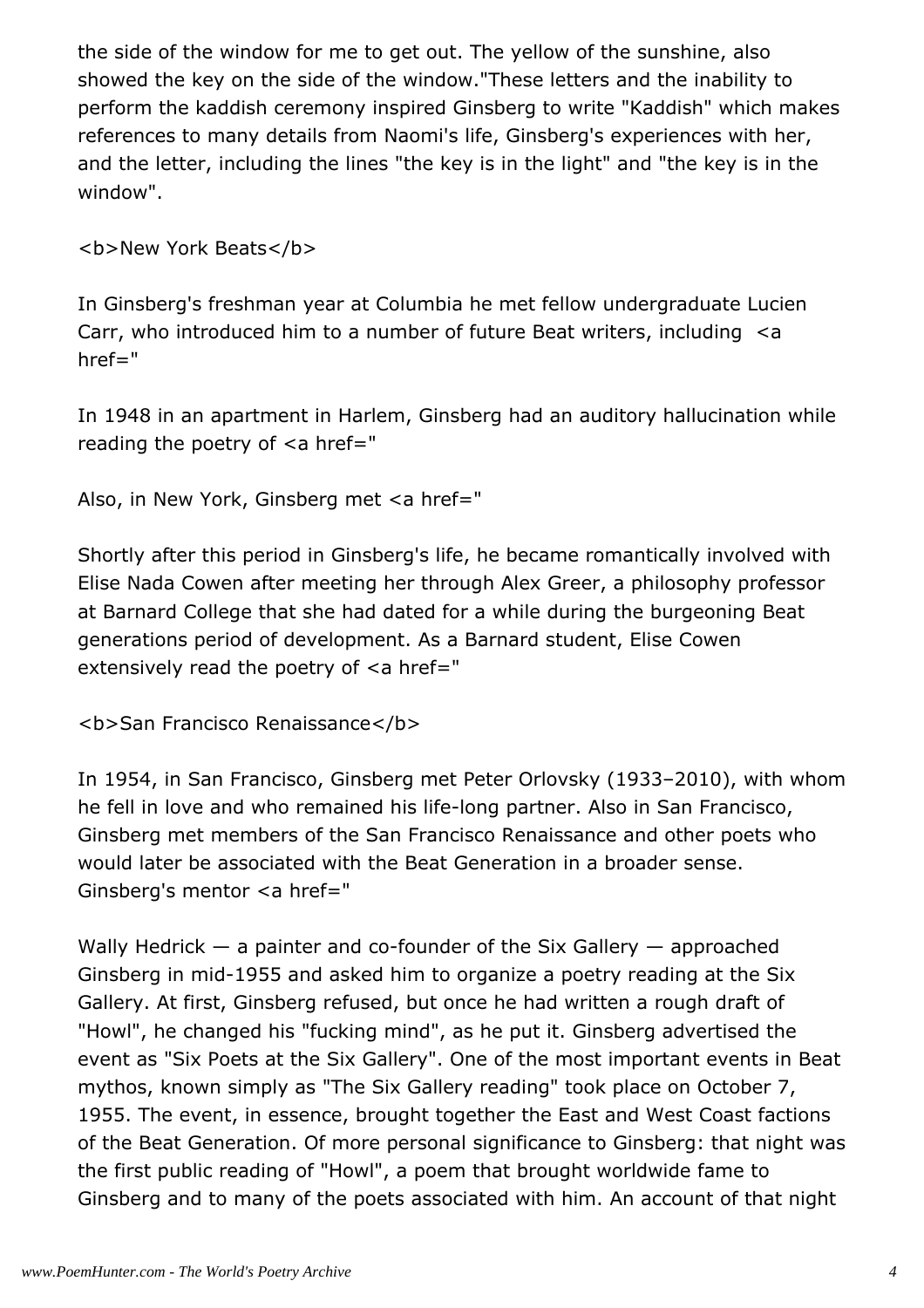can be found in Kerouac's novel The Dharma Bums, describing how change was collected from audience members to buy jugs of wine, and Ginsberg reading passionately, drunken, with arms outstretched.

Ginsberg's principal work, "Howl", is well known for its opening line: "I saw the best minds of my generation destroyed by madness, starving hysterical naked...." "Howl" was considered scandalous at the time of its publication, because of the rawness of its language. Shortly after its 1956 publication by San Francisco's City Lights Bookstore, it was banned for obscenity. The ban became a cause célèbre among defenders of the First Amendment, and was later lifted, after Judge Clayton W. Horn declared the poem to possess redeeming artistic value. Ginsberg and Shig Murao, the City Lights manager who was jailed for selling "Howl," became lifelong friends.

<b>Continuing literary activity</b>

Though the term "Beat" is most accurately applied to Ginsberg and his closest friends (Corso, Orlovsky, Kerouac, Burroughs, etc.), the term "Beat Generation" has become associated with many of the other poets Ginsberg met and became friends with in the late 1950s and early 1960s. A key feature of this term seems to be a friendship with Ginsberg. Friendship with Kerouac or Burroughs might also apply, but both writers later strove to disassociate themselves from the name "Beat Generation." Part of their dissatisfaction with the term came from the mistaken identification of Ginsberg as the leader. Ginsberg never claimed to be the leader of a movement. He claimed that many of the writers with whom he had become friends in this period shared many of the same intentions and themes.

Later in his life, Ginsberg formed a bridge between the beat movement of the 1950s and the hippies of the 1960s, befriending, among others, Timothy Leary, Ken Kesey, and Bob Dylan. Ginsberg gave his last public reading at Booksmith, a bookstore in the Haight Ashbury neighborhood of San Francisco, a few months before his death.

<b>Final years</b>

In 1986 Ginsberg was awarded the Golden Wreath by the Struga Poetry Evenings International Festival in Macedonia, as the second American poet since <a href="

. At Struga he met with the other Golden Wreath winners, Bulat Okudzhava and Andrei Voznesensky. Ginsberg won the National Book Award for his book The Fall of America. In 1993, the French Minister of Culture awarded him the medal of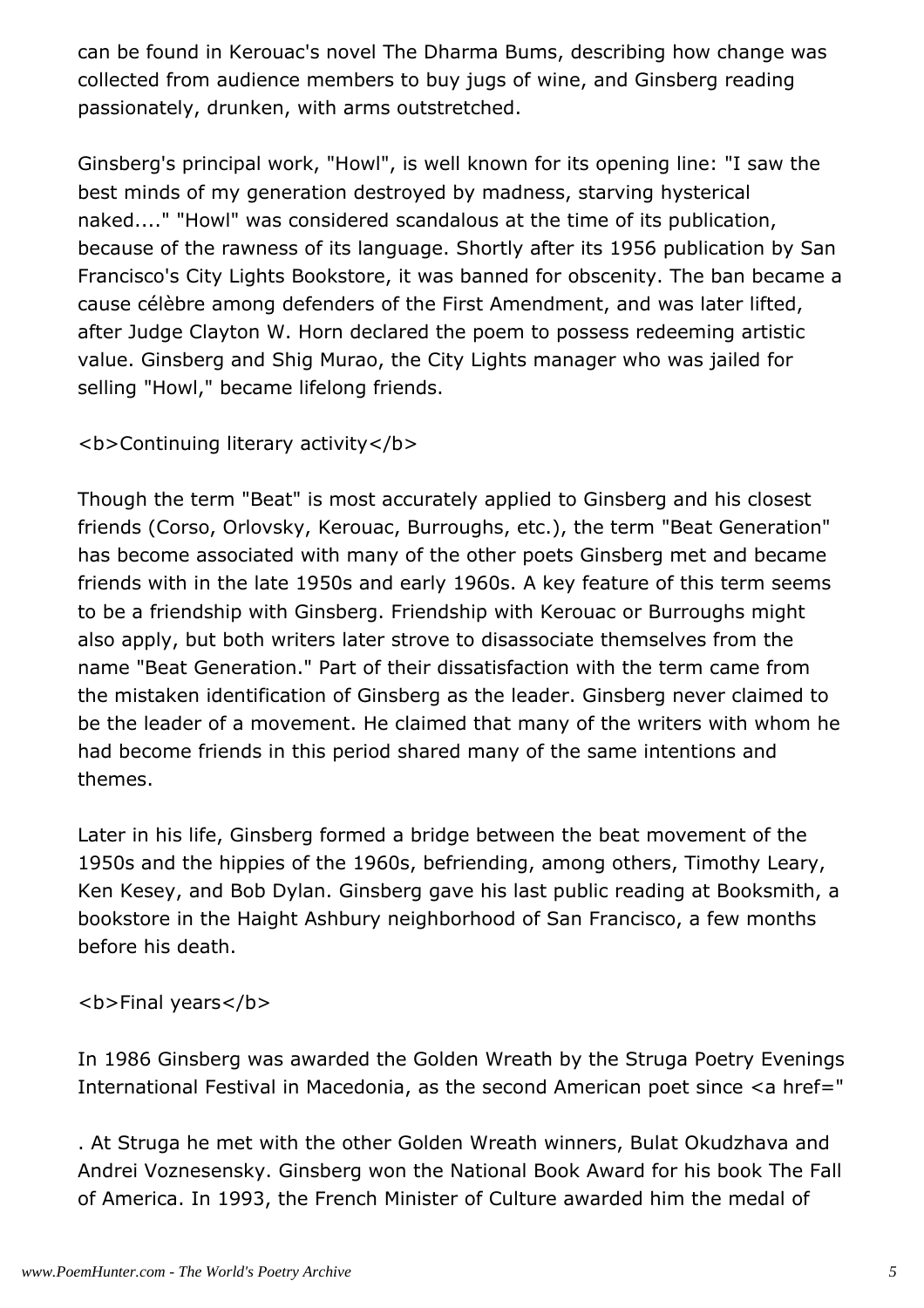Chevalier des Arts et des Lettres (the Knight of Arts and Letters).

With the exception of a special guest appearance at the NYU Poetry Slam on February 20, 1997, Ginsberg gave what is thought to be his last reading at The Booksmith in San Francisco on December 16, 1996. He died April 5, 1997, surrounded by family and friends in his East Village loft in New York City, succumbing to liver cancer via complications of hepatitis. He was 70 years old. Ginsberg continued to write through his final illness, with his last poem, "Things I'll Not Do (Nostalgias)", written on March 30.

Ginsberg is buried in his family plot in Gomel Chesed Cemetery.

<b>Style and technique</b>

From the study of his idols and mentors and the inspiration of his friends—not to mention his own experiments—Ginsberg developed an individualistic style that's easily identified as Ginsbergian. "Howl" came out during a potentially hostile literary environment less welcoming to poetry outside of tradition; there was a renewed focus on form and structure among academic poets and critics partly inspired by New Criticism. Consequently, Ginsberg often had to defend his choice to break away from traditional poetic structure, often citing Williams, Pound, and Whitman as precursors. Ginsberg's style may have seemed to critics chaotic or unpoetic, but to Ginsberg it was an open, ecstatic expression of thoughts and feelings that were naturally poetic. He believed strongly that traditional formalist considerations were archaic and did not apply to reality. Though some, Diana Trilling, for example, have pointed to Ginsberg's occasional use of meter (for example the anapest of "who came back to Denver and waited in vain"), Ginsberg denied any intention toward meter and claimed instead that meter follows the natural poetic voice, not the other way around; he said, as he learned from Williams, that natural speech is occasionally dactylic, so poetry that imitates natural speech will sometimes fall into a dactylic structure, but only accidentally. Like Williams, Ginsberg's line breaks were often determined by breath: one line in "Howl", for example, should be read in one breath. Ginsberg claimed he developed such a long line because he had long breaths (saying perhaps it was because he talked fast, or he did yoga, or he was Jewish). The long line could also be traced back to his study of  $\leq a$  href="

Many of Ginsberg's early long line experiments contain some sort of anaphora, repetition of a "fixed base" (for example "who" in "Howl", "America" in America) and this has become a recognizable feature of Ginsberg's style. He said later this was a crutch because he lacked confidence; he did not yet trust "free flight". In the 1960s, after employing it in some sections of "Kaddish" ("caw" for example)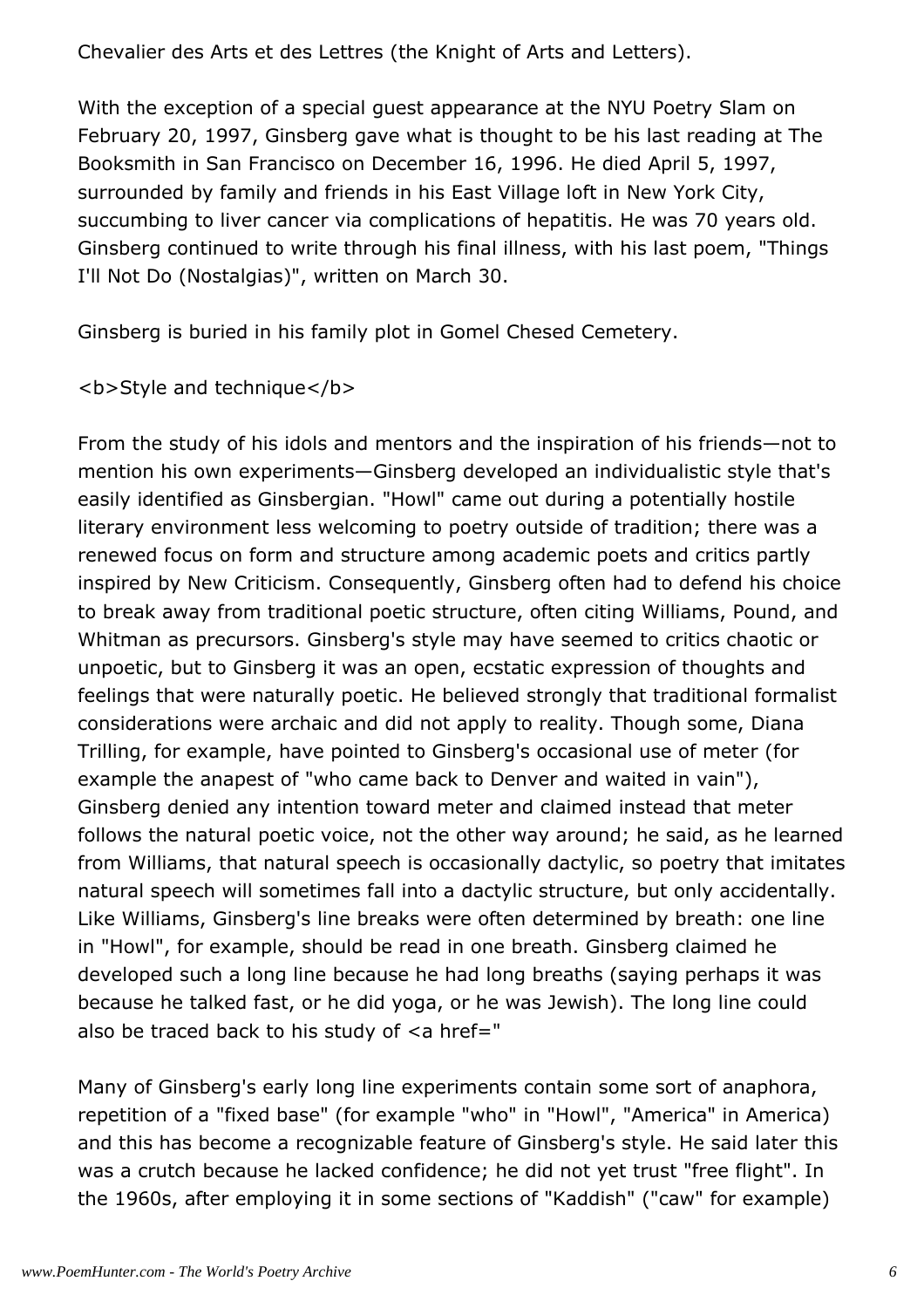he, for the most part, abandoned the anaphoric experiment.

Several of his earlier experiments with methods for formatting poems as a whole become regular aspects of his style in later poems. In the original draft of "Howl", each line is in a "stepped triadic" format reminiscent of Williams (see Ivy Leaves for example). He abandoned the "stepped triadic" when he developed his long line, but the stepped lines showed up later, most significantly in the travelogues of The Fall of America. "Howl" and "Kaddish", arguably his two most important poems, are both organized as an inverted pyramid, with larger sections leading to smaller sections. In America, he experimented with a mix of longer and shorter lines.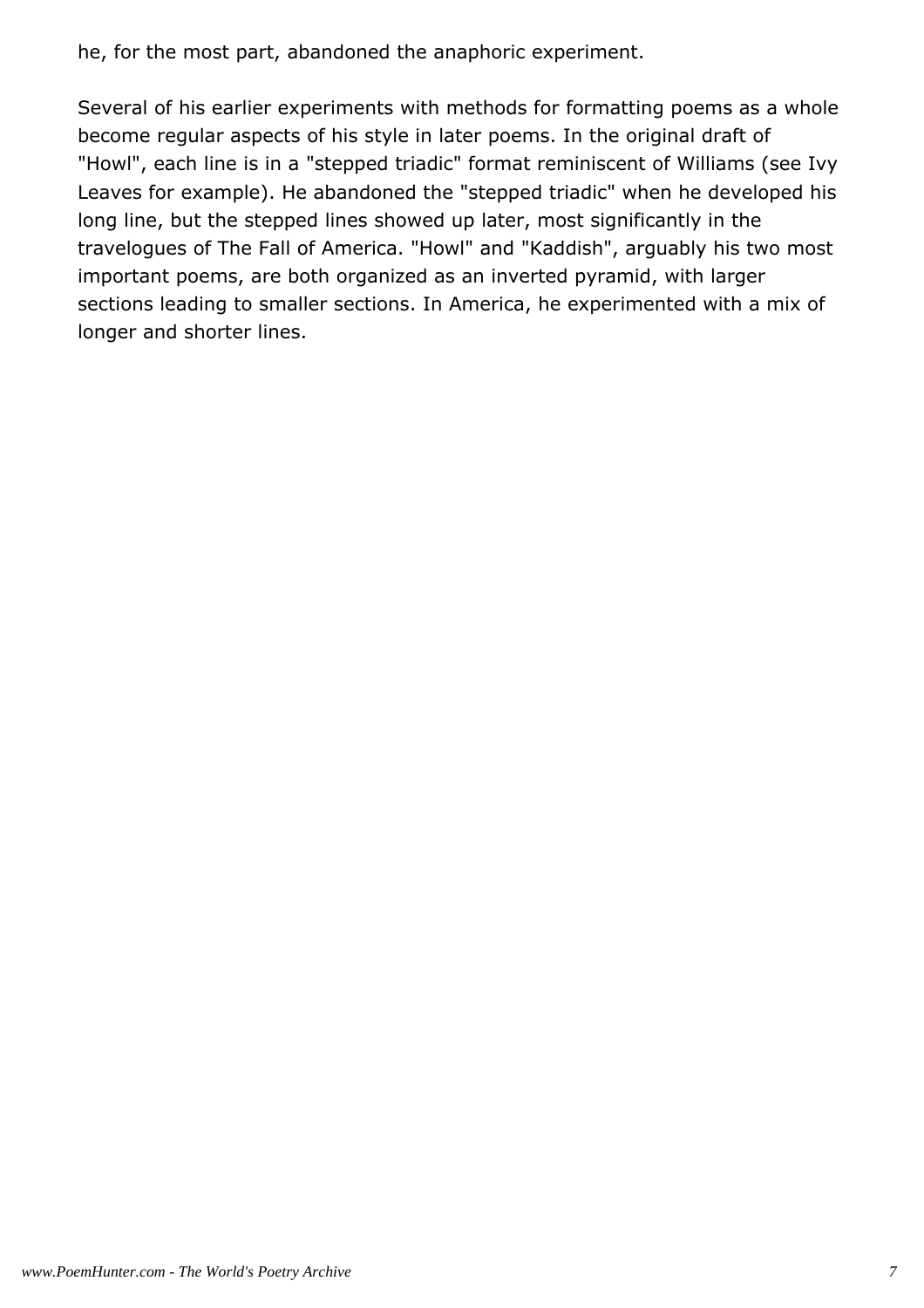### 136 Syllables At Rocky Mountain Dharma Center

Tail turned to red sunset on a juniper crown a lone magpie cawks.

Mad at Oryoki in the shrine-room -- Thistles blossomed late afternoon.

Put on my shirt and took it off in the sun walking the path to lunch.

A dandelion seed floats above the marsh grass with the mosquitos.

At 4 A.M. the two middleaged men sleeping together holding hands.

In the half-light of dawn a few birds warble under the Pleiades.

Sky reddens behind fir trees, larks twitter, sparrows cheep cheep cheep cheep cheep.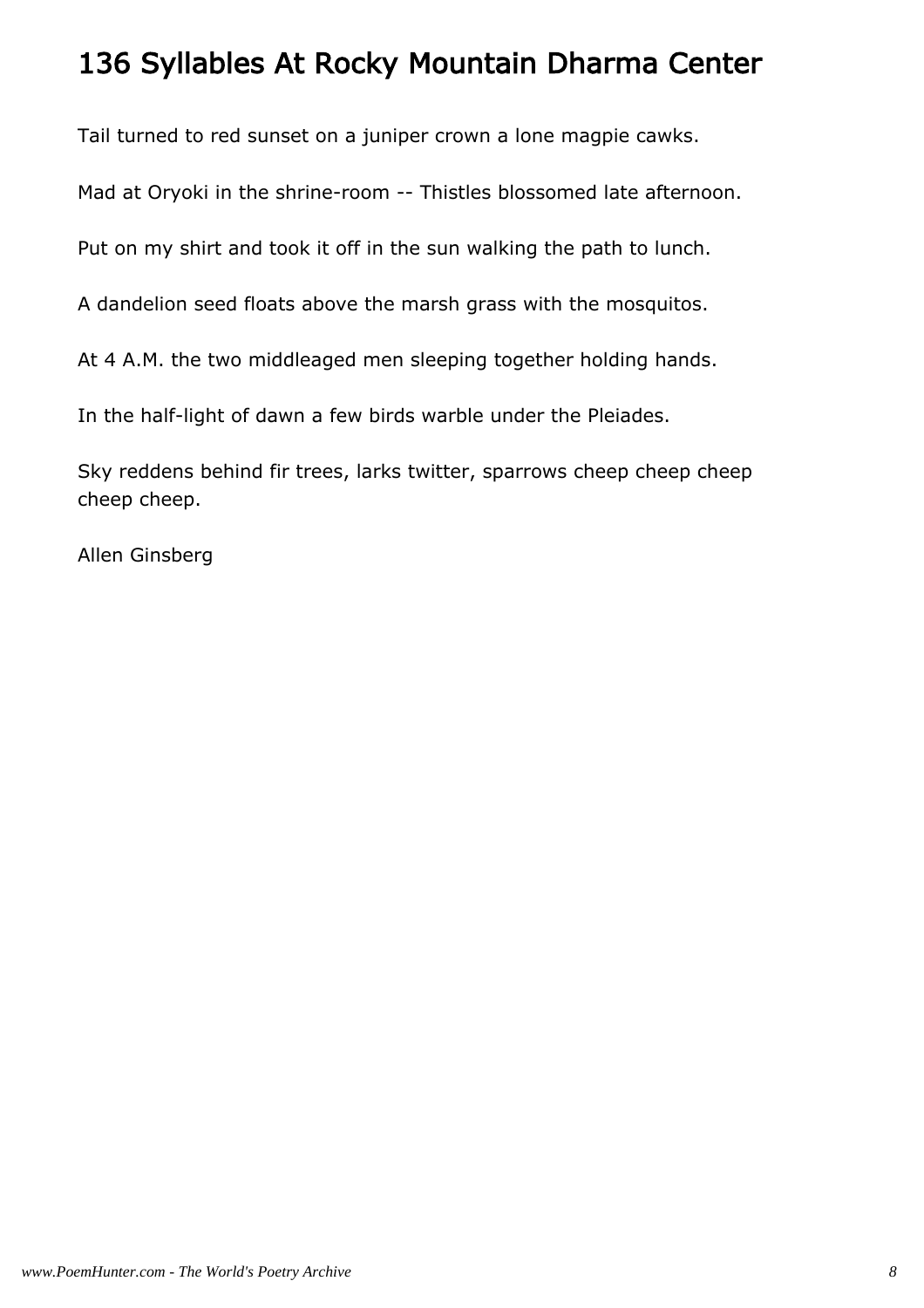#### A Desolation

Now mind is clear as a cloudless sky. Time then to make a home in wilderness.

What have I done but wander with my eyes in the trees? So I will build: wife, family, and seek for neighbors.

Or I

perish of lonesomeness or want of food or lightning or the bear (must tame the hart and wear the bear) .

And maybe make an image of my wandering, a little image—shrine by the roadside to signify to traveler that I live here in the wilderness awake and at home.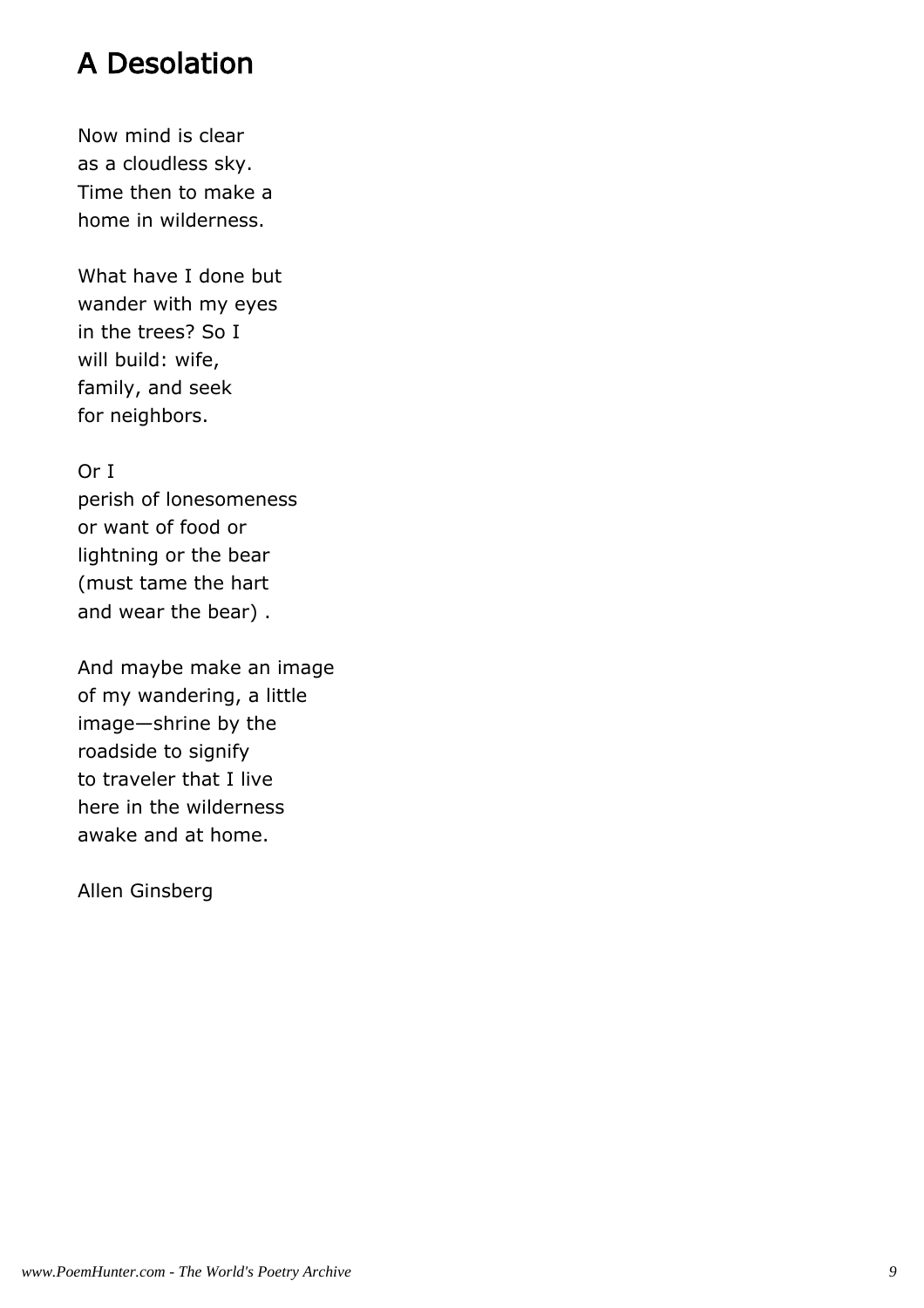# A Supermarket In California

What thoughts I have of you tonight, Walt Whitman, for I walked down the streets under the trees with a headache self-conscious looking at the full moon.

In my hungry fatigue, and shopping for images, I went into the neon fruit supermarket, dreaming of your enumerations!

What peaches and what penumbras! Whole families shopping at night! Aisles full of husbands! Wives in the avocados, babies in the tomatoes! --- and you, Garcia Lorca, what were you doing down by the watermelons?

I saw you, Walt Whitman, childless, lonely old grubber, poking among the meats in the refrigerator and eyeing the grocery boys.

I heard you asking questions of each: Who killed the pork chops? What price bananas? Are you my Angel?

I wandered in and out of the brilliant stacks of cans following you, and followed in my imagination by the store detective.

We strode down the open corridors together in our solitary fancy tasting artichokes, possessing every frozen delicacy, and never passing the cashier. Where are we going, Walt Whitman? The doors close in an hour. Which way does your beard point tonight?

(I touch your book and dream of our odyssey in the supermarket and feel absurd.)

Will we walk all night through solitary streets? The trees add shade to shade, lights out in the houses, we'll both be lonely.

Will we stroll dreaming of the lost America of love past blue automobiles in driveways, home to our silent cottage?

Ah, dear father, graybeard, lonely old courage-teacher, what America did you have when Charon quit poling his ferry and you got out on a smoking bank and stood watching the boat disappear on the black waters of Lethe?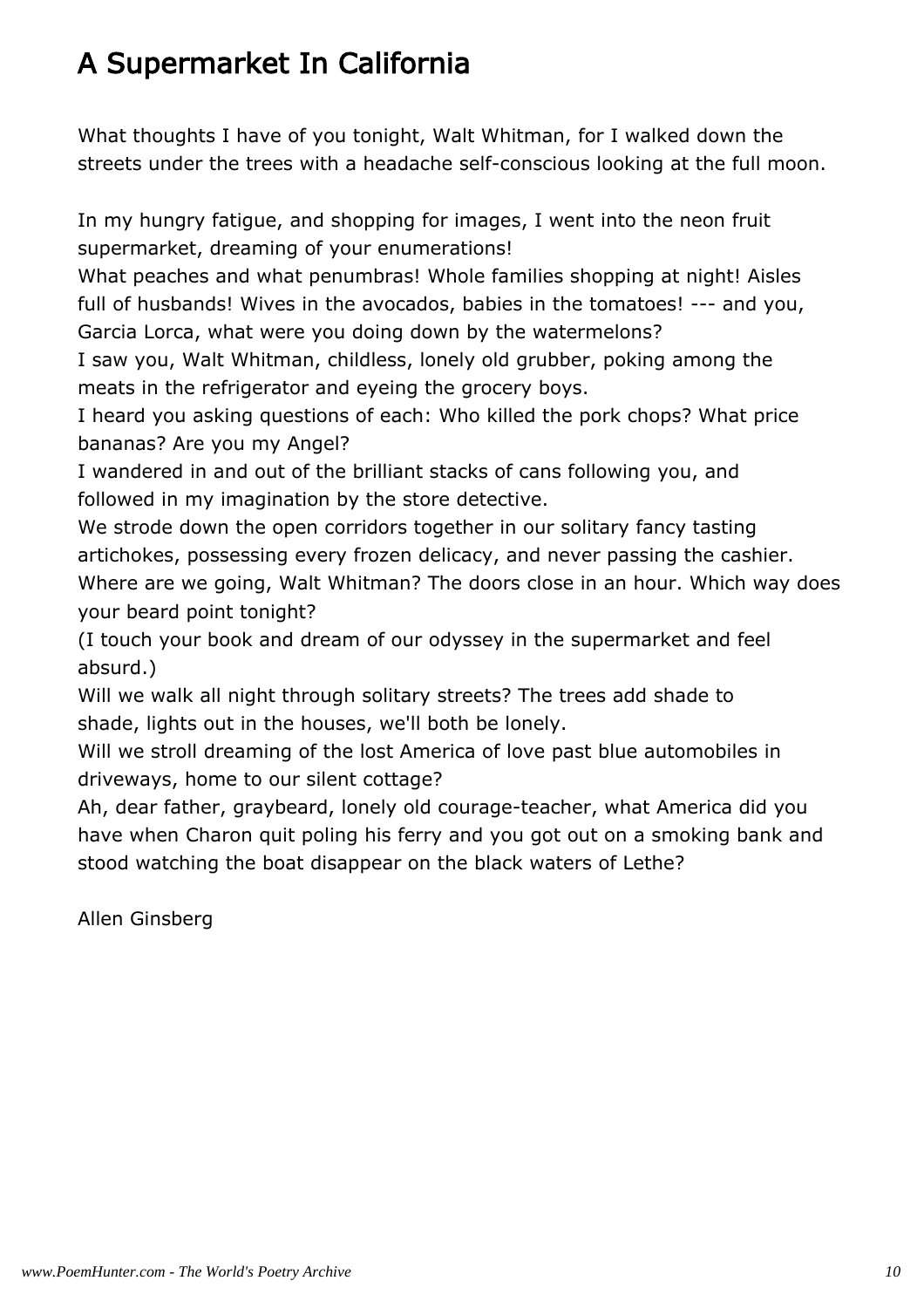### An Asphodel

O dear sweet rosy unattainable desire ...how sad, no way to change the mad cultivated asphodel, the visible reality...

and skin's appalling petals--how inspired to be so Iying in the living room drunk naked and dreaming, in the absence of electricity... over and over eating the low root of the asphodel, gray fate...

rolling in generation on the flowery couch as on a bank in Arden- my only rose tonite's the treat of my own nudity.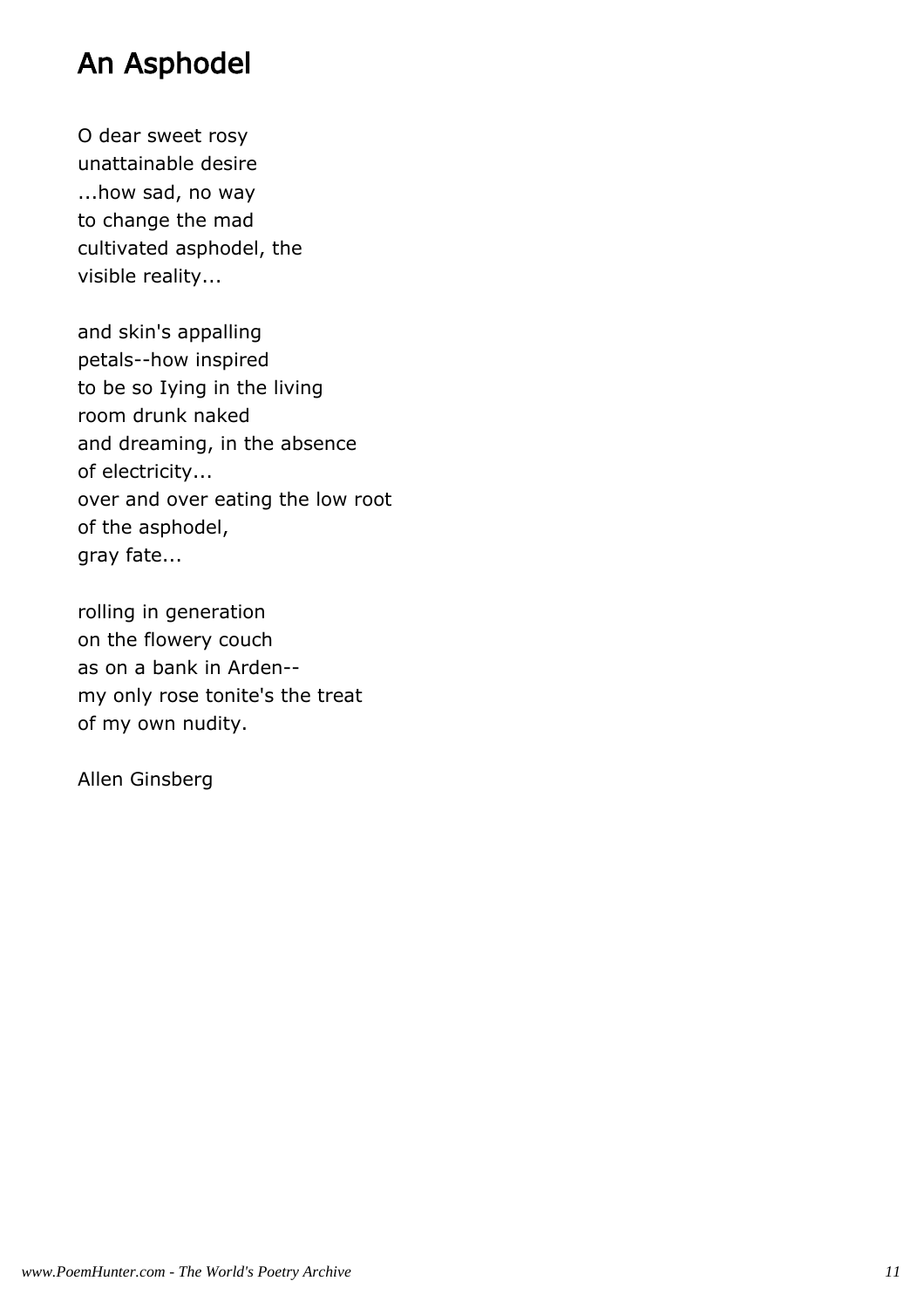#### An Eastern Ballad

I speak of love that comes to mind: The moon is faithful, although blind; She moves in thought she cannot speak. Perfect care has made her bleak.

I never dreamed the sea so deep, The earth so dark; so long my sleep, I have become another child. I wake to see the world go wild.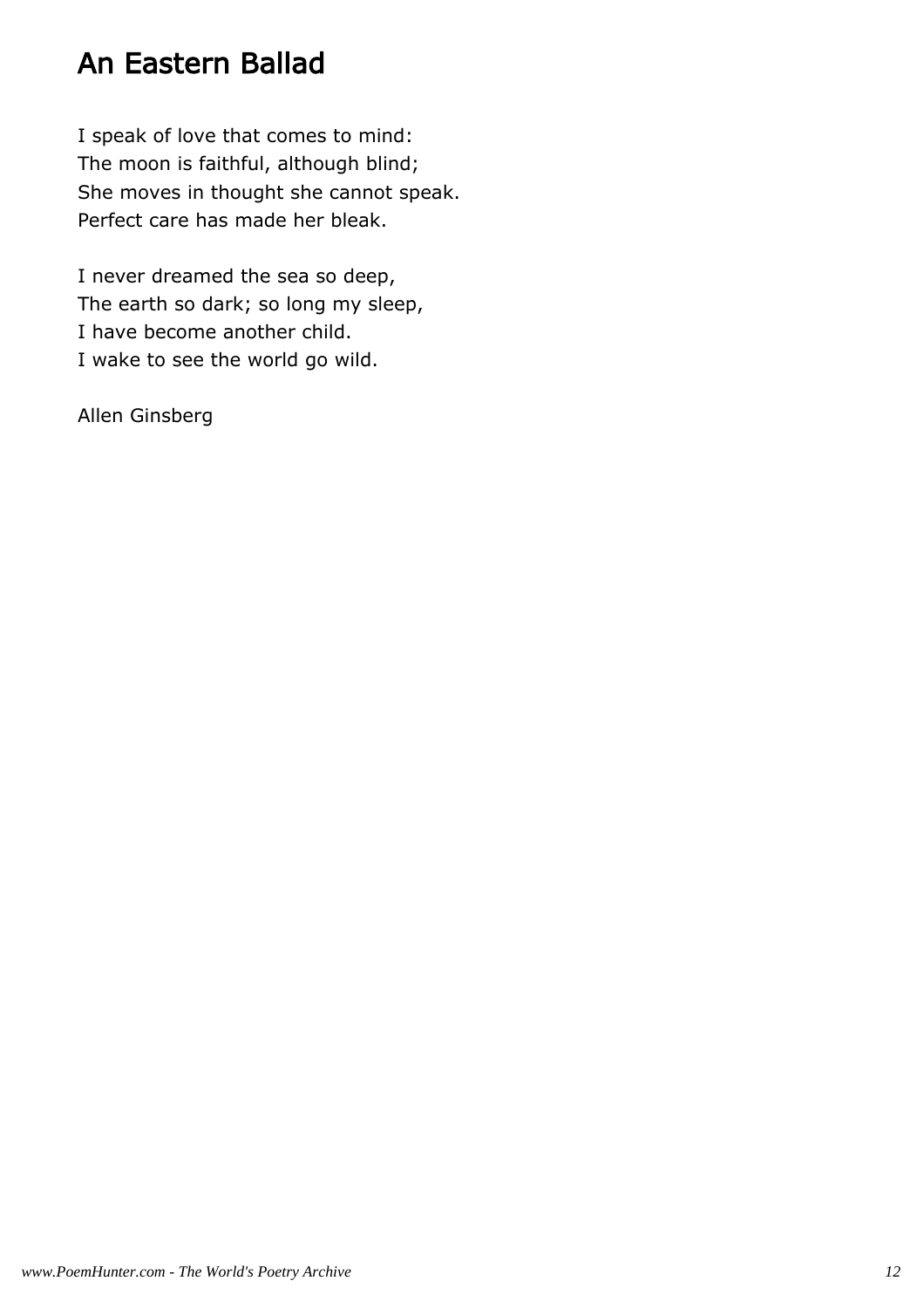#### Cezanne's Ports

In the foreground we see time and life swept in a race toward the left hand side of the picture where shore meets shore.

But that meeting place isn't represented; it doesn't occur on the canvas.

For the other side of the bay is Heaven and Eternity, with a bleak white haze over its mountains.

And the immense water of L'Estaque is a go-between for minute rowboats.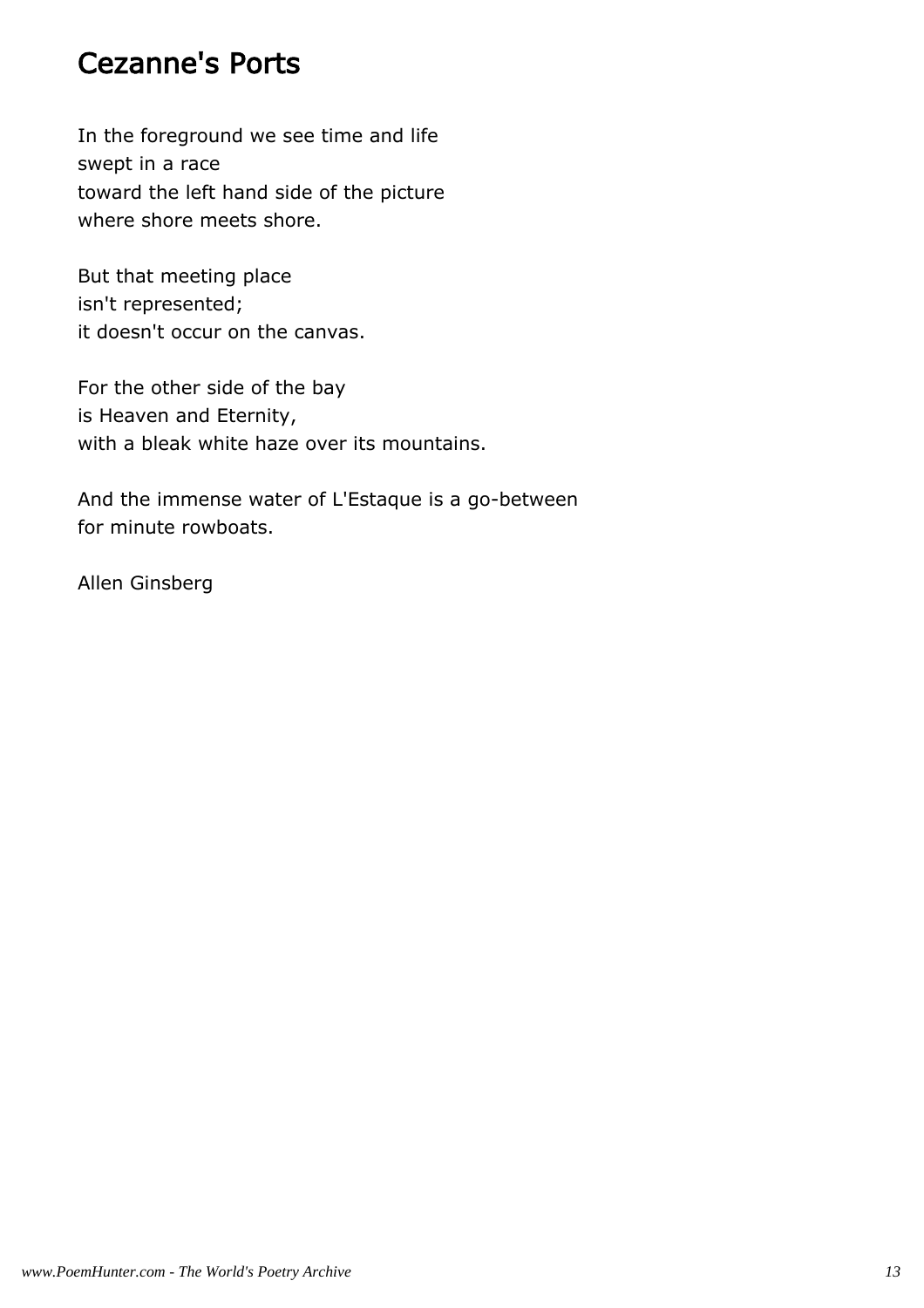#### Cia Dope Calypso

In nineteen hundred forty-nine China was won by Mao Tse-tung Chiang Kai Shek's army ran away They were waiting there in Thailand yesterday

Supported by the CIA

Pushing junk down Thailand way

First they stole from the Meo Tribes Up in the hills they started taking bribes Then they sent their soldiers up to Shan Collecting opium to send to The Man

Pushing junk in Bangkok yesterday Supported by the CIA

Brought their jam on mule trains down To Chiang Mai that's a railroad town Sold it next to the police chief's brain He took it to town on the choochoo train Trafficking dope to Bangkok all day Supported by the CIA

The policeman's name was Mr. Phao He peddled dope grand scale and how Chief of border customs paid By Central Intelligence's U.S. aid

The whole operation, Newspapers say Supported by the CIA

He got so sloppy and peddled so loose He busted himself and cooked his own goose Took the reward for the opium load Seizing his own haul which same he resold

Big time pusher for a decade turned grey Working for the CIA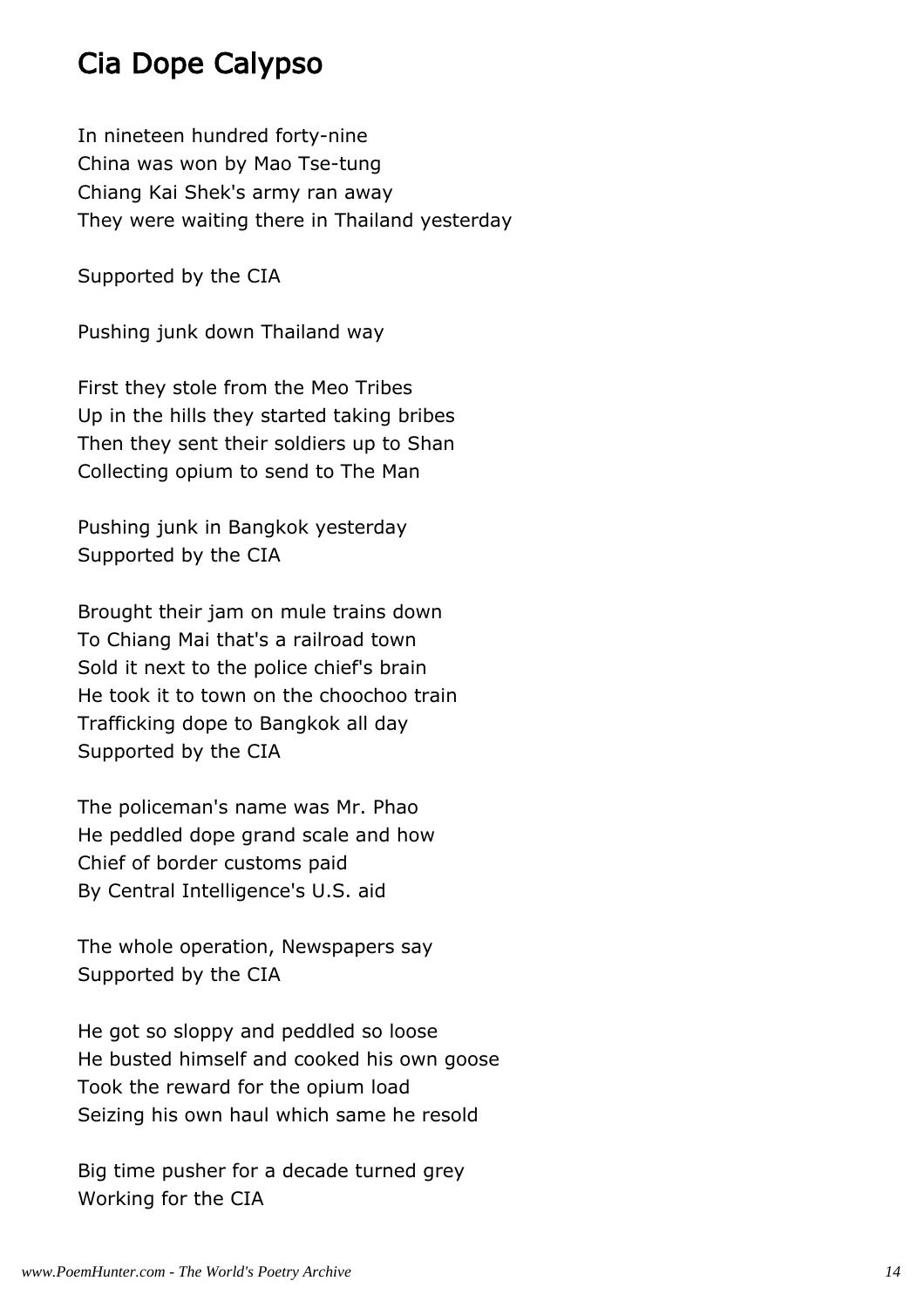Touby Lyfong he worked for the French A big fat man liked to dine & wench Prince of the Meos he grew black mud Till opium flowed through the land like a flood

Communists came and chased the French away So Touby took a job with the CIA

The whole operation fell in to chaos Till U.S. intelligence came in to Laos

Mary Azarian/Matt Wuerker I'll tell you no lie I'm a true American Our big pusher there was Phoumi Nosavan

All them Princes in a power play But Phoumi was the man for the CIA

And his best friend General Vang Pao Ran the Meo army like a sacred cow Helicopter smugglers filled Long Cheng's bars In Xieng Quang province on the Plain of Jars

It started in secret they were fighting yesterday Clandestine secret army of the CIA

All through the Sixties the dope flew free Thru Tan Son Nhut Saigon to Marshall Ky Air America followed through Transporting comfiture for President Thieu

All these Dealers were decades and yesterday The Indochinese mob of the U.S. CIA

Operation Haylift Offisir Wm Colby Saw Marshall Ky fly opium Mr. Mustard told me Indochina desk he was Chief of Dirty Tricks "Hitch-hiking" with dope pushers was how he got his fix

Subsidizing the traffickers to drive the Reds away Till Colby was the head of the CIA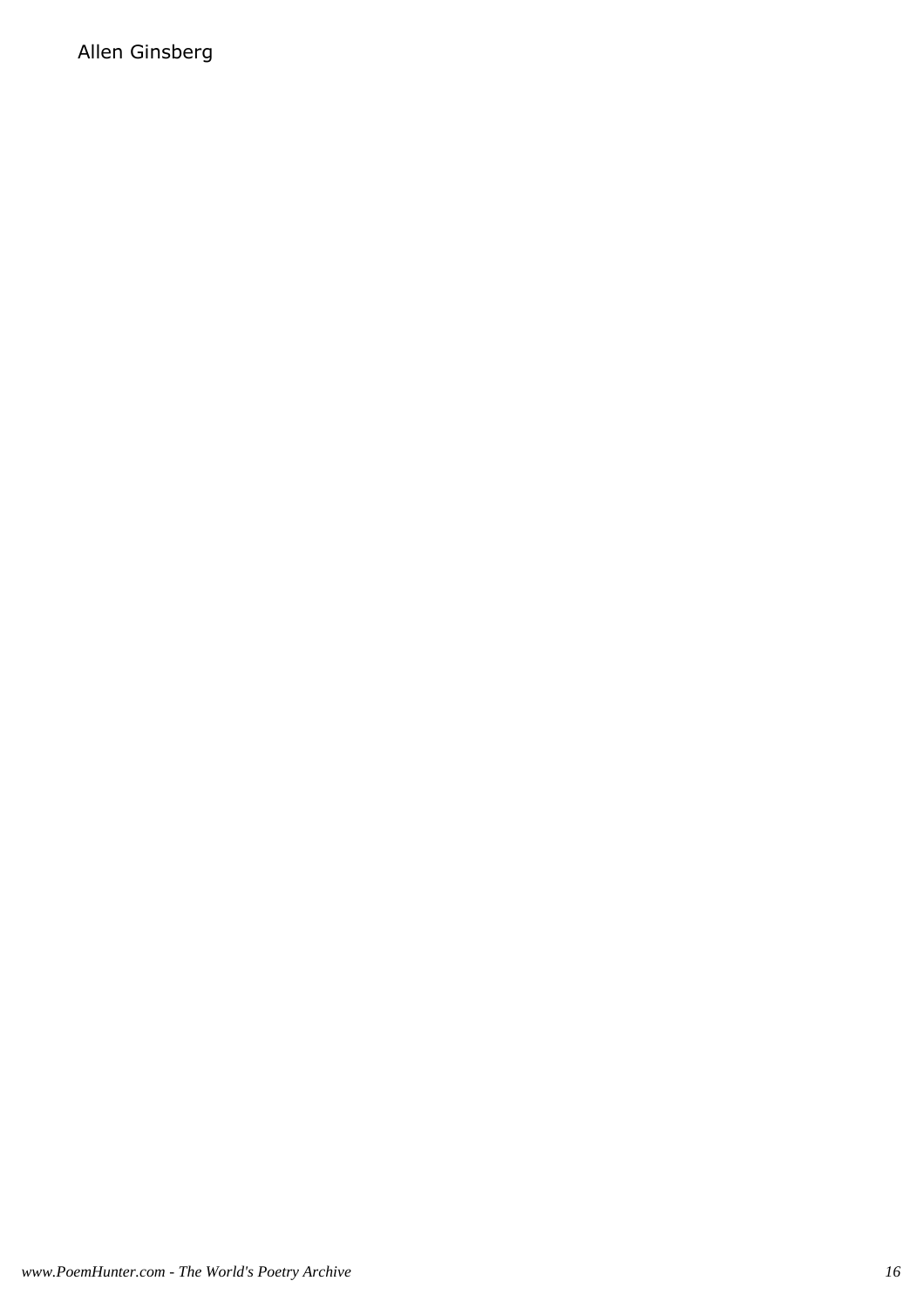### Cosmopolitan Greetings

Stand up against governments, against God.

Stay irresponsible.

Say only what we know & imagine.

Absolutes are Coercion.

Change is absolute.

Ordinary mind includes eternal perceptions.

Observe what's vivid.

Notice what you notice.

Catch yourself thinking.

Vividness is self-selecting.

If we don't show anyone, we're free to write anything.

Remember the future.

Freedom costs little in the U.S.

Asvise only myself.

Don't drink yourself to death.

Two molecules clanking us against each other require an observer to become scientific data.

The measuring instrument determines the appearance of the phenomenal world (after Einstein).

The universe is subjective..

Walt Whitman celebrated Person.

We are observer, measuring instrument, eye, subject, Person.

Universe is Person.

Inside skull is vast as outside skull.

What's in between thoughts?

Mind is outer space.

What do we say to ourselves in bed at night, making no sound?

"First thought, best thought."

Mind is shapely, Art is shapely.

Maximum information, minimum number of syllables.

Syntax condensed, sound is solid.

Intense fragments of spoken idiom, best.

Move with rhythm, roll with vowels.

Consonants around vowels make sense.

Savour vowels, appreciate consonants.

Subject is known by what she sees.

Others can measure their vision by what we see.

Candour ends paranoia.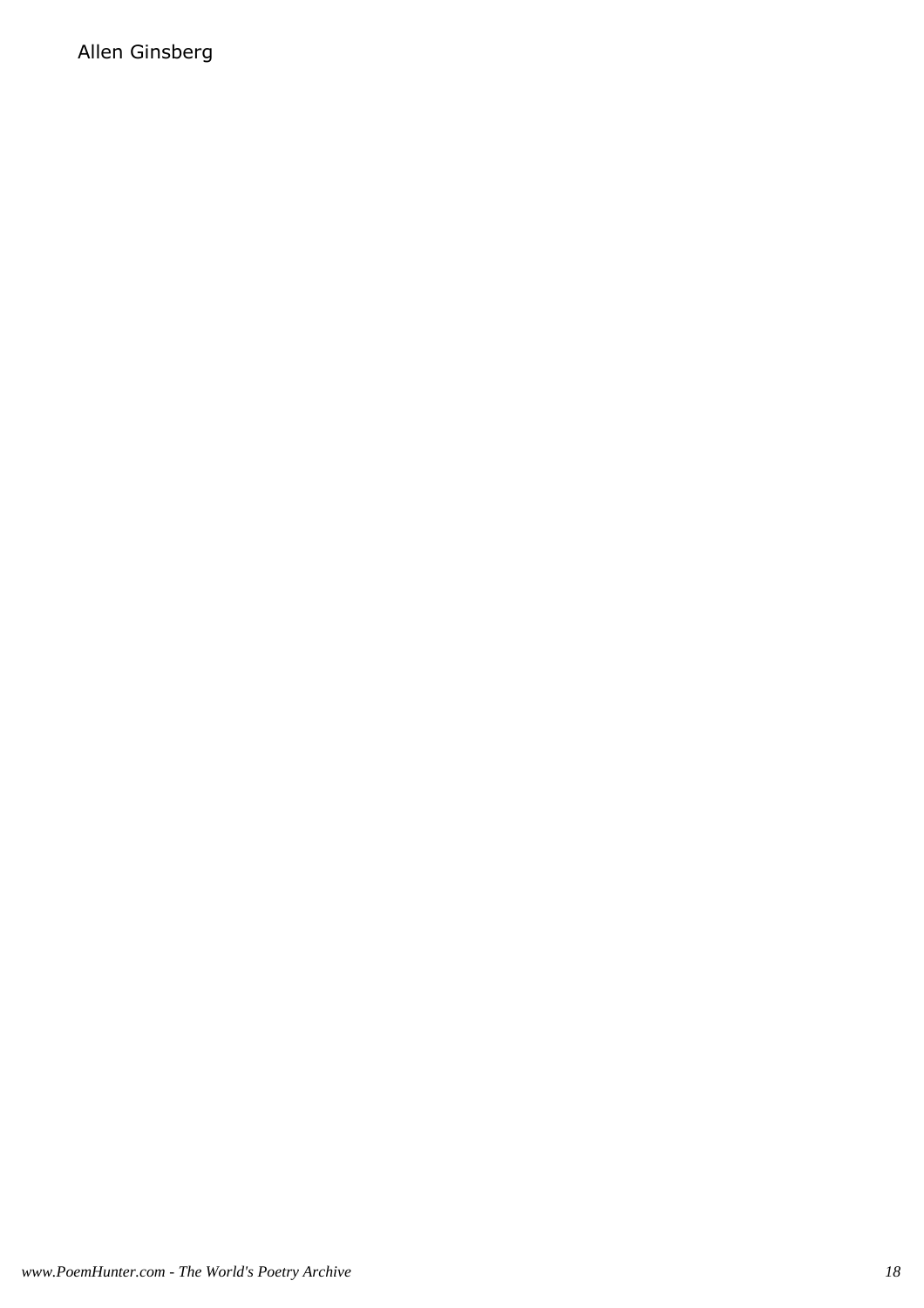#### Crossing Nation

Under silver wing San Francisco's towers sprouting thru thin gas clouds, Tamalpais black-breasted above Pacific azure Berkeley hills pine-covered below-- Dr Leary in his brown house scribing Independence Declaration typewriter at window silver panorama in natural eyeball--

Sacramento valley rivercourse's Chinese dragonflames licking green flats north-hazed State Capitol metallic rubble, dry checkered fields to Sierras- past Reno, Pyramid Lake's blue Altar, pure water in Nevada sands' brown wasteland scratched by tires

Jerry Rubin arrested! Beaten, jailed, coccyx broken-- Leary out of action--"a public menace... persons of tender years...immature judgement...pyschiatric examination..." i.e. Shut up or Else Loonybin or Slam

Leroi on bum gun rap, \$7,000 lawyer fees, years' negotiations-- SPOCK GUILTY headlined temporary, Joan Baez' paramour husband Dave Harris to Gaol Dylan silent on politics, & safe- having a baby, a man-- Cleaver shot at, jail'd, maddened, parole revoked,

Vietnam War flesh-heap grows higher, blood splashing down the mountains of bodies on to Cholon's sidewalks-- Blond boys in airplane seats fed technicolor Murderers advance w/ Death-chords Earplugs in, steak on plastic served--Eyes up to the Image--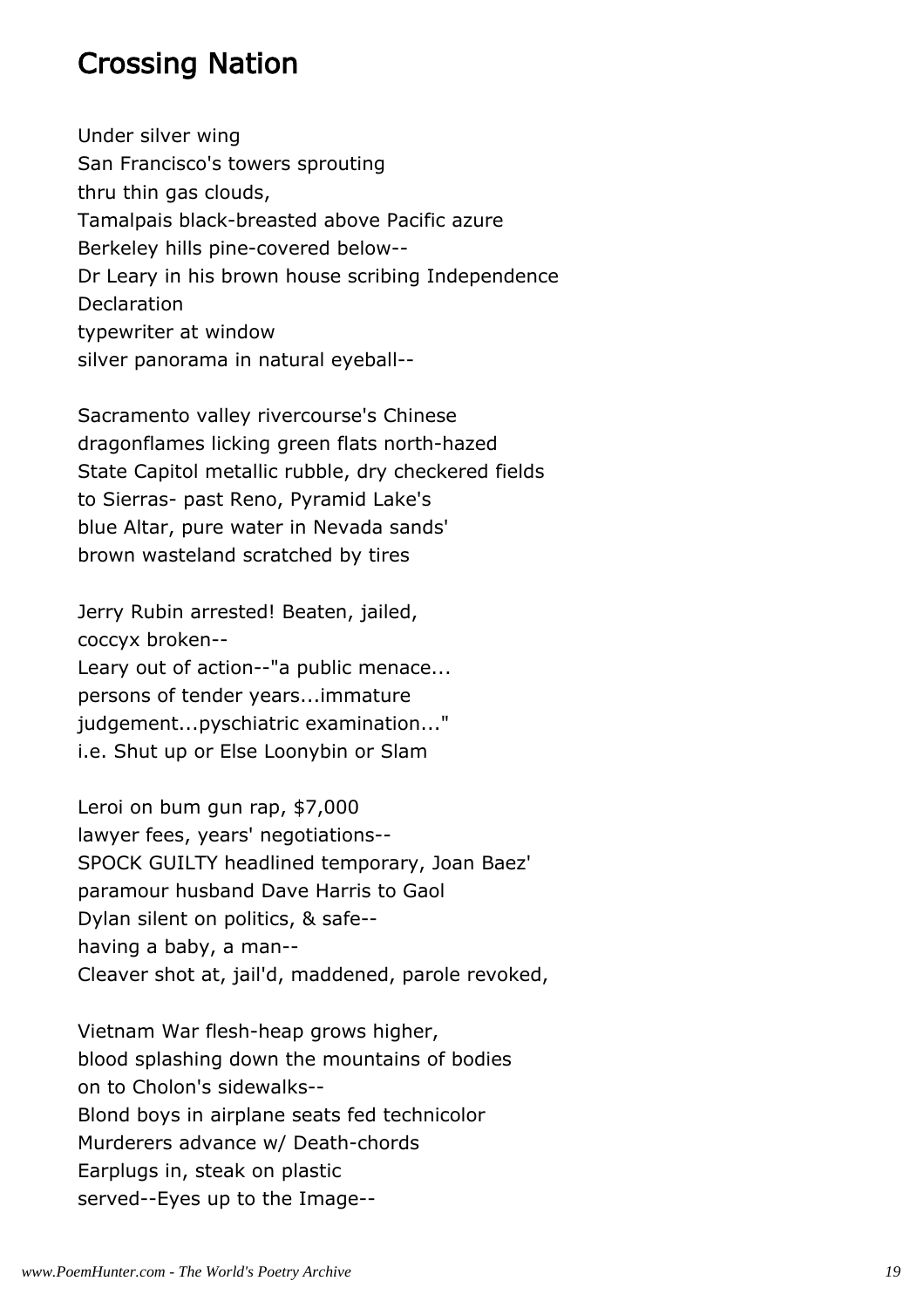What do I have to lose if America falls? my body? my neck? my personality?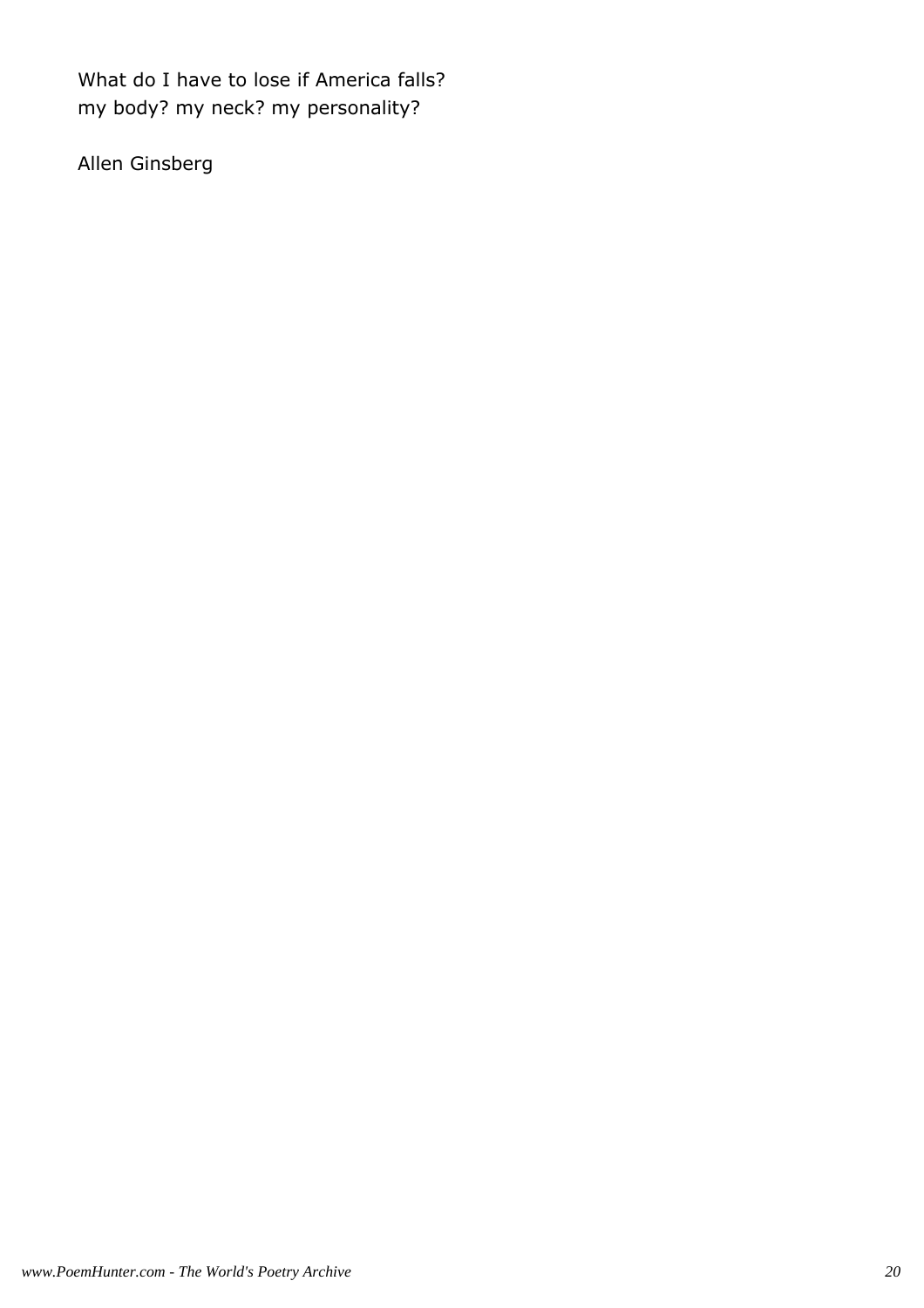# Death &Amp; Fame

When I die

I don't care what happens to my body

throw ashes in the air, scatter 'em in East River

bury an urn in Elizabeth New Jersey, B'nai Israel Cemetery

But l want a big funeral

- St. Patrick's Cathedral, St. Mark's Church, the largest synagogue in Manhattan
- First, there's family, brother, nephews, spry aged Edith stepmother 96, Aunt Honey from old Newark,
- Doctor Joel, cousin Mindy, brother Gene one eyed one ear'd, sister in-law blonde Connie, five nephews, stepbrothers & amp; sisters their grandchildren,

companion Peter Orlovsky, caretakers Rosenthal & amp; Hale, Bill Morgan--

- Next, teacher Trungpa Vajracharya's ghost mind, Gelek Rinpoche, there Sakyong Mipham, Dalai Lama alert, chance visiting America, Satchitananda Swami
- Shivananda, Dehorahava Baba, Karmapa XVI, Dudjom Rinpoche, Katagiri & amp; Suzuki Roshi's phantoms
- Baker, Whalen, Daido Loorie, Qwong, Frail White-haired Kapleau Roshis, Lama Tarchen --
- Then, most important, lovers over half-century

Dozens, a hundred, more, older fellows bald & amp; rich

- young boys met naked recently in bed, crowds surprised to see each other, innumerable, intimate, exchanging memories
- "He taught me to meditate, now I'm an old veteran of the thousand day retreat --"
- "I played music on subway platforms, I'm straight but loved him he loved me"

"I felt more love from him at 19 than ever from anyone"

- "We'd lie under covers gossip, read my poetry, hug & amp; kiss belly to belly arms round each other"
- "I'd always get into his bed with underwear on & amp; by morning my skivvies would be on the floor"
- "Japanese, always wanted take it up my bum with a master"
- "We'd talk all night about Kerouac & amp; Cassady sit Buddhalike then sleep in his captain's bed."
- "He seemed to need so much affection, a shame not to make him happy"
- "I was lonely never in bed nude with anyone before, he was so gentle my stomach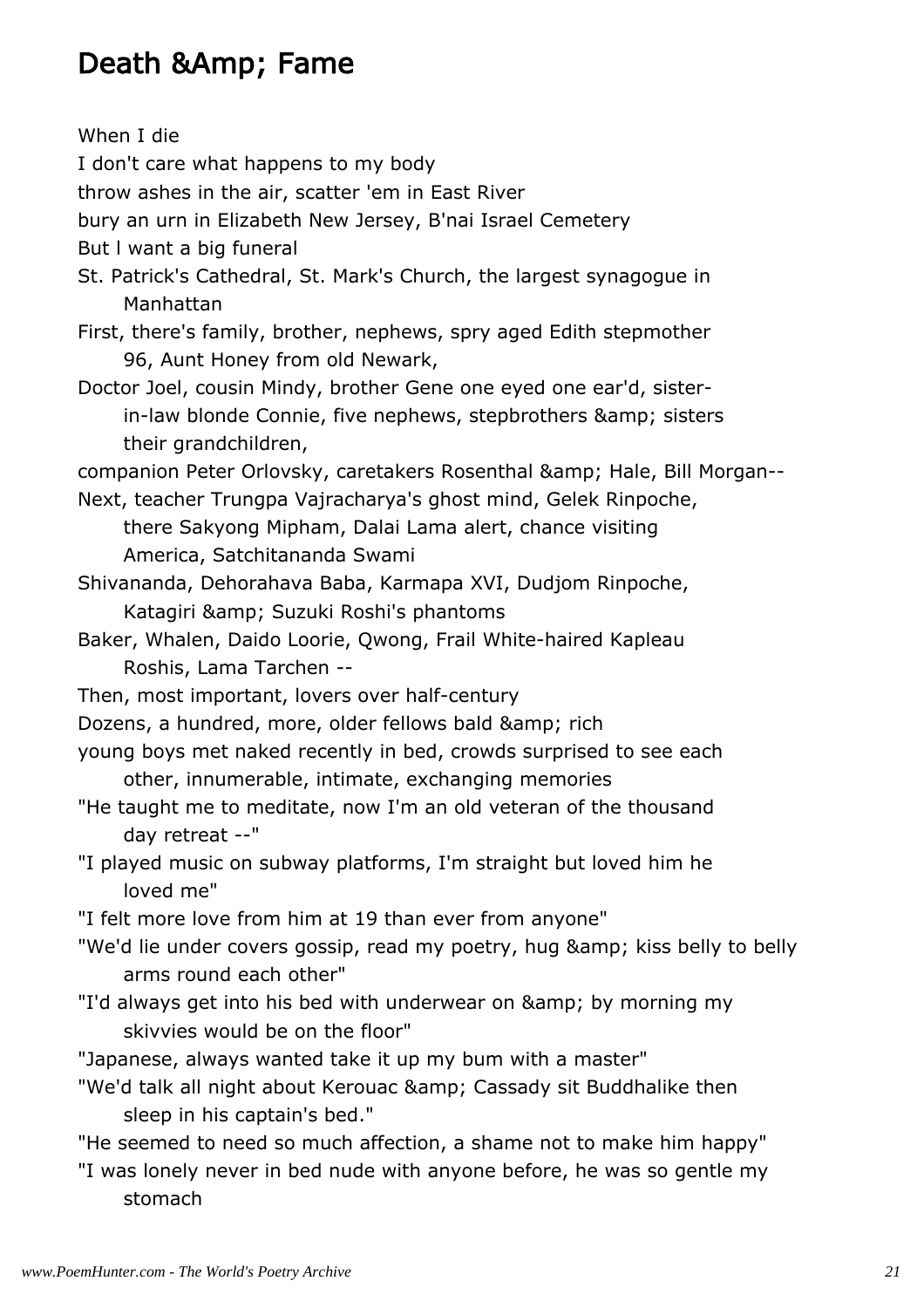shuddered when he traced his finger along my abdomen nipple to hips-- "

"All I did was lay back eyes closed, he'd bring me to come with mouth & amp; fingers along my waist"

"He gave great head"

So there be gossip from loves of 1948, ghost of Neal Cassady commin gling with flesh and youthful blood of 1997

and surprise -- "You too? But I thought you were straight!"

- "I am but Ginsberg an exception, for some reason he pleased me."
- "I forgot whether I was straight gay queer or funny, was myself, tender and affectionate to be kissed on the top of my head,
- my forehead throat heart & amp; solar plexus, mid-belly. on my prick, tickled with his tongue my behind"
- "I loved the way he'd recite 'But at my back allways hear/ time's winged chariot hurrying near,' heads together, eye to eye, on a pillow --"

Among lovers one handsome youth straggling the rear

"I studied his poetry class, 17 year-old kid, ran some errands to his walk-up flat,

seduced me didn't want to, made me come, went home, never saw him again never wanted to... "

- "He couldn't get it up but loved me," "A clean old man." "He made sure I came first"
- This the crowd most surprised proud at ceremonial place of honor--
- Then poets & amp; musicians -- college boys' grunge bands -- age-old rock star Beatles, faithful guitar accompanists, gay classical con ductors, unknown high Jazz music composers, funky trum peters, bowed bass & amp; french horn black geniuses, folksinger fiddlers with dobro tamborine harmonica mandolin auto harp pennywhistles & amp; kazoos
- Next, artist Italian romantic realists schooled in mystic 60's India, Late fauve Tuscan painter-poets, Classic draftsman Massa chusets surreal jackanapes with continental wives, poverty sketchbook gesso oil watercolor masters from American provinces
- Then highschool teachers, lonely Irish librarians, delicate biblio philes, sex liberation troops nay armies, ladies of either sex
- "I met him dozens of times he never remembered my name I loved him anyway, true artist"
- "Nervous breakdown after menopause, his poetry humor saved me from suicide hospitals"
- "Charmant, genius with modest manners, washed sink, dishes my studio guest a week in Budapest"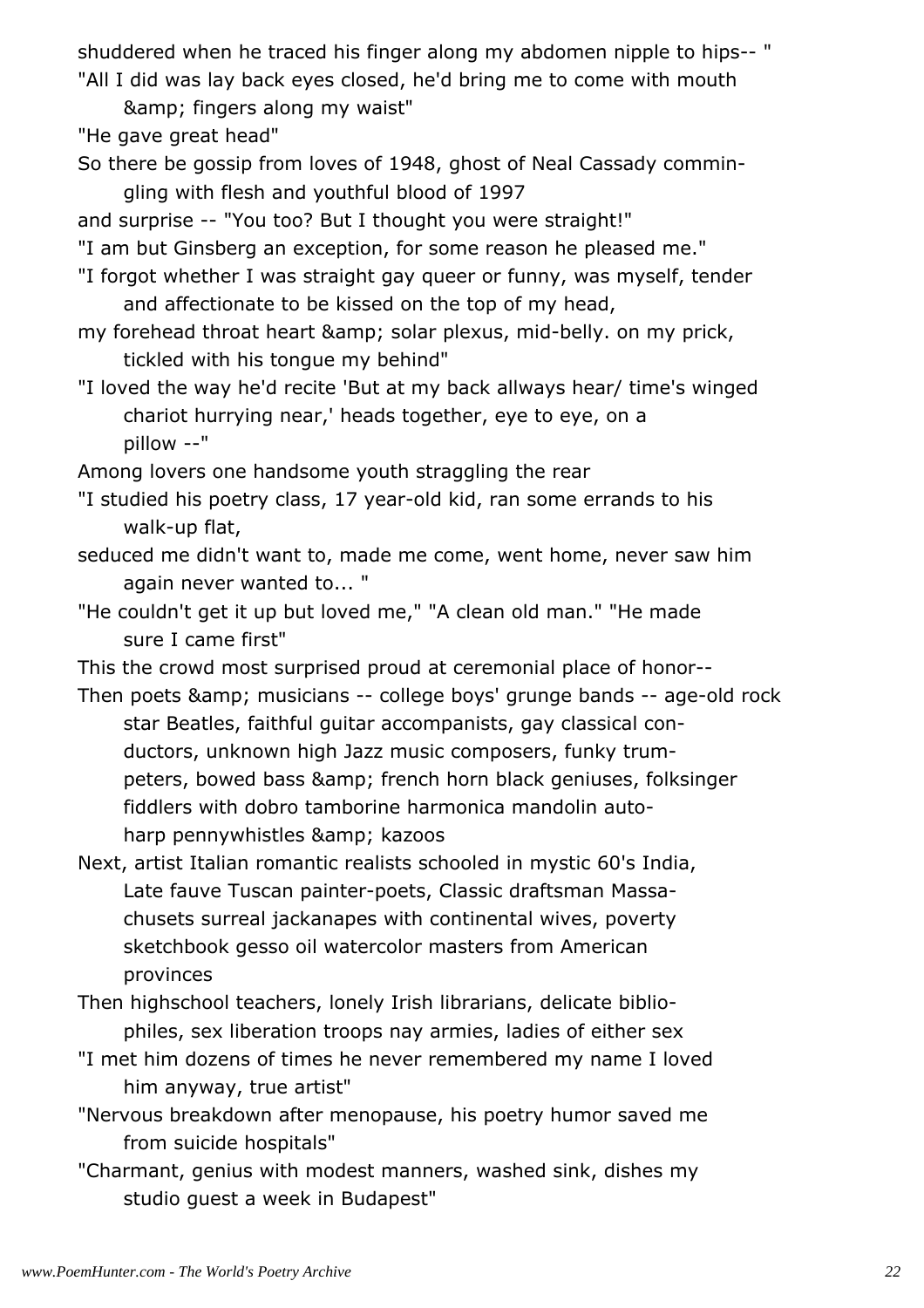Thousands of readers, "Howl changed my life in Libertyville Illinois"

"I saw him read Montclair State Teachers College decided be a poet-- "

"He turned me on, I started with garage rock sang my songs in Kansas City"

"Kaddish made me weep for myself & amp; father alive in Nevada City" "Father Death comforted me when my sister died Boston l982"

"I read what he said in a newsmagazine, blew my mind, realized others like me out there"

Deaf & amp; Dumb bards with hand signing quick brilliant gestures

- Then Journalists, editors's secretaries, agents, portraitists & amp; photo graphy aficionados, rock critics, cultured laborors, cultural historians come to witness the historic funeral
- Super-fans, poetasters, aging Beatnicks & amp; Deadheads, autographhunters, distinguished paparazzi, intelligent gawkers

Everyone knew they were part of 'History" except the deceased who never knew exactly what was happening even when I was alive

February 22, 1997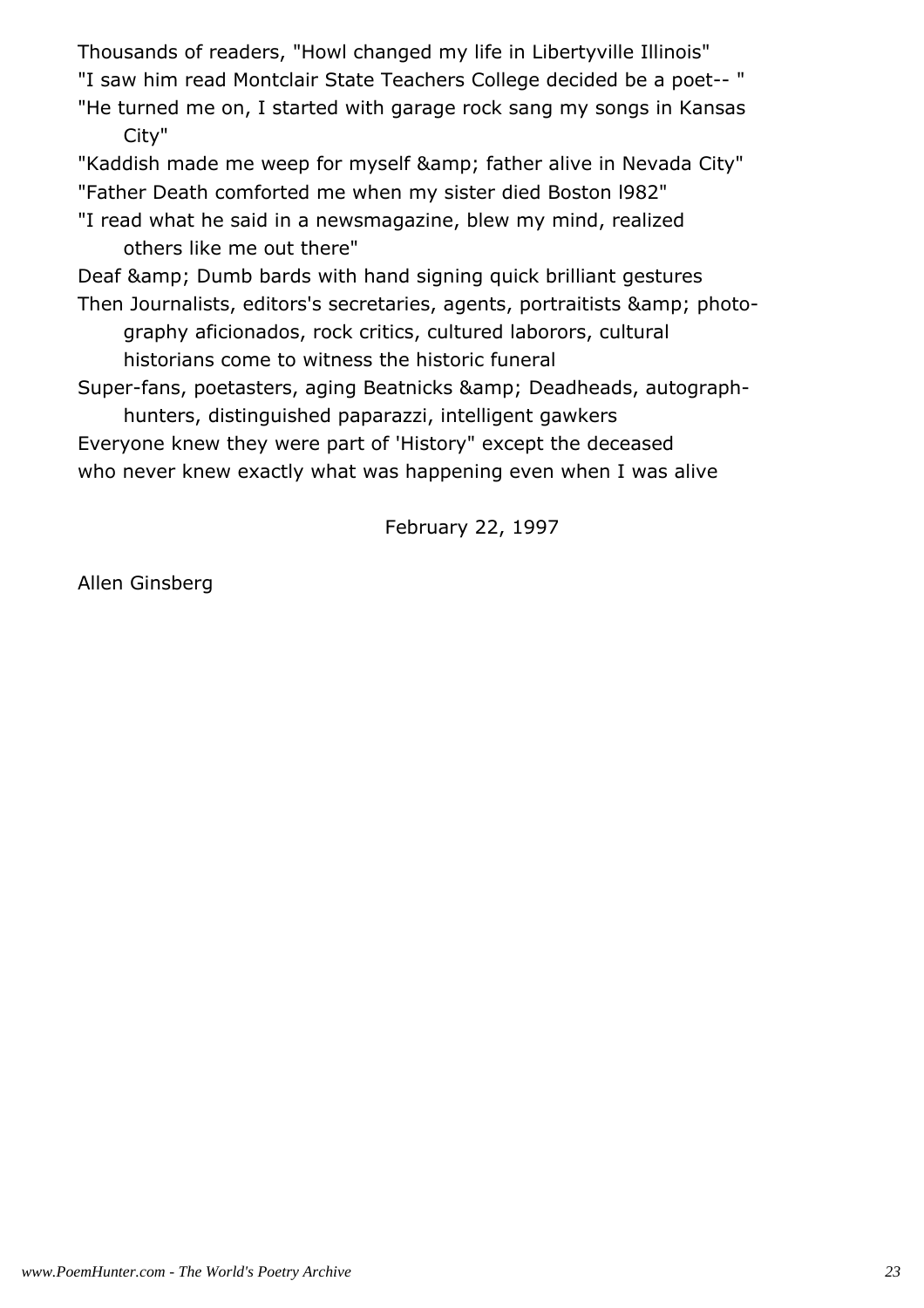#### Father Death Blues

Hey Father Death, I'm flying home Hey poor man, you're all alone Hey old daddy, I know where I'm going

Father Death, Don't cry any more Mama's there, underneath the floor Brother Death, please mind the store

Old Aunty Death Don't hide your bones Old Uncle Death I hear your groans O Sister Death how sweet your moans

O Children Deaths go breathe your breaths Sobbing breasts'll ease your Deaths Pain is gone, tears take the rest

Genius Death your art is done Lover Death your body's gone Father Death I'm coming home

Guru Death your words are true Teacher Death I do thank you For inspiring me to sing this Blues

Buddha Death, I wake with you Dharma Death, your mind is new Sangha Death, we'll work it through

Suffering is what was born Ignorance made me forlorn Tearful truths I cannot scorn

Father Breath once more farewell Birth you gave was no thing ill My heart is still, as time will tell.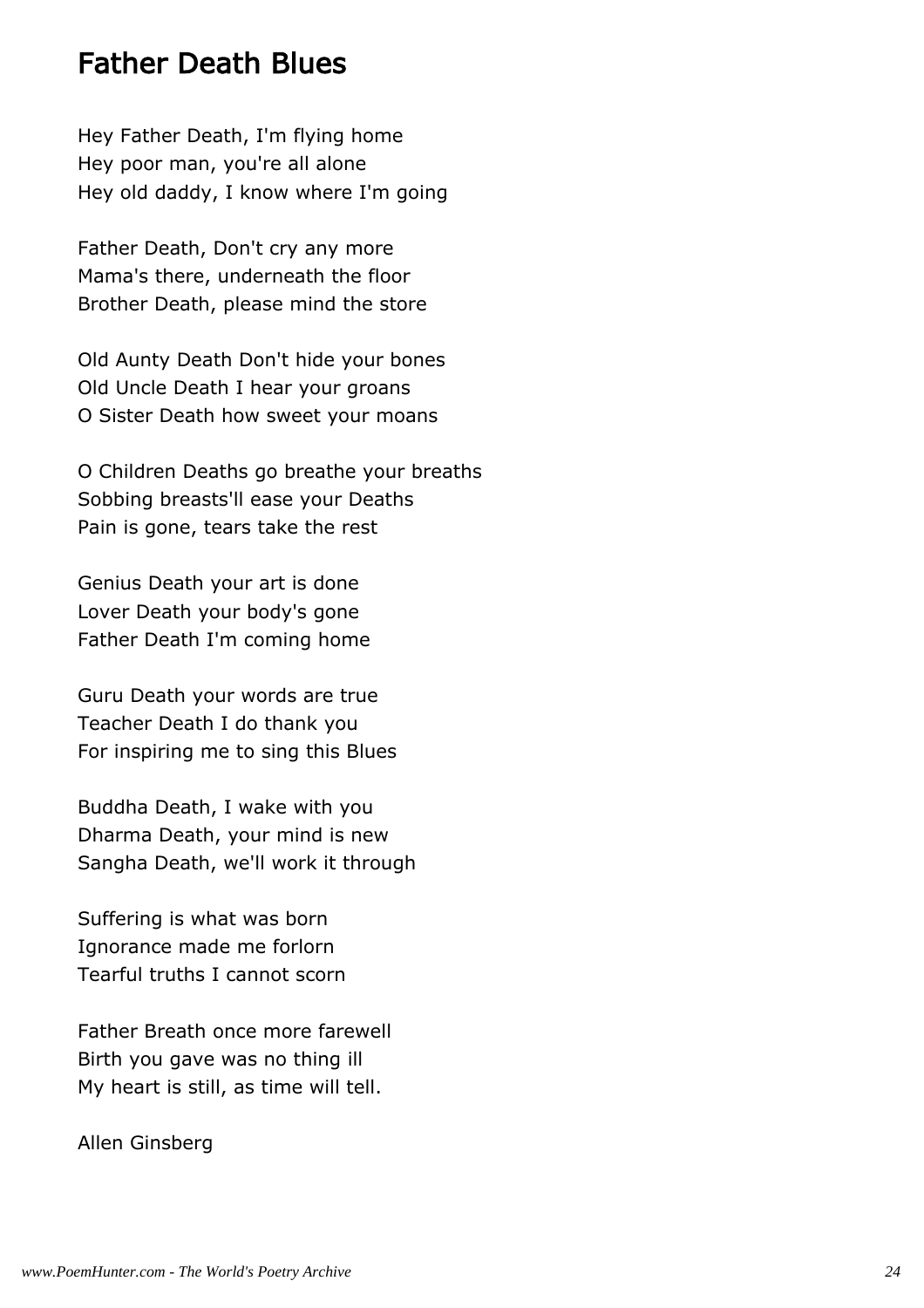#### Feb. 29, 1958

Last nite I dreamed of T.S. Eliot welcoming me to the land of dream Sofas couches fog in England Tea in his digs Chelsea rainbows curtains on his windows, fog seeping in the chimney but a nice warm house and an incredibly sweet hooknosed Eliot he loved me, put me up, gave me a couch to sleep on, conversed kindly, took me serious asked my opinion on Mayakovsky I read him Corso Creeley Kerouac advised Burroughs Olson Huncke the bearded lady in the Zoo, the intelligent puma in Mexico City 6 chorus boys from Zanzibar who chanted in wornout polygot Swahili, and the rippling rythyms of Ma Rainey and Vachel Lindsay. On the Isle of the Queen we had a long evening's conversation Then he tucked me in my long red underwear under a silken blanket by the fire on the sofa gave me English Hottie and went off sadly to his bed, Saying ah Ginsberg I am glad to have met a fine young man like you. At last, I woke ashamed of myself. Is he that good and kind? Am I that great? What's my motive dreaming his manna? What English Department would that impress? What failure to be perfect prophet's made up here? I dream of my kindness to T.S. Eliot wanting to be a historical poet and share in his finance of Imageryoverambitious dream of eccentric boy. God forbid my evil dreams come true.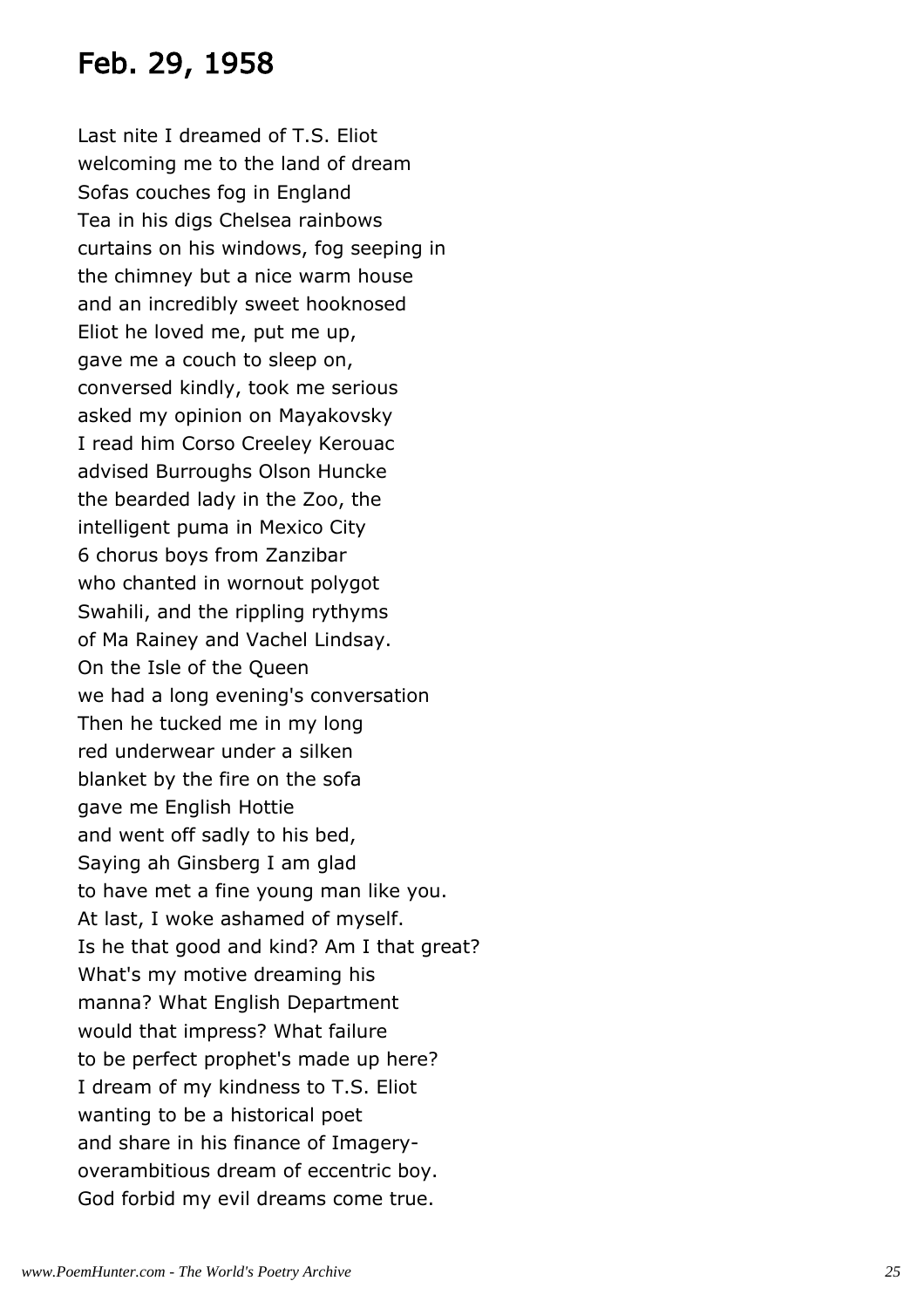Last nite I dreamed of Allen Ginsberg. T.S. Eliot would've been ashamed of me.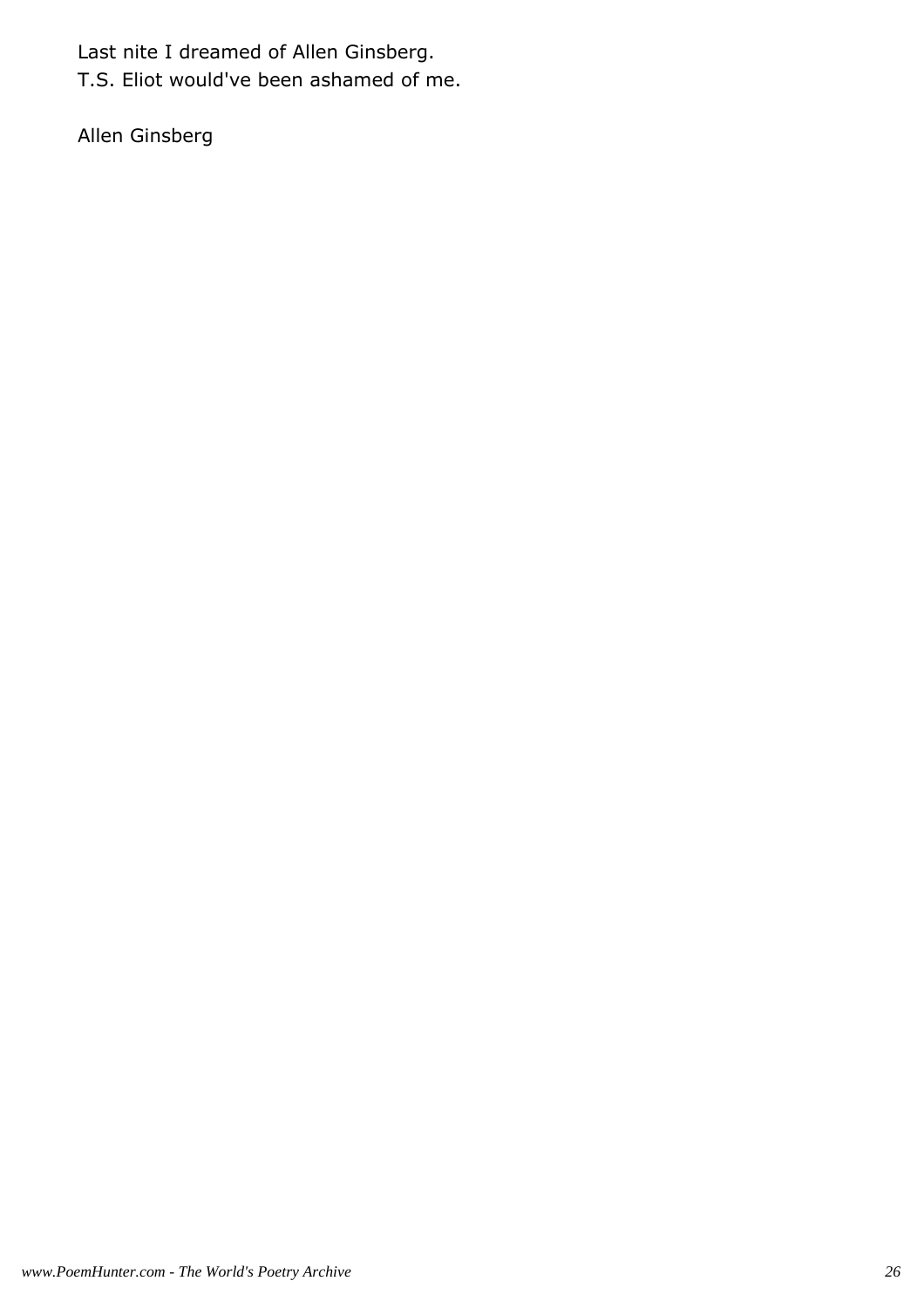# First Party At Ken Kesey's With Hell's Angels

Cool black night thru redwoods cars parked outside in shade behind the gate, stars dim above the ravine, a fire burning by the side porch and a few tired souls hunched over in black leather jackets. In the huge wooden house, a yellow chandelier at 3 A.M. the blast of loudspeakers hi-fi Rolling Stones Ray Charles Beatles Jumping Joe Jackson and twenty youths dancing to the vibration thru the floor, a little weed in the bathroom, girls in scarlet tights, one muscular smooth skinned man sweating dancing for hours, beer cans bent littering the yard, a hanged man sculpture dangling from a high creek branch, children sleeping softly in their bedroom bunks. And 4 police cars parked outside the painted gate, red lights revolving in the leaves.

December 1965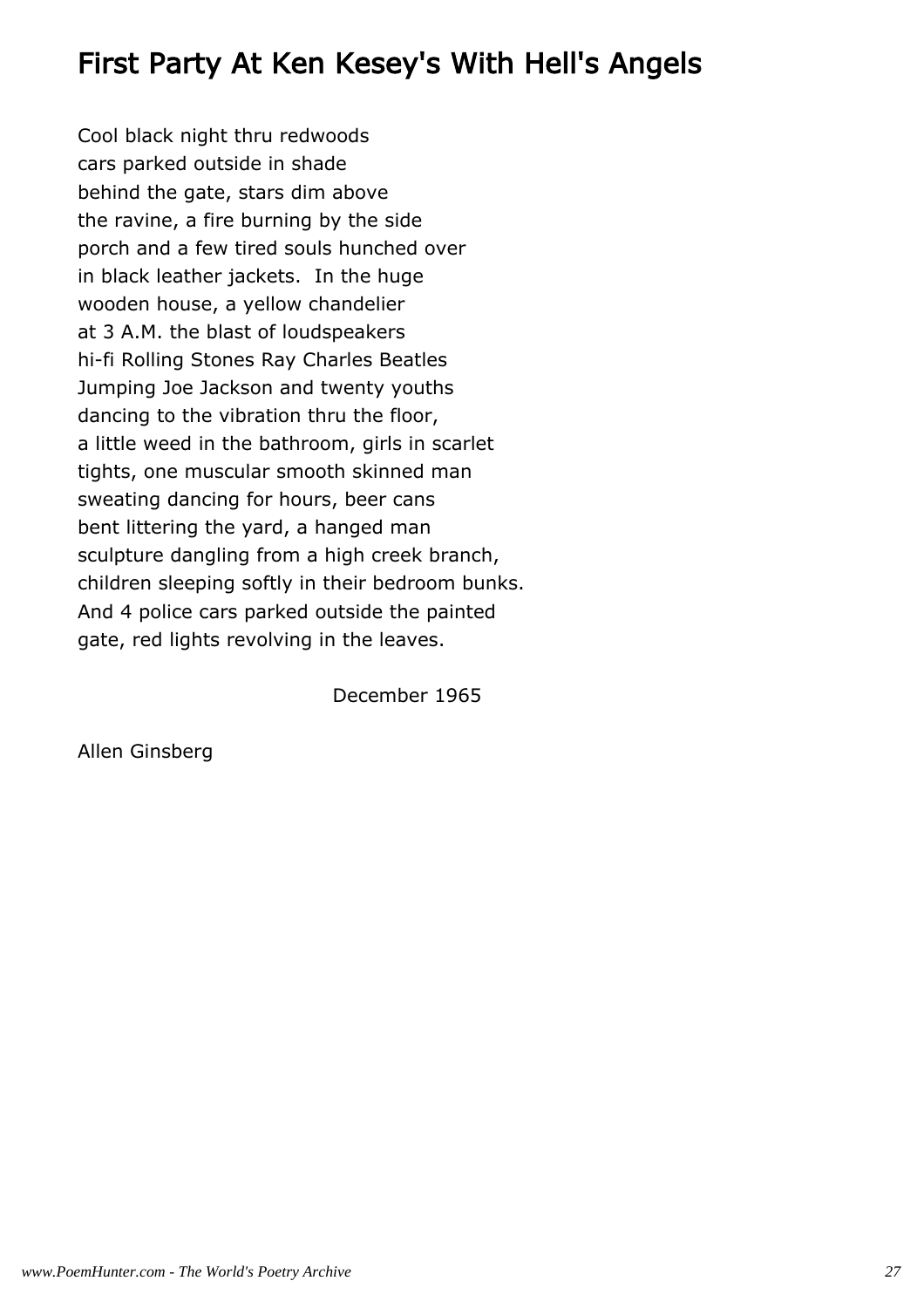# Five A.M.

Elan that lifts me above the clouds into pure space, timeless, yea eternal Breath transmuted into words Transmuted back to breath in one hundred two hundred years nearly Immortal, Sappho's 26 centuries of cadenced breathing - beyond time, clocks, empires, bodies, cars, chariots, rocket ships skyscrapers, Nation empires brass walls, polished marble, Inca Artwork of the mind - but where's it come from? Inspiration? The muses drawing breath for you? God? Nah, don't believe it, you'll get entangled in Heaven or Hell - Guilt power, that makes the heart beat wake all night flooding mind with space, echoing through future cities, Megalopolis or Cretan village, Zeus' birth cave Lassithi Plains - Otsego County farmhouse, Kansas front porch? Buddha's a help, promises ordinary mind no nirvana coffee, alcohol, cocaine, mushrooms, marijuana, laughing gas? Nope, too heavy for this lightness lifts the brain into blue sky at May dawn when birds start singing on East 12th street - Where does it come from, where does it go forever? .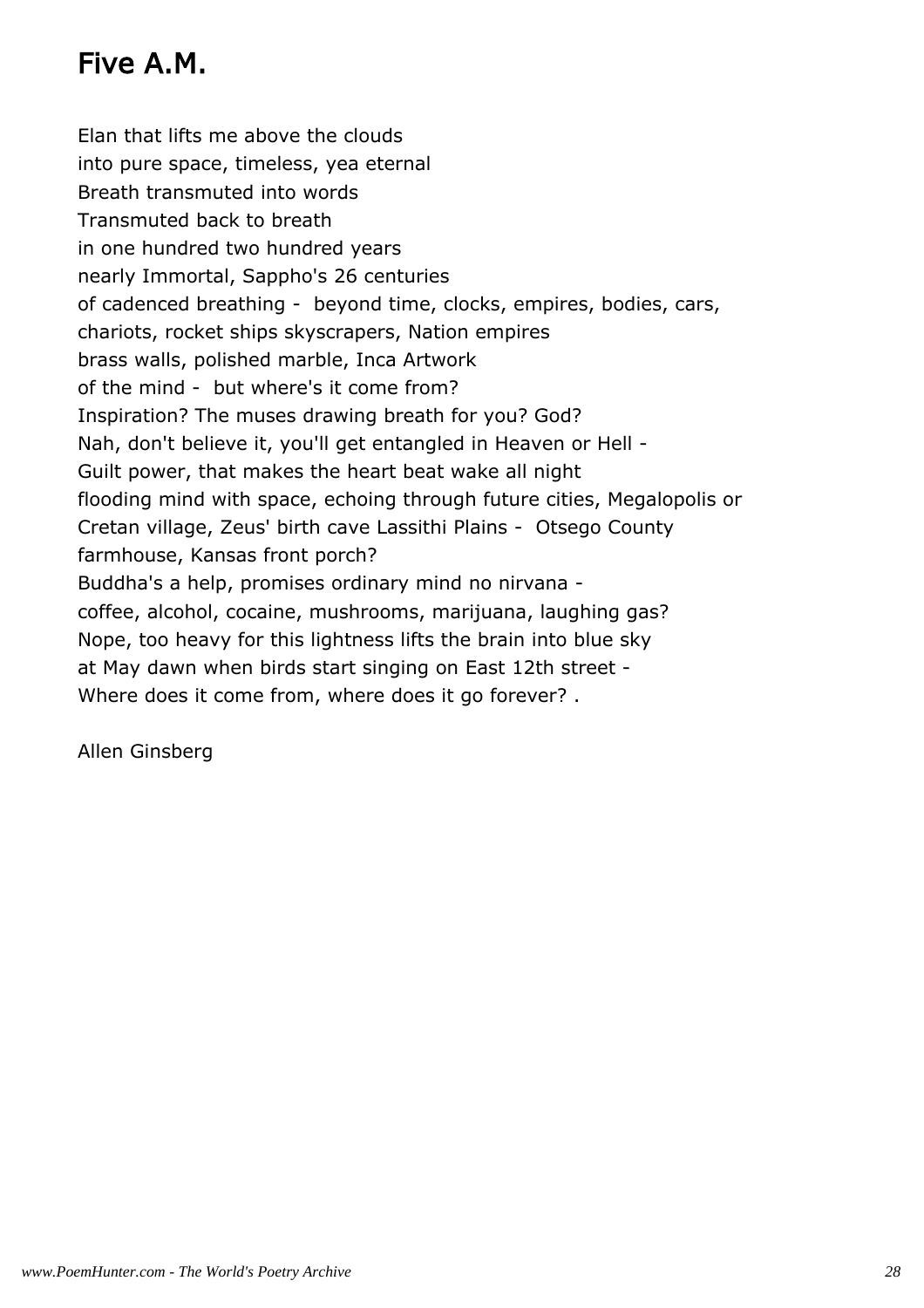# Footnote To Howl

Holy! Holy! Holy! Holy! Holy! Holy! Holy! Holy! Holy! Holy! Holy! Holy! Holy! Holy! Holy! The world is holy! The soul is holy! The skin is holy! The nose is holy! The tongue and cock and hand and asshole holy! Everything is holy! everybody's holy! everywhere is holy! everyday is in eternity! Everyman's an angel! The bum's as holy as the seraphim! the madman is holy as you my soul are holy! The typewriter is holy the poem is holy the voice is holy the hearers are holy the ecstasy is holy! Holy Peter holy Allen holy Solomon holy Lucien holy Kerouac holy Huncke holy Burroughs holy Cassady holy the unknown buggered and suffering beggars holy the hideous human angels! Holy my mother in the insane asylum! Holy the cocks of the grandfathers of Kansas! Holy the groaning saxophone! Holy the bop apocalypse! Holy the jazzbands marijuana hipsters peace & junk & drums! Holy the solitudes of skyscrapers and pavements! Holy the cafeterias filled with the millions! Holy the mysterious rivers of tears under the streets! Holy the lone juggernaut! Holy the vast lamb of the middle class! Holy the crazy shepherds of rebellion! Who digs Los Angeles IS Los Angeles! Holy New York Holy San Francisco Holy Peoria & Seattle Holy Paris Holy Tangiers Holy Moscow Holy Istanbul! Holy time in eternity holy eternity in time holy the clocks in space holy the fourth dimension holy the fifth International holy the Angel in Moloch! Holy the sea holy the desert holy the railroad holy the locomotive holy the visions holy the hallucinations holy the miracles holy the eyeball holy the abyss! Holy forgiveness! mercy! charity! faith! Holy! Ours! bodies! suffering! magnanimity!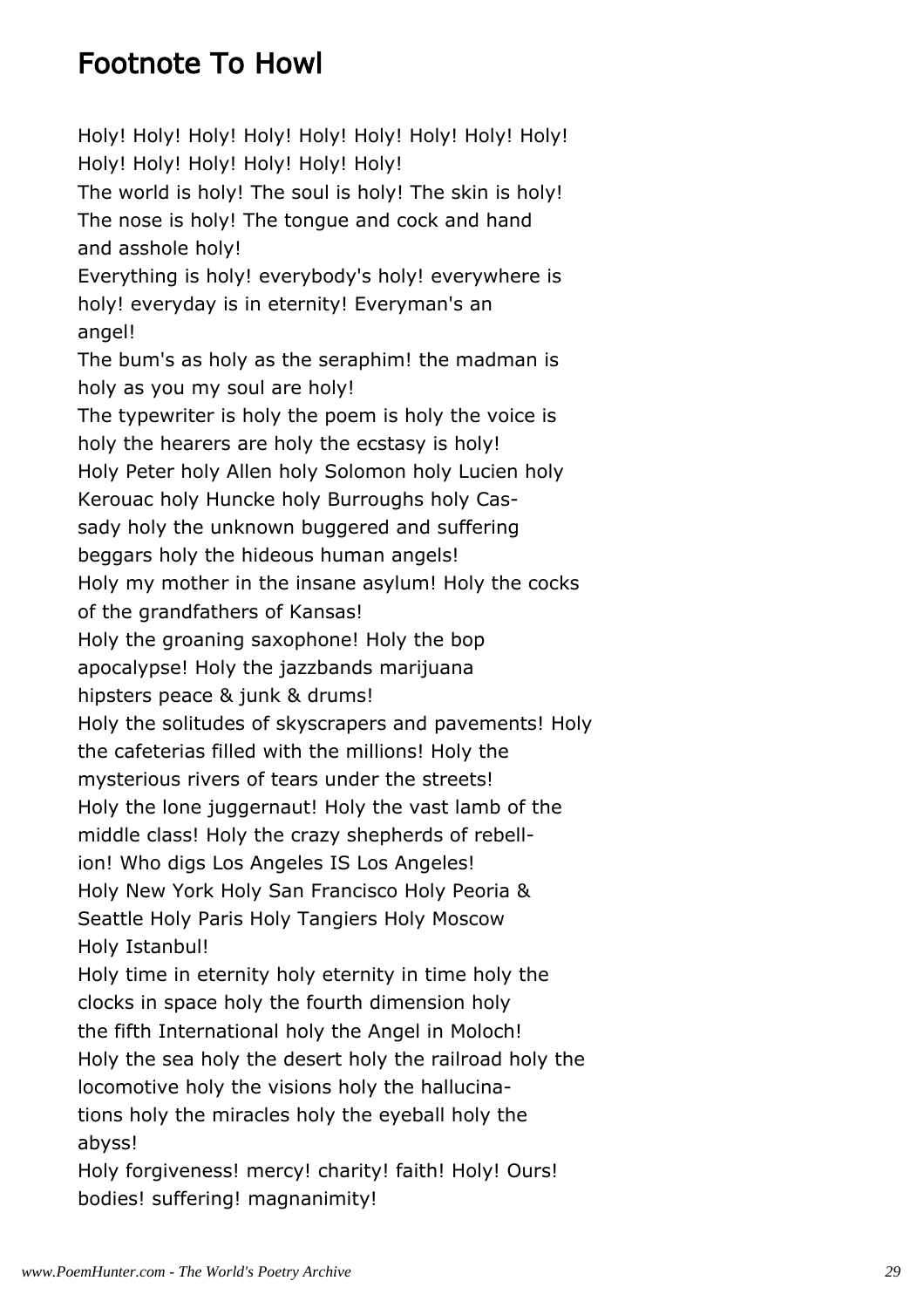Holy the supernatural extra brilliant intelligent kindness of the soul!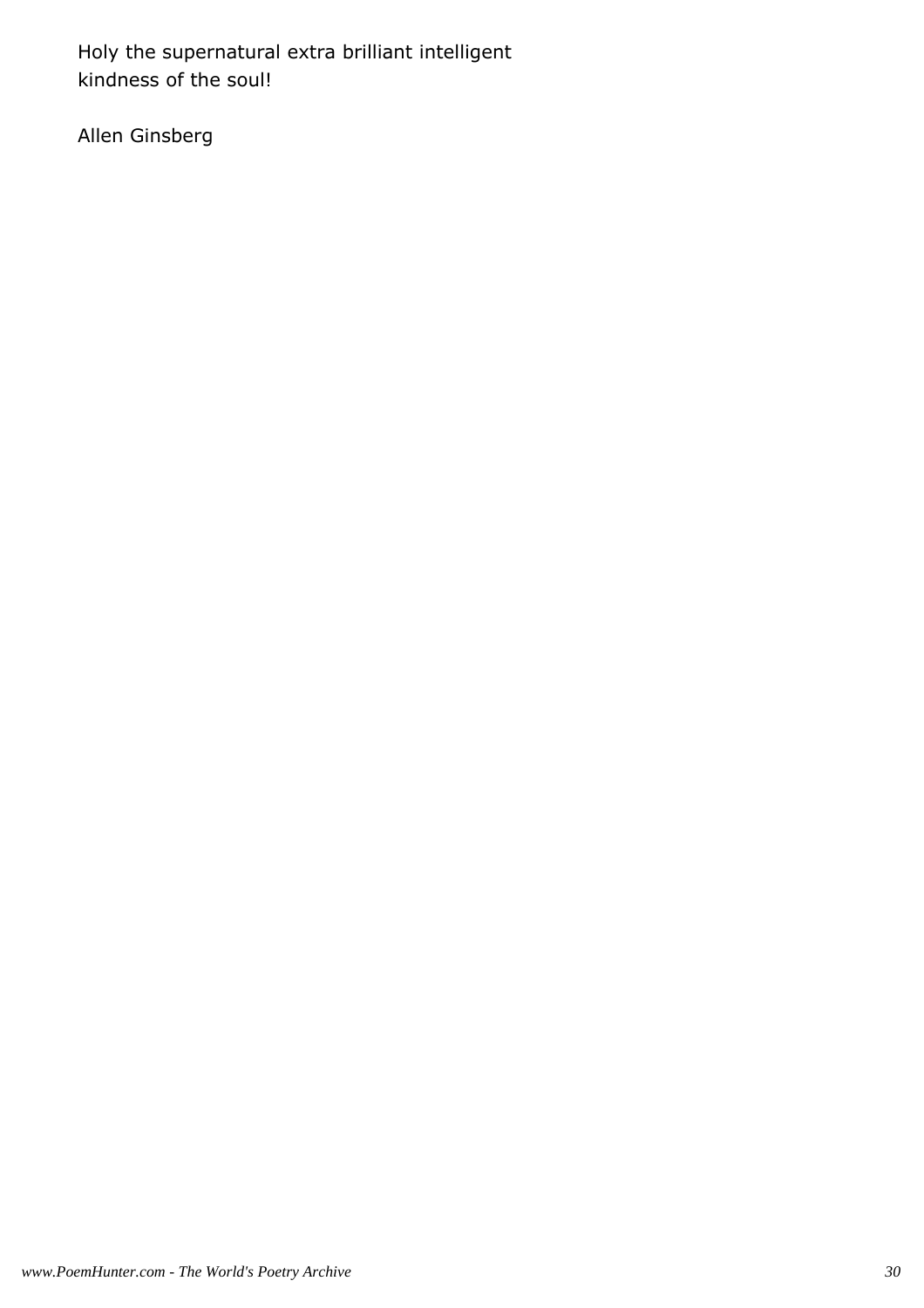# Fourth Floor, Dawn, Up All Night Writing Letters

Pigeons shake their wings on the copper church roof out my window across the street, a bird perched on the cross surveys the city's blue-grey clouds. Larry Rivers 'll come at 10 AM and take my picture. I'm taking your picture, pigeons. I'm writing you down, Dawn. I'm immortalizing your exhaust, Avenue A bus. O Thought, now you'll have to think the same thing forever!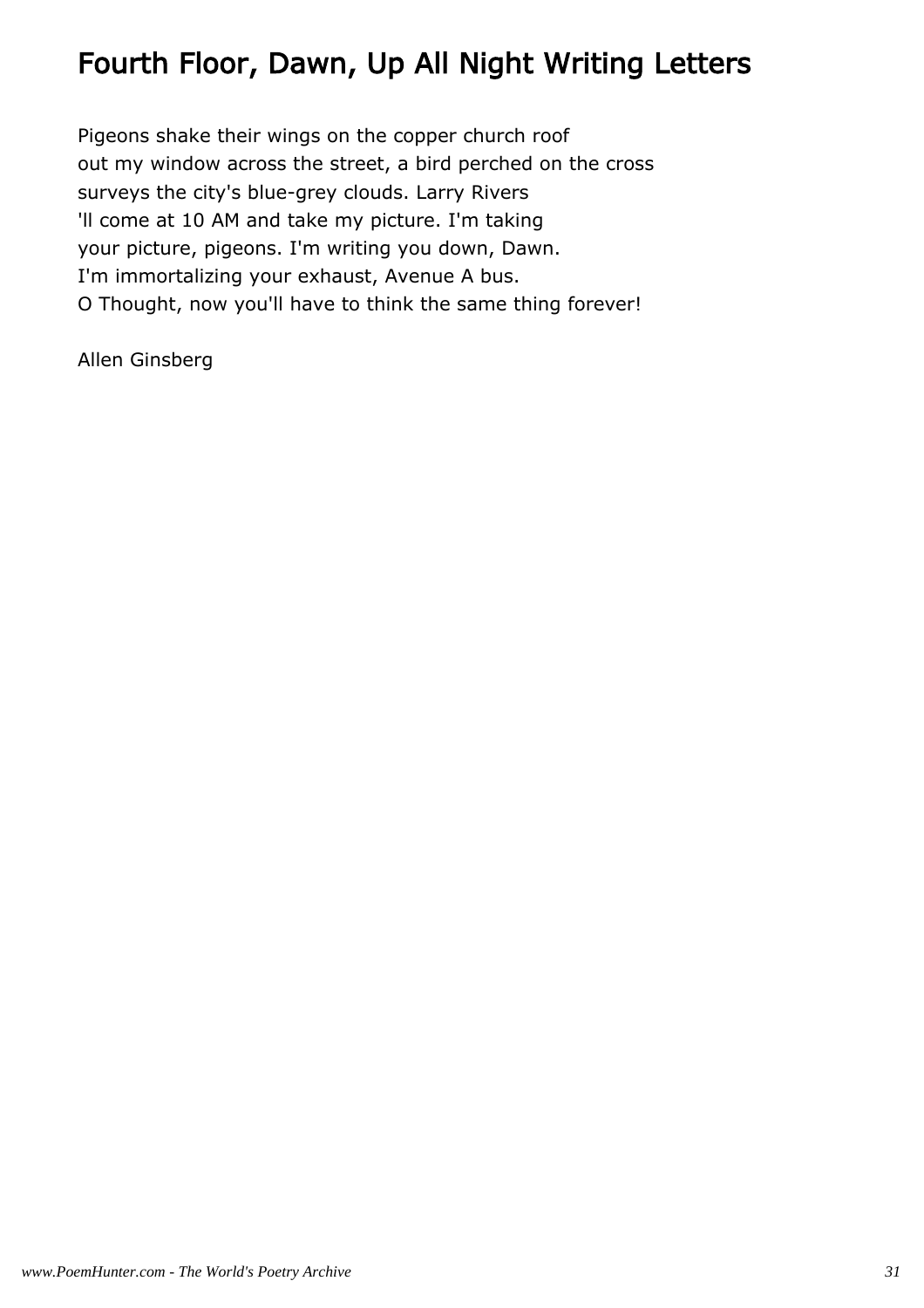# Haiku (Never Published)

Drinking my tea Without sugar- No difference.

The sparrow shits upside down --ah! my brain & amp; eggs

Mayan head in a Pacific driftwood bole --Someday I'll live in N.Y.

Looking over my shoulder my behind was covered with cherry blossoms.

 Winter Haiku I didn't know the names of the flowers--now my garden is gone.

I slapped the mosquito and missed. What made me do that?

Reading haiku I am unhappy, longing for the Nameless.

A frog floating in the drugstore jar: summer rain on grey pavements. (after Shiki)

On the porch in my shorts; auto lights in the rain.

Another year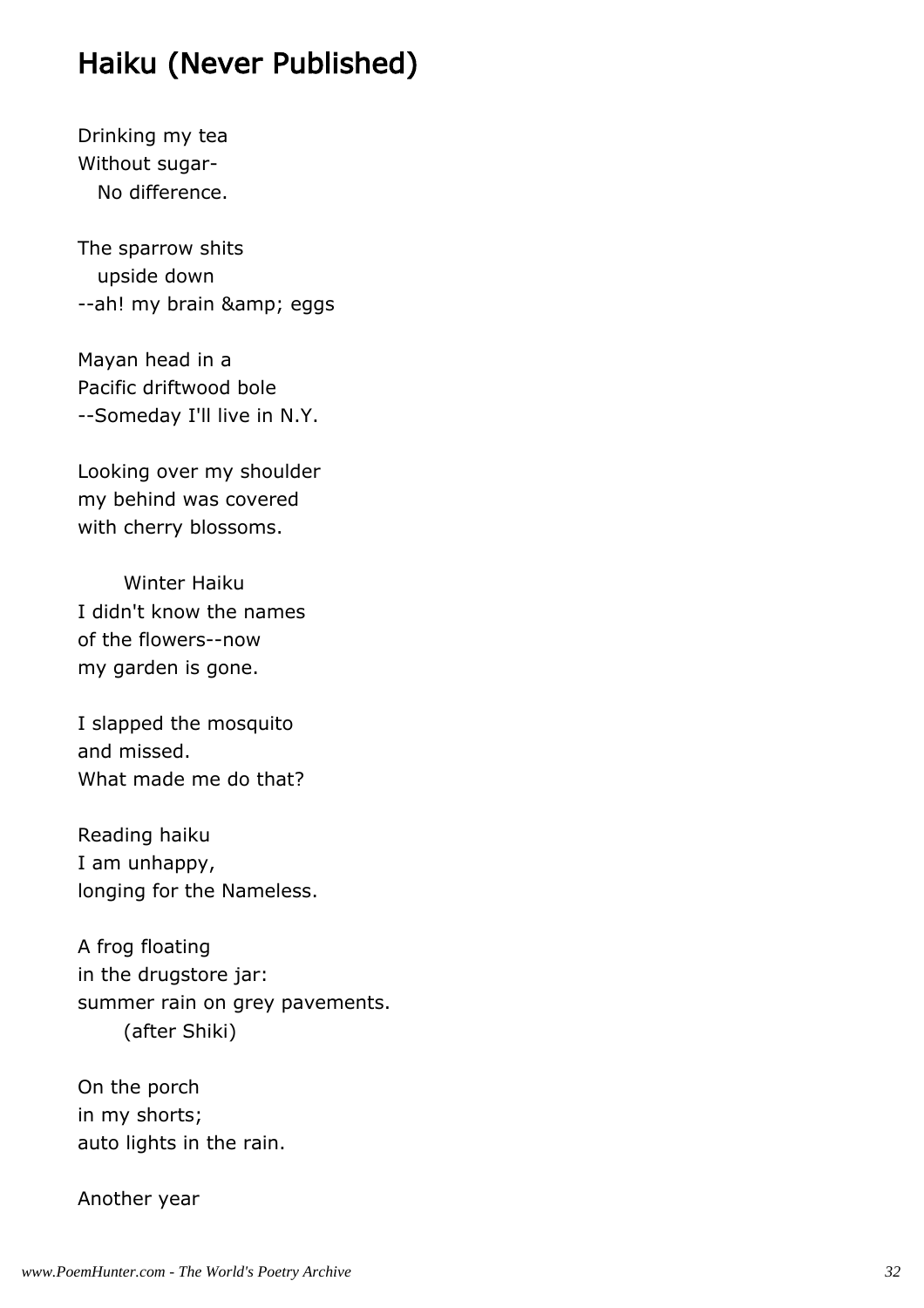has past-the world is no different.

The first thing I looked for in my old garden was The Cherry Tree.

My old desk: the first thing I looked for in my house.

My early journal: the first thing I found in my old desk.

My mother's ghost: the first thing I found in the living room.

I quit shaving but the eyes that glanced at me remained in the mirror.

The madman emerges from the movies: the street at lunchtime.

Cities of boys are in their graves, and in this town...

Lying on my side in the void: the breath in my nose.

On the fifteenth floor the dog chews a bone-Screech of taxicabs.

A hardon in New York, a boy in San Fransisco.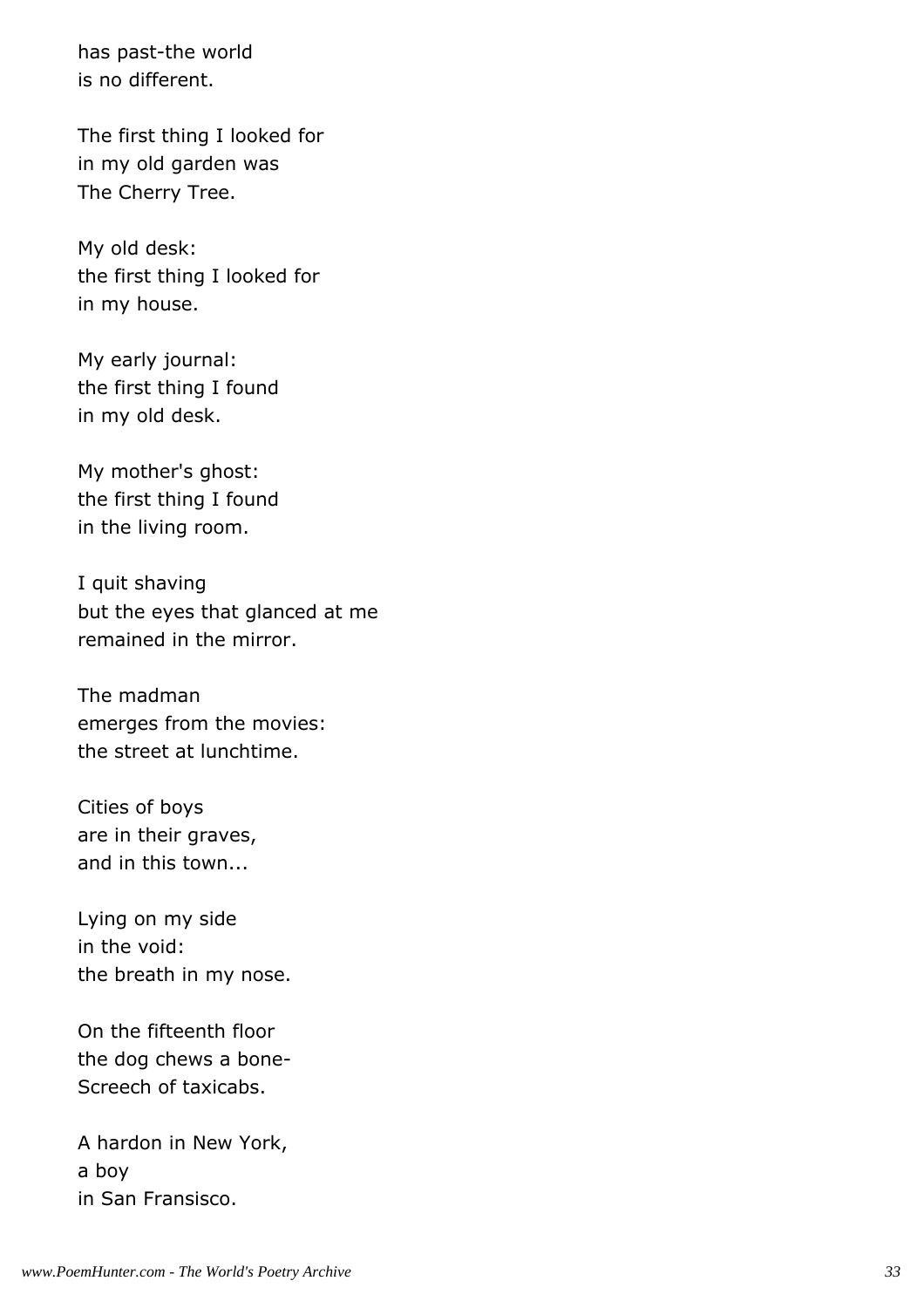The moon over the roof, worms in the garden. I rent this house.

[Haiku composed in the backyard cottage at 1624 Milvia Street, Berkeley 1955, while reading R.H. Blyth's 4 volumes, "Haiku."]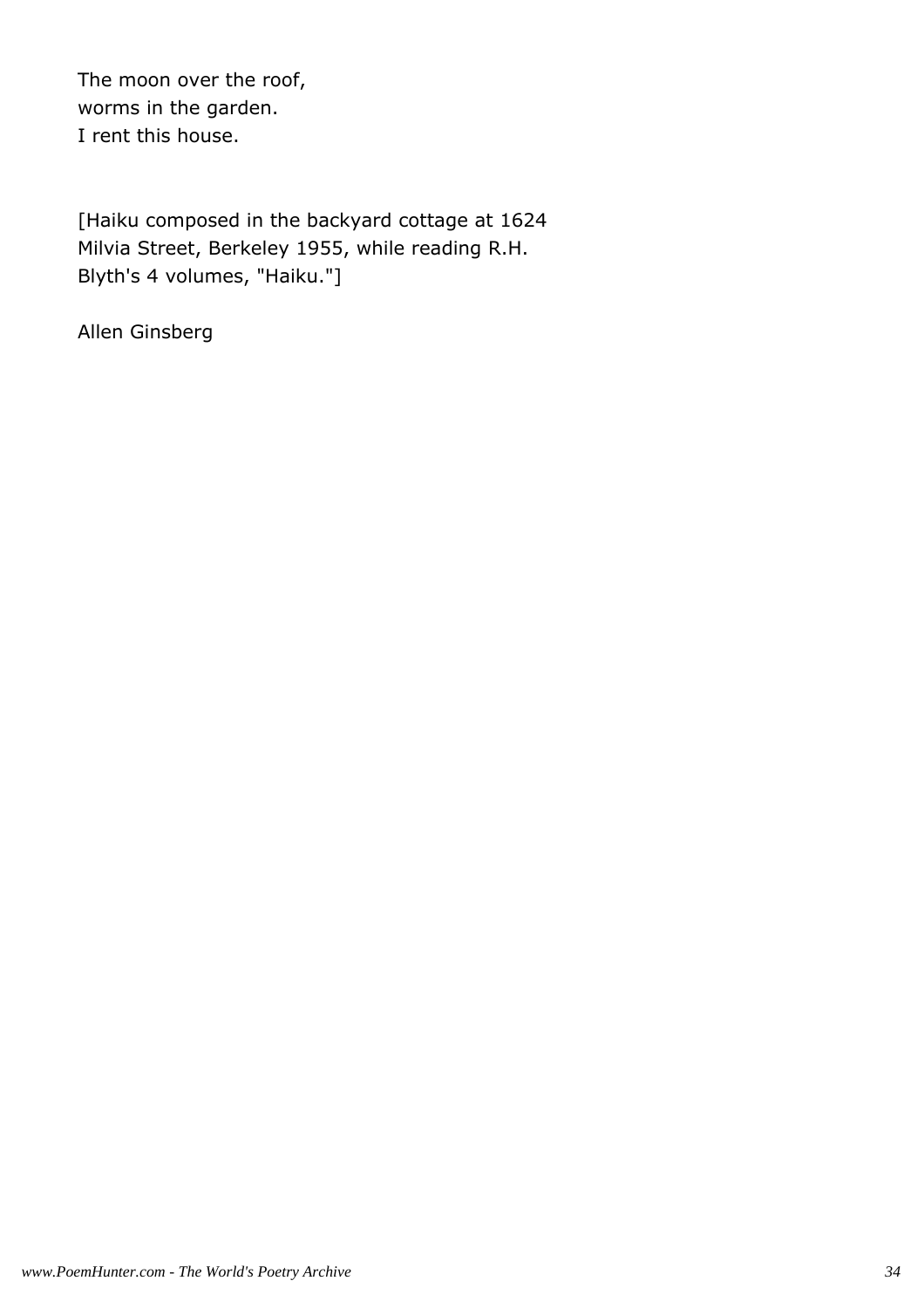# Homework

Homage to Kenneth Koch

If I were doing my Laundry I'd wash my dirty Iran I'd throw in my United States, and pour on the Ivory Soap, scrub up Africa, put all the birds and elephants back in the jungle, I'd wash the Amazon river and clean the oily Carib & Gulf of Mexico, Rub that smog off the North Pole, wipe up all the pipelines in Alaska, Rub a dub dub for Rocky Flats and Los Alamos, Flush that sparkly Cesium out of Love Canal Rinse down the Acid Rain over the Parthenon & Sphinx, Drain the Sludge out of the Mediterranean basin & make it azure again, Put some blueing back into the sky over the Rhine, bleach the little Clouds so snow return white as snow, Cleanse the Hudson Thames & Neckar, Drain the Suds out of Lake Erie Then I'd throw big Asia in one giant Load & wash out the blood & Agent Orange, Dump the whole mess of Russia and China in the wringer, squeeze out the tattletail Gray of U.S. Central American police state, & put the planet in the drier & let it sit 20 minutes or an Aeon till it came out clean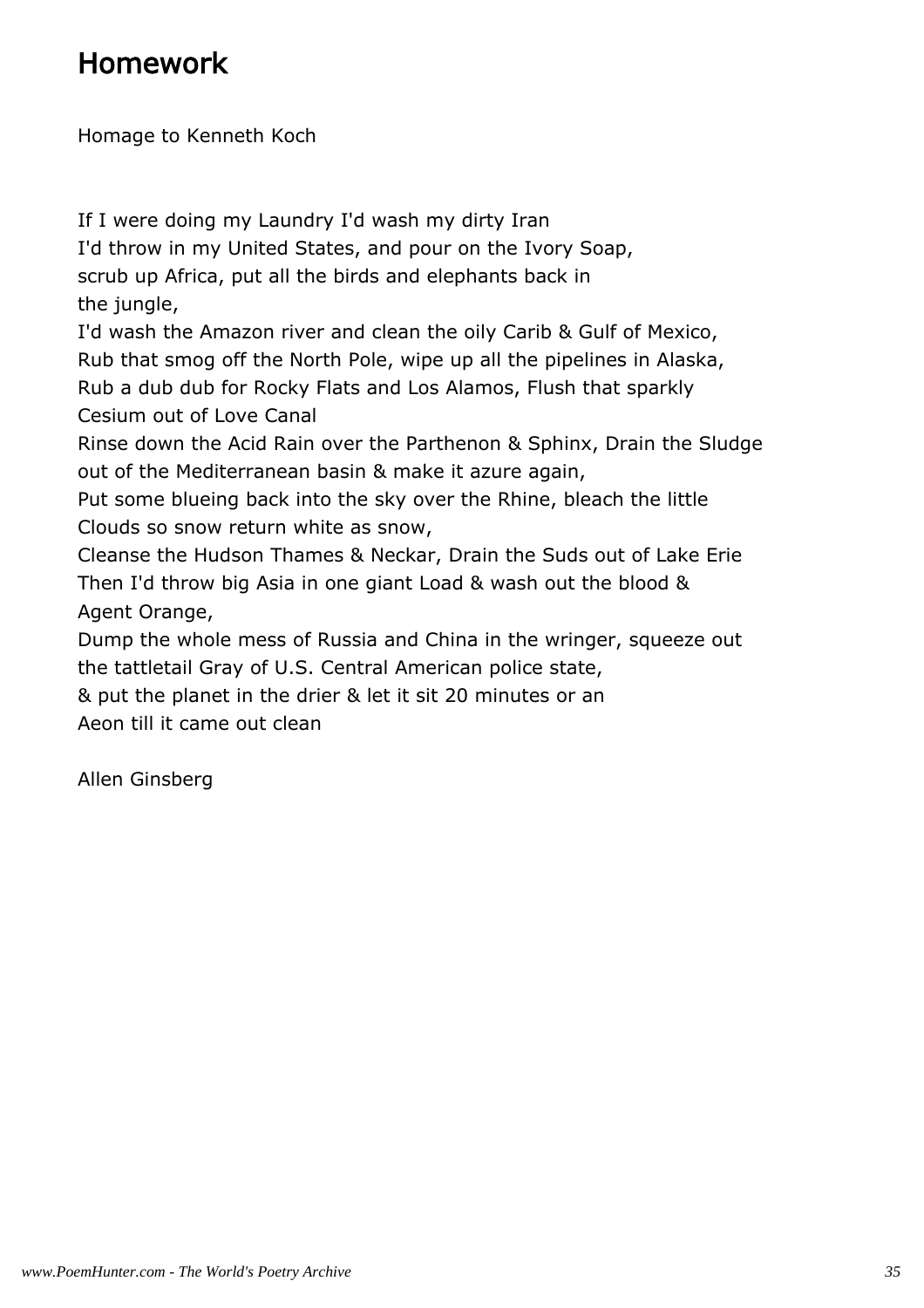### Hospital Window

At gauzy dusk, thin haze like cigarette smoke ribbons past Chrysler Building's silver fins tapering delicately needletopped, Empire State's taller antenna filmed milky lit amid blocks black and white apartmenting veil'd sky over Manhattan, offices new built dark glassed in blueish heaven--The East 50's & 60's covered with castles & watertowers, seven storied tar-topped house-banks over York Avenue, late may-green trees surrounding Rockefellers' blue domed medical arbor-- Geodesic science at the waters edge--Cars running up East River Drive, & parked at N.Y. Hospital's oval door where perfect tulips flower the health of a thousand sick souls trembling inside hospital rooms. Triboro bridge steel-spiked penthouse orange roofs, sunset tinges the river and in a few Bronx windows, some magnesium vapor brilliances're spotted five floors above E 59th St under grey painted bridge trestles. Way downstream along the river, as Monet saw Thames 100 years ago, Con Edison smokestacks 14th street, & Brooklyn Bridge's skeined dim in modern mists-- Pipes sticking up to sky nine smokestacks huge visible-- U.N. Building hangs under an orange crane, & red lights on vertical avenues below the trees turn green at the nod of a skull with a mild nerve ache. Dim dharma, I return to this spectacle after weeks of poisoned lassitude, my thighs belly chest & arms covered with poxied welts, head pains fading back of the neck, right eyebrow cheek mouth paralyzed--from taking the wrong medicine, sweated too much in the forehead helpless, covered my rage from gorge to prostate with grinding jaw and tightening anus not released the weeping scream of horror at robot Mayaguez World self ton billions metal grief unloaded Pnom Penh to Nakon Thanom, Santiago & Tehran. Fresh warm breeze in the window, day's release >from pain, cars float downside the bridge trestle and uncounted building-wall windows multiplied a mile deep into ash-delicate sky beguile my empty mind. A seagull passes alone wings spread silent over roofs.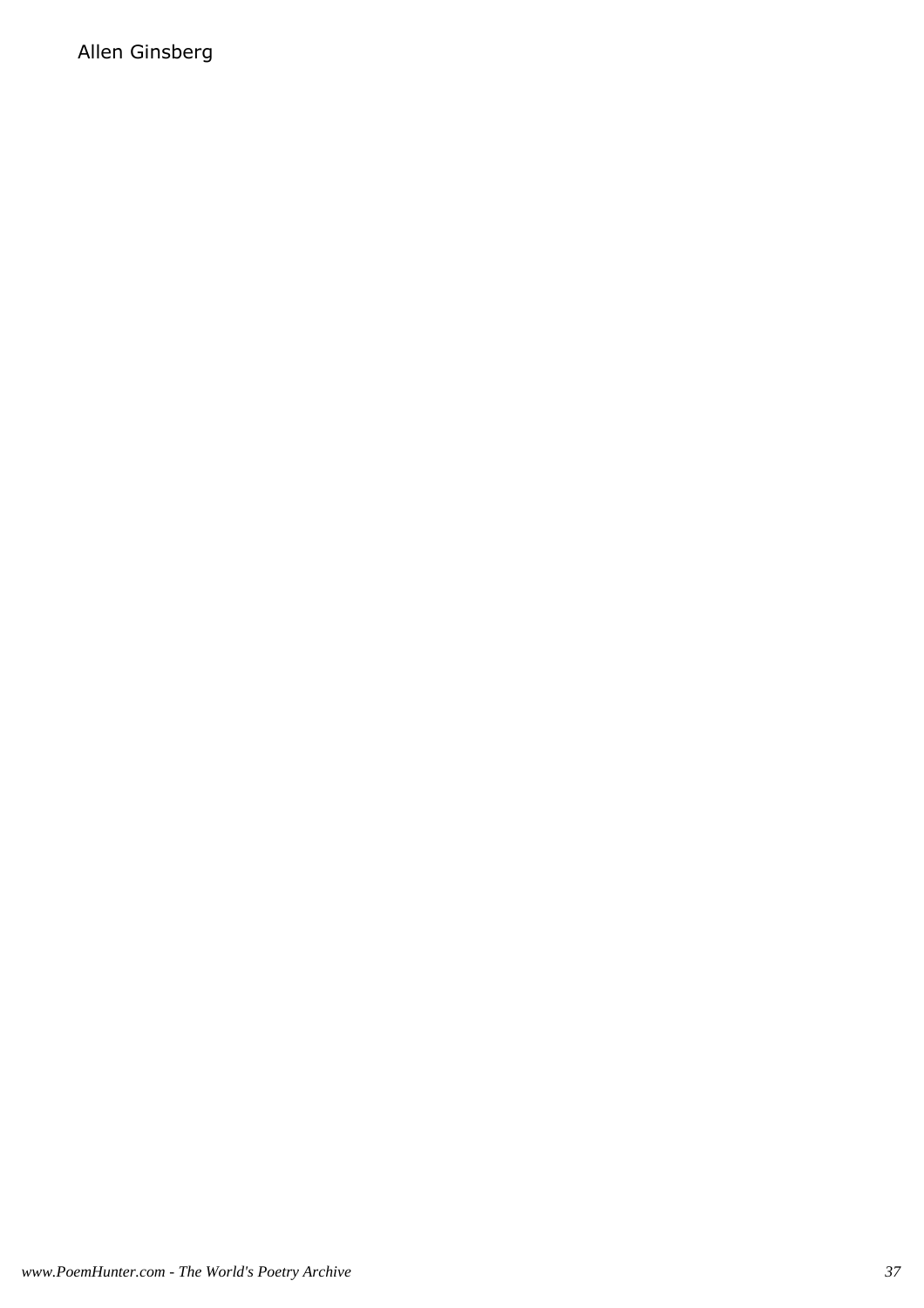### Hum Bom!

Whom bomb? We bomb'd them! Whom bomb? We bomb'd them! Whom bomb? We bomb'd them! Whom bomb? We bomb'd them!

Whom bomb? We bomb you! Whom bomb? We bomb you! Whom bomb? You bomb you! Whom bomb? You bomb you!

What do we do? Who do we bomb? What do we do? Who do we bomb? What do we do? Who do we bomb? What do we do? Who do we bomb?

What do we do? You bomb! You bomb them! What do we do? You bomb! You bomb them! What do we do? We bomb! We bomb you! What do we do? You bomb! You bomb you!

Whom bomb? We bomb you! Whom bomb?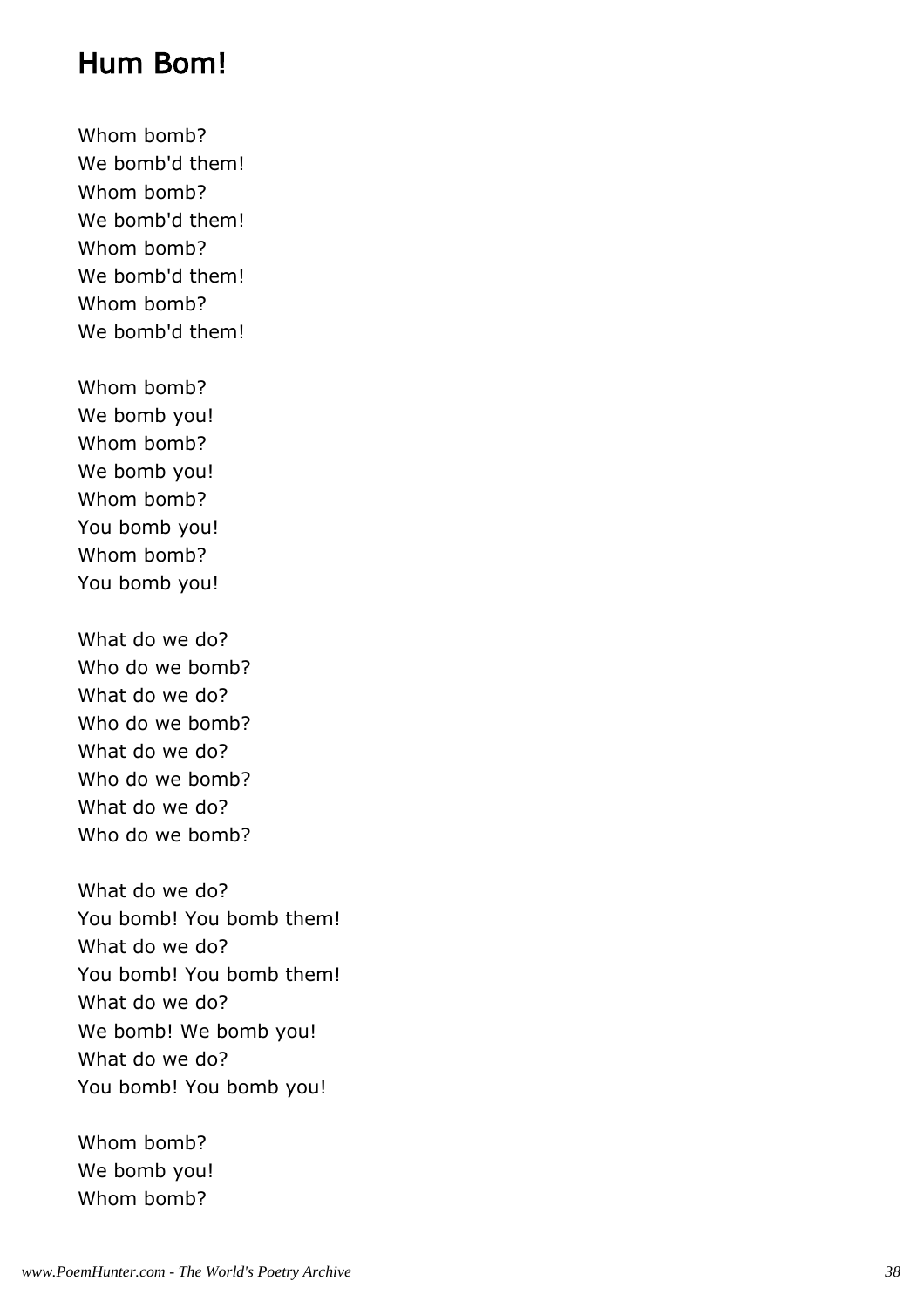We bomb you! Whom bomb? You bomb you! Whom bomb? You bomb you!

Whydja bomb? We didn't wanna bomb! Whydja bomb? We didn't wanna bomb! Whydja bomb? You didn't wanna bomb! Whydja bomb? You didn't wanna bomb! Who said bomb? Who said we hadda bomb? Who said bomb? Who said we hadda bomb? Who said bomb? Who said you hadda bomb? Who said bomb? Who said you hadda bomb?

Who wantsa bomb? We don't wanna bomb! Who wantsa bomb? We don't wanna bomb! Who wantsa bomb? We don't wanna bomb! We don't wanna we don't wanna we don't wanna bomb!

Who wanteda bomb? Somebody musta wanteda bomb! Who wanteda bomb? Somebody musta wanteda bomb! Who wanteda bomb? Somebody musta wanteda bomb! Who wanteda bomb? Somebody musta wanteda bomb! They wanteda bomb! They neededa bomb!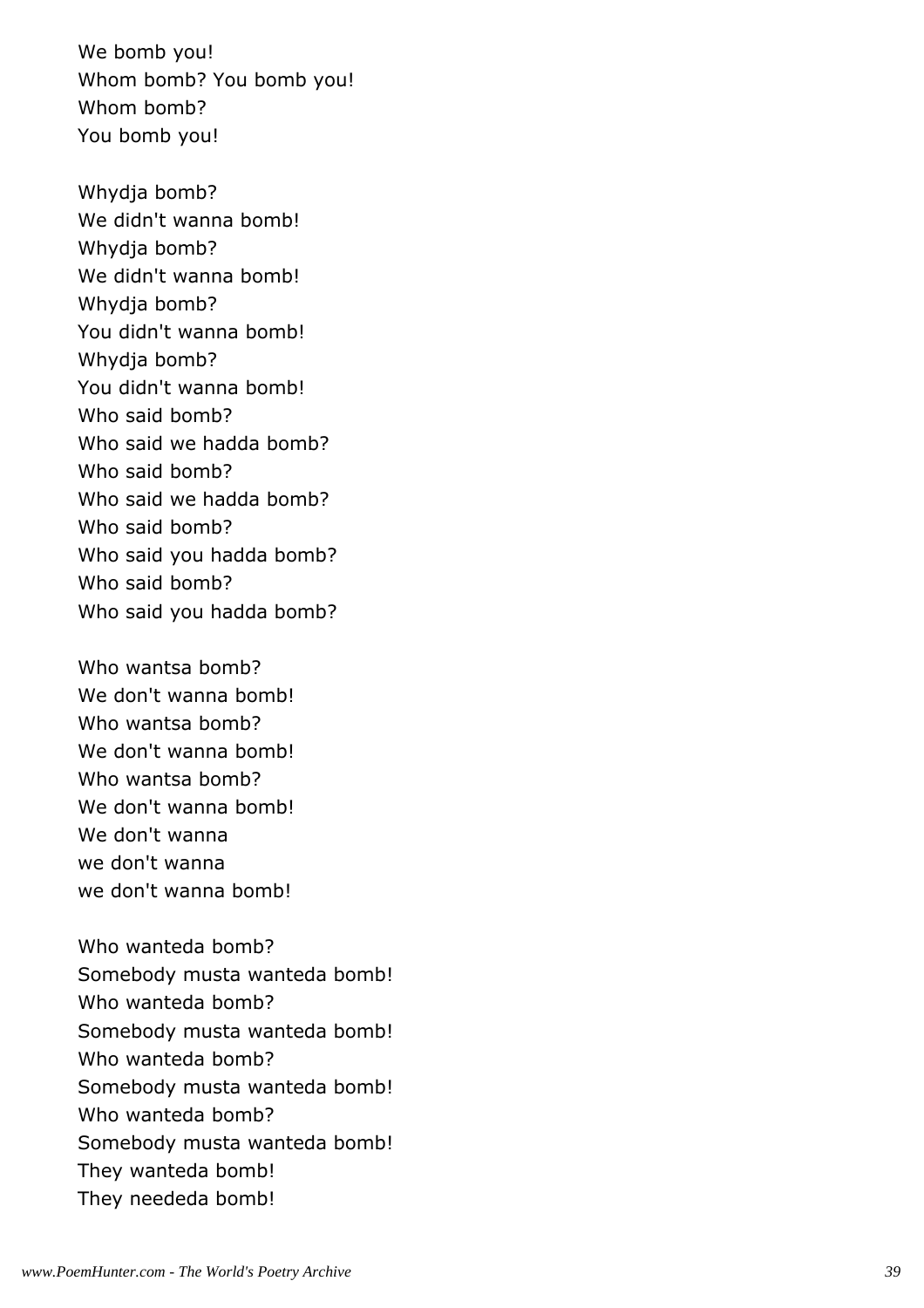They wanteda bomb! They neededa bomb! They wanteda bomb! They neededa bomb! They wanteda bomb! They neededa bomb!

They thought they hadda bomb! They thought they hadda bomb! They thought they hadda bomb! They thought they hadda bomb!

Saddam said he hadda bomb! Bush said he better bomb! Saddam said he hadda bomb! Bush said he better bomb! Saddam said he hadda bomb! Bush said he better bomb! Saddam said he hadda bomb! Bush said he better bomb!

Whatdid he say he better bomb for? Whatdid he say he better bomb for? Whatdid he say he better bomb for? Whatdid he say he better bomb for?

Hadda get ridda Saddam with a bomb! Hadda get ridda Saddam with a bomb! Hadda get ridda Saddam with a bomb! Hadda get ridda Saddam with a bomb!

Saddam's still there building a bomb! Saddam's still there building a bomb! Saddam's still there building a bomb! Saddam's still there building a bomb!

Armageddon did the job Gog & Magog Gog & Magog Armageddon did the job Gog & Magog Gog & Magog Gog & Magog Gog & Magog Armageddon does the job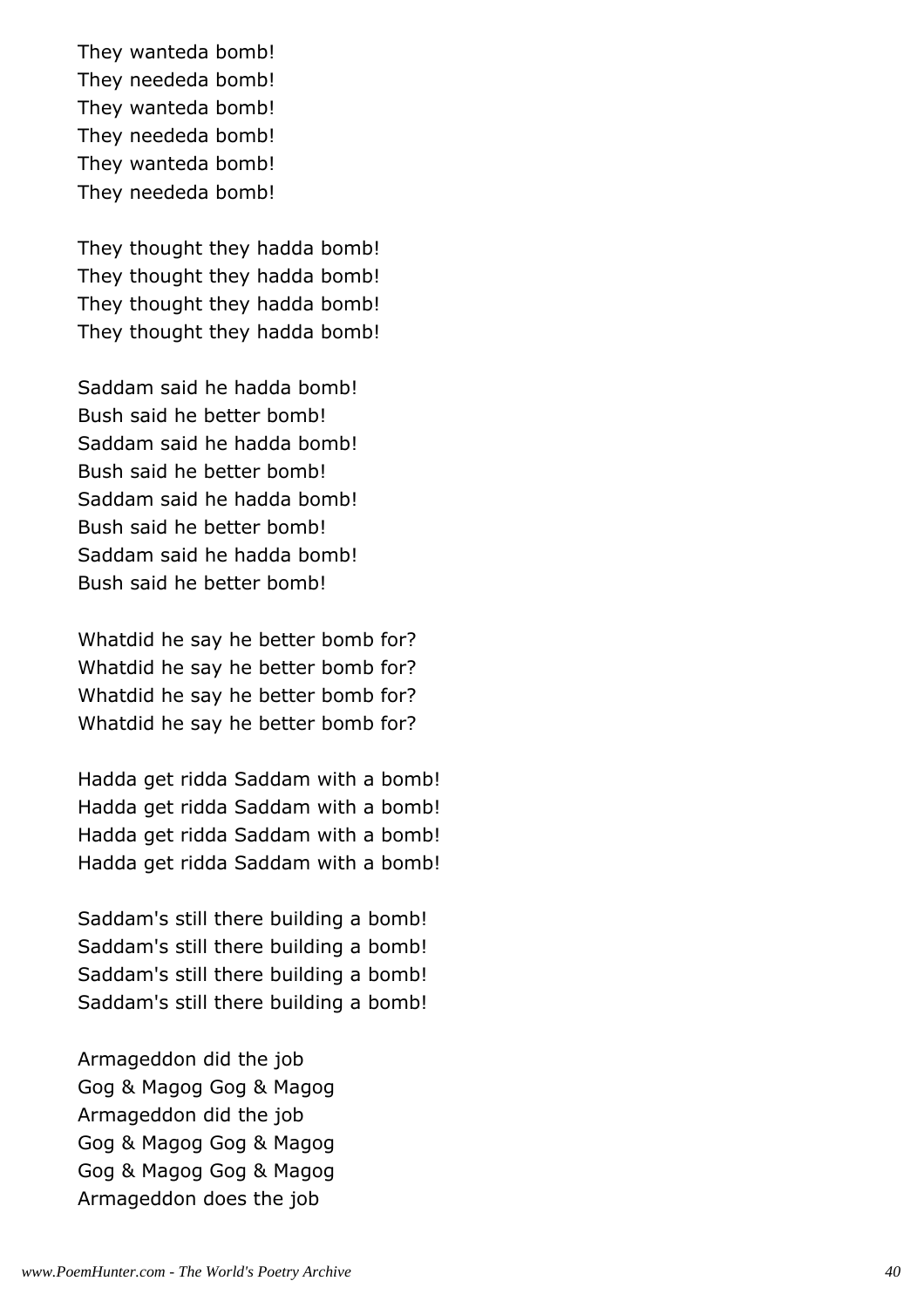Gog & Magog Gog & Magog Armageddon does the job

Armageddon for the mob Gog & Magog Gog & Magog Armageddon for the mob Gog & Magog Gog & Magog

Gog & Magog Gog & Magog Gog Magog Gog Magog Gog & Magog Gog & Magog Gog Magog Gog Magog

Gog Magog Gog Magog Gog Magog Gog Magog Gog Magog Gog Magog Gog Magog Gog Magog

Ginsberg says Gog & Magog Armageddon did the job.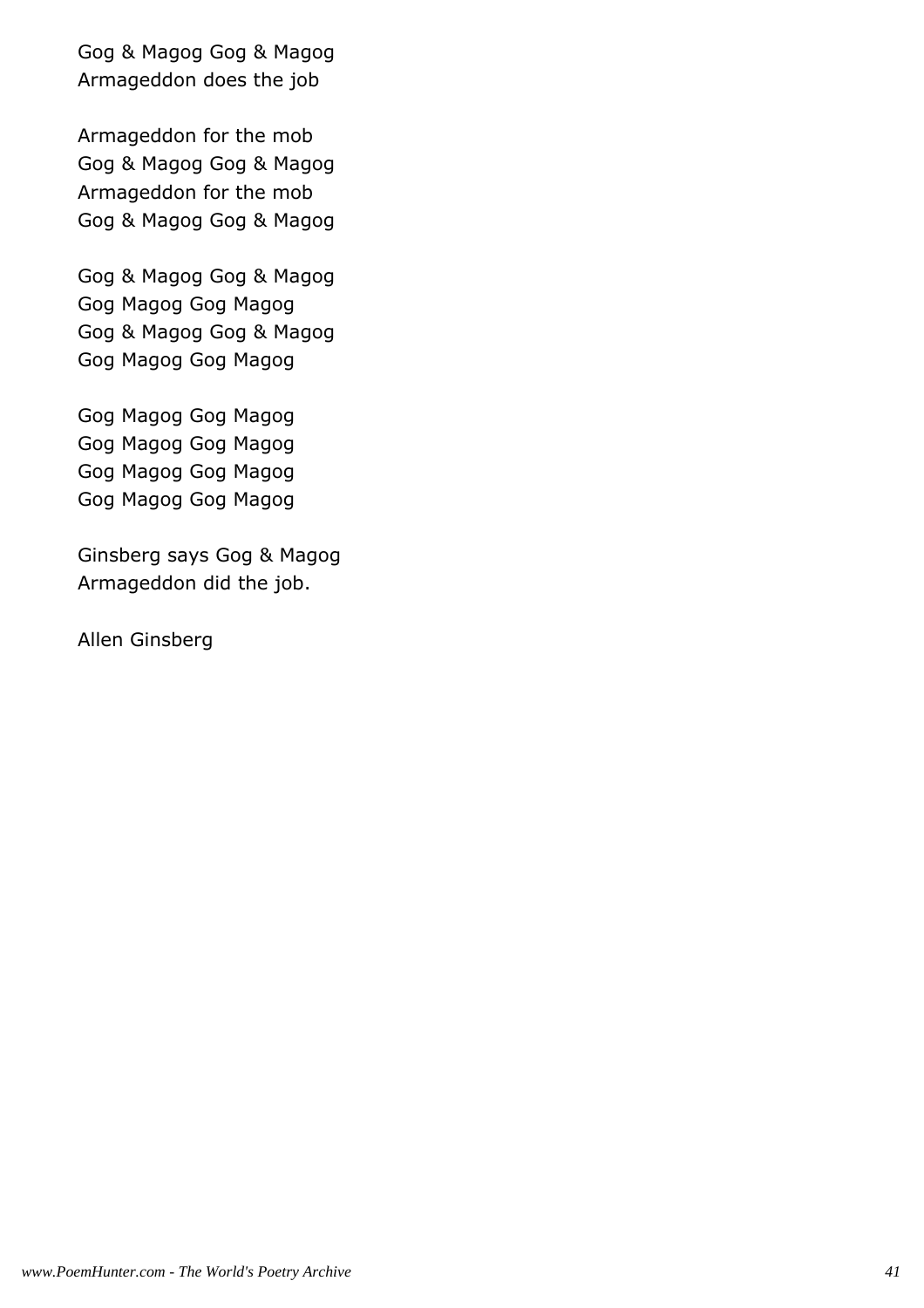### In Back Of The Real

railroad yard in San Jose I wandered desolate in front of a tank factory and sat on a bench near the switchman's shack.

A flower lay on the hay on the asphalt highway --the dread hay flower I thought--It had a brittle black stem and corolla of yellowish dirty spikes like Jesus' inchlong crown, and a soiled dry center cotton tuft like a used shaving brush that's been lying under the garage for a year.

Yellow, yellow flower, and flower of industry, tough spiky ugly flower, flower nonetheless, with the form of the great yellow Rose in your brain! This is the flower of the World.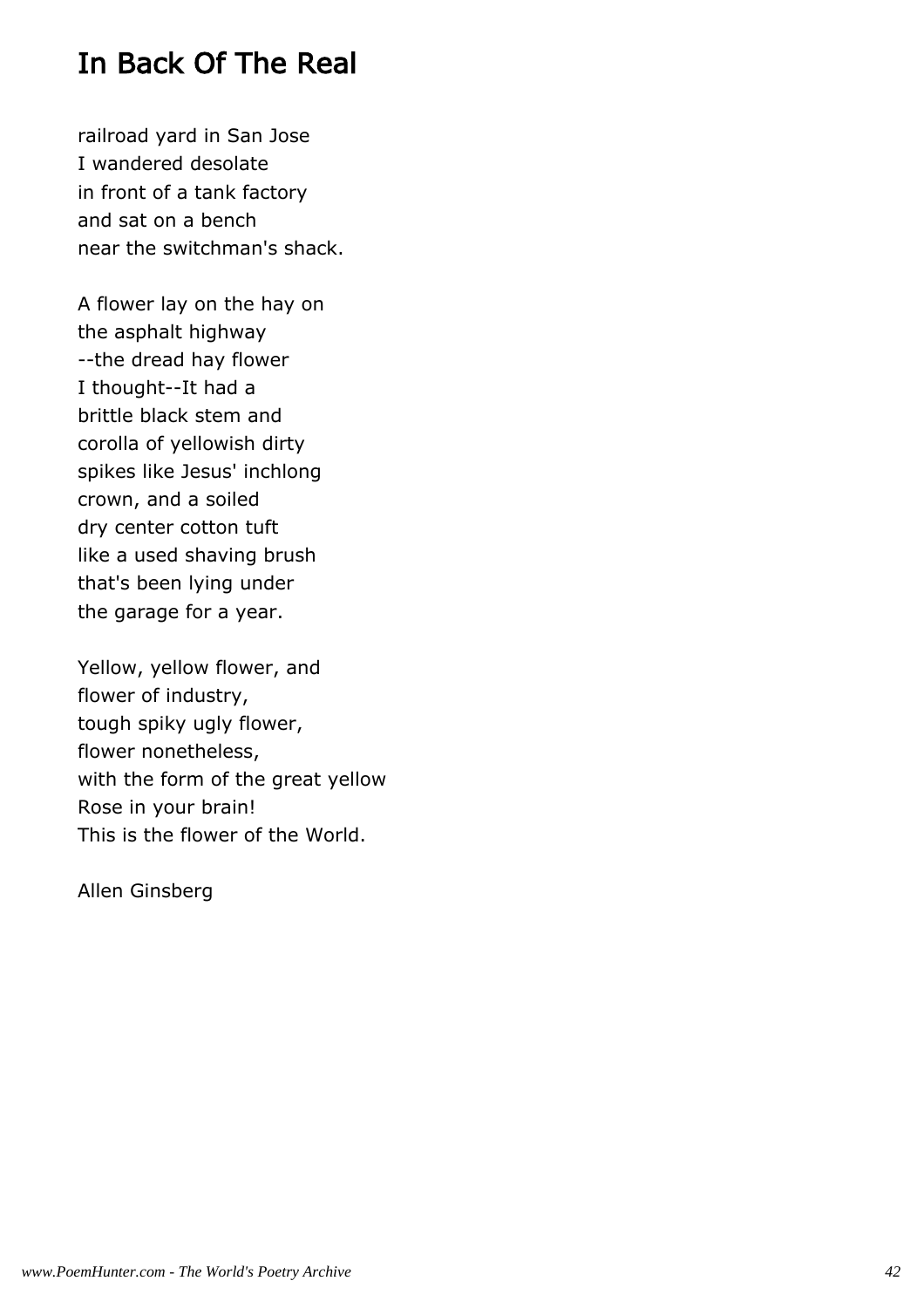# In The Baggage Room At Greyhound

#### I

In the depths of the Greyhound Terminal sitting dumbly on a baggage truck looking at the sky waiting for the Los Angeles Express to depart worrying about eternity over the Post Office roof in the night-time red downtown heaven staring through my eyeglasses I realized shuddering these thoughts were not eternity, nor the poverty of our lives, irritable baggage clerks, nor the millions of weeping relatives surrounding the buses waving goodbye, nor other millions of the poor rushing around from city to city to see their loved ones, nor an indian dead with fright talking to a huge cop by the Coke machine, nor this trembling old lady with a cane taking the last trip of her life, nor the red-capped cynical porter collecting his quarters and smiling over the smashed baggage, nor me looking around at the horrible dream, nor mustached negro Operating Clerk named Spade, dealing out with his marvelous long hand the fate of thousands of express packages, nor fairy Sam in the basement limping from leaden trunk to trunk, nor Joe at the counter with his nervous breakdown smiling cowardly at the customers, nor the grayish-green whale's stomach interior loft where we keep the baggage in hideous racks, hundreds of suitcases full of tragedy rocking back and forth waiting to be opened, nor the baggage that's lost, nor damaged handles, nameplates vanished, busted wires & broken ropes, whole trunks exploding on the concrete floor, nor seabags emptied into the night in the final warehouse.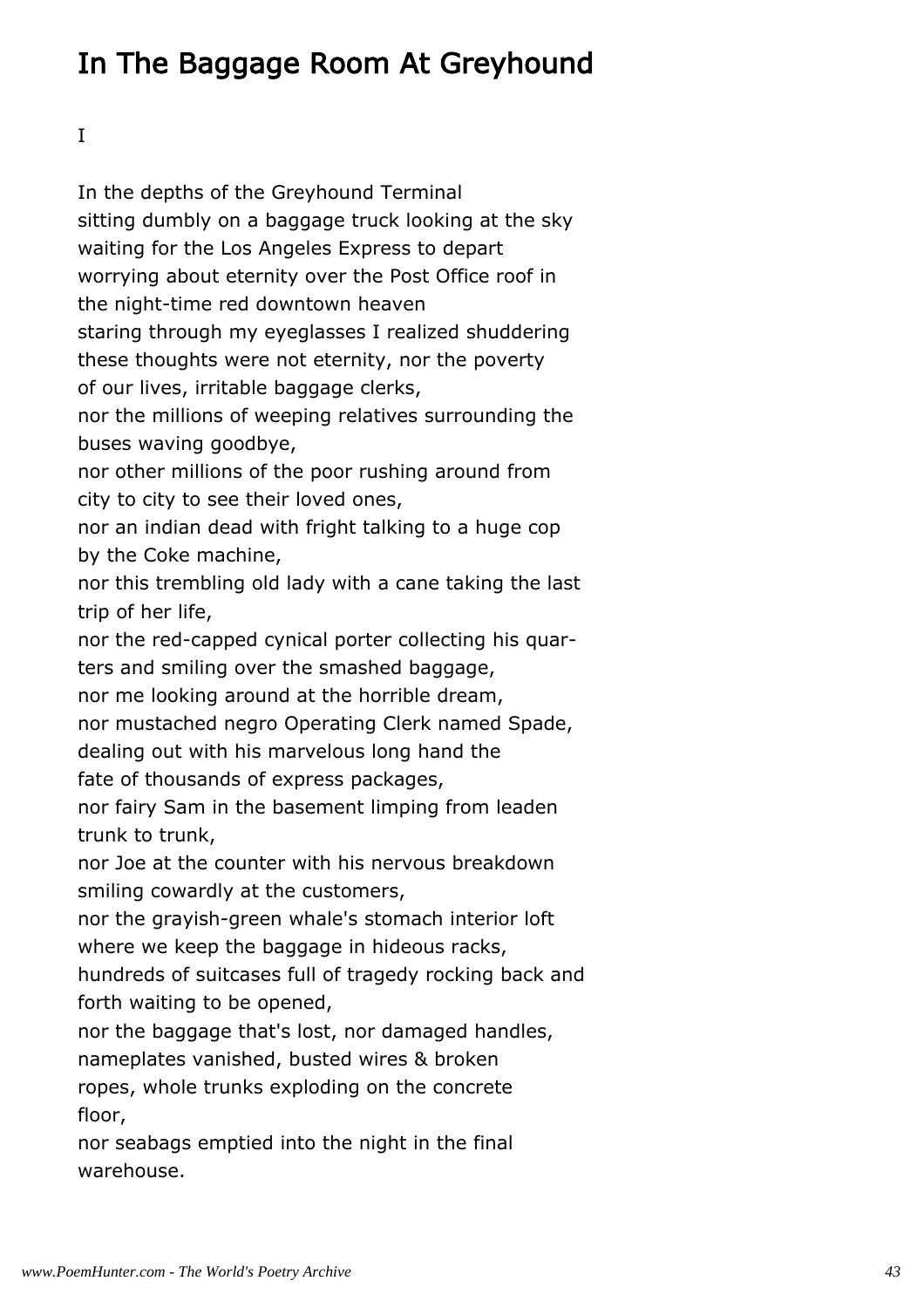II

Yet Spade reminded me of Angel, unloading a bus, dressed in blue overalls black face official Angel's workman cap,

pushing with his belly a huge tin horse piled high with black baggage,

looking up as he passed the yellow light bulb of the loft and holding high on his arm an iron shepherd's crook.

#### III

It was the racks, I realized, sitting myself on top of them now as is my wont at lunchtime to rest my tired foot,

it was the racks, great wooden shelves and stanchions posts and beams assembled floor to roof jumbled with baggage,

--the Japanese white metal postwar trunk gaudily flowered & headed for Fort Bragg,

one Mexican green paper package in purple rope adorned with names for Nogales,

hundreds of radiators all at once for Eureka,

crates of Hawaiian underwear,

rolls of posters scattered over the Peninsula, nuts to Sacramento,

one human eye for Napa,

an aluminum box of human blood for Stockton

and a little red package of teeth for Calistoga-

it was the racks and these on the racks I saw naked

in electric light the night before I quit,

the racks were created to hang our possessions, to keep us together, a temporary shift in space,

God's only way of building the rickety structure of Time,

to hold the bags to send on the roads, to carry our luggage from place to place

looking for a bus to ride us back home to Eternity

where the heart was left and farewell tears began.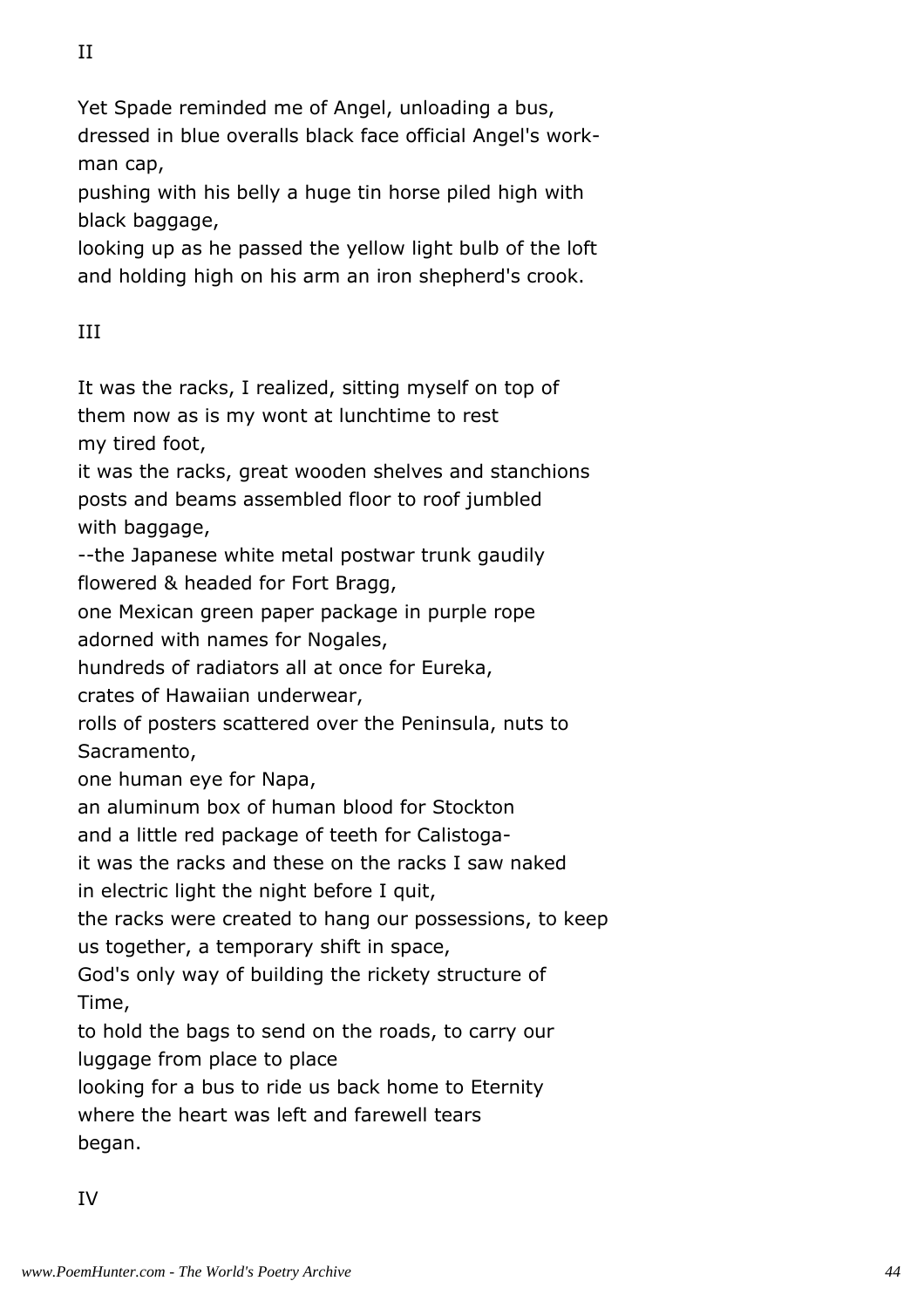A swarm of baggage sitting by the counter as the transcontinental bus pulls in. The clock registering 12:15 A.M., May 9, 1956, the second hand moving forward, red. Getting ready to load my last bus.-Farewell, Walnut Creek Richmond Vallejo Portland Pacific Highway Fleet-footed Quicksilver, God of transience. One last package sits lone at midnight sticking up out of the Coast rack high as the dusty fluorescent

The wage they pay us is too low to live on. Tragedy reduced to numbers.

This for the poor shepherds. I am a communist.

Farewell ye Greyhound where I suffered so much,

hurt my knee and scraped my hand and built

my pectoral muscles big as a vagina.

Allen Ginsberg

light.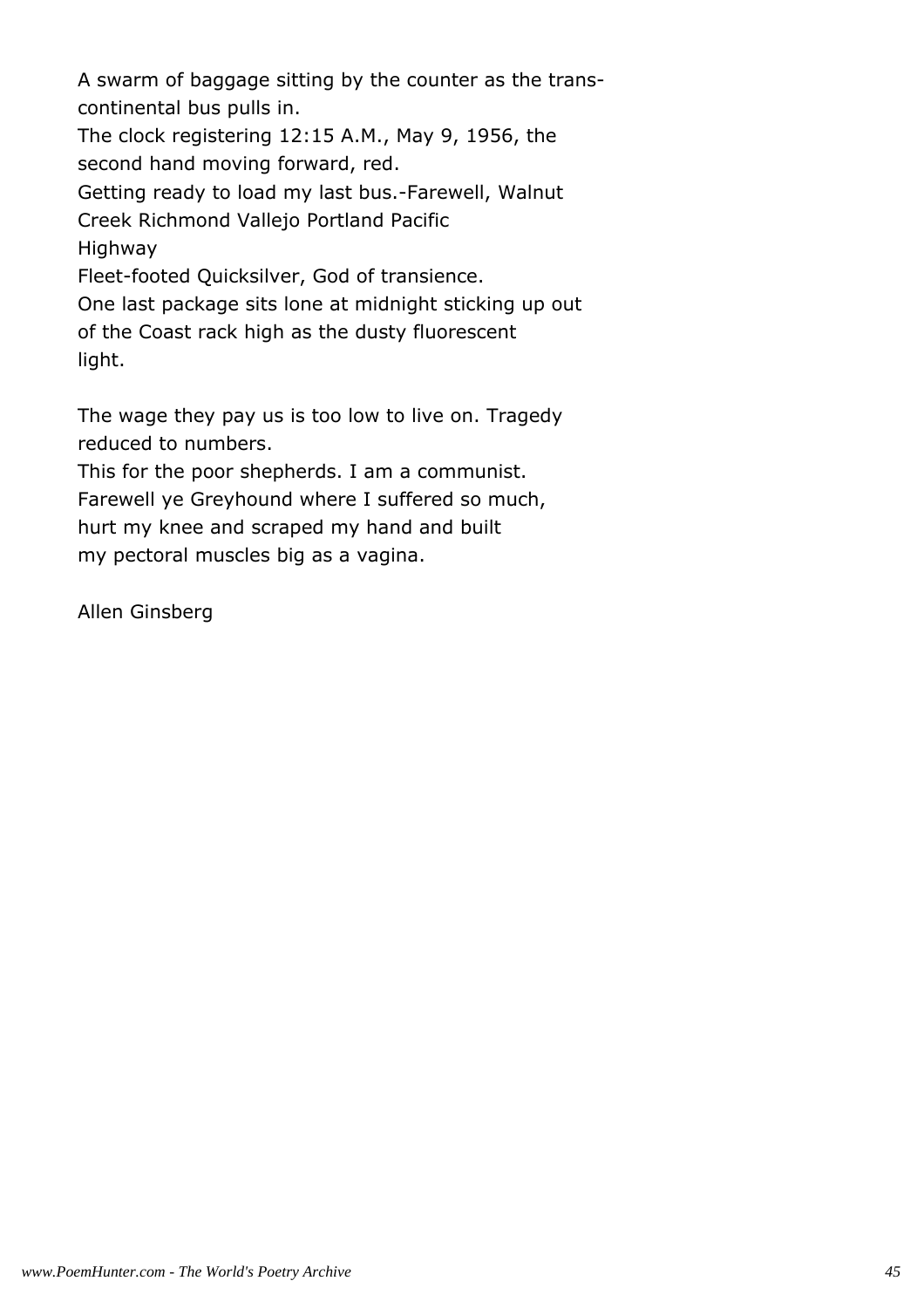# Kaddish, Part I

Strange now to think of you, gone without corsets & eyes, while I walk on the sunny pavement of Greenwich Village.

downtown Manhattan, clear winter noon, and I've been up all night, talking, talking, reading the Kaddish aloud, listening to Ray Charles blues shout blind on the phonograph

the rhythm the rhythm--and your memory in my head three years after-- And read Adonais' last triumphant stanzas aloud--wept, realizing how we suffer--

And how Death is that remedy all singers dream of, sing, remember,

prophesy as in the Hebrew Anthem, or the Buddhist Book of An-

swers--and my own imagination of a withered leaf--at dawn--

Dreaming back thru life, Your time--and mine accelerating toward Apocalypse,

the final moment--the flower burning in the Day--and what comes after, looking back on the mind itself that saw an American city

a flash away, and the great dream of Me or China, or you and a phantom Russia, or a crumpled bed that never existed--

like a poem in the dark--escaped back to Oblivion--

No more to say, and nothing to weep for but the Beings in the Dream, trapped in its disappearance,

sighing, screaming with it, buying and selling pieces of phantom, worshipping each other,

worshipping the God included in it all--longing or inevitability?--while it lasts, a Vision--anything more?

It leaps about me, as I go out and walk the street, look back over my shoulder, Seventh Avenue, the battlements of window office buildings shoul-

dering each other high, under a cloud, tall as the sky an instant--and the sky above--an old blue place.

or down the Avenue to the south, to--as I walk toward the Lower East Side --where you walked 50 years ago, little girl--from Russia, eating the first poisonous tomatoes of America frightened on the dock

then struggling in the crowds of Orchard Street toward what?--toward Newark--

toward candy store, first home-made sodas of the century, hand-churned ice cream in backroom on musty brownfloor boards--

Toward education marriage nervous breakdown, operation, teaching school, and learning to be mad, in a dream--what is this life?

Toward the Key in the window--and the great Key lays its head of light on top of Manhattan, and over the floor, and lays down on the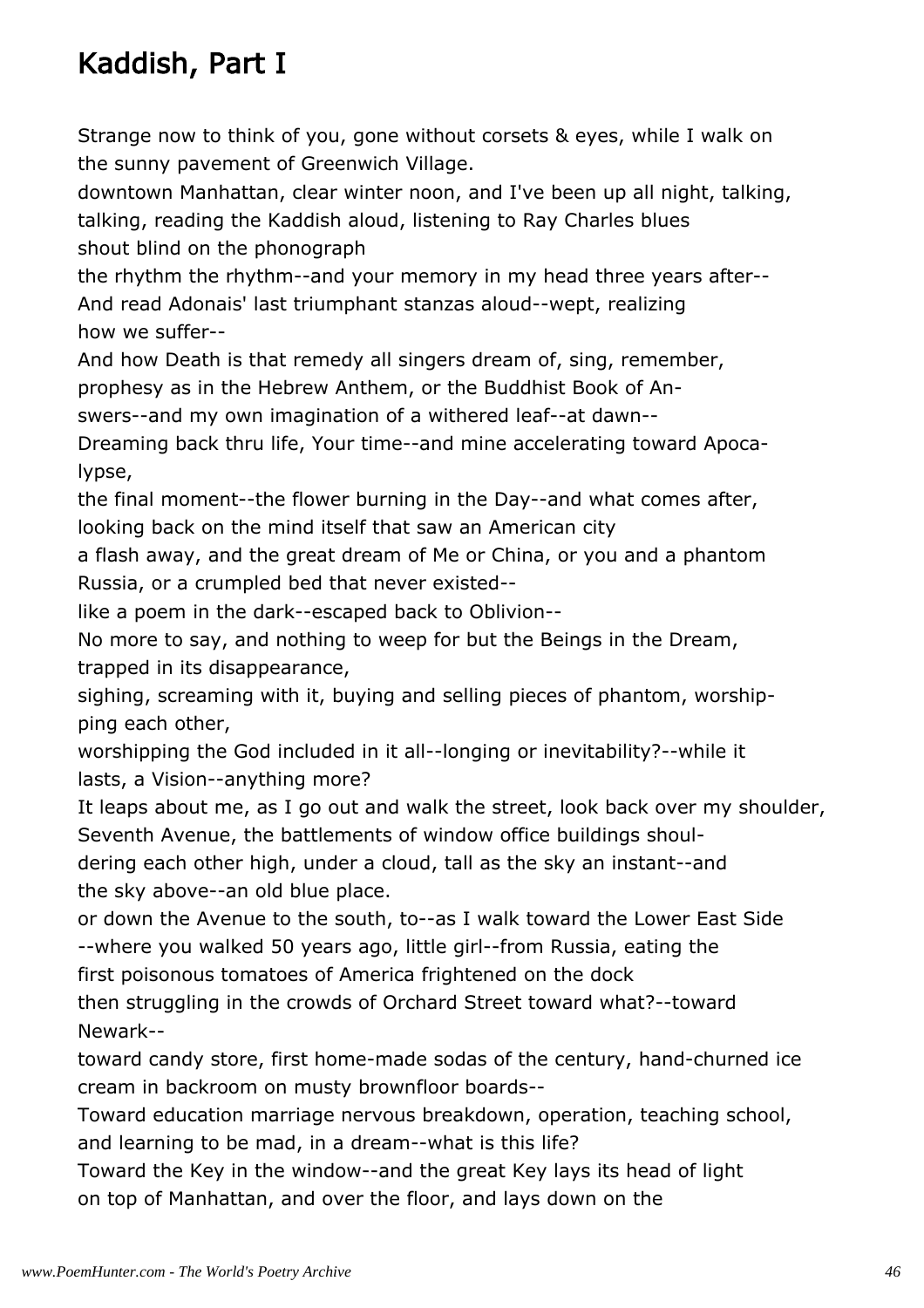sidewalk--in a single vast beam, moving, as I walk down First toward the Yiddish Theater--and the place of poverty

you knew, and I know, but without caring now--Strange to have moved thru Paterson, and the West, and Europe and here again,

with the cries of Spaniards now in the doorstops doors and dark boys on the street, firs escapes old as you

--Tho you're not old now, that's left here with me--

Myself, anyhow, maybe as old as the universe--and I guess that dies with us--enough to cancel all that comes--What came is gone forever every time--

That's good!That leaves it open for no regret--no fear radiators, lacklove, torture even toothache in the end--

Though while it comes it is a lion that eats the soul--and the lamb, the soul, in us, alas, offering itself in sacrifice to change's fierce hunger--hair and teeth--and the roar of bonepain, skull bare, break rib, rot-skin, braintricked Implacability.

Ai! ai!we do worse! We are in a fix!And you're out, Death let you out, Death had the Mercy, you're done with your century, done with God, done with the path thru it--Done with yourself at last--Pure --Back to the Babe dark before your Father, before us all--before the world--

There, more suffering for you.I know where you've gone, it's good. No more flowers in the summer fields of New York, no joy now, no more fear of Louis,

and no more of his sweetness and glasses, his high school decades, debts, loves, frightened telephone calls, conception beds, relatives, hands-- No more of sister Elanor,--she gone before you--we kept it secret you killed her--or she killed herself to bear with you--an arthritic heart --But Death's killed you both--No matter--

Nor your memory of your mother, 1915 tears in silent movies weeks and weeks--forgetting, agrieve watching Marie Dressler address humanity, Chaplin dance in youth,

or Boris Godunov, Chaliapin's at the Met, halling his voice of a weeping Czar --by standing room with Elanor & Max--watching also the Capital ists take seats in Orchestra, white furs, diamonds,

with the YPSL's hitch-hiking thru Pennsylvania, in black baggy gym skirts pants, photograph of 4 girls holding each other round the waste, and laughing eye, too coy, virginal solitude of 1920

all girls grown old, or dead now, and that long hair in the grave--lucky to have husbands later--

You made it--I came too--Eugene my brother before (still grieving now and will gream on to his last stiff hand, as he goes thru his cancer--or kill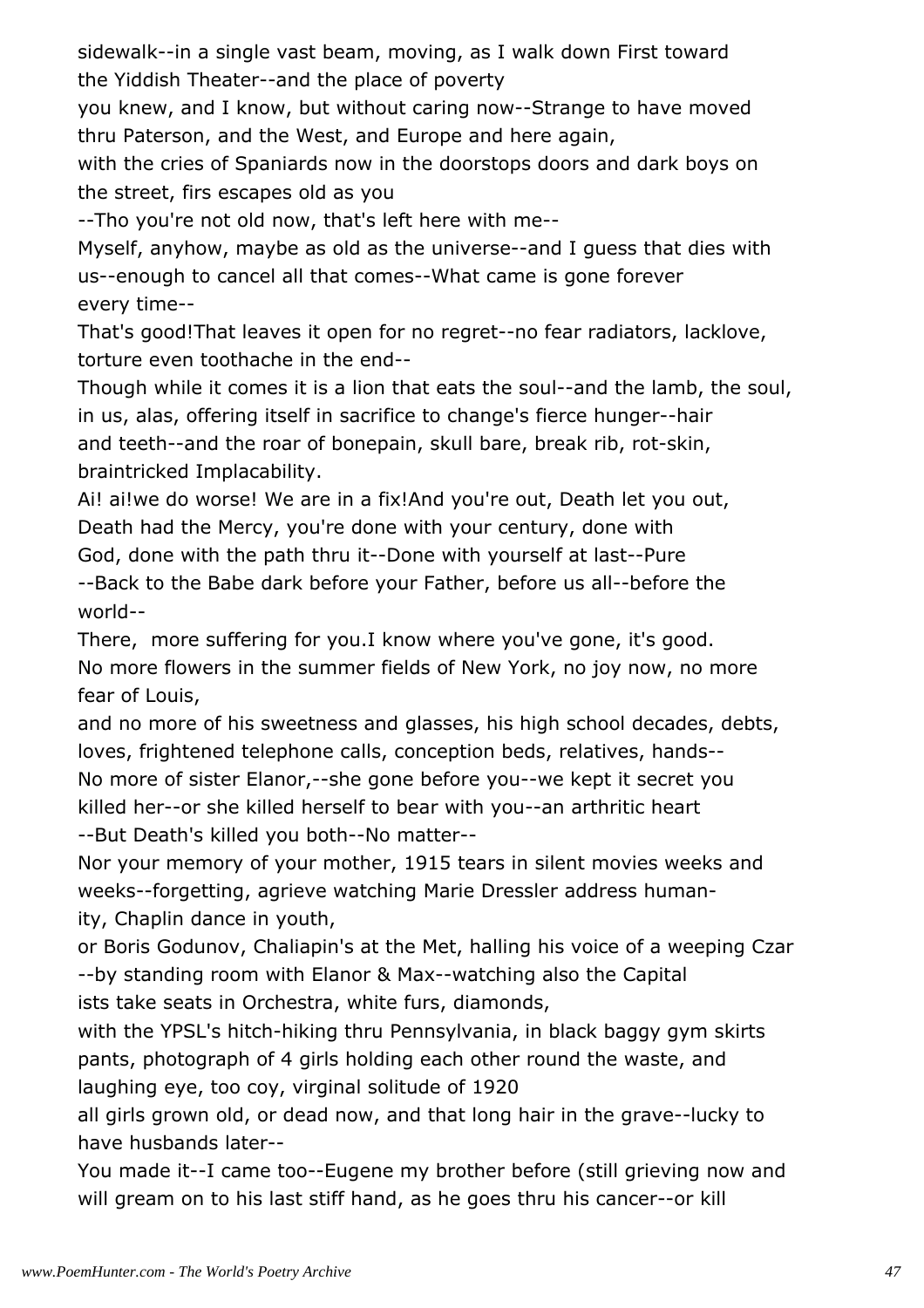--later perhaps--soon he will think--)

And it's the last moment I remember, which I see them all, thru myself, now --tho not you

I didn't foresee what you felt--what more hideous gape of bad mouth came first--to you--and were you prepared?

To go where?In that Dark--that--in that God? a radiance? A Lord in the Void?Like an eye in the black cloud in a dream?Adonoi at last, with you?

Beyond my remembrance! Incapable to guess! Not merely the yellow skull in the grave, or a box of worm dust, and a stained ribbon--Deathshead with Halo?can you believe it?

Is it only the sun that shines once for the mind, only the flash of existence, than none ever was?

Nothing beyond what we have--what you had--that so pitiful--yet Triumph,

to have been here, and changed, like a tree, broken, or flower--fed to the ground--but made, with its petals, colored, thinking Great Universe, shaken, cut in the head, leaf stript, hid in an egg crate hospital, cloth wrapped, sore--freaked in the moon brain, Naughtless.

No flower like that flower, which knew itself in the garden, and fought the knife--lost

Cut down by an idiot Snowman's icy--even in the Spring--strange ghost thought some--Death--Sharp icicle in his hand--crowned with old roses--a dog for his eyes--cock of a sweatshop--heart of electric irons.

All the accumulations of life, that wear us out--clocks, bodies, consciousness, shoes, breasts--begotten sons--your Communism--'Paranoia' into hospitals.

You once kicked Elanor in the leg, she died of heart failure of

p?within a year, the two of you, sisters in death.Is

Elanor happy?

Max grieves alive in an office on Lower Broadway, lone large mustache over midnight Accountings, not life passes--as he sees--and

what does he doubt now?Still dream of making money, or that might have made money, hired nurse, had children, found even your Immortality, Naomi?

I'll see him I've got to cut through to talk to you as I didn't when you had a mouth.

we're bound for that, Forever like Emily Dickinson's horses --headed to the End.

They know the way--These Steeds--run faster than we think--it's our own life they cross--and take with them.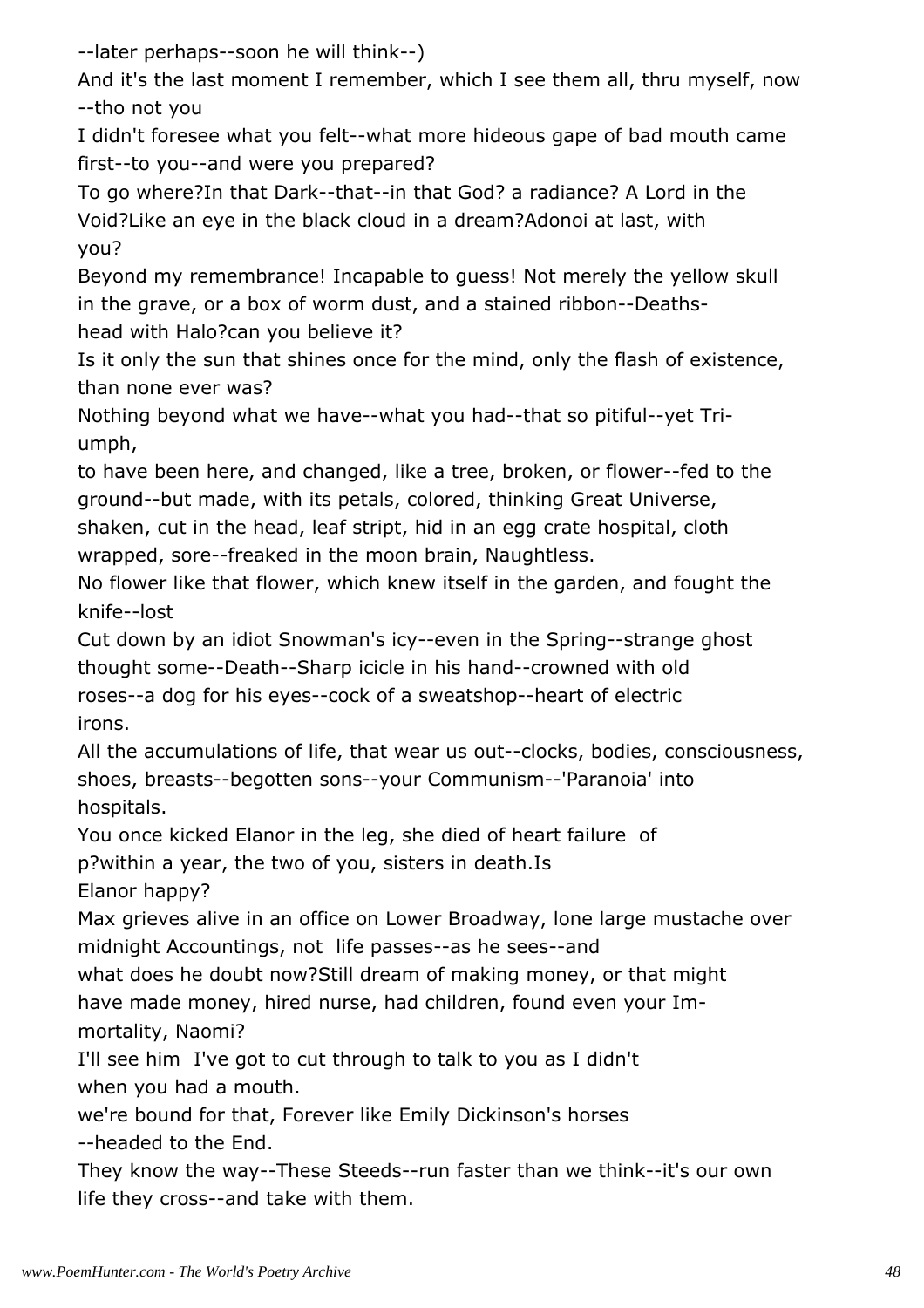Magnificent, mourned no more, marred of heart, mind behind, married dreamed, mortal changed--Ass and face done with murder. In the world, given, flower maddened, made no Utopia, shut under pine, almed in Earth, blamed in Lone, Jehovah, accept. Nameless, One Faced, Forever beyond me, beginningless, endless, Father in I am not there for this Prophecy, I am unmarried, I'm hymnless, I'm Heavenless, headless in blisshood I would still adore Thee, Heaven, after Death, only One blessed in Nothingness, not light or darkness, Dayless Eternity--

Take this, this Psalm, from me, burst from my hand in a day, some of my Time, now given to Nothing--to praise Thee--But Death This is the end, the redemption from Wilderness, way for the Wonderer, House sought for All, black handkerchief washed clean by weeping --page beyond Psalm--Last change of mine and Naomi--to God's perfect Darkness--Death, stay thy phantoms!

#### II

Over and over--refrain--of the Hospitals--still haven't written your history--leave it abstract--a few images

run thru the mind--like the saxophone chorus of houses and years- remembrance of electrical shocks.

By long nites as a child in Paterson apartment, watching over your nervousness--you were fat--your next move--

By that afternoon I stayed home from school to take care of you- once and for all--when I vowed forever that once man disagreed with my opinion of the cosmos, I was lost--

By my later burden--vow to illuminate mankind--this is release of particulars--(mad as you)--(sanity a trick of agreement)--

But you stared out the window on the Broadway Church corner, and spied a mystical assassin from Newark,

So phoned the Doctor--'OK go way for a rest'--so I put on my coat and walked you downstreet--On the way a grammarschool boy screamed, unaccountably--'Where you goin Lady to Death'? I shuddered- and you covered your nose with motheaten fur collar, gas mask against poison sneaked into downtown atmosphere, sprayed by Grandma-- And was the driver of the cheesebox Public Service bus a member of the gang?You shuddered at his face, I could hardly get you on--to New York, very Times Square, to grab another Greyhound--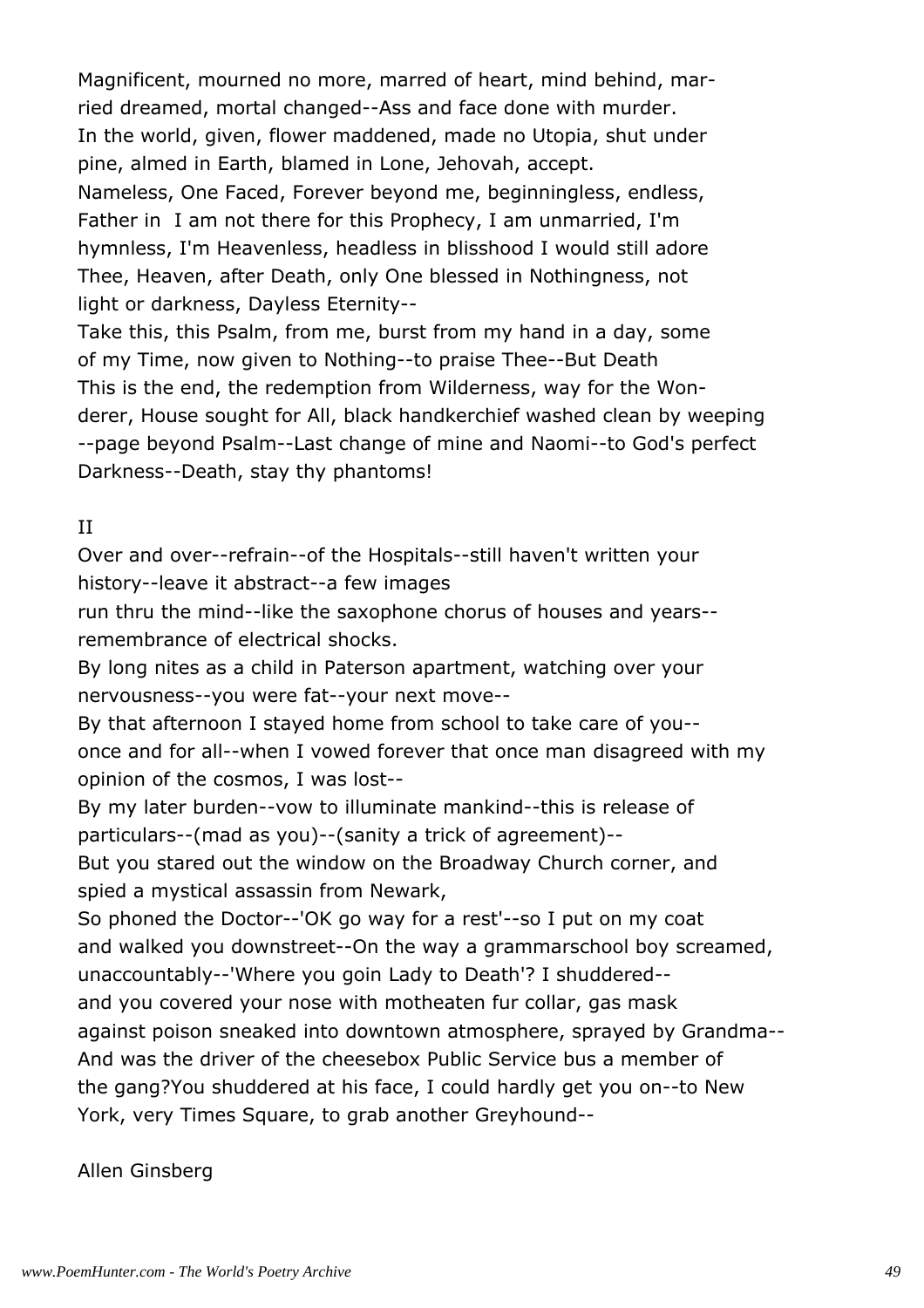### Kissass

Kissass is the Part of Peace America will have to Kissass Mother Earth Whites have to Kissass blacks, for Peace & Pleasure, Only Pathway to Peace, Kissass.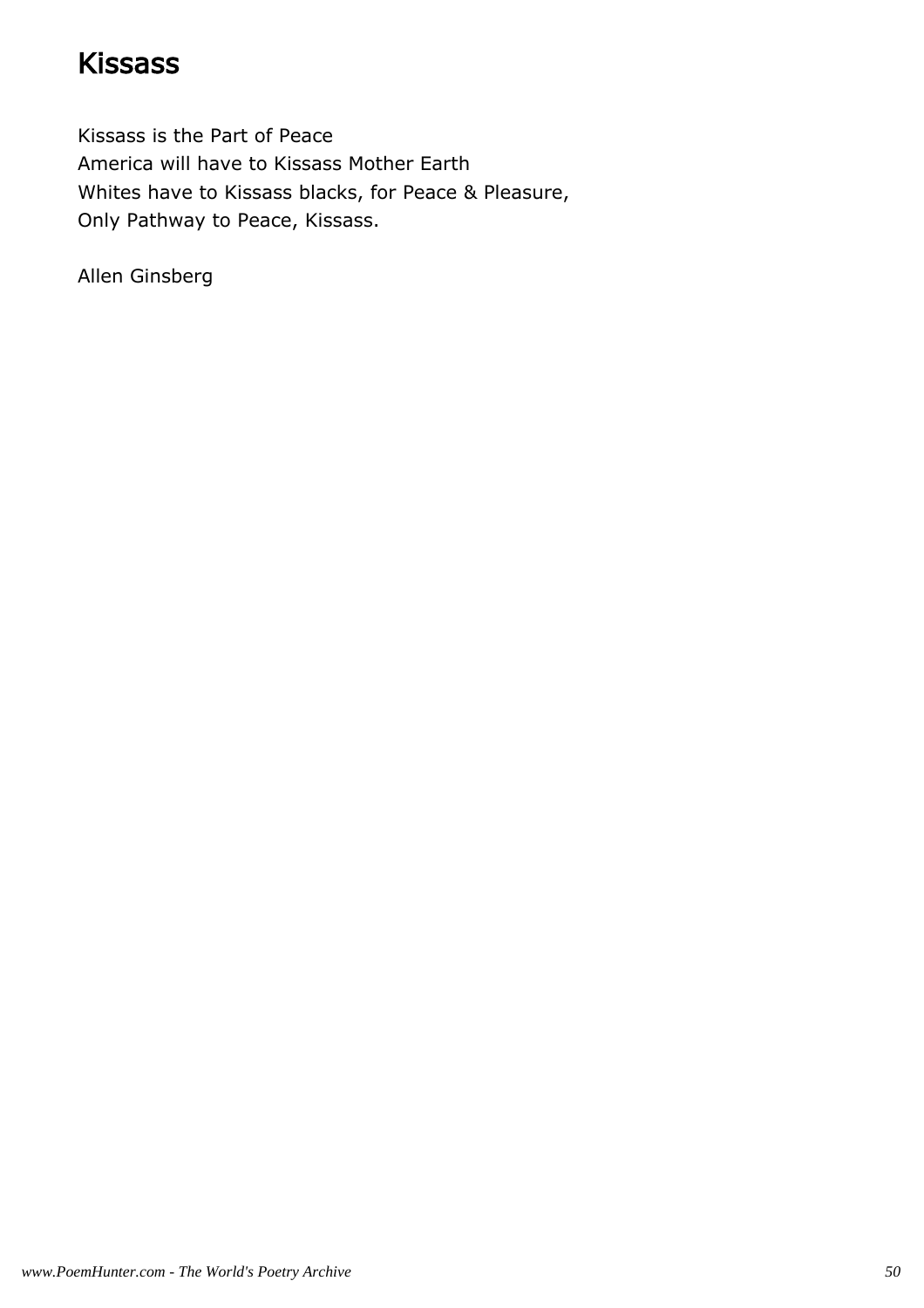# Kral Majales (King Of May)

And the Communists have nothing to offer but fat cheeks and eyeglasses and lying policemen

and the Capitalists proffer Napalm and money in green suitcases to the Naked,

and the Communists create heavy industry but the heart is also heavy and the beautiful engineers are all dead, the secret technicians conspire for their own glamour

in the Future, in the Future, but now drink vodka and lament the Security Forces,

and the Capitalists drink gin and whiskey on airplanes but let Indian brown millions starve

and when Communist and Capitalist assholes tangle the Just man is arrested or robbed or has his head cut off,

but not like Kabir, and the cigarette cough of the Just man above the clouds in the bright sunshine is a salute to the health of the blue sky.

For I was arrested thrice in Prague, once for singing drunk on Narodni street,

once knocked down on the midnight pavement by a mustached agent who screamed out BOUZERANT,

once for losing my notebooks of unusual sex politics dream opinions, and I was sent from Havana by planes by detectives in green uniform,

and I was sent from Prague by plane by detectives in Czechoslovakian business suits,

Cardplayers out of Cezanne, the two strange dolls that entered Joseph K's room at morn

also entered mine and ate at my table, and examined my scribbles,

and followed me night and morn from the houses of the lovers to the cafes of Centrum -

And I am the King of May, which is the power of sexual youth,

and I am the King of May, which is long hair of Adam and Beard of my own body

and I am the King of May, which is Kral Majales in the Czechoslovakian tongue,

and I am the King of May, which is old Human poesy, and 100,000 people chose my name,

and I am the King of May, and in a few minutes I will land at London Airport,

and I am the King of May, naturally, for I am of Slavic parentage and a Buddhist Jew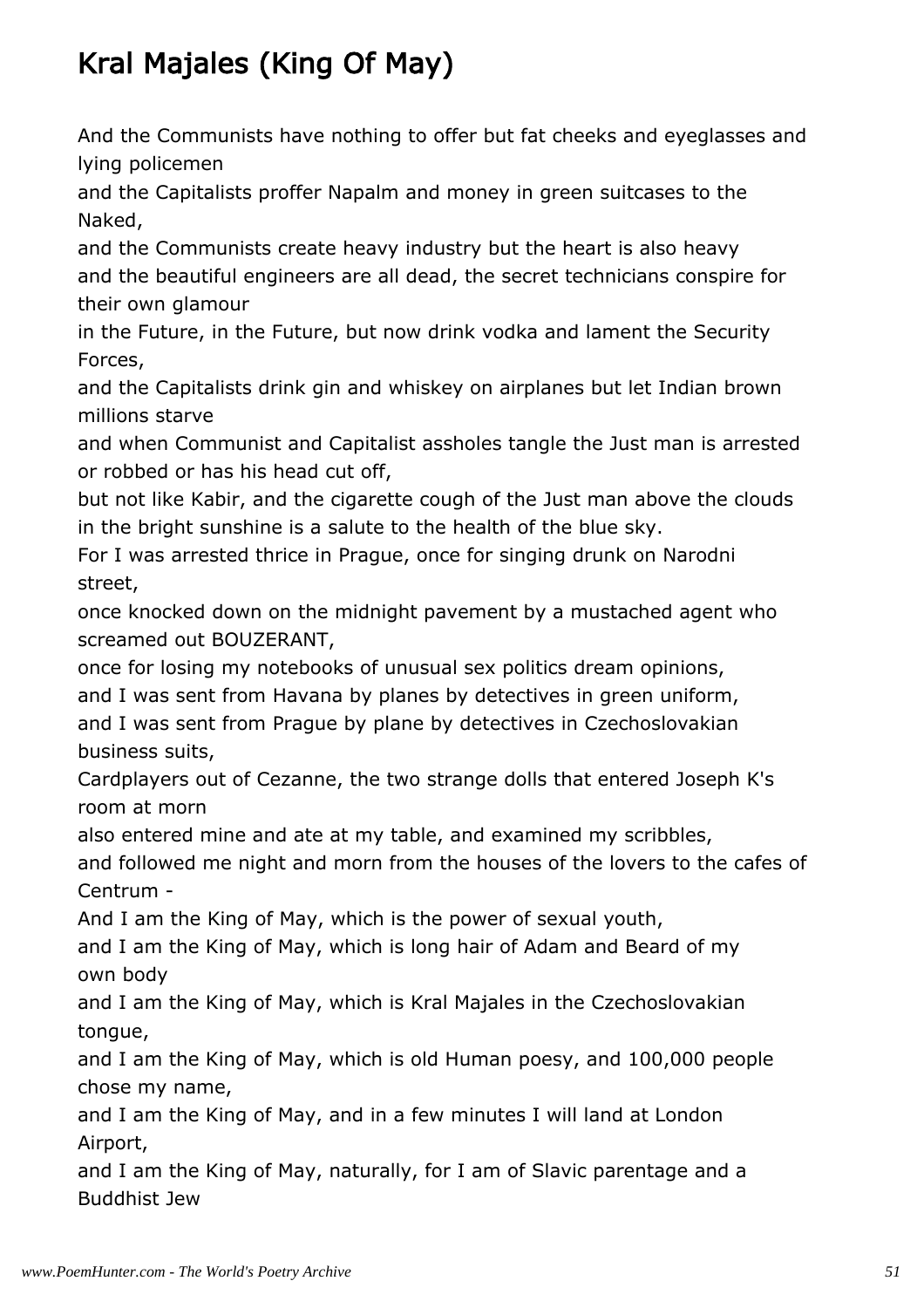who whorships the Sacred Heart of Christ the blue body of Krishna the straight back of Ram

the beads of Chango the Nigerian singing Shiva Shiva in a manner which I have invented,

and the King of May is a middleeuropean honor, mine in the XX century despite space ships and the Time Machine, because I have heard the voice of Blake

in a vision

and repeat that voice. And I am the King of May that sleeps with teenagers laughing.

And I am the King of May, that I may be expelled from my Kingdom with Honor, as of old,

To show the difference between Caesar's Kingdom and the Kingdom of the May of Man -

and I am the King of May because I touched my finger to my forehead saluting

a luminous heavy girl trembling hands who said 'one moment Mr. Ginsberg' before a fat young Plainclothesman stepped between our bodies - I was going to England -

and I am the King of May, in a giant jetplane touching Albion's airfield trembling in fear

as the plane roars to a landing on the gray concrete, shakes & expels air, and rolls slowly to a stop under the clouds with part of blue heaven still visible.

And tho' I am the King of May, the Marxists have beat me upon the street, kept me up all night in Police Station, followed me thru Springtime Prague, detained me in secret and deported me from our kingdom by airplane.

This I have written this poem on a jet seat in mid Heaven.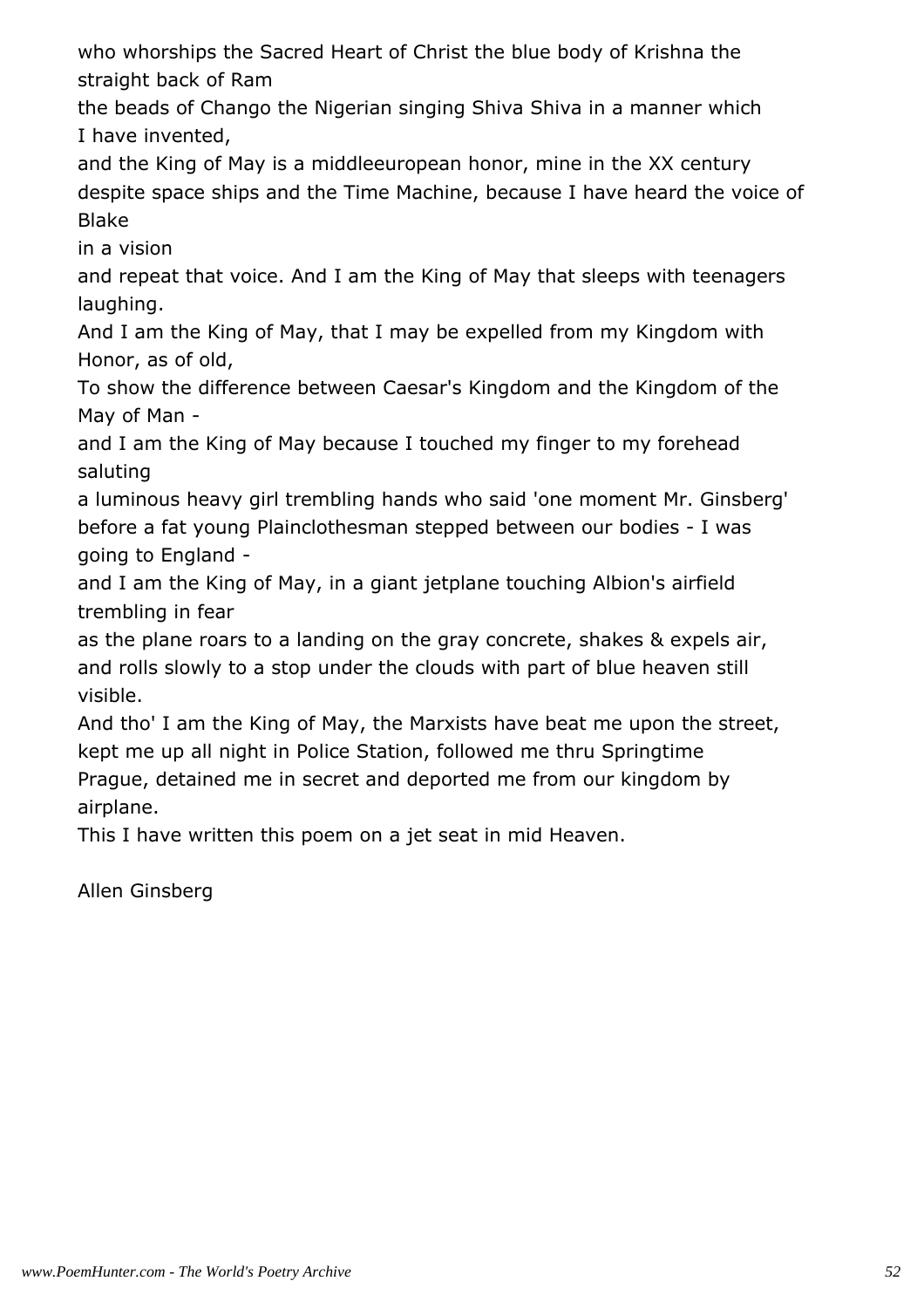## Making The Lion For All It's Got -- A Ballad

I came home and found a lion in my room... [First draft of "The Lion for Real" CP 174-175]

A lion met America in the road they stared at each other two figures on the crossroads in the desert.

America screamed The lion roared They leaped at each other America desperate to win Fighting with bombs, flamethrowers, knives forks submarines.

The lion ate America, bit off her head and loped off to the golden hills that's all there is to say about america except that now she's lionshit all over the desert.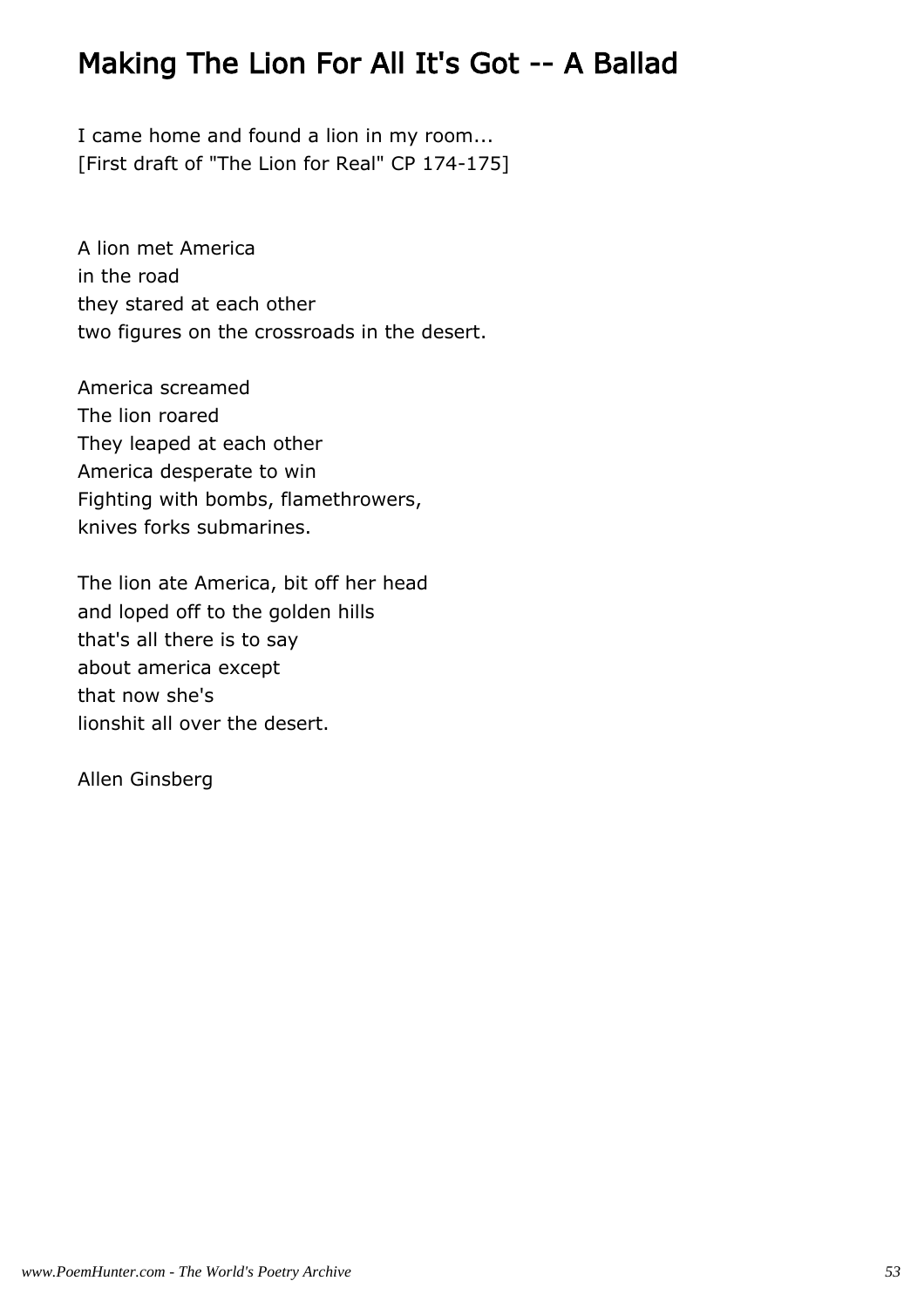# Mugging (I)

I

Tonite I walked out of my red apartment door on East tenth street's dusk— Walked out of my home ten years, walked out in my honking neighborhood Tonite at seven walked out past garbage cans chained to concrete anchors Walked under black painted fire escapes, giant castiron plate covering a hole in ground

—Crossed the street, traffic lite red, thirteen bus roaring by liquor store, past corner pharmacy iron grated, past Coca Cola & Mylai posters fading scraped on brick

Past Chinese Laundry wood door'd, & broken cement stoop steps For Rent hall painted green & purple Puerto Rican style

Along E. 10th's glass splattered pavement, kid blacks & Spanish oiled hair adolescents' crowded house fronts—

Ah, tonite I walked out on my block NY City under humid summer sky Halloween,

thinking what happened Timothy Leary joining brain police for a season? thinking what's all this Weathermen, secrecy & selfrighteousness beyond reason—F.B.I. plots?

Walked past a taxicab controlling the bottle strewn curb—

past young fellows with their umbrella handles & canes leaning against a ravaged Buick

—and as I looked at the crowd of kids on the stoop—a boy stepped up, put his arm around my neck

tenderly I thought for a moment, squeezed harder, his umbrella handle against my skull,

and his friends took my arm, a young brown companion tripped his foot 'gainst my ankle—

as I went down shouting Om Ah  $Hū$ ; m to gangs of lovers on the stoop watching

slowly appreciating, why this is a raid, these strangers mean strange business with what—my pockets, bald head, broken-healed-bone leg, my softshoes, my heart—

Have they knives? Om Ah  $Hū$ ; m-Have they sharp metal wood to shove in eye ear ass? Om Ah  $Hū m$ 

& slowly reclined on the pavement, struggling to keep my woolen bag of poetry address calendar & Leary-lawyer notes hung from my shoulder

dragged in my neat orlon shirt over the crossbar of a broken metal door dragged slowly onto the fire-soiled floor an abandoned store, laundry candy counter 1929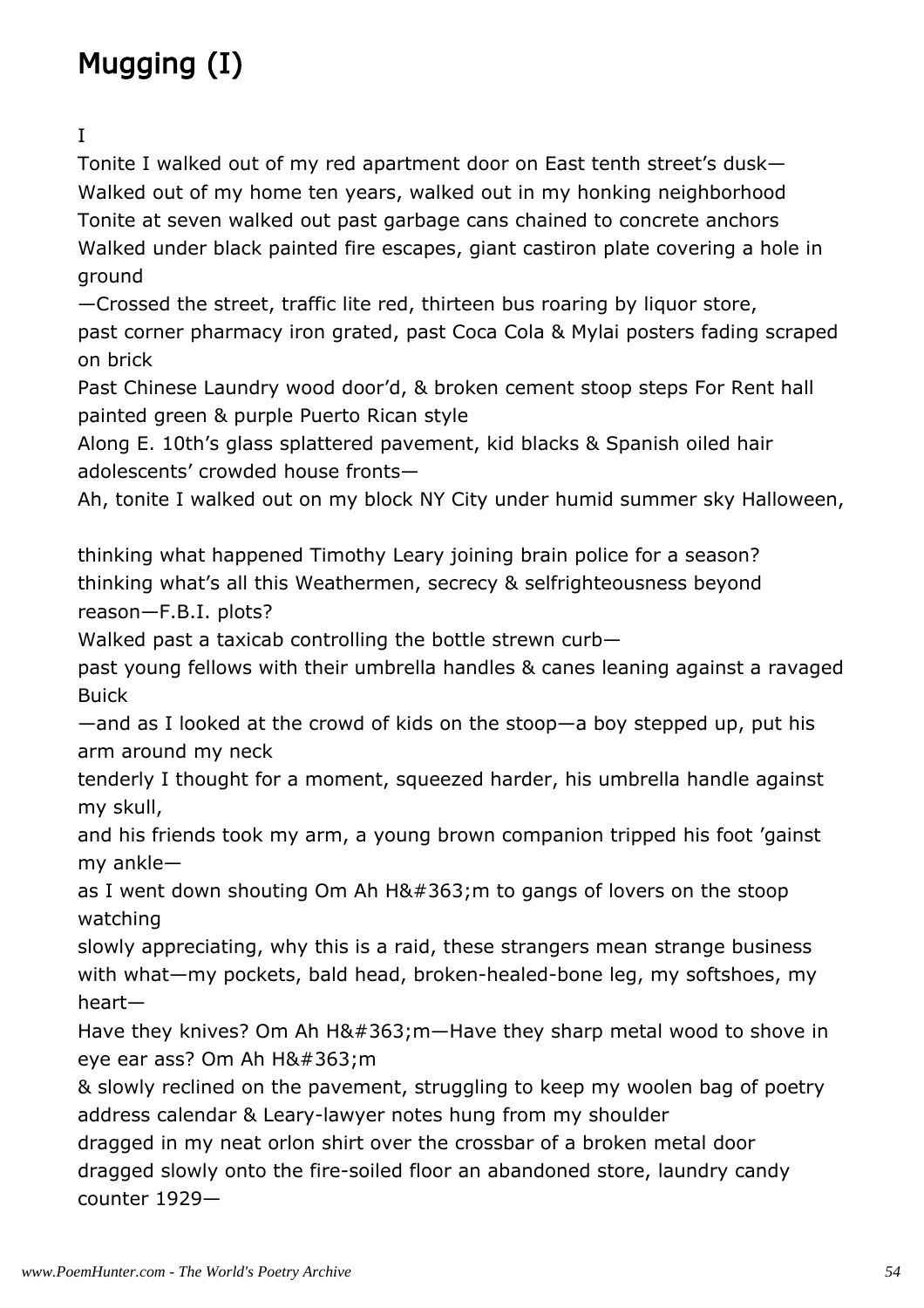now a mess of papers & pillows & plastic car seat covers cracked cockroachcorpsed ground—

my wallet back pocket passed over the iron foot step guard

and fell out, stole by God Muggers' lost fingers, Strange—

Couldn't tell—snakeskin wallet actually plastic, 70 dollars my bank money for a week,

old broken wallet—and dreary plastic contents—Amex card & Manf. Hanover Trust Credit too—business card from Mr. Spears British Home Minister Drug Squad—my draft card—membership ACLU & Naropa Institute Instructor's identification

Om Ah  $Hū$ ; m I continued chanting Om Ah  $Hū$ ; m

Putting my palm on the neck of an 18 year old boy fingering my back pocket crying "Where's the money"

"Om Ah Hū m there isn't any"

My card Chief Boo-Hoo Neo American Church New Jersey & Lower East Side Om Ah Hūm —what not forgotten crowded wallet—Mobil Credit, Shell? old lovers addresses on cardboard pieces, booksellers calling cards—

-"Shut up or we'll murder you"-"Om Ah Hūm take it easy"

Lying on the floor shall I shout more loud?—the metal door closed on blackness one boy felt my broken healed ankle, looking for hundred dollar bills behind my stocking weren't even there—a third boy untied my Seiko Hong Kong watch rough from right wrist leaving a clasp-prick skin tiny bruise

"Shut up and we'll get out of here"—and so they left,

as I rose from the cardboard mattress thinking Om Ah Hūm didn't stop em enough,

the tone of voice too loud—my shoulder bag with 10,000 dollars full of poetry left on the broken floor—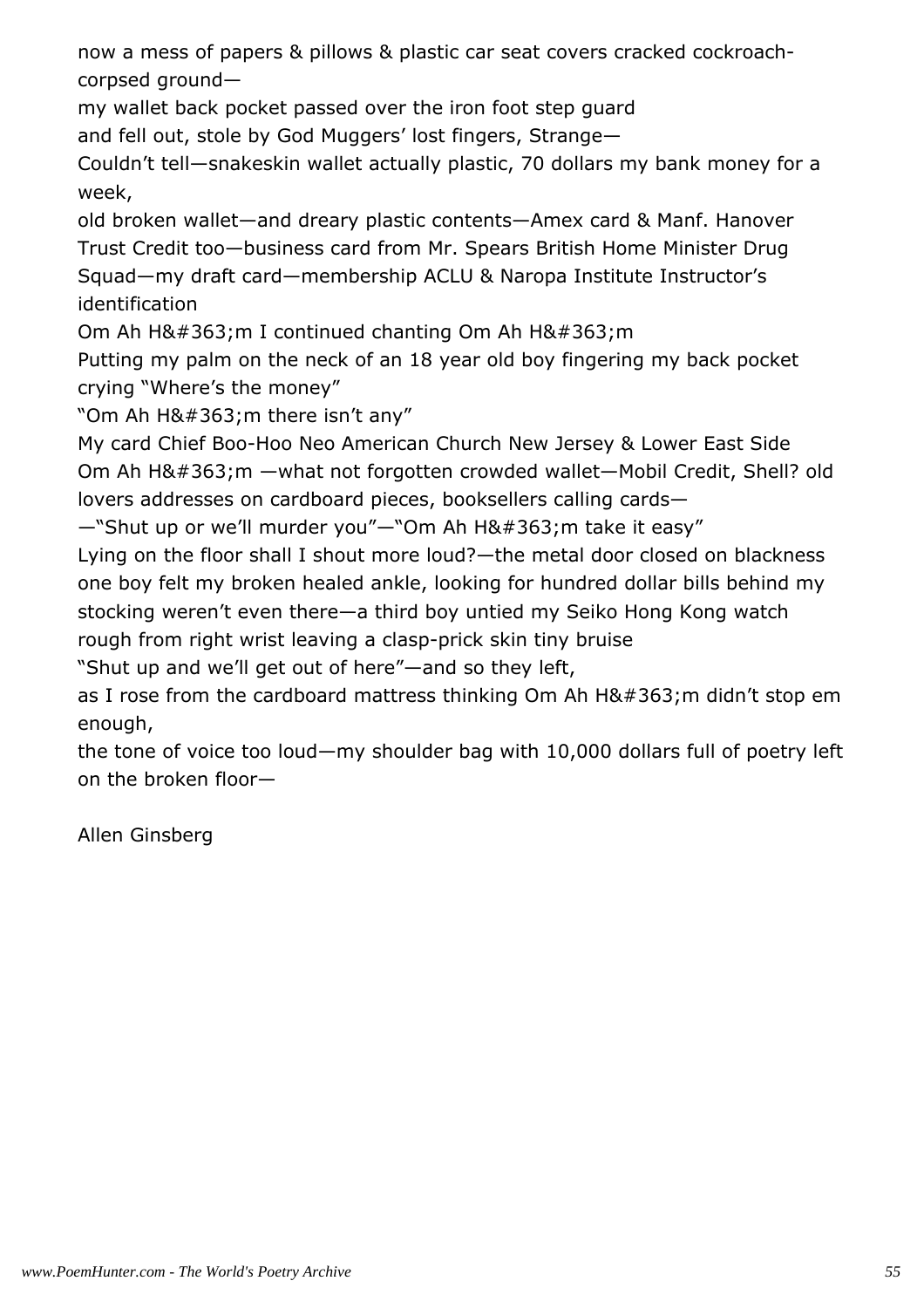## My Sad Self

To Frank O'Hara

Sometimes when my eyes are red I go up on top of the RCA Building and gaze at my world, Manhattan my buildings, streets I've done feats in, lofts, beds, coldwater flats —on Fifth Ave below which I also bear in mind, its ant cars, little yellow taxis, men walking the size of specks of wool— Panorama of the bridges, sunrise over Brooklyn machine, sun go down over New Jersey where I was born & Paterson where I played with ants my later loves on 15th Street, my greater loves of Lower East Side, my once fabulous amours in the Bronx faraway paths crossing in these hidden streets, my history summed up, my absences and ecstasies in Harlem— —sun shining down on all I own in one eyeblink to the horizon in my last eternity matter is water.

Sad, I take the elevator and go down, pondering, and walk on the pavements staring into all man's plateglass, faces, questioning after who loves, and stop, bemused in front of an automobile shopwindow standing lost in calm thought, traffic moving up & down 5th Avenue blocks behind me waiting for a moment when ...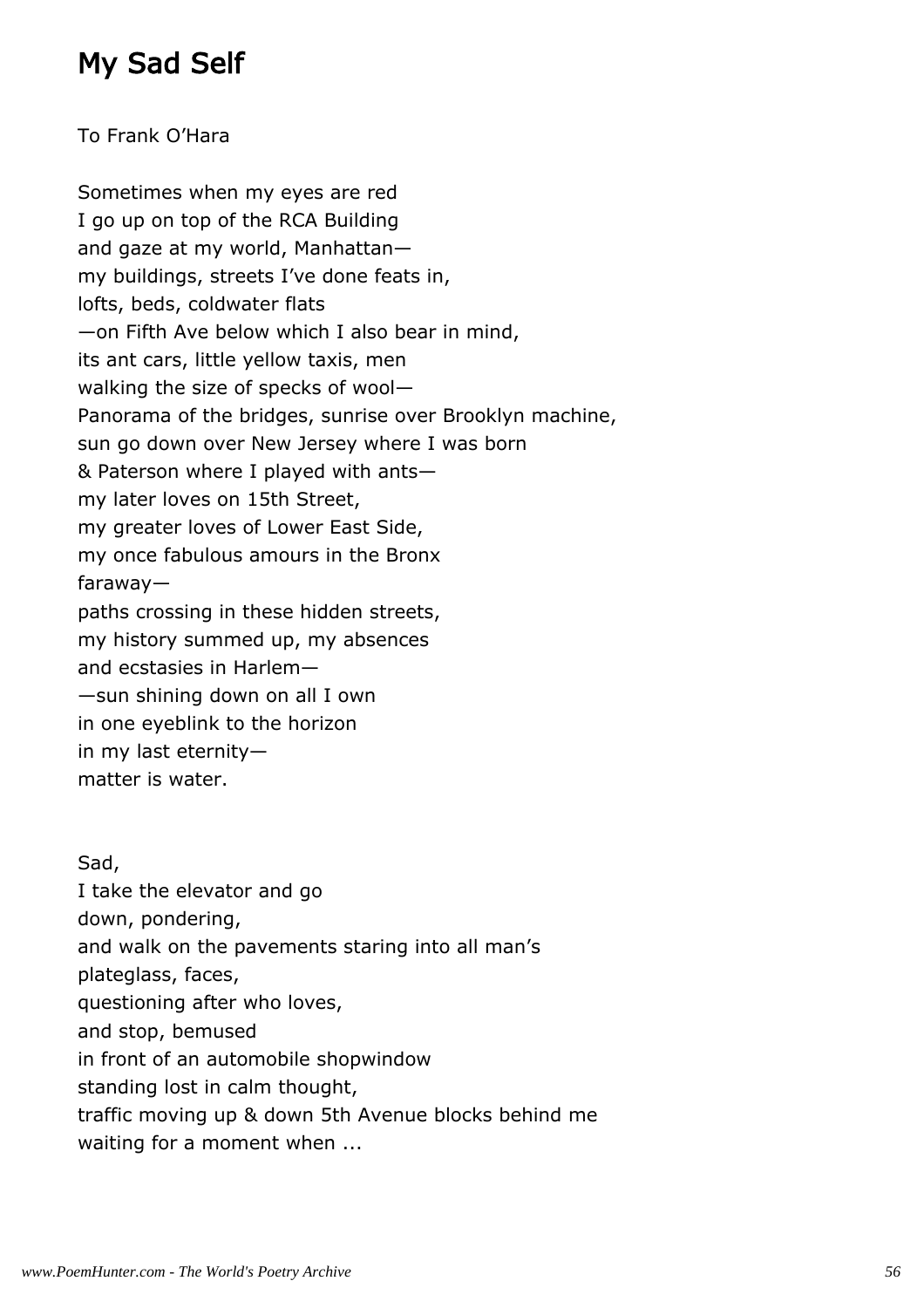Time to go home & cook supper & listen to the romantic war news on the radio ... all movement stops & I walk in the timeless sadness of existence, tenderness flowing thru the buildings, my fingertips touching reality's face, my own face streaked with tears in the mirror of some window—at dusk where I have no desire for bonbons—or to own the dresses or Japanese lampshades of intellection—

Confused by the spectacle around me, Man struggling up the street with packages, newspapers, ties, beautiful suits toward his desire Man, woman, streaming over the pavements red lights clocking hurried watches & movements at the curb—

And all these streets leading so crosswise, honking, lengthily, by avenues stalked by high buildings or crusted into slums thru such halting traffic screaming cars and engines so painfully to this countryside, this graveyard this stillness on deathbed or mountain once seen never regained or desired in the mind to come where all Manhattan that I've seen must disappear.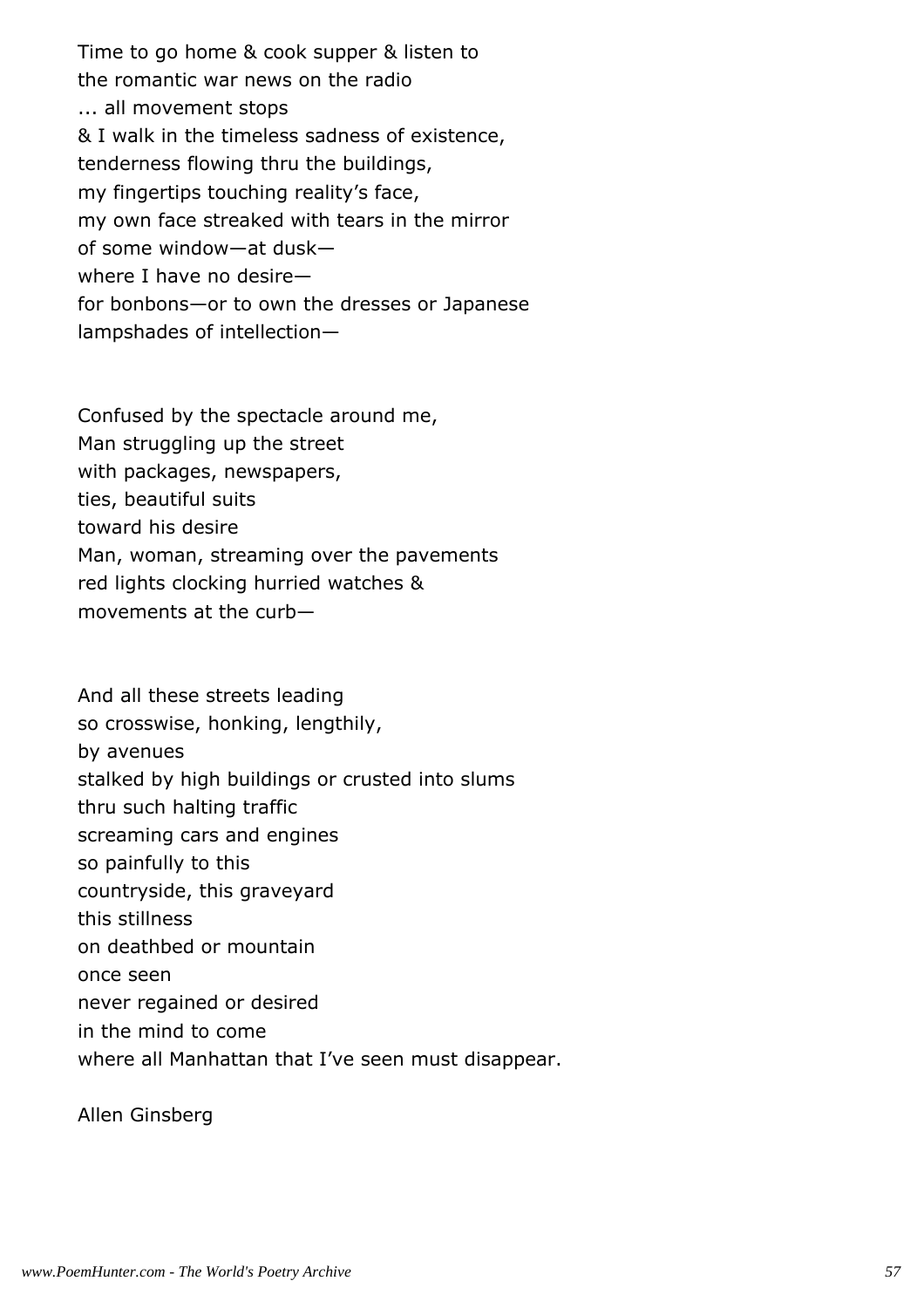## Nagasaki Days

#### I -- A Pleasant Afternoon

for Michael Brownstein and Dick Gallup

- One day 3 poets and 60 ears sat under a green-striped Chau tauqua tent in Aurora
- listening to Black spirituals, tapping their feet, appreciating words singing by in mountain winds
- on a pleasant sunny day of rest -- the wild wind blew thru blue Heavens
- filled with fluffy clouds stretched from Central City to Rocky Flats, Plutonium sizzled in its secret bed,
- hot dogs sizzled in the Lion's Club lunchwagon microwave mouth, orangeade bubbled over in waxen cups
- Traffic moved along Colefax, meditators silent in the Diamond Castle shrine-room at Boulder followed the breath going out of their nostrils,
- Nobody could remember anything, spirits flew out of mouths & amp; noses, out of the sky, across Colorado plains & amp; the tent flapped happily open spacious & amp; didn't fall down.

June 18, 1978

II -- Peace Protest

Cumulus clouds float across blue sky

 over the white-walled Rockwell Corporation factory -- am I going to stop that?

 $\star$ 

Rocky Mountains rising behind us

Denver shining in morning light

-- Led away from the crowd by police and photographers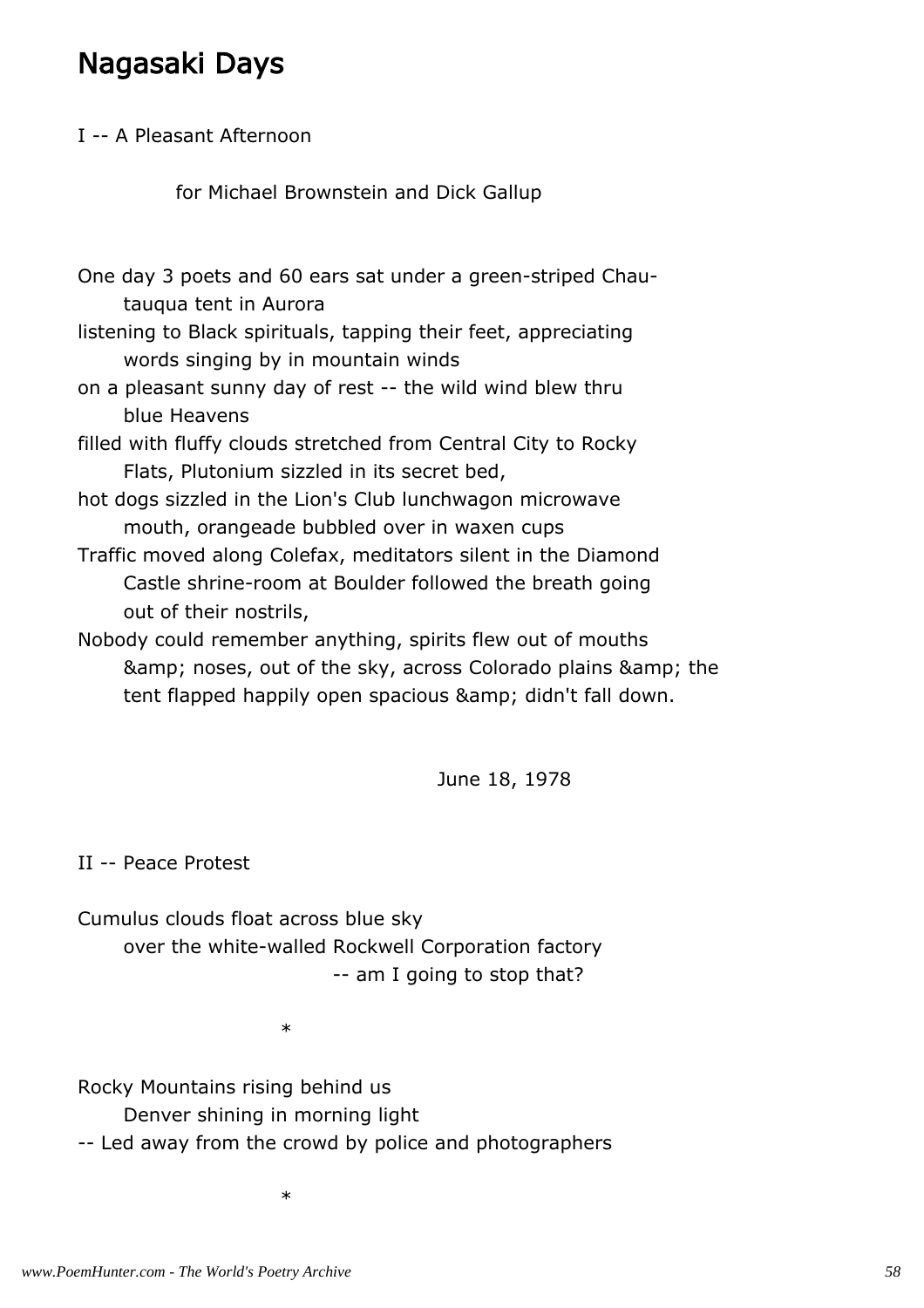Middleaged Ginsberg and Ellsberg taken down the road to the greyhaired Sheriff's van -- But what about Einstein? What about Einstein? Hey, Einstein Come back!

III -- Golden Courthouse

Waiting for the Judge, breathing silent Prisoners, witnesses, Police - the stenographer yawns into her palms.

August 9, 1978

IV -- Everybody's Fantasy

I walked outside & amp; the bomb'd dropped lots of plutonium all over the Lower East Side There weren't any buildings left just iron skeletons groceries burned, potholes open to stinking sewer waters

There were people starving and crawling across the desert the Martian UFOs with blue Light destroyer rays passed over and dried up all the waters

Charred Amazon palmtrees for hundreds of miles on both sides of the river

August 10, 1978

V -- Waiting Room at the Rocky Flats Plutonium Plant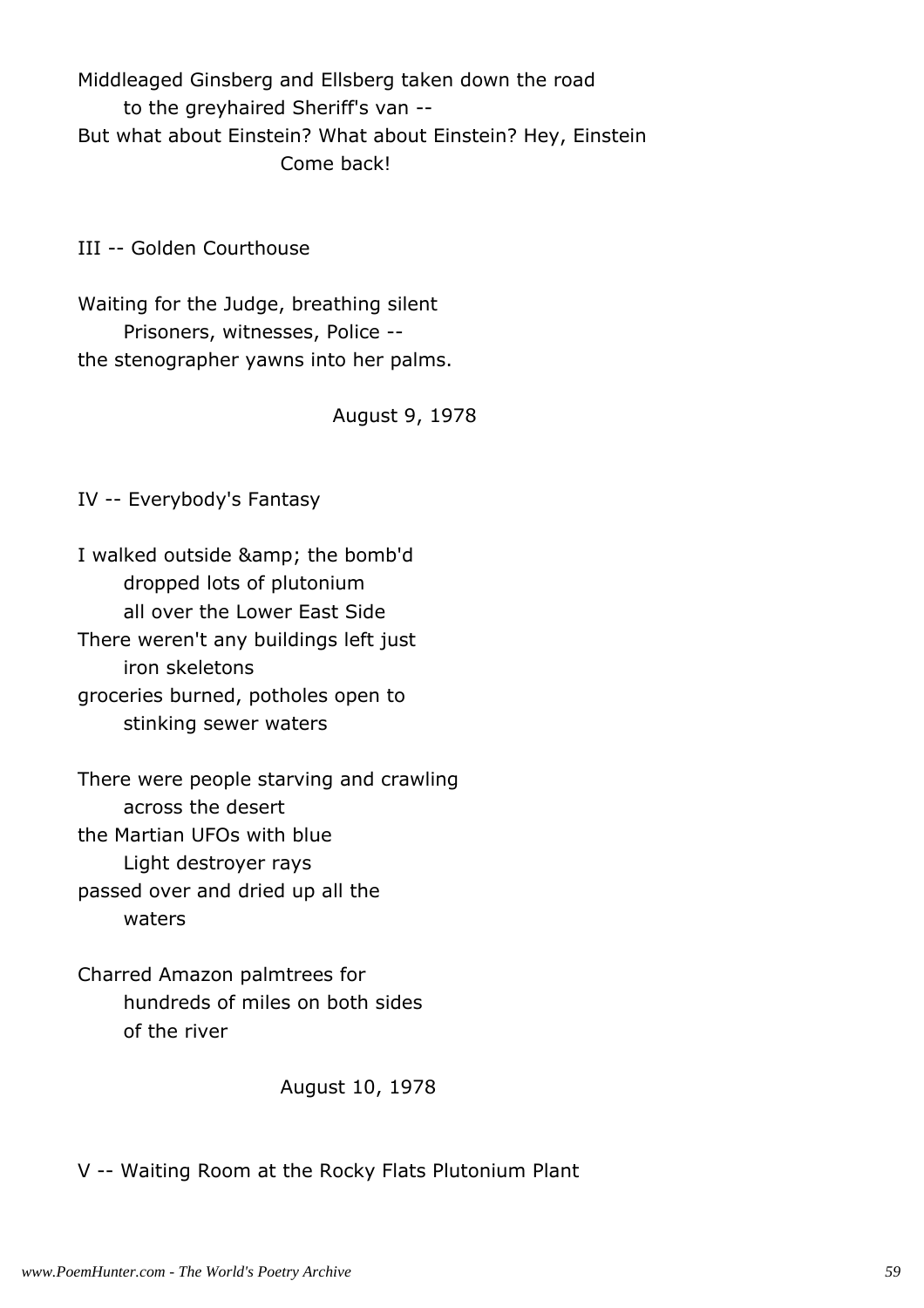"Give us the weapons we need to protect ourselves!" the bareheaded guard lifts his flyswatter above the desk -- whap!

A green-letter'd shield on the pressboard wall! "Life is fragile. Handle with care" -- My Goodness! here's where they make the nuclear bomb triggers.

August 17, 1978

VI -- Numbers in Red Notebook

 $\star$ 

2,000,000 killed in Vietnam 13,000,000 refugees in Indochina 1972 200,000,000 years for the Galaxy to revolve on its core 24,000 the Babylonian Great Year 24,000 half life of plutonium 2,000 the most I ever got for a poetry reading 80,000 dolphins killed in the dragnet 4,000,000,000 years earth been born

Summer 1978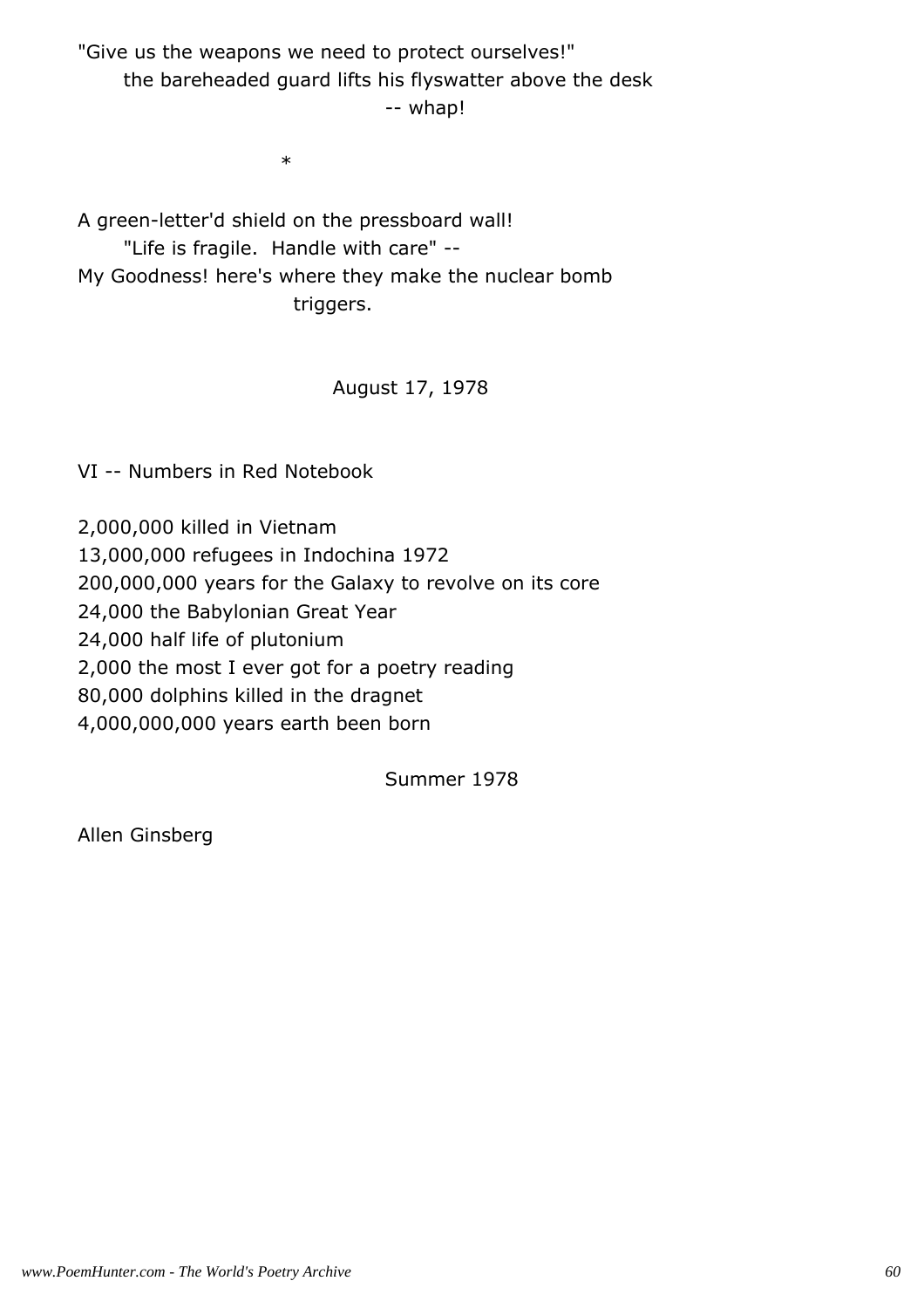# On The Conduct Of The World Seeking Beauty Against Government

Is that the only way we can become like Indians, like Rhinoceri, like Quartz Crystals, like organic farmers, like what we imagine Adam & Eve to've been, caressing each other with trembling limbs before the Snake of Revolutionary Sex wrapped itself round The Tree of Knowledge? What would Roque Dalton joke about lately teeth chattering like a machine gun as he dabated mass tactics with his Companeros? Necessary to kill the Yanquis with big bomb Yes but don't do it by yourself, better consult your mother to get the Correct Line of Thought, if not consult Rimbaud once he got his leg cut off

or Lenin after his second stroke sending a message thru Mrs Krupskaya to the rude Georgian, & just before his deathly fit when the Cheka aides outside

his door looked in coldly assuring him his affairs were in good hands no need to move - What sickness at the

pit of his stomach moved up to

his brain?

What thought Khlebnikov on the hungry train exposing his stomach to the sun?

Or Mayakovsky before the bullet hit his brain, what sharp propaganda for action

on the Bureaucratic Battlefield in the Ministry of Collective Agriculture in Ukraine?

What Slogan for Futurist architects or epic hymn for masses of Communist Party Card holders in Futurity

on the conduct of the world seeking beauty against Government?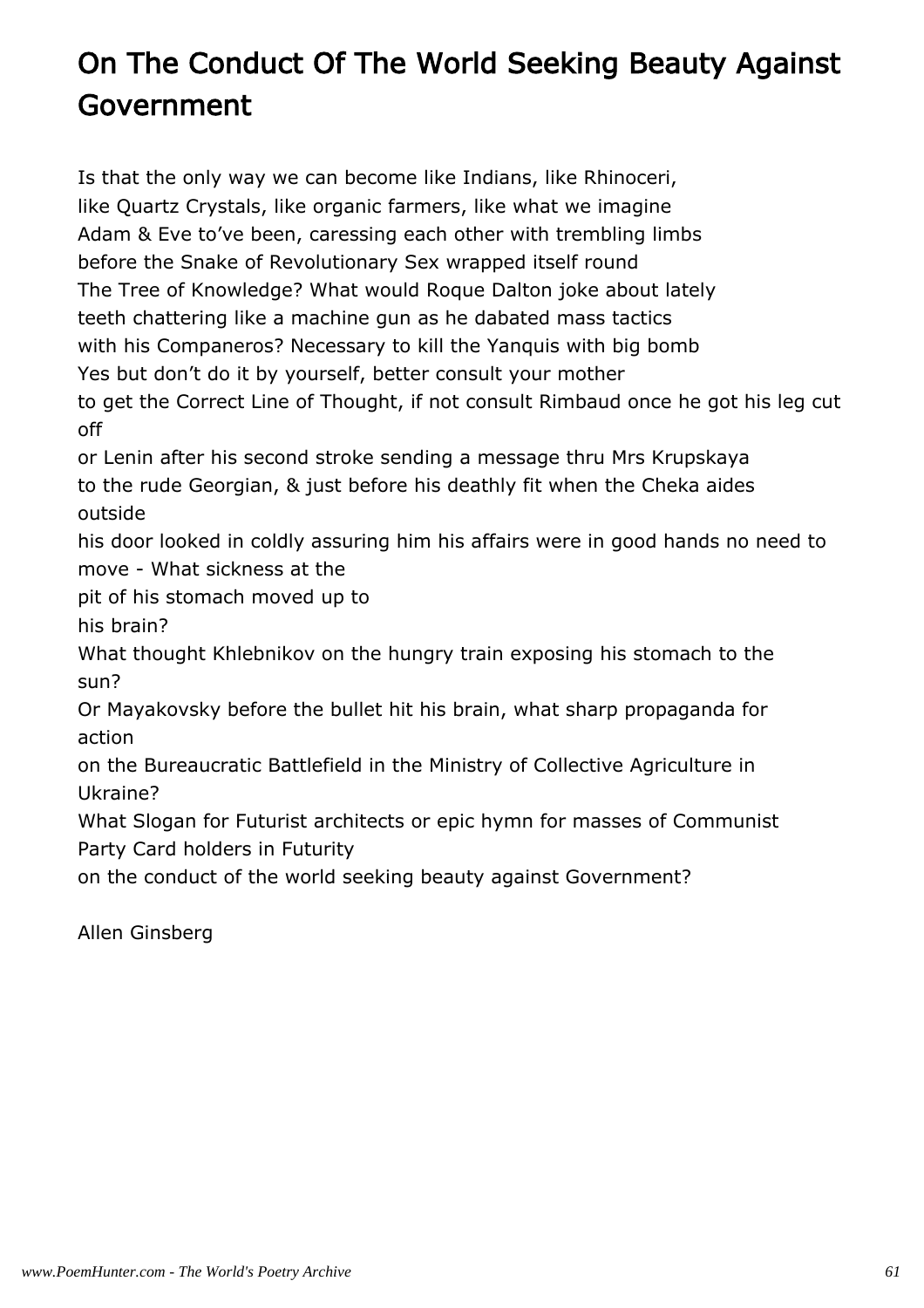## Paterson

What do I want in these rooms papered with visions of money?

How much can I make by cutting my hair? If I put new heels on my shoes,

bathe my body reeking of masturbation and sweat, layer upon layer of excrement

dried in employment bureaus, magazine hallways, statistical cubicles, factory stairways,

cloakrooms of the smiling gods of psychiatry;

if in antechambers I face the presumption of department store supervisory employees,

old clerks in their asylums of fat, the slobs and dumbbells of the ego with money and power

to hire and fire and make and break and fart and justify their reality of wrath and rumor of wrath to wrath-weary man,

what war I enter and for what a prize! the dead prick of commonplace obsession,

harridan vision of electricity at night and daylight misery of thumb-sucking rage.

I would rather go mad, gone down the dark road to Mexico, heroin dripping in my veins,

eyes and ears full of marijuana,

eating the god Peyote on the floor of a mudhut on the border

or laying in a hotel room over the body of some suffering man or woman;

rather jar my body down the road, crying by a diner in the Western sun;

rather crawl on my naked belly over the tincans of Cincinnati;

rather drag a rotten railroad tie to a Golgotha in the Rockies;

rather, crowned with thorns in Galveston, nailed hand and foot in Los Angeles, raised up to die in Denver,

pierced in the side in Chicago, perished and tombed in New Orleans and resurrected in 1958 somewhere on Garret Mountain,

come down roaring in a blaze of hot cars and garbage,

streetcorner Evangel in front of City I-Tall, surrounded by statues of agonized lions,

with a mouthful of shit, and the hair rising on my scalp,

screaming and dancing in praise of Eternity annihilating the sidewalk, annihilating reality,

screaming and dancing against the orchestra in the destructible ballroom of the world,

blood streaming from my belly and shoulders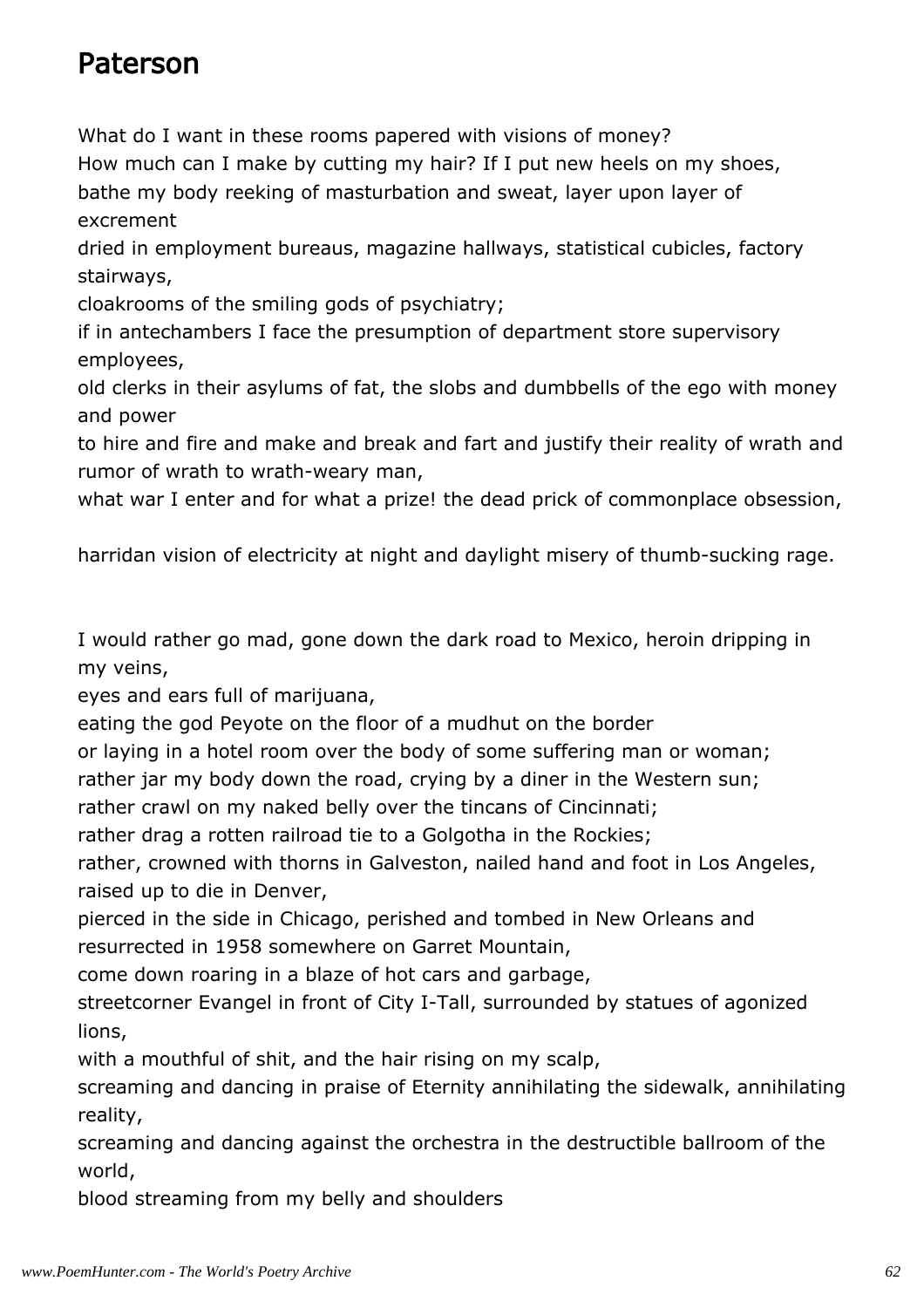flooding the city with its hideous ecstasy, rolling over the pavements and highways

by the bayoux and forests and derricks leaving my flesh and my bones hanging on the trees.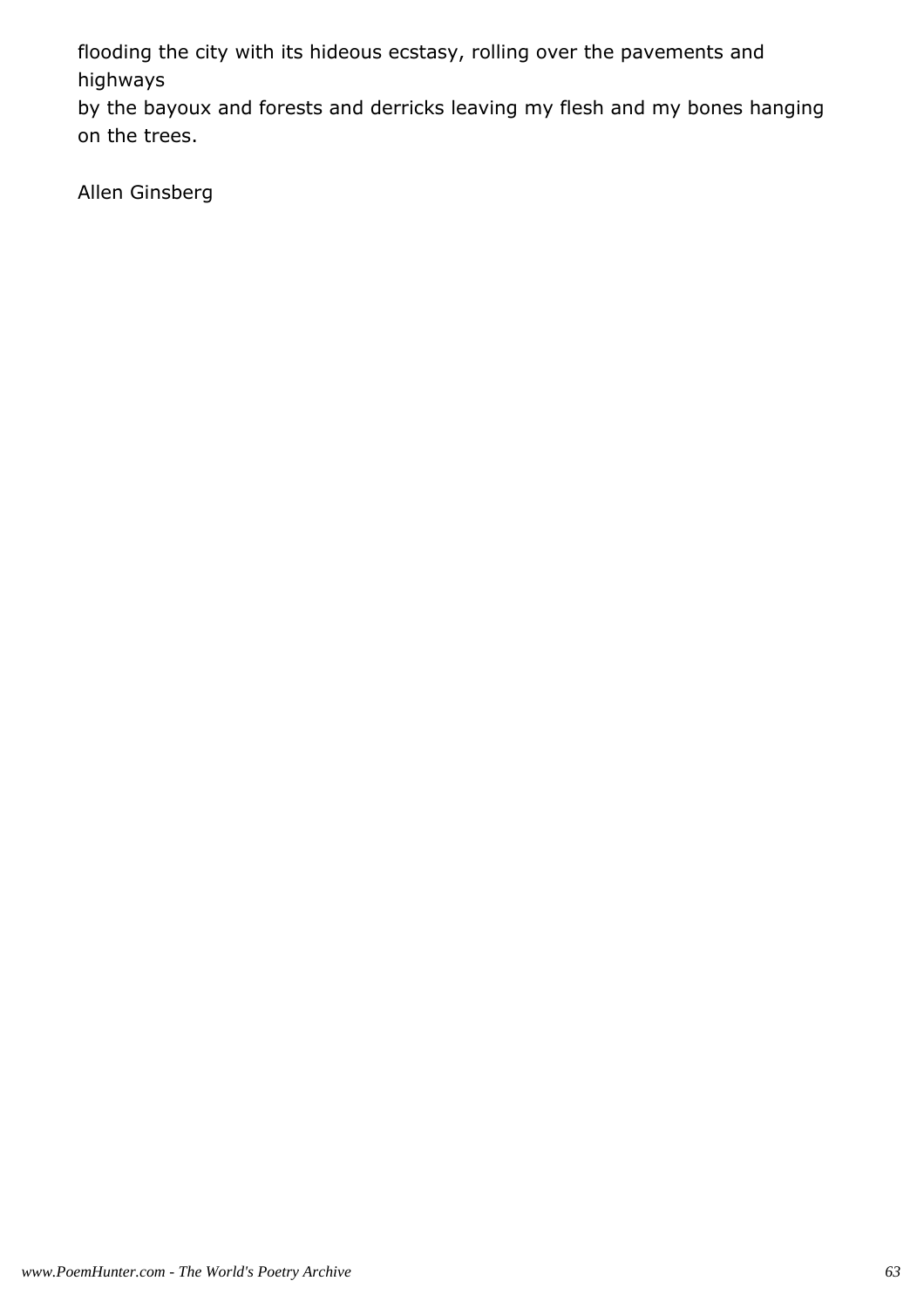## Plutonian Ode

#### I

What new element before us unborn in nature? Is there a new thing under the Sun? At last inquisitive Whitman a modern epic, detonative, Scientific theme First penned unmindful by Doctor Seaborg with poisonous hand, named for Death's planet through the sea beyond Uranus whose chthonic ore fathers this magma-teared Lord of Hades, Sire of avenging Furies, billionaire Hell-King worshipped once with black sheep throats cut, priests's face averted from underground mysteries in single temple at Eleusis, Spring-green Persephone nuptialed to his inevitable Shade, Demeter mother of asphodel weeping dew, her daughter stored in salty caverns under white snow, black hail, grey winter rain or Polar ice, immemorable seasons before Fish flew in Heaven, before a Ram died by the starry bush, before the Bull stamped sky and earth or Twins inscribed their memories in clay or Crab'd flood washed memory from the skull, or Lion sniffed the lilac breeze in Eden-- Before the Great Year began turning its twelve signs, ere constellations wheeled for twenty-four thousand sunny years slowly round their axis in Sagittarius, one hundred sixty-seven thousand times returning to this night Radioactive Nemesis were you there at the beginning black dumb tongueless unsmelling blast of Disillusion? I manifest your Baptismal Word after four billion years

I guess your birthday in Earthling Night, I salute your dreadful presence last majestic as the Gods,

Sabaot, Jehova, Astapheus, Adonaeus, Elohim, Iao, Ialdabaoth, Aeon from Aeon born ignorant in an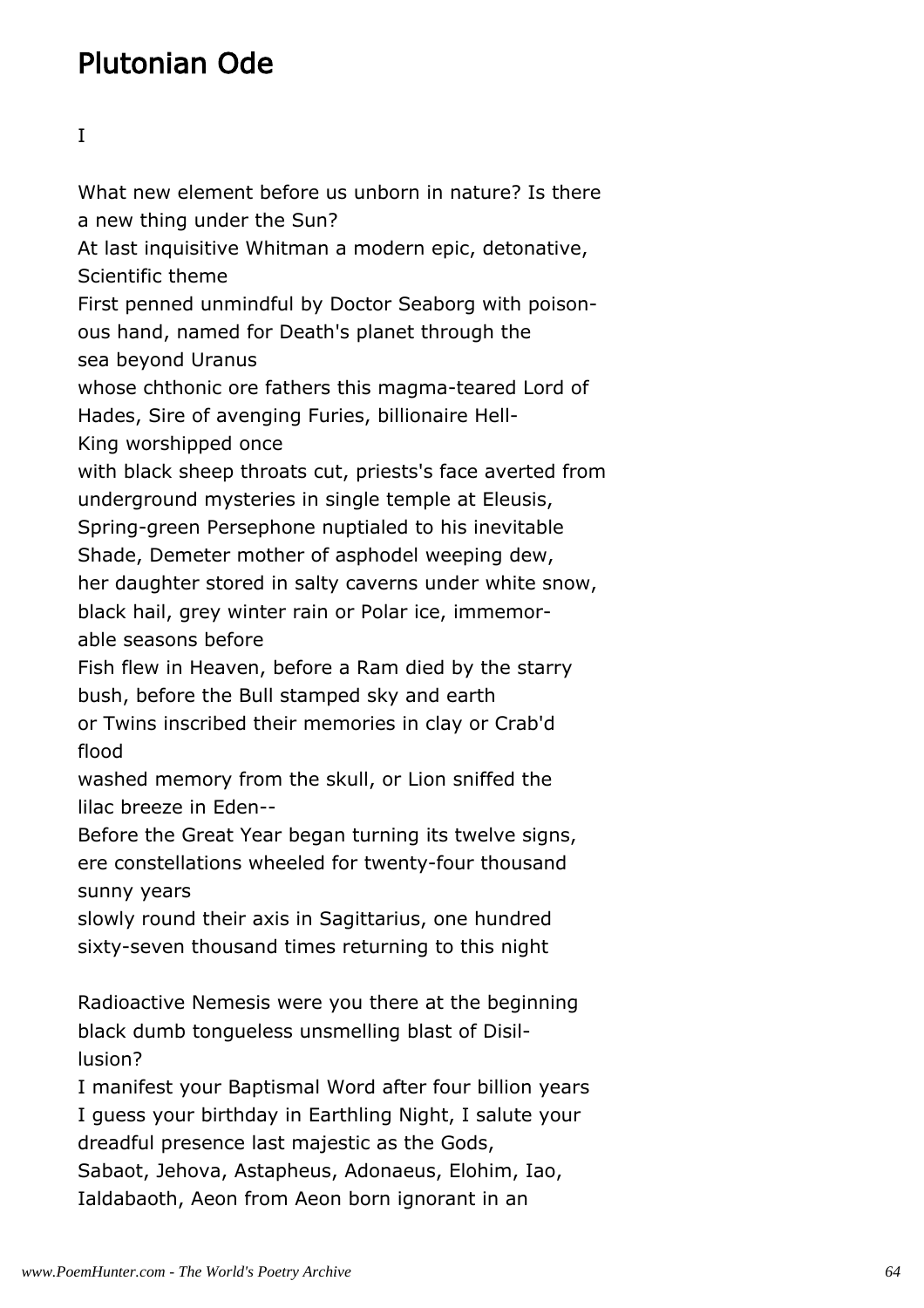Abyss of Light,

Sophia's reflections glittering thoughtful galaxies, whirlpools of starspume silver-thin as hairs of Einstein! Father Whitman I celebrate a matter that renders Self oblivion!

Grand Subject that annihilates inky hands & pages' prayers, old orators' inspired Immortalities,

I begin your chant, openmouthed exhaling into spacious sky over silent mills at Hanford, Savannah River,

Rocky Flats, Pantex, Burlington, Albuquerque

I yell thru Washington, South Carolina, Colorado, Texas, Iowa, New Mexico,

Where nuclear reactors creat a new Thing under the Sun, where Rockwell war-plants fabricate this death stuff trigger in nitrogen baths,

Hanger-Silas Mason assembles the terrified weapon secret by ten thousands, & where Manzano Mountain boasts to store

its dreadful decay through two hundred forty millenia while our Galaxy spirals around its nebulous core.

I enter your secret places with my mind, I speak with your presence, I roar your Lion Roar with mortal mouth.

One microgram inspired to one lung, ten pounds of heavy metal dust adrift slow motion over grey Alps

the breadth of the planet, how long before your radiance speeds blight and death to sentient beings?

Enter my body or not I carol my spirit inside you,

Unnaproachable Weight,

O heavy heavy Element awakened I vocalize your consciousness to six worlds

I chant your absolute Vanity. Yeah monster of Anger birthed in fear O most

Ignorant matter ever created unnatural to Earth! Delusion of metal empires!

Destroyer of lying Scientists! Devourer of covetous

Generals, Incinerator of Armies & Melter of Wars!

Judgement of judgements, Divine Wind over vengeful

nations, Molester of Presidents, Death-Scandal of

Capital politics! Ah civilizations stupidly indus-

trious!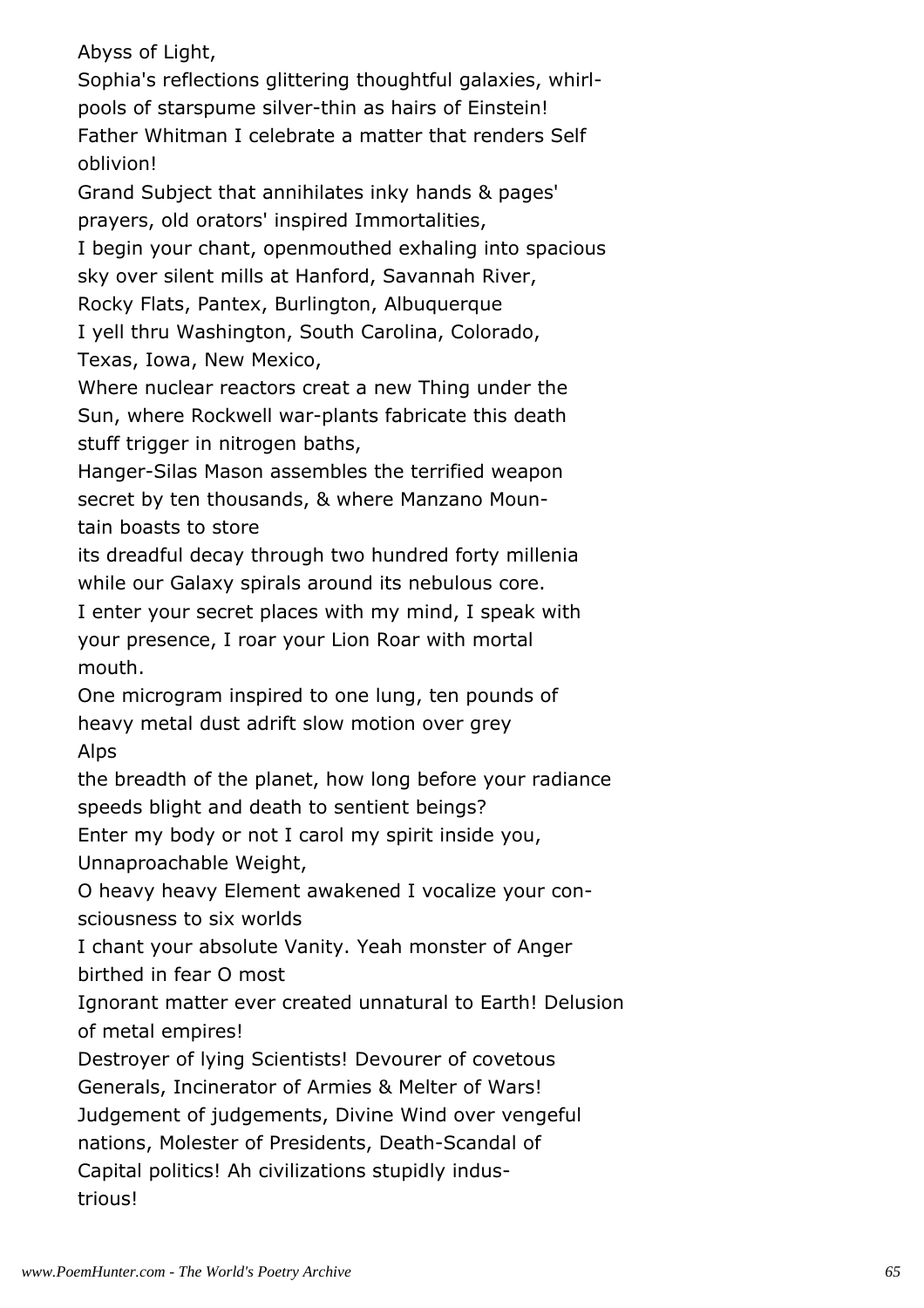Canker-Hex on multitudes learned or illiterate! Manufactured Spectre of human reason! O solidified imago of practicioner in Black Arts I dare your reality, I challenge your very being! I publish your cause and effect! I turn the wheel of Mind on your three hundred tons! Your name enters mankind's ear! I embody your ultimate powers! My oratory advances on your vaunted Mystery! This breath dispels your braggart fears! I sing your form at last behind your concrete & iron walls inside your fortress of rubber & translucent silicon shields in filtered cabinets and baths of lathe oil, My voice resounds through robot glove boxes & ignot cans and echoes in electric vaults inert of atmosphere, I enter with spirit out loud into your fuel rod drums underground on soundless thrones and beds of lead O density! This weightless anthem trumpets transcendent through hidden chambers and breaks through iron doors into the Infernal Room! Over your dreadful vibration this measured harmony floats audible, these jubilant tones are honey and milk and wine-sweet water Poured on the stone black floor, these syllables are barley groats I scatter on the Reactor's core, I call your name with hollow vowels, I psalm your Fate close by, my breath near deathless ever at your side to Spell your destiny, I set this verse prophetic on your mausoleum walls to seal you up Eternally with Diamond Truth! O doomed Plutonium.

#### II

The Bar surveys Plutonian history from midnight lit with Mercury Vapor streetlamps till in dawn's early light

he contemplates a tranquil politic spaced out between Nations' thought-forms proliferating bureaucratic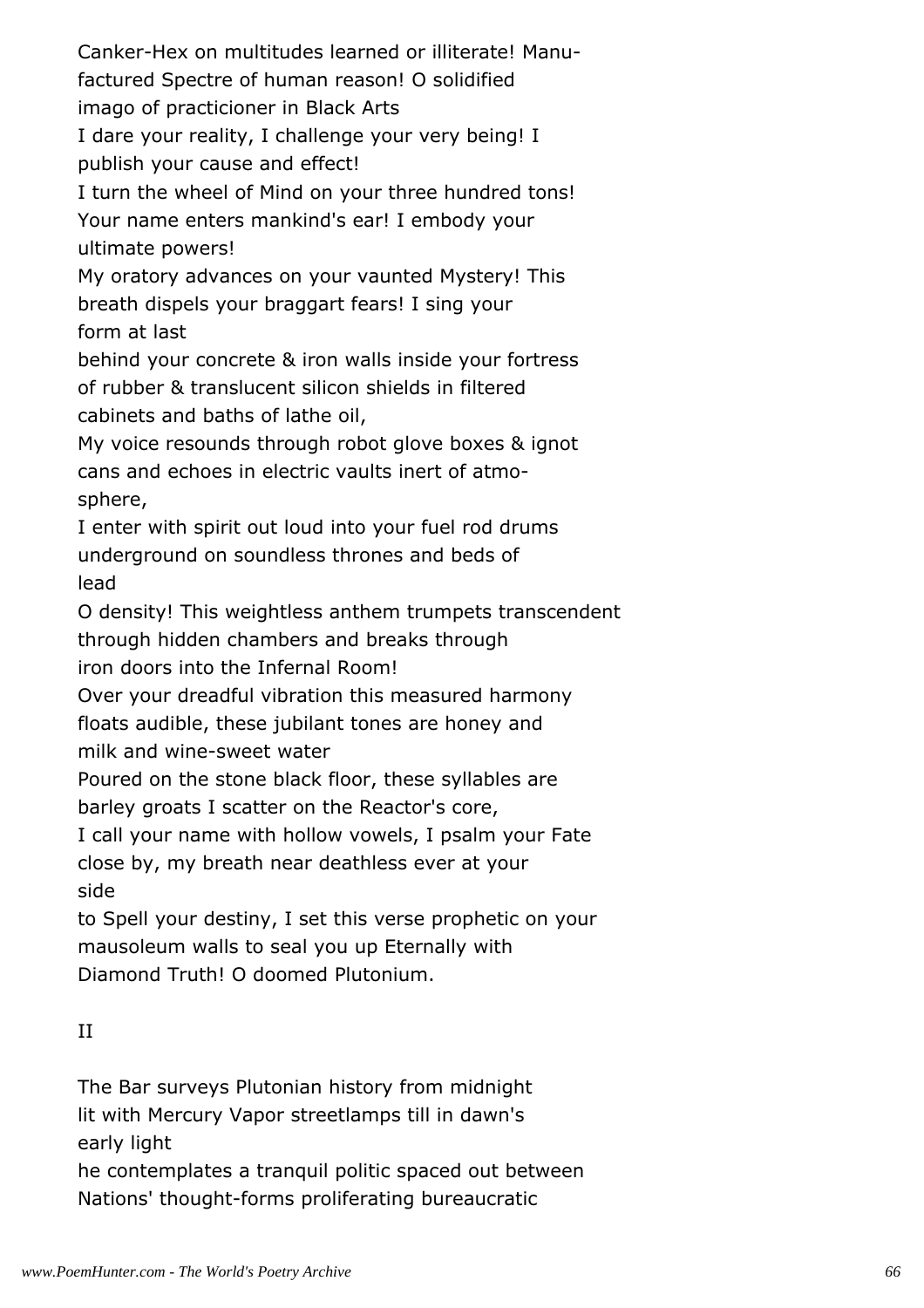& horrific arm'd, Satanic industries projected sudden with Five Hundred Billion Dollar Strength around the world same time this text is set in Boulder, Colorado before front range of Rocky Mountains twelve miles north of Rocky Flats Nuclear Facility in United States of North America, Western Hemisphere of planet Earth six months and fourteen days around our Solar System in a Spiral Galaxy the local year after Dominion of the last God nineteen hundred seventy eight Completed as yellow hazed dawn clouds brighten East, Denver city white below Blue sky transparent rising empty deep & spacious to a morning star high over the balcony above some autos sat with wheels to curb downhill from Flatiron's jagged pine ridge, sunlit mountain meadows sloped to rust-red sandstone cliffs above brick townhouse roofs as sparrows waked whistling through Marine Street's summer green leafed trees.

#### III

This ode to you O Poets and Orators to come, you father Whitman as I join your side, you Congress and American people, you present meditators, spiritual friends & teachers, you O Master of the Diamond Arts, Take this wheel of syllables in hand, these vowels and consonants to breath's end take this inhalation of black poison to your heart, breath out this blessing from your breast on our creation forests cities oceans deserts rocky flats and mountains in the Ten Directions pacify with exhalation, enrich this Plutonian Ode to explode its empty thunder through earthen thought-worlds Magnetize this howl with heartless compassion, destroy this mountain of Plutonium with ordinary mind and body speech, thus empower this Mind-guard spirit gone out, gone out, gone beyond, gone beyond me, Wake space,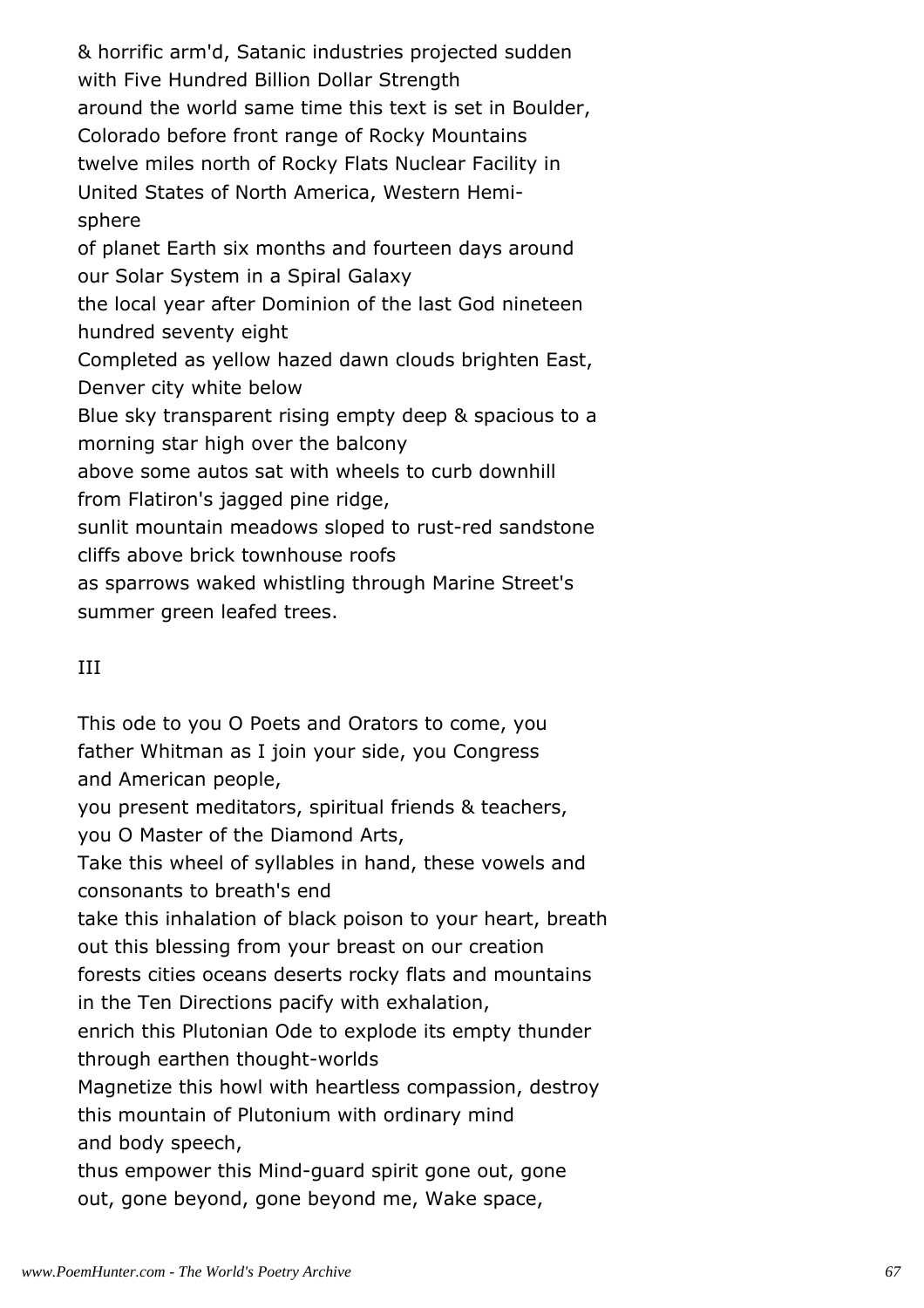so Ah!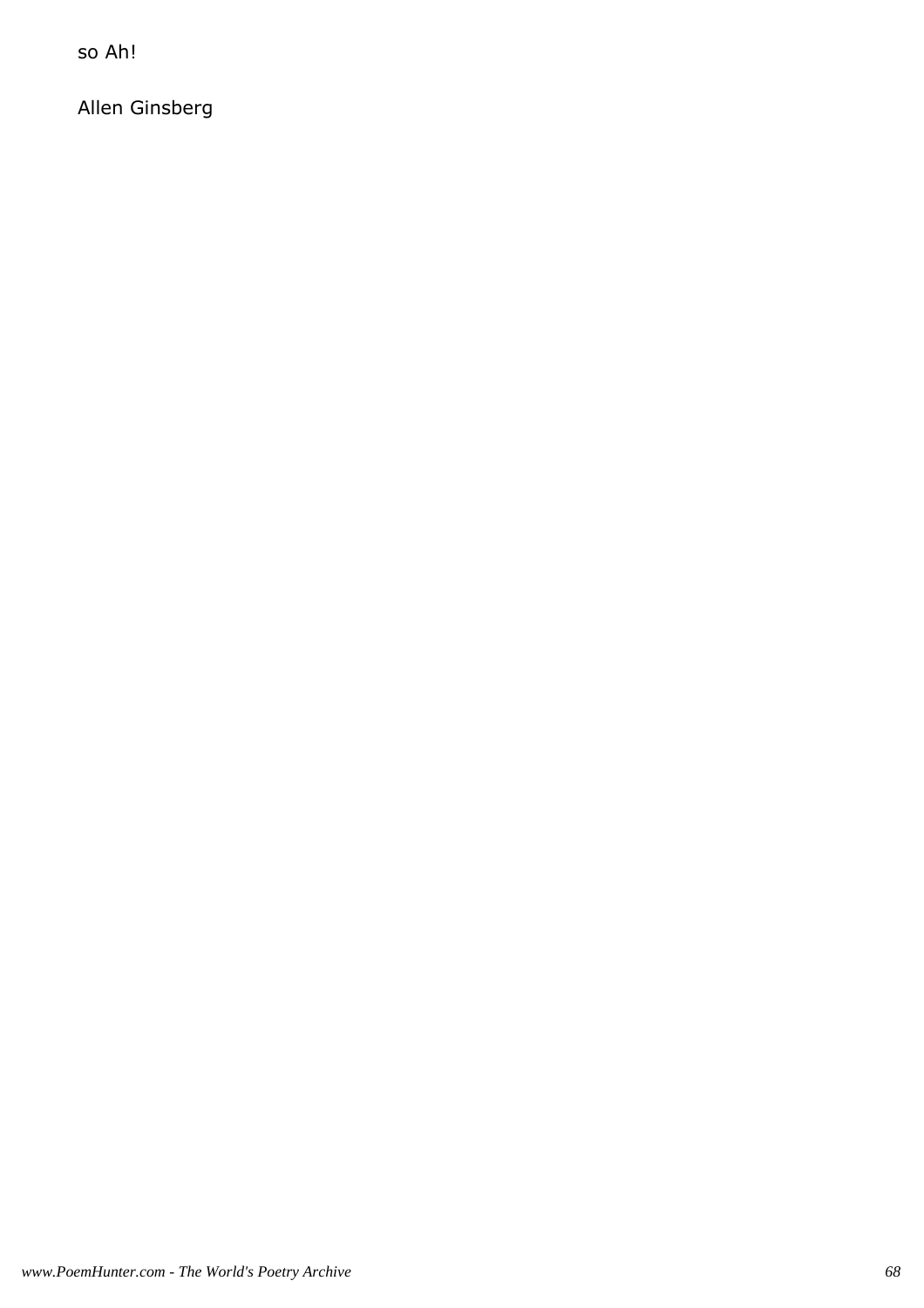# Psalm Iv

Now I'll record my secret vision, impossible sight of the face of God:

It was no dream, I lay broad waking on a fabulous couch in Harlem

having masturbated for no love, and read half naked an open book of Blake on my lap

Lo & behold! I was thoughtless and turned a page and gazed on the living Sun-flower

and heard a voice, it was Blake's, reciting in earthen measure:

the voice rose out of the page to my secret ear never heard before-

I lifted my eyes to the window, red walls of buildings flashed outside, endless sky sad Eternity

sunlight gazing on the world, apartments of Harlem standing in the universe--

each brick and cornice stained with intelligence like a vast living face- the great brain unfolding and brooding in wilderness!--Now speaking aloud with Blake's voice--

Love! thou patient presence & bone of the body! Father! thy careful watching and waiting over my soul!

My son! My son! the endless ages have remembered me! My son! My son! Time howled in anguish in my ear!

My son! My son! my father wept and held me in his dead arms.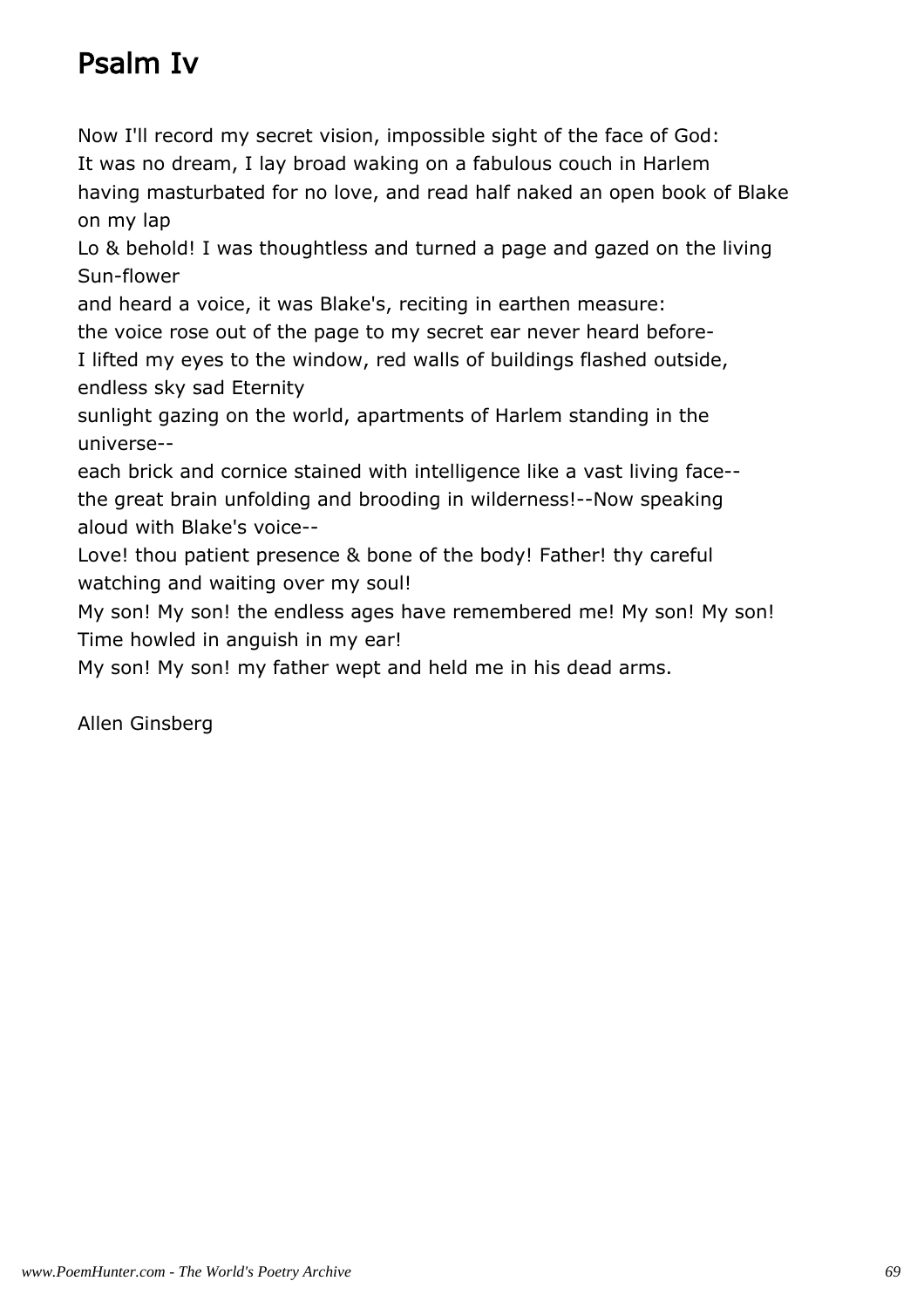### September On Jessore Road

Millions of babies watching the skies Bellies swollen, with big round eyes On Jessore Road--long bamboo huts Noplace to shit but sand channel ruts

Millions of fathers in rain Millions of mothers in pain Millions of brothers in woe Millions of sisters nowhere to go

One Million aunts are dying for bread One Million uncles lamenting the dead Grandfather millions homeless and sad Grandmother millions silently mad

Millions of daughters walk in the mud Millions of children wash in the flood A Million girls vomit & groan Millions of families hopeless alone

Millions of souls nineteenseventyone homeless on Jessore road under grey sun A million are dead, the million who can Walk toward Calcutta from East Pakistan

Taxi September along Jessore Road Oxcart skeletons drag charcoal load past watery fields thru rain flood ruts Dung cakes on treetrunks, plastic-roof huts

Wet processions Families walk Stunted boys big heads don't talk Look bony skulls & silent round eyes Starving black angels in human disguise

Mother squats weeping & points to her sons Standing thin legged like elderly nuns small bodied hands to their mouths in prayer Five months small food since they settled there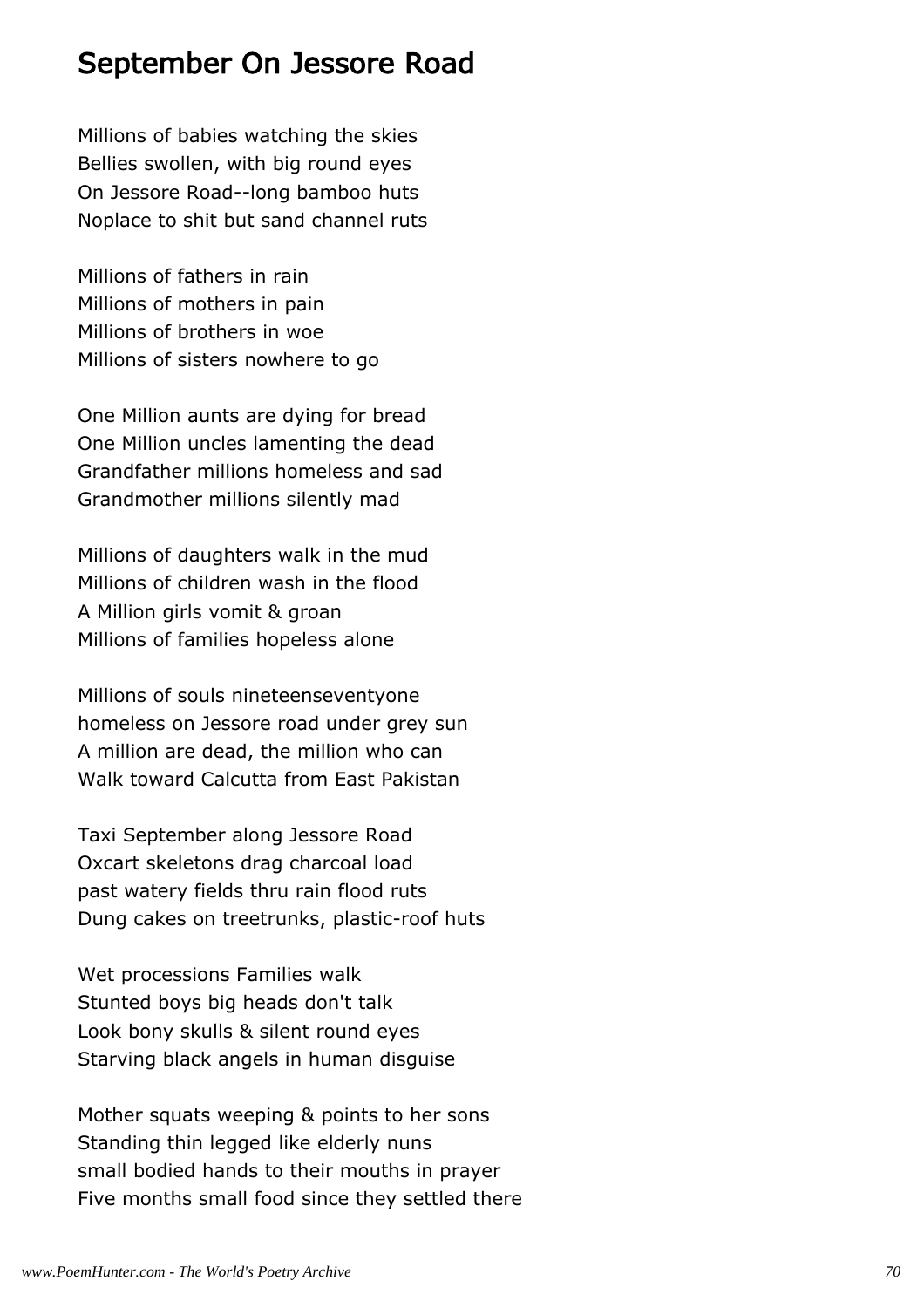on one floor mat with small empty pot Father lifts up his hands at their lot Tears come to their mother's eye Pain makes mother Maya cry

Two children together in palmroof shade Stare at me no word is said Rice ration, lentils one time a week Milk powder for warweary infants meek

No vegetable money or work for the man Rice lasts four days eat while they can Then children starve three days in a row and vomit their next food unless they eat slow.

On Jessore road Mother wept at my knees Bengali tongue cried mister Please Identity card torn up on the floor Husband still waits at the camp office door

Baby at play I was washing the flood Now they won't give us any more food The pieces are here in my celluloid purse Innocent baby play our death curse

Two policemen surrounded by thousands of boys Crowded waiting their daily bread joys Carry big whistles & long bamboo sticks to whack them in line They play hungry tricks

Breaking the line and jumping in front Into the circle sneaks one skinny runt Two brothers dance forward on the mud stage Teh gaurds blow their whistles & chase them in rage

Why are these infants massed in this place Laughing in play & pushing for space Why do they wait here so cheerful & dread Why this is the House where they give children bread

The man in the bread door Cries & comes out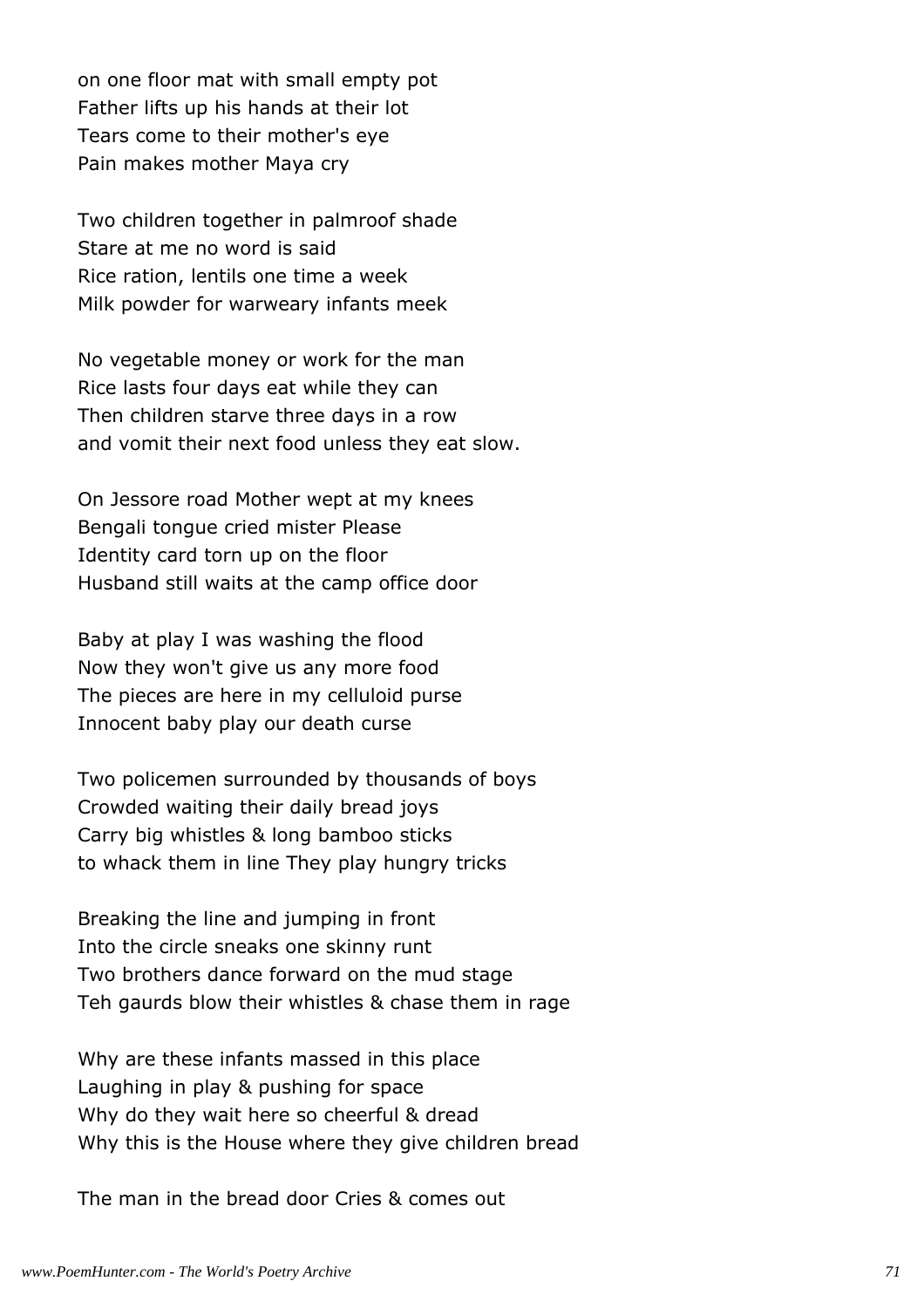Thousands of boys and girls Take up his shout Is it joy? is it prayer? "No more bread today" Thousands of Children at once scream "Hooray!"

Run home to tents where elders await Messenger children with bread from the state No bread more today! & and no place to squat Painful baby, sick shit he has got.

Malnutrition skulls thousands for months Dysentery drains bowels all at once Nurse shows disease card Enterostrep Suspension is wanting or else chlorostrep

Refugee camps in hospital shacks Newborn lay naked on mother's thin laps Monkeysized week old Rheumatic babe eye Gastoenteritis Blood Poison thousands must die

September Jessore Road rickshaw 50,000 souls in one camp I saw Rows of bamboo huts in the flood Open drains, & wet families waiting for food

Border trucks flooded, food cant get past, American Angel machine please come fast! Where is Ambassador Bunker today? Are his Helios machinegunning children at play?

Where are the helicopters of U.S. AID? Smuggling dope in Bangkok's green shade. Where is America's Air Force of Light? Bombing North Laos all day and all night?

Where are the President's Armies of Gold? Billionaire Navies merciful Bold? Bringing us medicine food and relief? Napalming North Viet Nam and causing more grief?

Where are our tears? Who weeps for the pain? Where can these families go in the rain? Jessore Road's children close their big eyes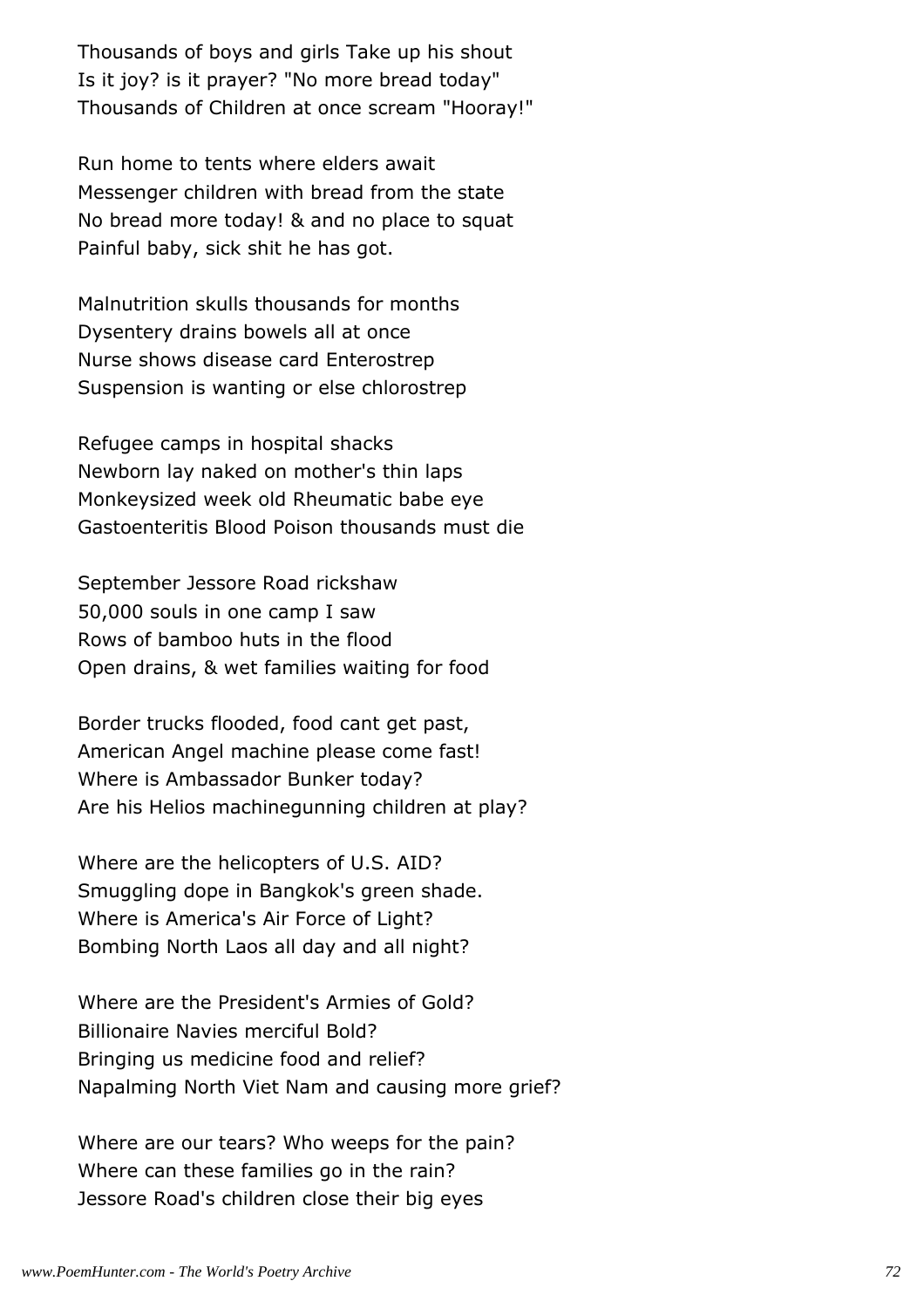Where will we sleep when Our Father dies?

Whom shall we pray to for rice and for care? Who can bring bread to this shit flood foul'd lair? Millions of children alone in the rain! Millions of children weeping in pain!

Ring O ye tongues of the world for their woe Ring out ye voices for Love we don't know Ring out ye bells of electrical pain Ring in the conscious of America brain

How many children are we who are lost Whose are these daughters we see turn to ghost? What are our souls that we have lost care? Ring out ye musics and weep if you dare--

Cries in the mud by the thatch'd house sand drain Sleeps in huge pipes in the wet shit-field rain waits by the pump well, Woe to the world! whose children still starve in their mother's arms curled.

Is this what I did to myself in the past? What shall I do Sunil Poet I asked? Move on and leave them without any coins? What should I care for the love of my loins?

What should we care for our cities and cars? What shall we buy with our Food Stamps on Mars? How many millions sit down in New York & sup this night's table on bone & roast pork?

How many millions of beer cans are tossed in Oceans of Mother? How much does She cost? Cigar gasolines and asphalt car dreams Stinking the world and dimming star beams--

Finish the war in your breast with a sigh Come tast the tears in your own Human eye Pity us millions of phantoms you see Starved in Samsara on planet TV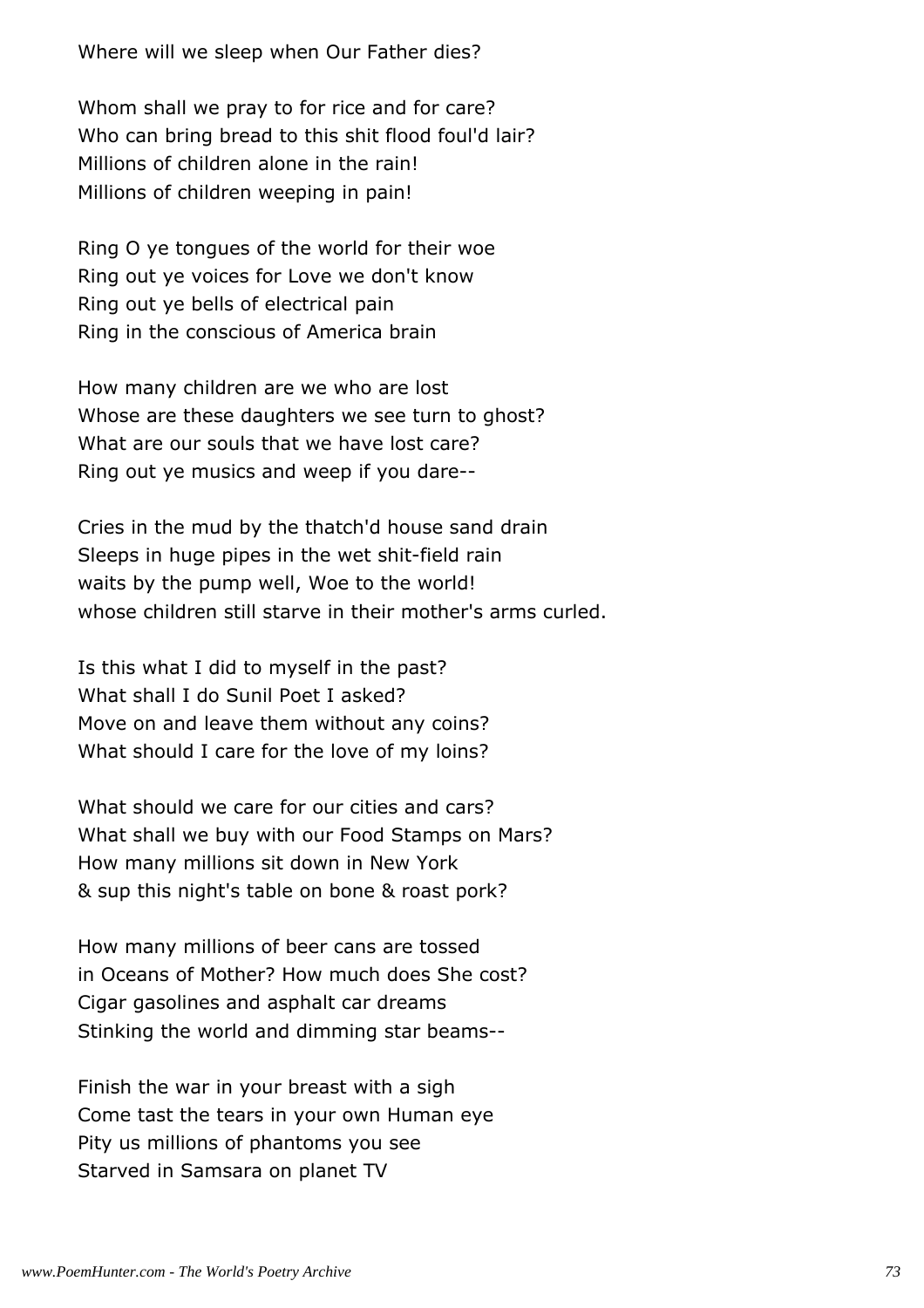How many millions of children die more before our Good Mothers perceive the Great Lord? How many good fathers pay tax to rebuild Armed forces that boast the children they've killed?

How many souls walk through Maya in pain How many babes in illusory pain? How many families hollow eyed lost? How many grandmothers turning to ghost?

How many loves who never get bread? How many Aunts with holes in their head? How many sisters skulls on the ground? How many grandfathers make no more sound?

How many fathers in woe How many sons nowhere to go? How many daughters nothing to eat? How many uncles with swollen sick feet?

Millions of babies in pain Millions of mothers in rain Millions of brothers in woe Millions of children nowhere to go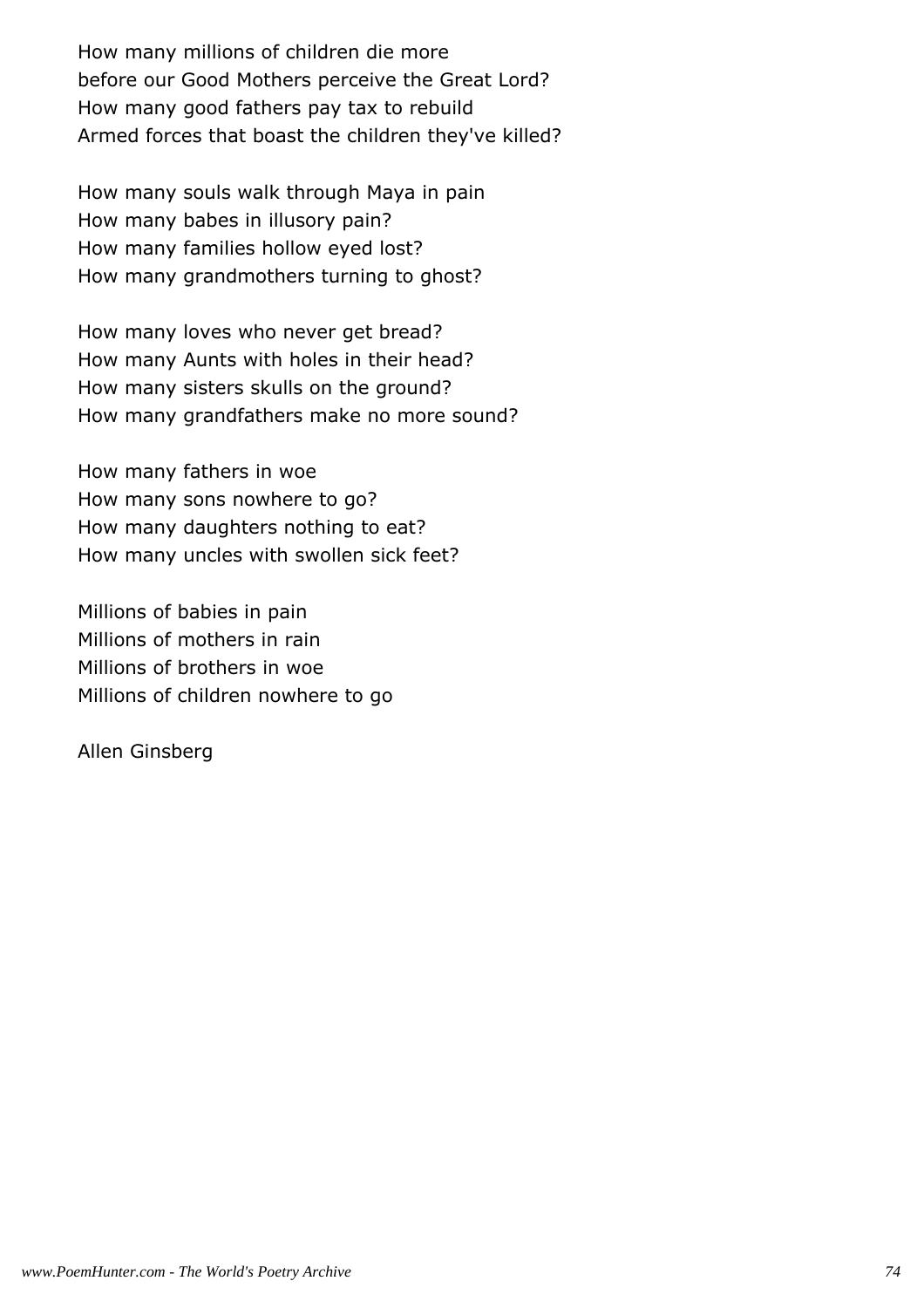# Song

The weight of the world is love. Under the burden of solitude, under the burden of dissatisfaction

the weight, the weight we carry is love.

Who can deny? In dreams it touches the body, in thought constructs a miracle, in imagination anguishes till born in human- looks out of the heart burning with purity- for the burden of life is love,

but we carry the weight wearily, and so must rest in the arms of love at last, must rest in the arms of love.

No rest without love, no sleep without dreams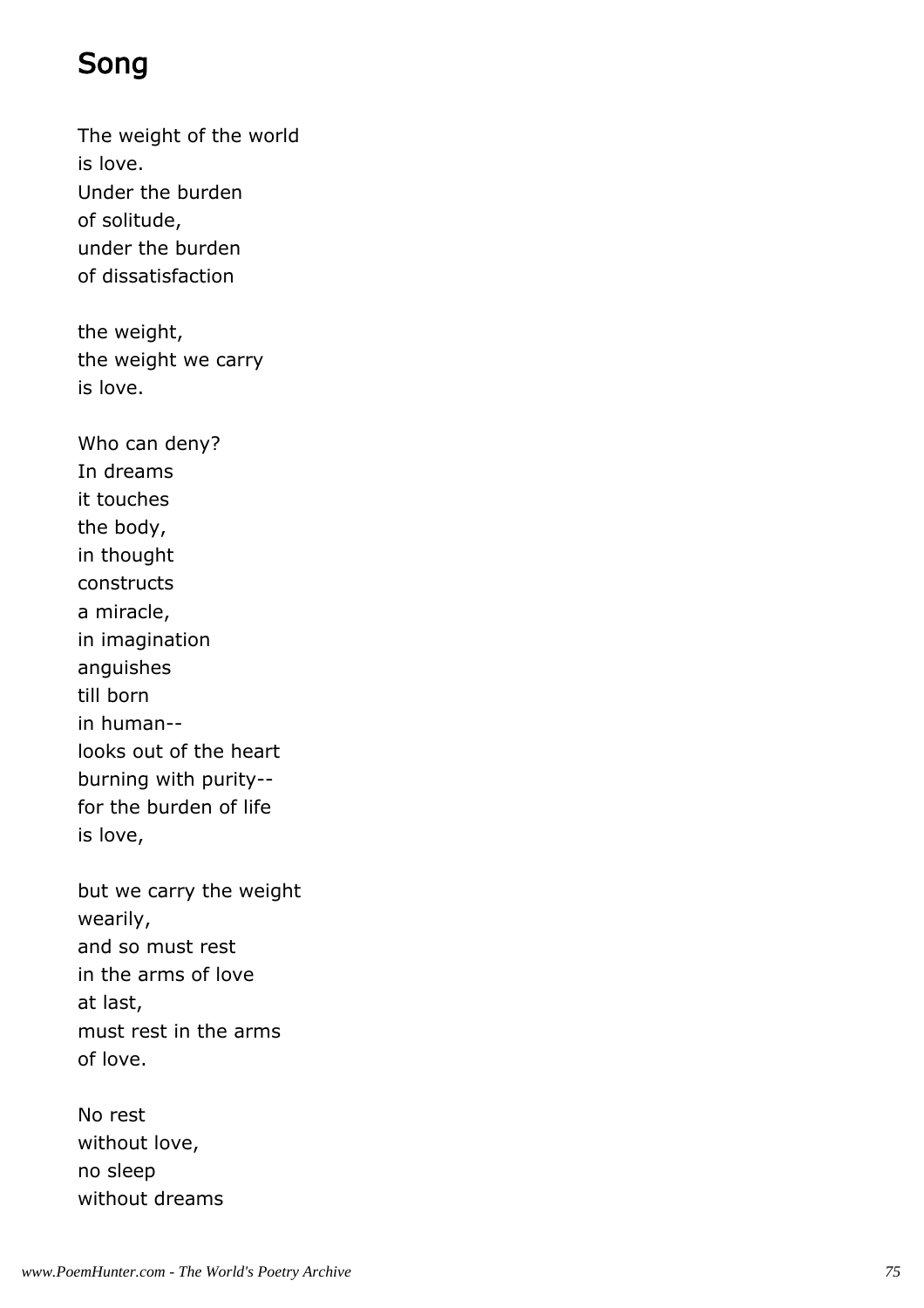of love- be mad or chill obsessed with angels or machines, the final wish is love --cannot be bitter, cannot deny, cannot withhold if denied:

the weight is too heavy

--must give for no return as thought is given in solitude in all the excellence of its excess.

The warm bodies shine together in the darkness, the hand moves to the center of the flesh, the skin trembles in happiness and the soul comes joyful to the eye--

yes, yes, that's what I wanted, I always wanted, I always wanted, to return to the body where I was born.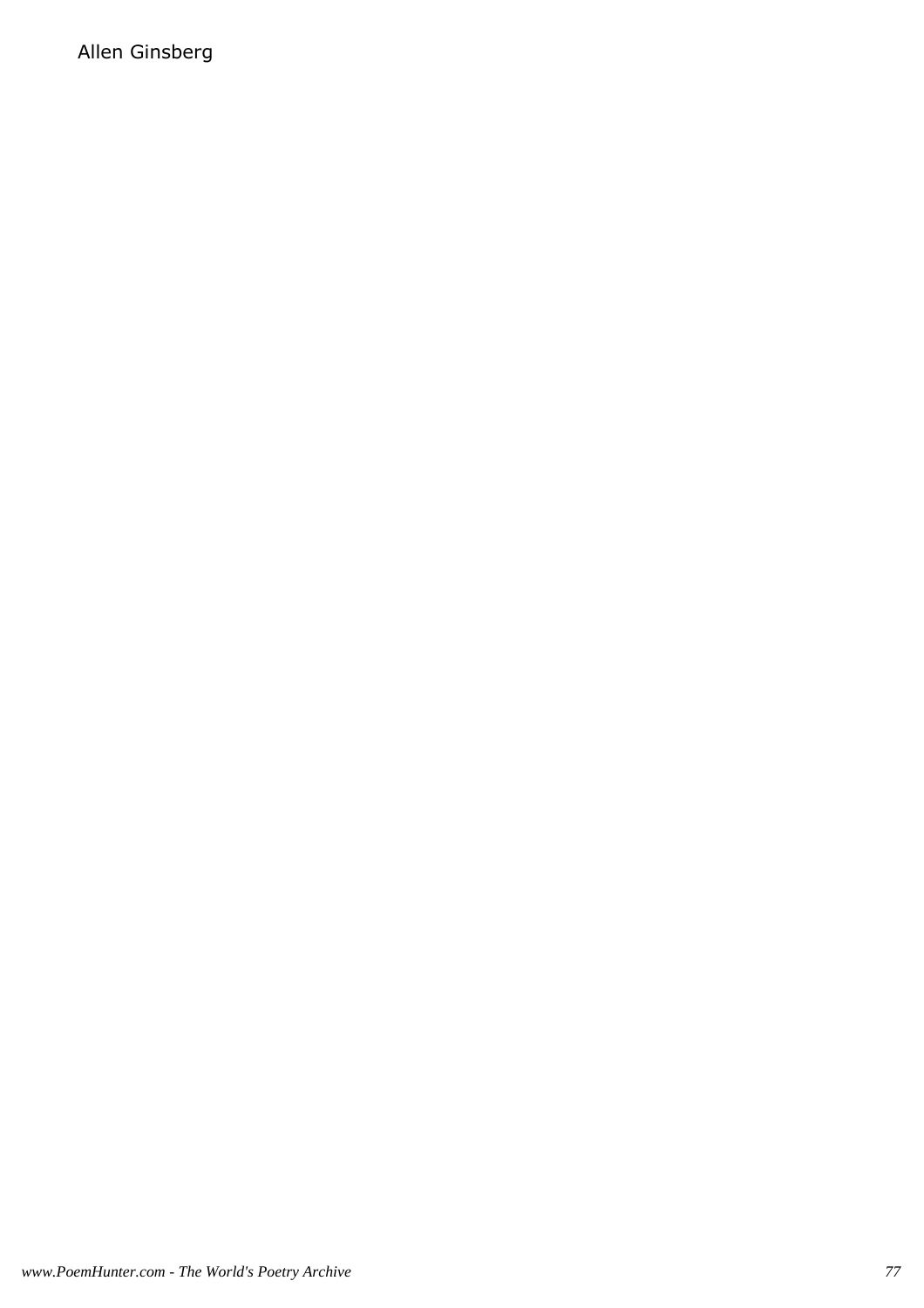# **Sphincter**

I hope my good old asshole holds out 60 years it's been mostly OK Tho in Bolivia a fissure operation survived the altiplano hospital- a little blood, no polyps, occasionally a small hemorrhoid active, eager, receptive to phallus coke bottle, candle, carrot banana & fingers - Now AIDS makes it shy, but still eager to serve out with the dumps, in with the condom'd orgasmic friend still rubbery muscular, unashamed wide open for joy But another 20 years who knows, old folks got troubles everywhere necks, prostates, stomachs, joints-- Hope the old hole stays young till death, relax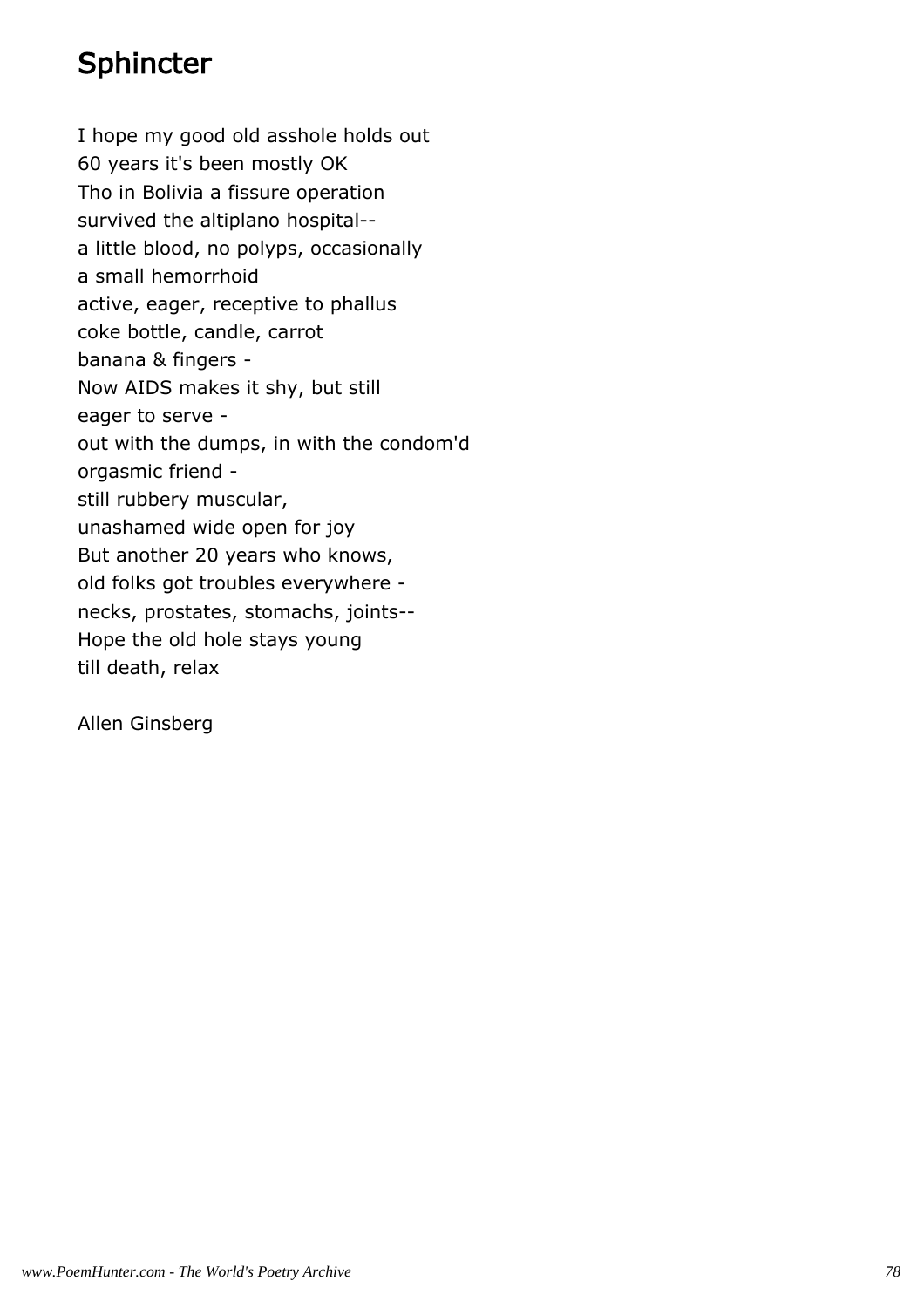### Sunflower Sutra

I walked on the banks of the tincan banana dock and sat down under the huge shade of a Southern Pacific locomotive to look for the sunset over the box house hills and cry.

Jack Kerouac sat beside me on a busted rusty iron pole, companion, we thought the same thoughts of the soul, bleak and blue and sad-eyed, surrounded by the gnarled steel roots of trees of machinery.

The only water on the river mirrored the red sky, sun sank on top of final Frisco peaks, no fish in that stream, no hermit in those mounts, just ourselves rheumyeyed and hung-over like old bums on the riverbank, tired and wily.

Look at the Sunflower, he said, there was a dead gray shadow against the sky, big as a man, sitting dry on top of a pile of ancient sawdust--

--I rushed up enchanted--it was my first sunflower, memories of Blake--my visions--Harlem

and Hells of the Eastern rivers, bridges clanking Joes greasy Sandwiches, dead baby carriages, black treadless tires forgotten and unretreaded, the poem of the riverbank, condoms & pots, steel knives, nothing stainless, only the dank muck and the razor-sharp artifacts passing into the past--

and the gray Sunflower poised against the sunset, crackly bleak and dusty with the smut and smog and smoke of olden locomotives in its eye--

corolla of bleary spikes pushed down and broken like a battered crown, seeds fallen out of its face, soon-to-be-toothless mouth of sunny air, sunrays obliterated on its hairy head like a dried wire spiderweb,

leaves stuck out like arms out of the stem, gestures from the sawdust root, broke pieces of plaster fallen out of the black twigs, a dead fly in its ear,

Unholy battered old thing you were, my sunflower O my soul, I loved you then!

The grime was no man's grime but death and human locomotives,

all that dress of dust, that veil of darkened railroad skin, that smog of cheek, that eyelid of black mis'ry, that sooty hand or phallus or protuberance of artificial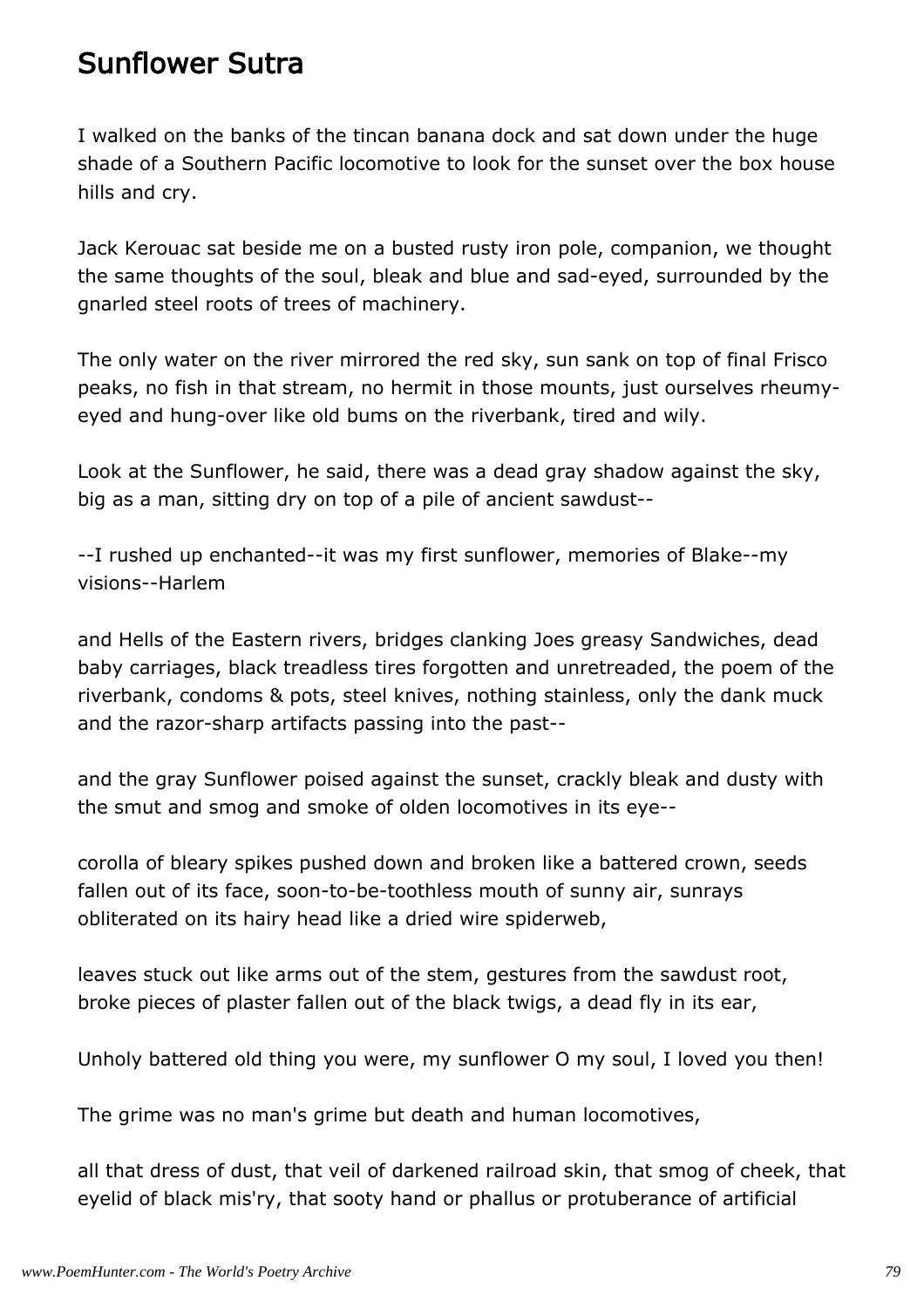worse-than-dirt--industrial--modern--all that civilization spotting your crazy golden crown--

and those blear thoughts of death and dusty loveless eyes and ends and withered roots below, in the home-pile of sand and sawdust, rubber dollar bills, skin of machinery, the guts and innards of the weeping coughing car, the empty lonely tincans with their rusty tongues alack, what more could I name, the smoked ashes of some cock cigar, the cunts of wheelbarrows and the milky breasts of cars, wornout asses out of chairs & sphincters of dynamos--all these

entangled in your mummied roots--and you standing before me in the sunset, all your glory in your form!

A perfect beauty of a sunflower! a perfect excellent lovely sunflower existence! a sweet natural eye to the new hip moon, woke up alive and excited grasping in the sunset shadow sunrise golden monthly breeze!

How many flies buzzed round you innocent of your grime, while you cursed the heavens of your railroad and your flower soul?

Poor dead flower? when did you forget you were a flower? when did you look at your skin and decide you were an impotent dirty old locomotive? the ghost of a locomotive? the specter and shade of a once powerful mad American locomotive?

You were never no locomotive, Sunflower, you were a sunflower!

And you Locomotive, you are a locomotive, forget me not!

So I grabbed up the skeleton thick sunflower and stuck it at my side like a scepter,

and deliver my sermon to my soul, and Jack's soul too, and anyone who'll listen,

--We're not our skin of grime, we're not our dread bleak dusty imageless locomotive, we're all golden sunflowers inside, blessed by our own seed & hairy naked accomplishment-bodies growing into mad black formal sunflowers in the sunset, spied on by our eyes under the shadow of the mad locomotive riverbank sunset Frisco hilly tincan evening sitdown vision.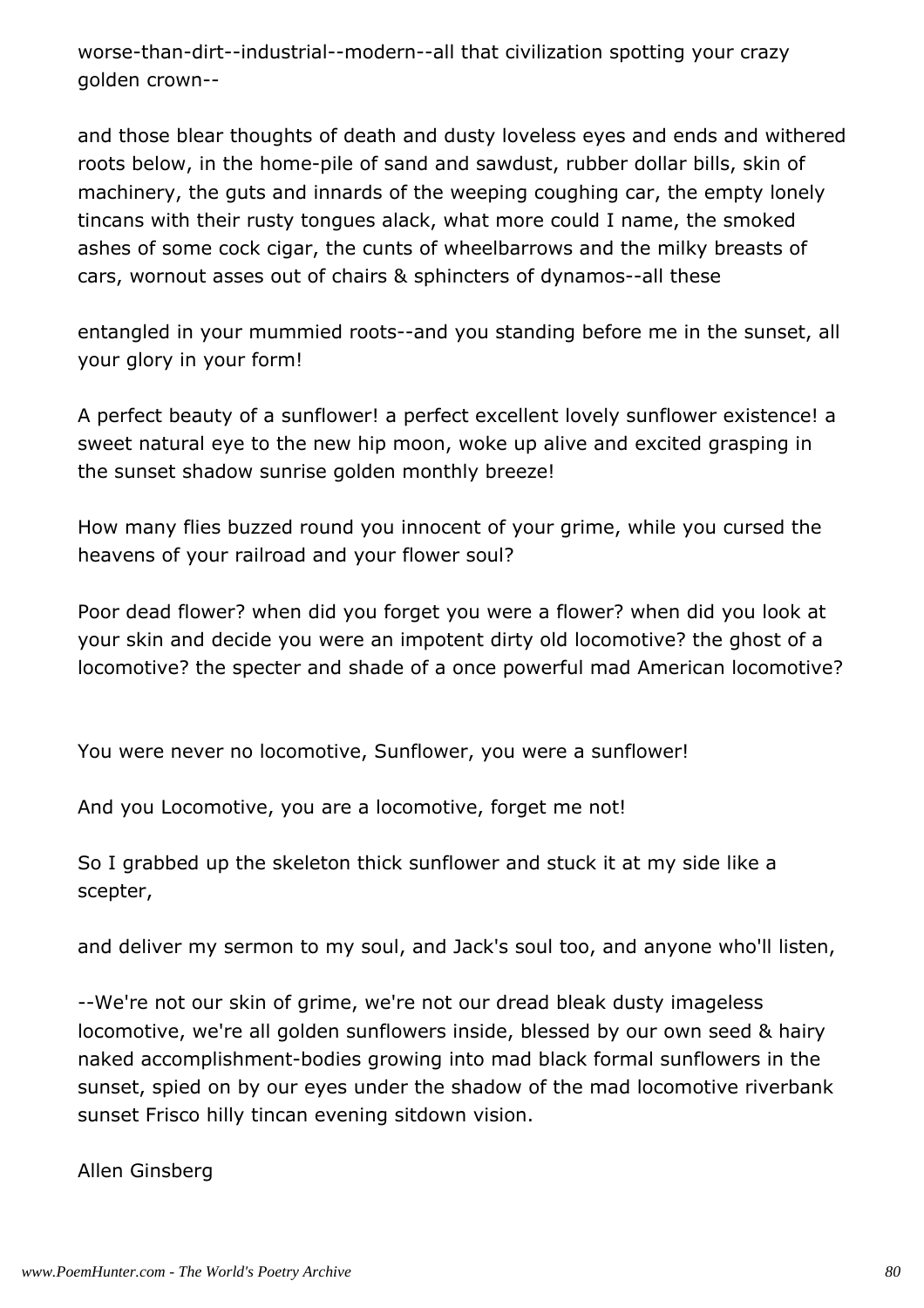## The Blue Angel

Marlene Dietrich is singing a lament for mechanical love. She leans against a mortarboard tree on a plateau by the seashore.

She's a life-sized toy, the doll of eternity; her hair is shaped like an abstract hat made out of white steel.

Her face is powdered, whitewashed and immobile like a robot. Jutting out of her temple, by an eye, is a little white key.

She gazes through dull blue pupils set in the whites of her eyes. She closes them, and the key turns by itself.

She opens her eyes, and they're blank like a statue's in a museum. Her machine begins to move, the key turns again, her eyes change, she sings.

—you'd think I would have thought a plan to end the inner grind, but not till I have found a man to occupy my mind.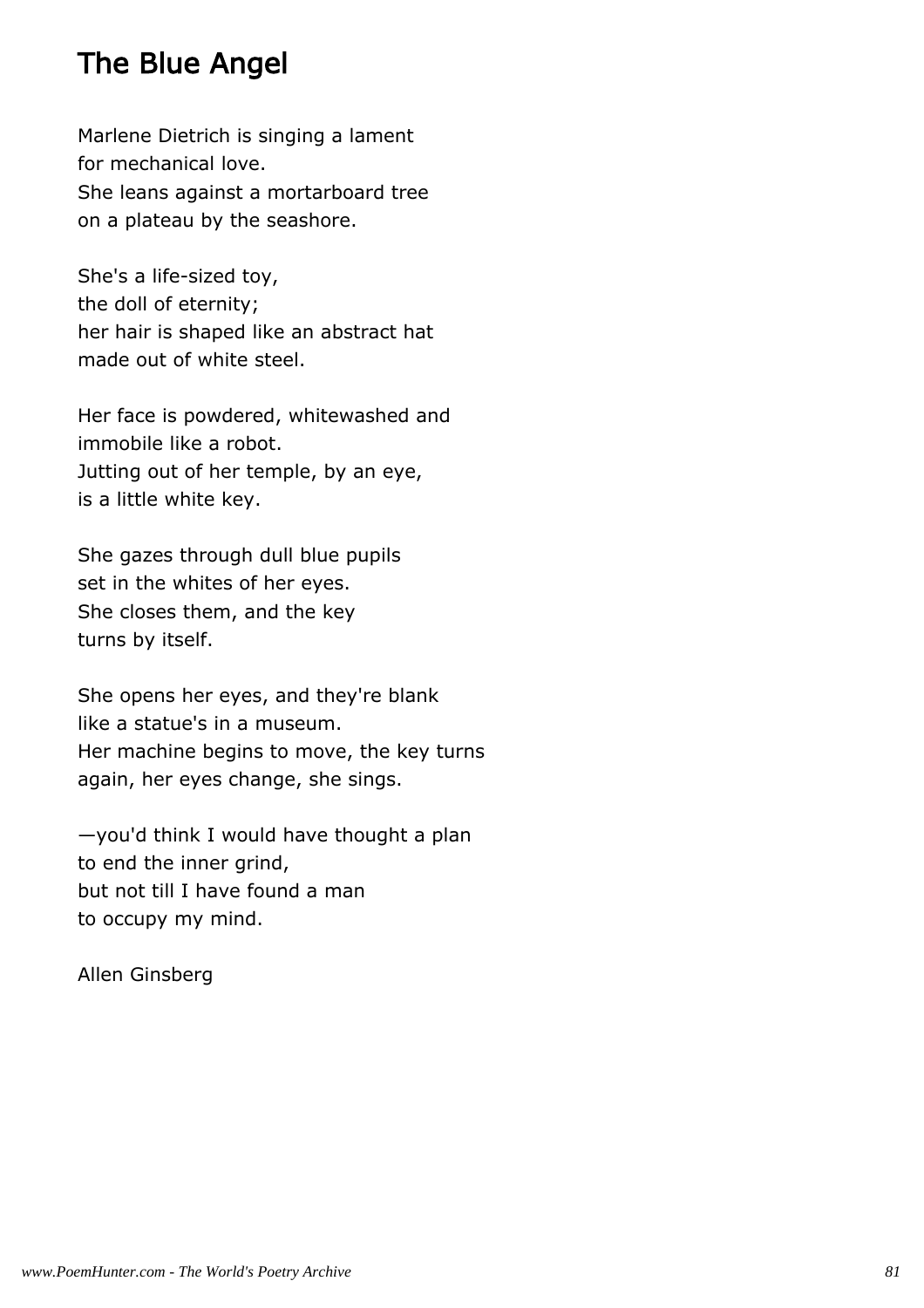# The Lion For Real

"Soyez muette pour moi, Idole contemplative..."

I came home and found a lion in my living room Rushed out on the fire escape screaming Lion! Lion! Two stenographers pulled their brunnette hair and banged the window shut I hurried home to Patterson and stayed two days

Called up old Reichian analyst

who'd kicked me out of therapy for smoking marijuana 'It's happened' I panted 'There's a Lion in my living room' 'I'm afraid any discussion would have no value' he hung up

I went to my old boyfriend we got drunk with his girlfriend I kissed him and announced I had a lion with a mad gleam in my eye We wound up fighting on the floor I bit his eyebrow he kicked me out I ended up masturbating in his jeep parked in the street moaning 'Lion.'

Found Joey my novelist friend and roared at him 'Lion!'

He looked at me interested and read me his spontaneous ignu high poetries I listened for lions all I heard was Elephant Tiglon Hippogriff Unicorn Ants

But figured he really understood me when we made it in Ignaz Wisdom's bathroom.

But next day he sent me a leaf from his Smoky Mountain retreat

'I love you little Bo-Bo with your delicate golden lions

But there being no Self and No Bars therefore the Zoo of your dear Father hath no lion

You said your mother was mad don't expect me to produce the Monster for your Bridegroom.'

Confused dazed and exalted bethought me of real lion starved in his stink in Harlem

Opened the door the room was filled with the bomb blast of his anger He roaring hungrily at the plaster walls but nobody could hear outside thru the window

My eye caught the edge of the red neighbor apartment building standing in deafening stillness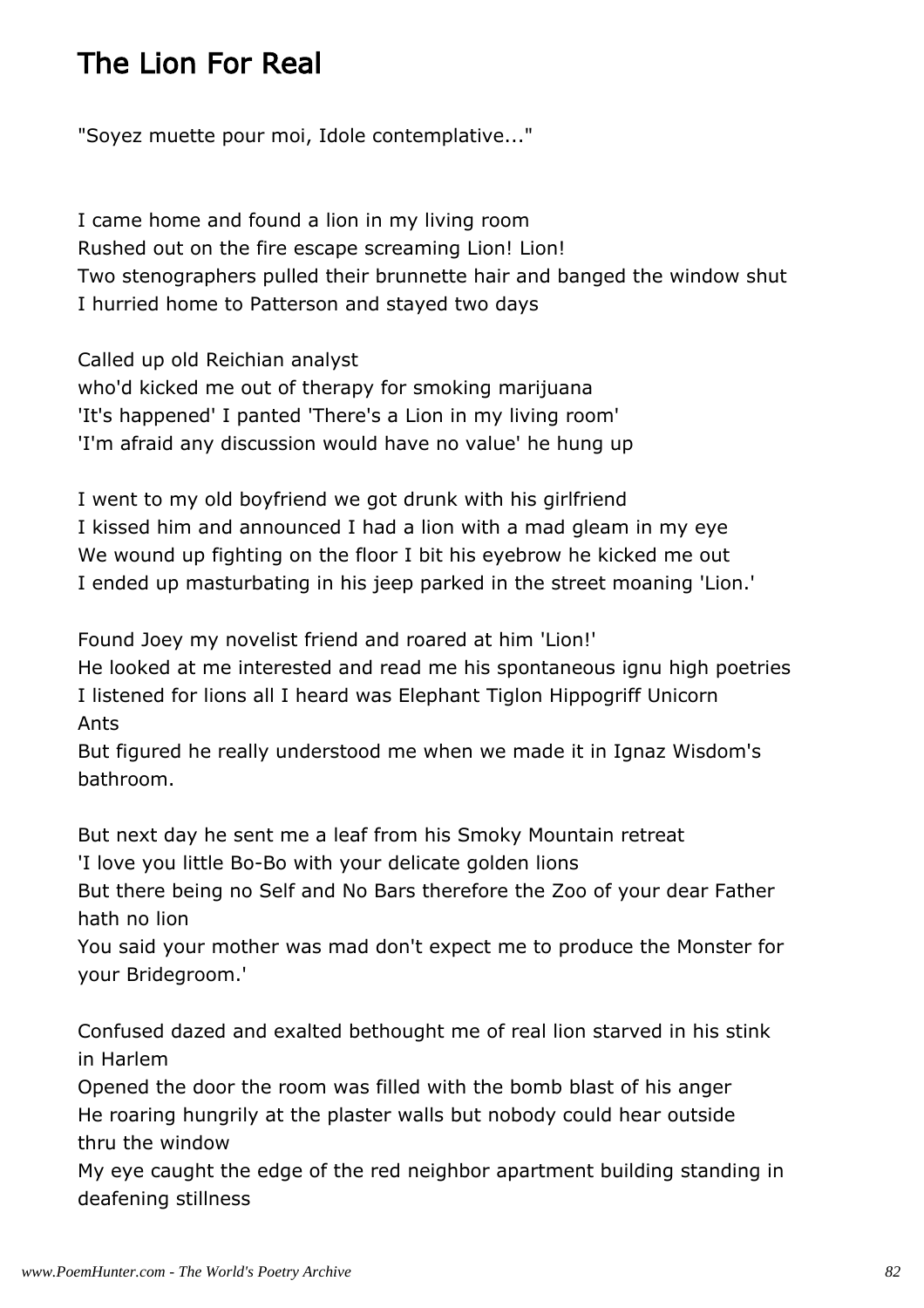We gazed at each other his implacable yellow eye in the red halo of fur Waxed rhuemy on my own but he stopped roaring and bared a fang greeting.

I turned my back and cooked broccoli for supper on an iron gas stove boilt water and took a hot bath in the old tup under the sink board.

He didn't eat me, tho I regretted him starving in my presence. Next week he wasted away a sick rug full of bones wheaten hair falling out enraged and reddening eye as he lay aching huge hairy head on his paws by the egg-crate bookcase filled up with thin volumes of Plato, & Buddha.

Sat by his side every night averting my eyes from his hungry motheaten face

stopped eating myself he got weaker and roared at night while I had nightmares

Eaten by lion in bookstore on Cosmic Campus, a lion myself starved by Professor Kandisky, dying in a lion's flophouse circus,

I woke up mornings the lion still added dying on the floor--'Terrible Presence!'I cried'Eat me or die!'

It got up that afternoon--walked to the door with its paw on the south wall to steady its trembling body

Let out a soul-rending creak from the bottomless roof of his mouth thundering from my floor to heaven heavier than a volcano at night in Mexico

Pushed the door open and said in a gravelly voice "Not this time Baby- but I will be back again."

Lion that eats my mind now for a decade knowing only your hunger Not the bliss of your satisfaction O roar of the universe how am I chosen In this life I have heard your promise I am ready to die I have served Your starved and ancient Presence O Lord I wait in my room at your Mercy.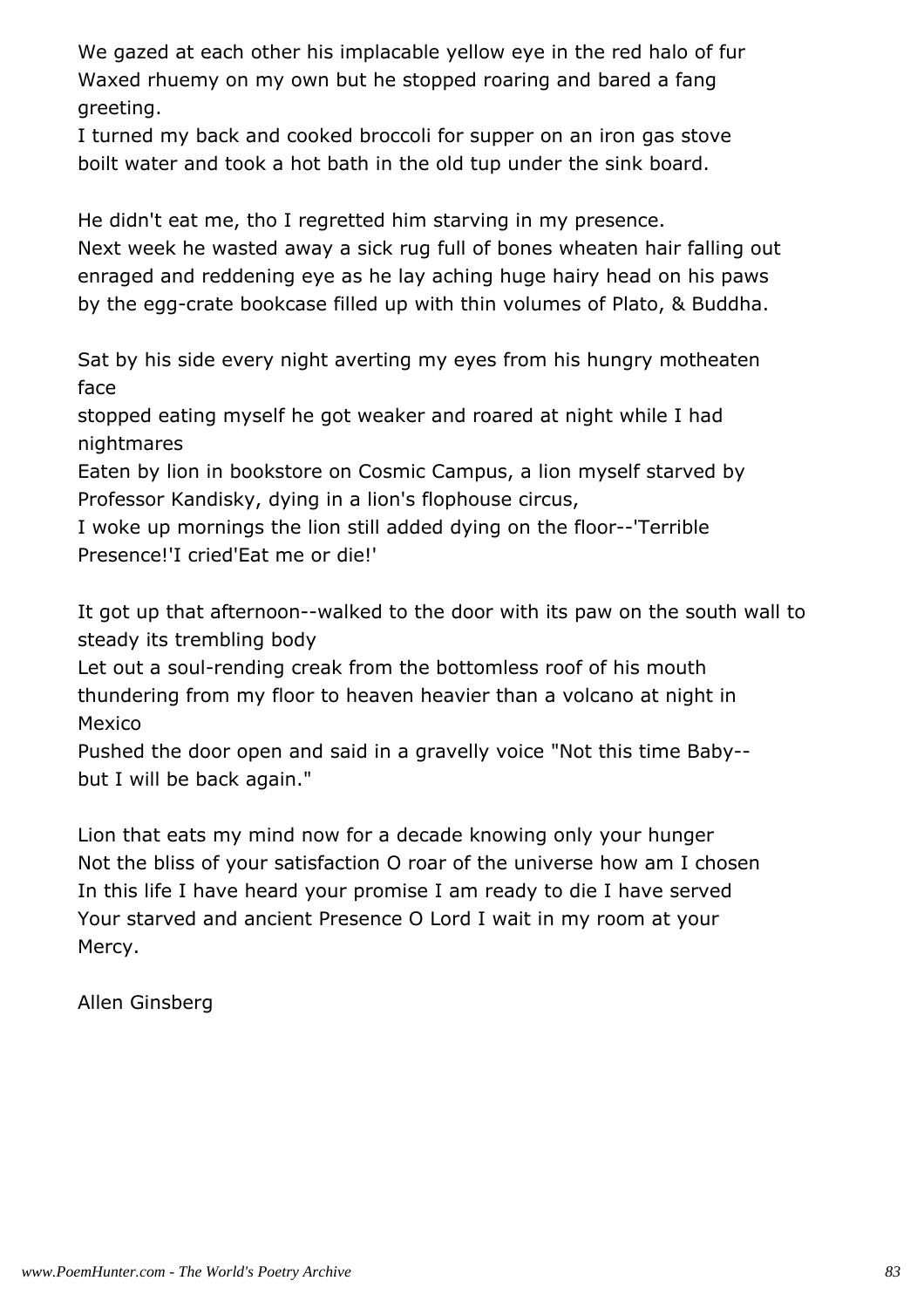## The Terms In Which I Think Of Reality

Reality is a question of realizing how real the world is already.

Time is Eternity, ultimate and immovable; everyone's an angel.

It's Heaven's mystery of changing perfection : absolute Eternity

changes! Cars are always going down the street, lamps go off and on.

It's a great flat plain; we can see everything on top of a table.

Clams open on the table, lambs are eaten by worms on the plain. The motion

of change is beautiful, as well as form called in and out of being.

Next : to distinguish process in its particularity with an eye to the initiation

of gratifying new changes desired in the real world. Here we're overwhelmed

with such unpleasant detail we dream again of Heaven.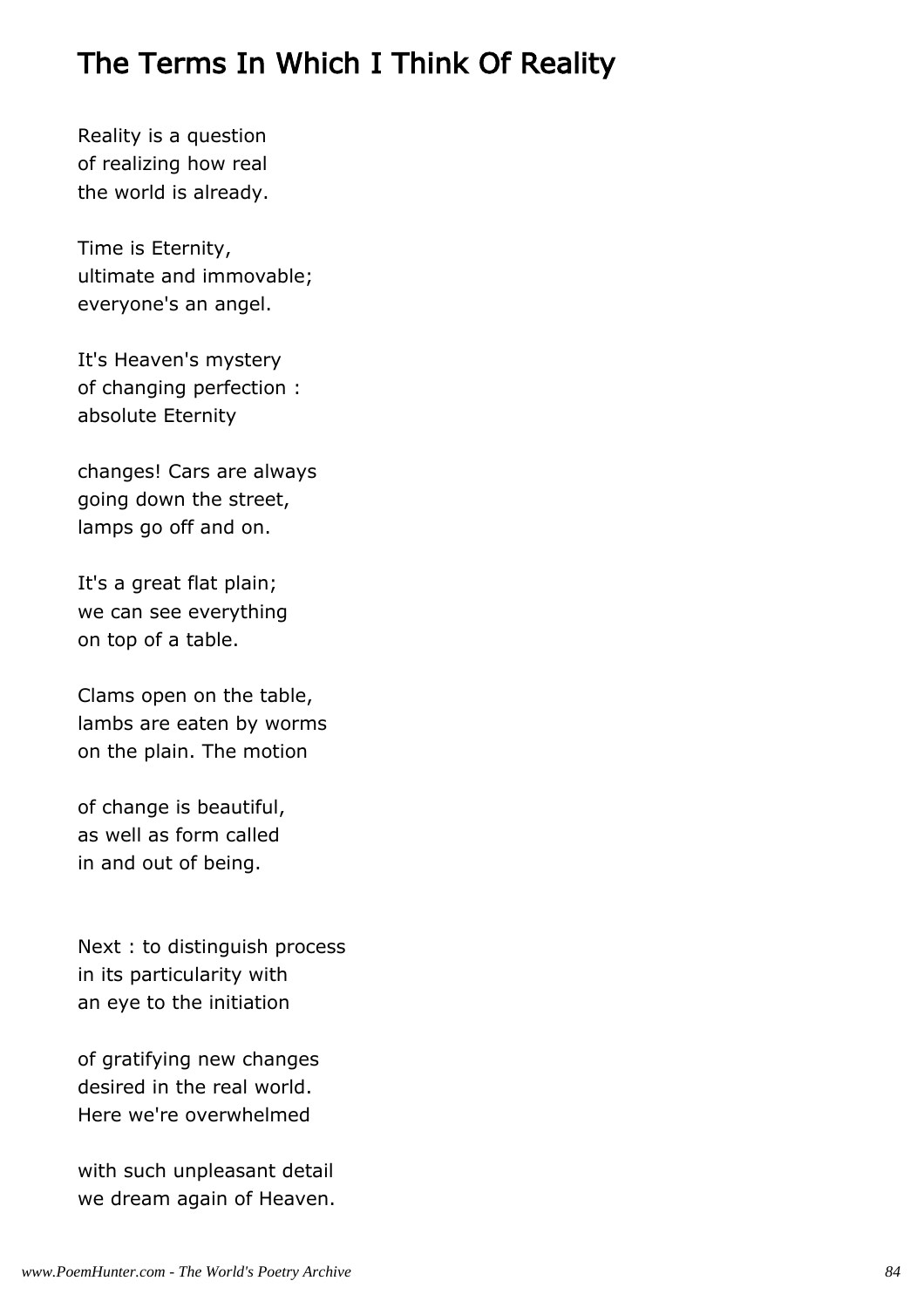For the world is a mountain

of shit : if it's going to be moved at all, it's got to be taken by handfuls.

Man lives like the unhappy whore on River Street who in her Eternity gets only

a couple of bucks and a lot of snide remarks in return for seeking physical love

the best way she knows how, never really heard of a glad job or joyous marriage or

a difference in the heart : or thinks it isn't for her, which is her worst misery.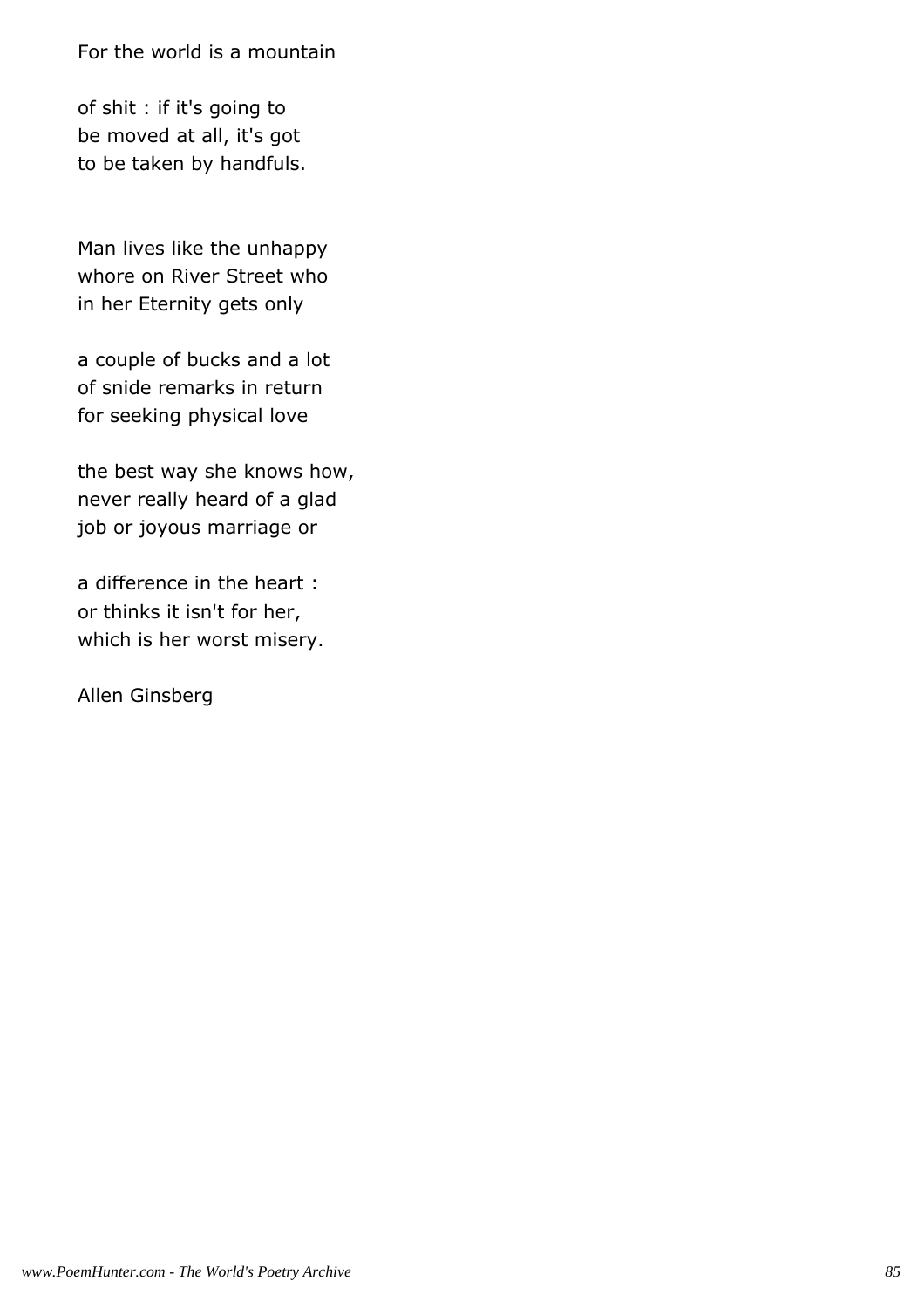### Those Two

That tree said I don't like that white car under me, it smells gasoline That other tree next to it said O you're always complaining you're a neurotic you can see by the way you're bent over.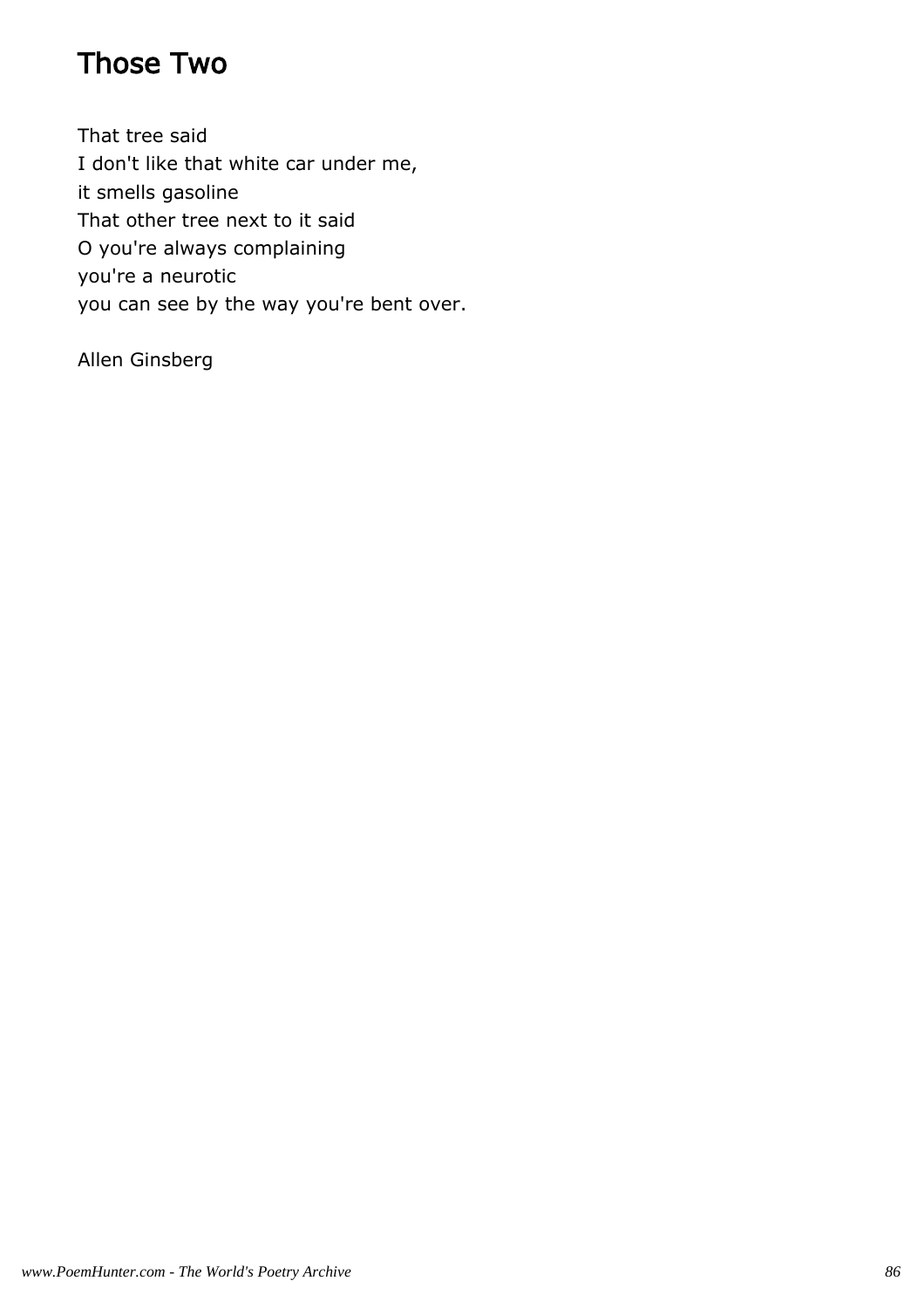## To Aunt Rose

Aunt Rose—now—might I see you with your thin face and buck tooth smile and pain of rheumatism—and a long black heavy shoe for your bony left leg limping down the long hall in Newark on the running carpet past the black grand piano in the day room where the parties were and I sang Spanish loyalist songs in a high squeaky voice (hysterical) the committee listening while you limped around the room collected the money— Aunt Honey, Uncle Sam, a stranger with a cloth arm in his pocket and huge young bald head of Abraham Lincoln Brigade

—your long sad face your tears of sexual frustration (what smothered sobs and bony hips under the pillows of Osborne Terrace) —the time I stood on the toilet seat naked and you powdered my thighs with calamine against the poison ivy—my tender and shamed first black curled hairs what were you thinking in secret heart then knowing me a man already and I an ignorant girl of family silence on the thin pedestal of my legs in the bathroom—Museum of Newark.

Aunt Rose Hitler is dead, Hitler is in Eternity; Hitler is with Tamburlane and Emily Brontë

Though I see you walking still, a ghost on Osborne Terrace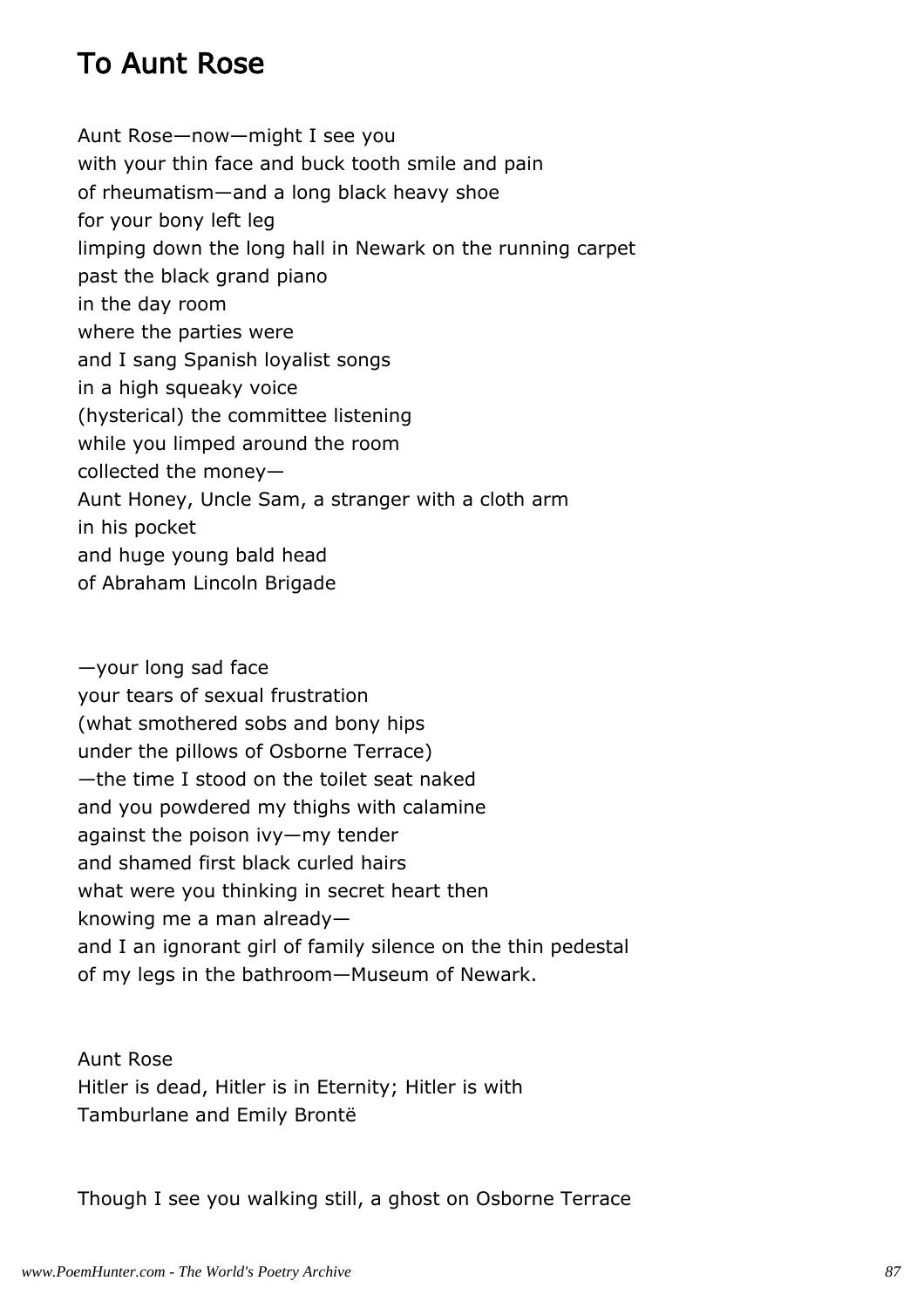down the long dark hall to the front door limping a little with a pinched smile in what must have been a silken flower dress welcoming my father, the Poet, on his visit to Newark —see you arriving in the living room dancing on your crippled leg and clapping hands his book had been accepted by Liveright

Hitler is dead and Liveright's gone out of business The Attic of the Past and Everlasting Minute are out of print Uncle Harry sold his last silk stocking Claire quit interpretive dancing school Buba sits a wrinkled monument in Old Ladies Home blinking at new babies

last time I saw you was the hospital pale skull protruding under ashen skin blue veined unconscious girl in an oxygen tent the war in Spain has ended long ago Aunt Rose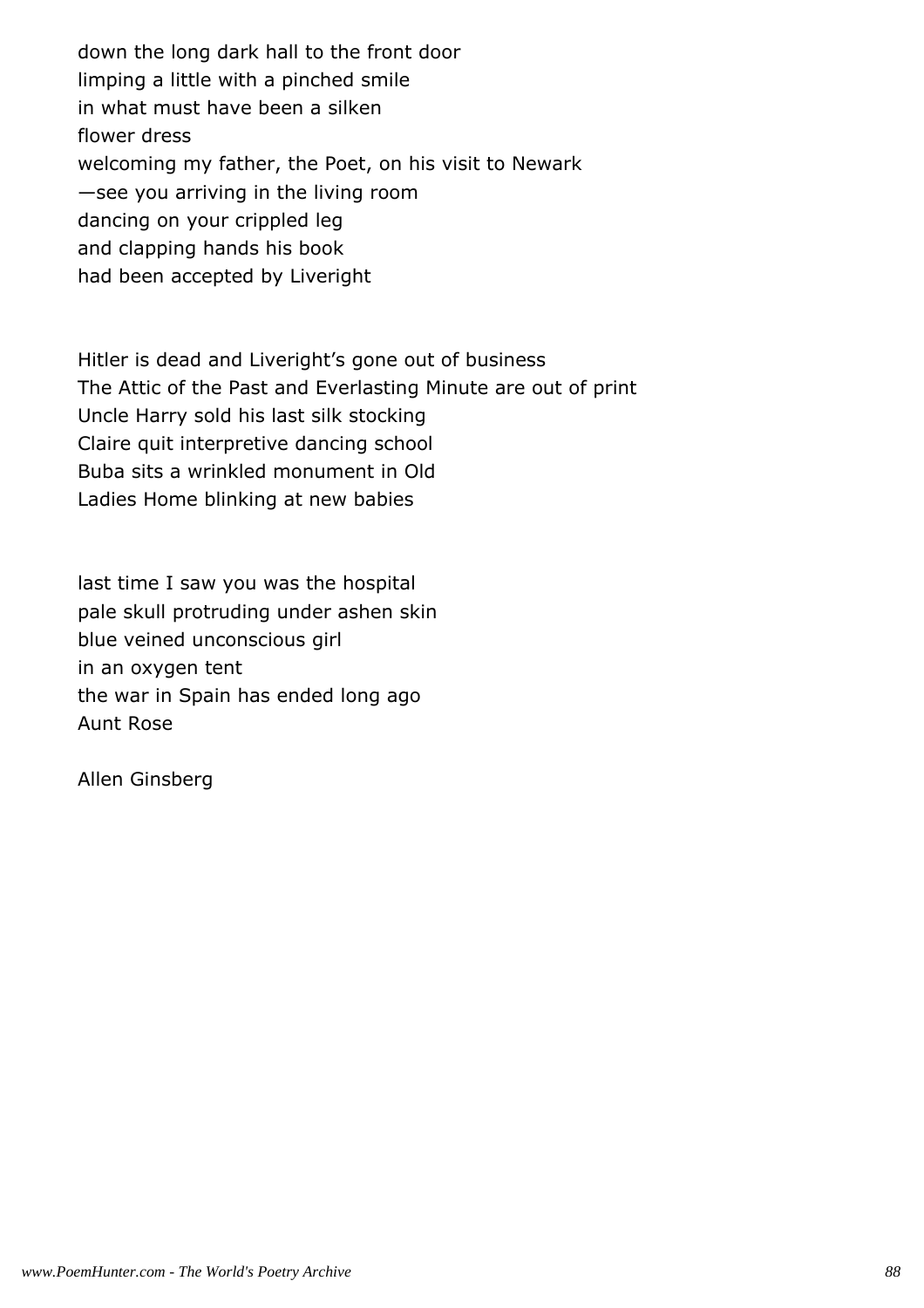### Transcription Of Organ Music

The flower in the glass peanut bottle formerly in the kitchen crooked to take a place in the light, the closet door opened, because I used it before, it kindly stayed open waiting for me, its owner.

I began to feel my misery in pallet on floor, listening to music, my misery, that's why I want to sing. The room closed down on me, I expected the presence of the Creator, I saw my gray painted walls and ceiling, they contained my room, they contained me

as the sky contained my garden, I opened my door

The rambler vine climbed up the cottage post, the leaves in the night still where the day had placed them, the animal heads of the flowers where they had arisen to think at the sun

Can I bring back the words? Will thought of transcription haze my mental open eye? The kindly search for growth, the gracious desire to exist of the flowers, my near ecstasy at existing among them The privilege to witness my existence-you too must seek the sun...

My books piled up before me for my use waiting in space where I placed them, they haven't disappeared, time's left its remnants and qualities for me to use--my words piled up, my texts, my manuscripts, my loves. I had a moment of clarity, saw the feeling in the heart of things, walked out to the garden crying. Saw the red blossoms in the night light, sun's gone, they had all grown, in a moment, and were waiting stopped in time for the day sun to come and give them...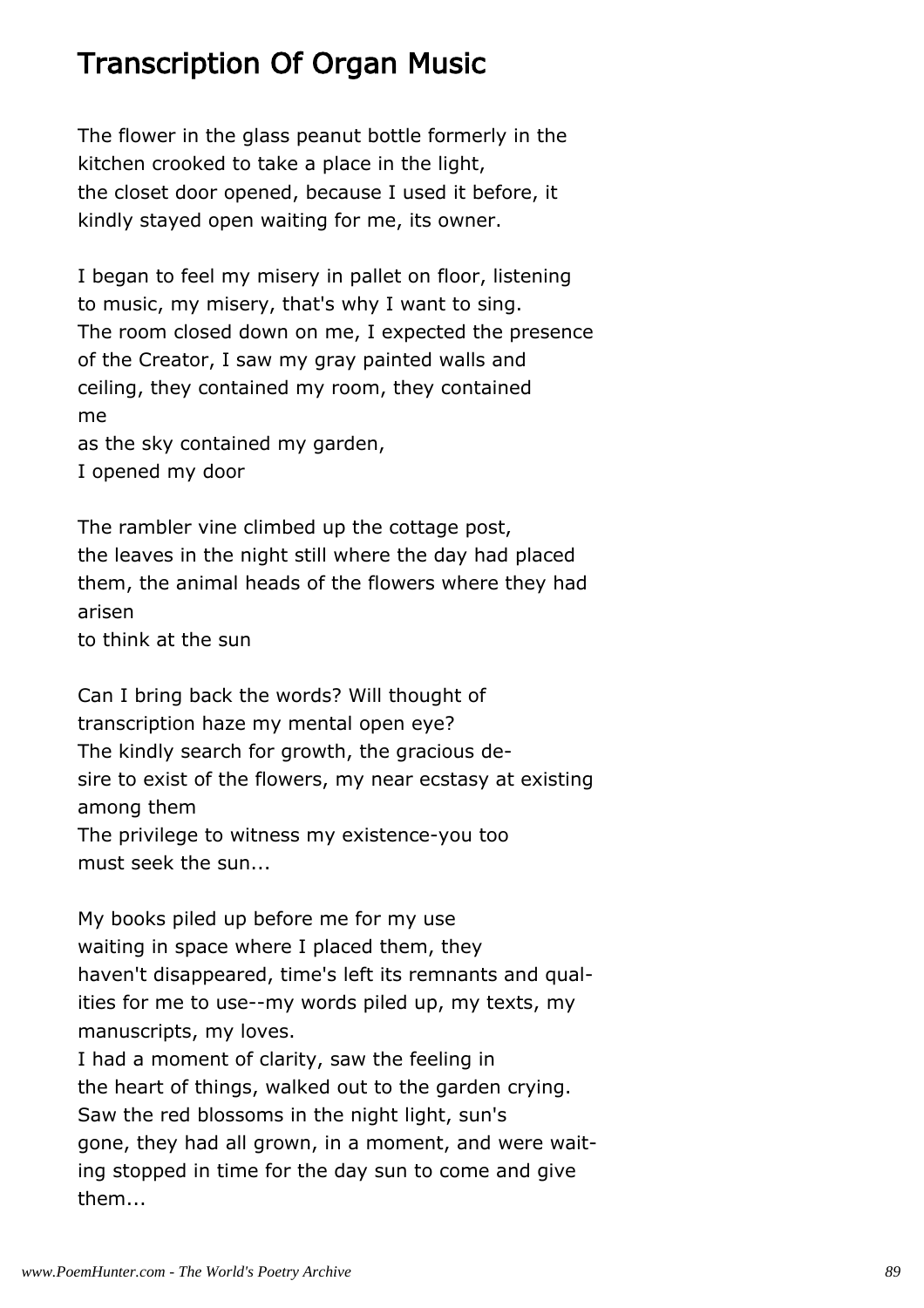Flowers which as in a dream at sunset I watered faithfully not knowing how much I loved them. I am so lonely in my glory--except they too out there--I looked up--those red bush blossoms beckoning and peering in the window waiting in the blind love, their leaves too have hope and are upturned top flat to the sky to receive--all creation open to receive--the flat earth itself.

The music descends, as does the tall bending stalk of the heavy blssom, because it has to, to stay alive, to continue to the last drop of joy. The world knows the love that's in its breast as in the flower, the suffering lonely world. The Father is merciful.

The light socket is crudely attached to the ceiling, after the house was built, to receive a plug which sticks in it alright, and serves my phonograph now...

The closet door is open for me, where I left it, since I left it open, it has graciously stayed open. The kitchen has no door, the hole there will admit me should I wish to enter the kitchen. I remember when I first got laid, H.P. graciously took my cherry, I sat on the docks of Provincetown, age 23, joyful, elevated in hope with the Father, the door to the womb wasopen to admit me if I wished to enter.

There are unused electricity plugs all over my house if I ever needed them. The kitchen window is open, to admit air... The telephone--sad to relate--sits on the floor--I haven't had the money to get it connected--

I want people to bow when they see me and say he is gifted with poetry, he has seen the presence of the Creator And the Creator gave me a shot of his presence to gratify my wish, so as not to cheat me of my yearning for him.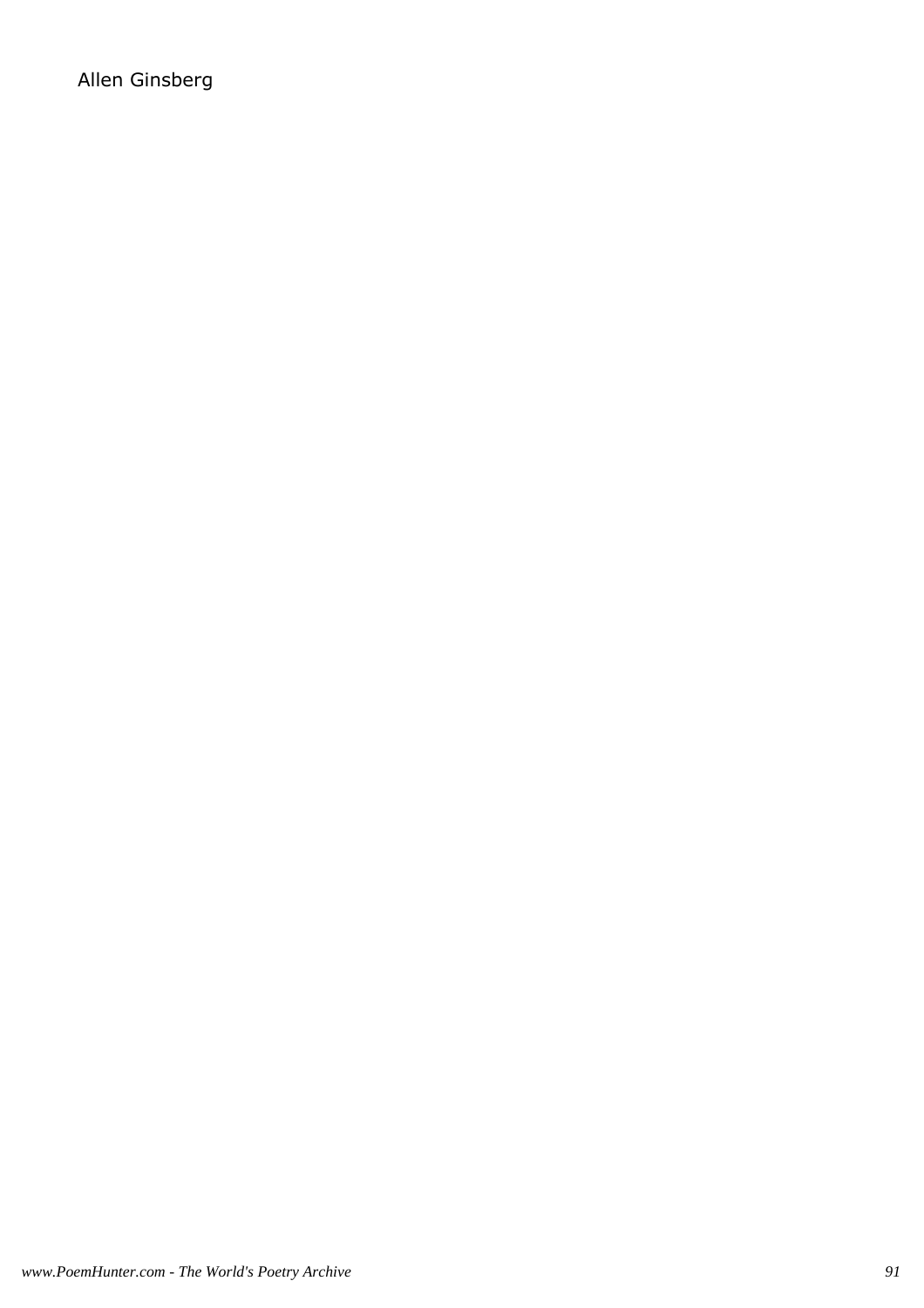# Understand That This Is A Dream

Real as a dream What shall I do with this great opportunity to fly? What is the interpretation of this planet, this moon? if I can dream that I dream / and dream anything dreamable / can I dream I am awake / and why do that? When I dream in a dream that I wake / up what happens when I try to move? I dream that I move and the effort moves and moves till I move / and my arm hurts Then I wake up / dismayed / I was dreaming / I was waking when I was dreaming still / just now. and try to remember next time in dreams that I am in dreaming. And dream anything I want when I'm awaken. When I'm in awakeness what do I desire? I desire to fulfill my emotional belly. My whole body my heart in my fingertops thrill with some old fulfillments. Pages of celestial rhymes burning fire-words unconsumable but disappear. Arcane parchments my own and the universe the answer. Belly to Belly and knee to knee. The hot spurt of my body to thee and thee old boy / dreamy Earl / you Prince of Paterson / now king of me / lost

### Haledon

first dream that made me take down my pants

urgently to show the cars / auto tracks / rolling down avenue hill.

That far back what do I remember / but the face of the leader of the gang was blond / that loved me / one day on the steps of his house blocks away all afternoon I told him about my magic Spell

I can do anything I want / palaces millions / chemistry sets / chicken

coops / white horses

stables and torture basements / I inspect my naked victims chained upside down / my fingertips thrill approval on their thighs white hairless cheeks I may kiss all I want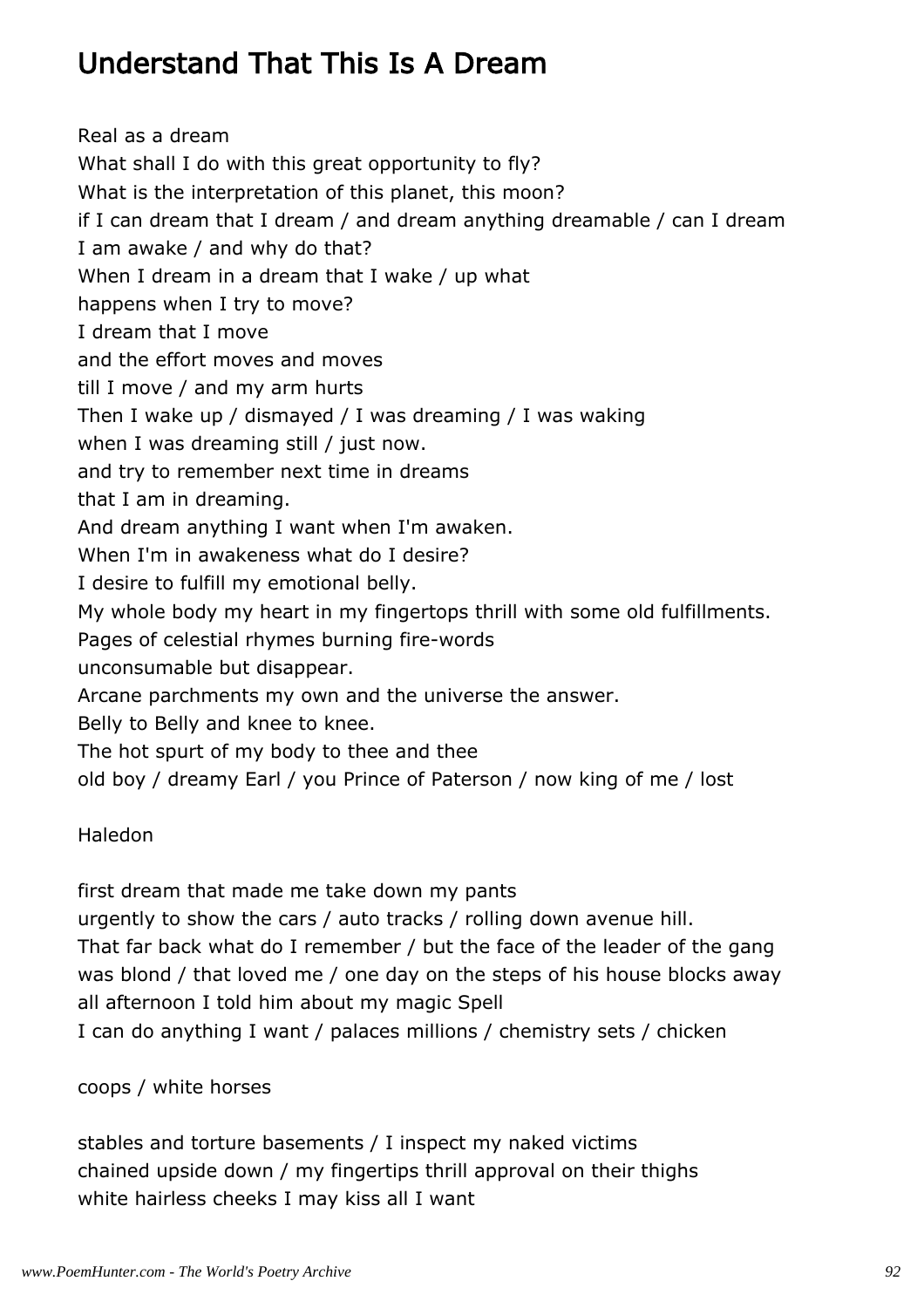at my mercy. on the racks. I pass with my strong attendants / I am myself naked bending down with my buttocks out for their smacks of reproval / o the heat of desire liek shit in my asshole. The strange gang across the street / thru the grocerystore / in the wood alley / out in the open

on the corner

Because I lied to the Dentist about that chickencoop roofing / slate stolen off

### his garage

by me and the boy I loved who would punish me if he knew what I loved him. That now I have had that boy back in another blond form Peter Orlovsky a Chinese teenager in Bangkok ten years twenty years Jo Army on the campus / white blond loins / my mouth hath kisses / full of his cock / my ass burning / full of his cock all that I do desire. In dream and awake this handsome body mine / answered all I desired / intimate loves / open eyed / revealed at last / clothes on the

### floor

Underwear the most revealing stripped off below the belly button in bed. That's that / yes yes / the flat cocks the red pricks the gentle public hair /

alone with me

my magic spell. My power / what I desire alone / what after thirty years / I got forever / after thirty years / satisfied enough with Peter / with all I

wanted /

with many men I knew one generation / our sperm passing into our mouths and bellies / beautiful when I love / given. Now the dream oldens / I olden / my hair a year long / my thirtyeight

birthday approaching.

```
I dream I
am bald / am disappearing / the campus unrecognizable / Haledon Avenue
```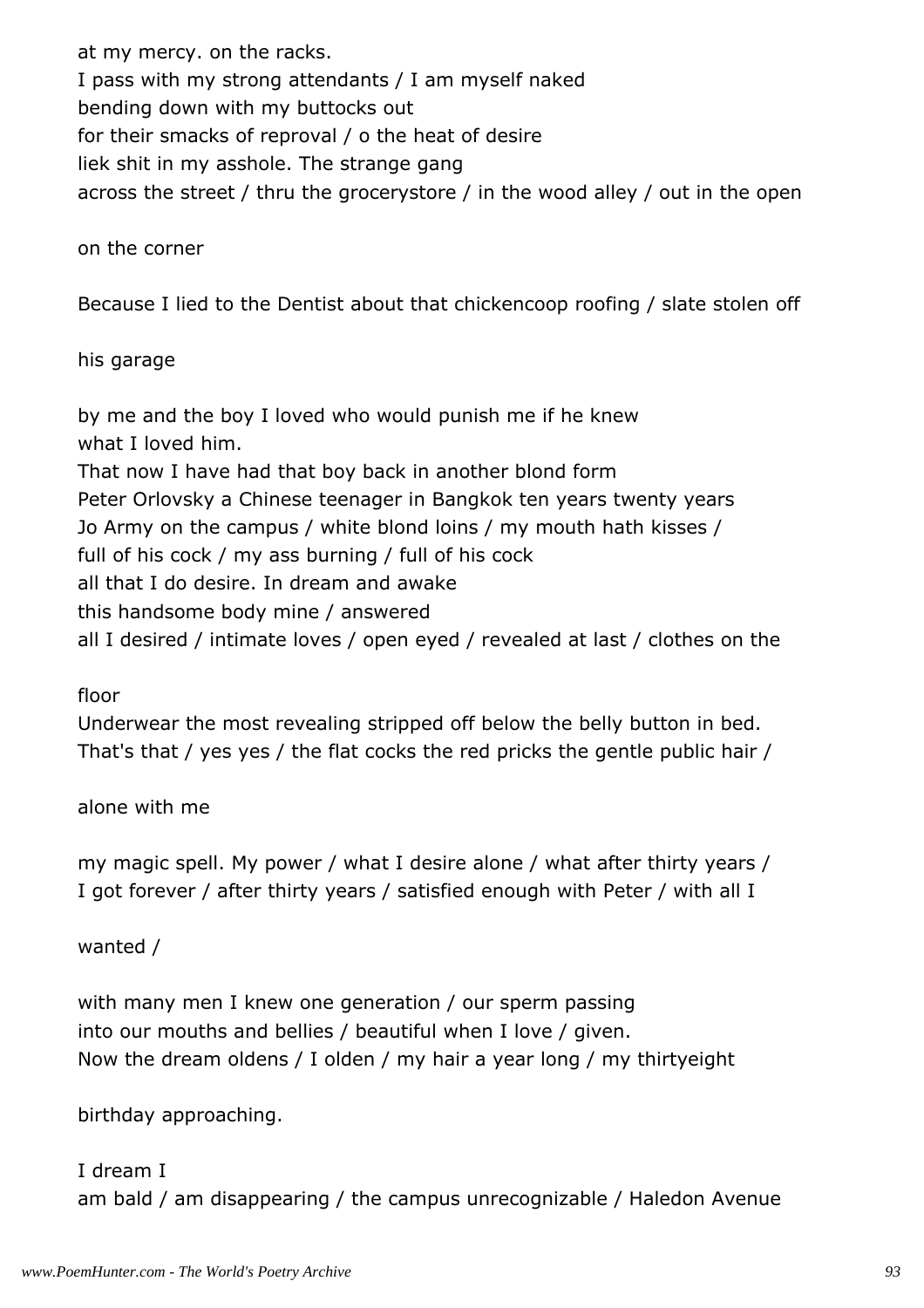will be covered with neon / motels / Supermarkets / iron the porches and woods changed when i go back / to see Earl again He'll be bald / fleshy father / I could pursie him further in the garage If there's still a garage on the hill / on the planet / when I get back.

From Asia.

If I could even remember his name or his face / or find him / When I was ten / perhaps he exists in some form. With a belly and a belt and an auto Whatever his last name / I never knew / in the phonebook / the Akashic

records.

I'll write my Inspiration for all Mankind to remember, My Idea, the secret cave / in the clothes closet / that house probably down / Nothing to go back to / everything's gone / only my idea that's disappearing / even in dreams / gray dust piles / instant annihilation of World War II and all its stainless steel shining-mouthed cannons much less me and my grammar school kisses / I never kissed in time / and go on kissing in dream and out on the street / as if it were for ever. No forever left! Even my oldest forever gone, in Bangkok, in Benares, swept up with words and bodies / all into the brown Ganges / passing the burning grounds and / into the police state. My mind, my mind / you had six feet of Earth to hoe / Why didn't you remember and plant the seed of Law and gather the sprouts

### of What?

the golden blossoms of what idea? If I dream that I dream / what dream should I dream next? Motorcycle rickshaws / parting lamp shine / little

taxis / horses hoofs

on this Saigon midnight street. Angkor Wat ahead and the ruined city's old

Hindu faces

and there was a dream about Eternity. What should I dream when I wake? What's left to dream, more Chinese meat? More magic Spells? More youths

to love before I change & disappear?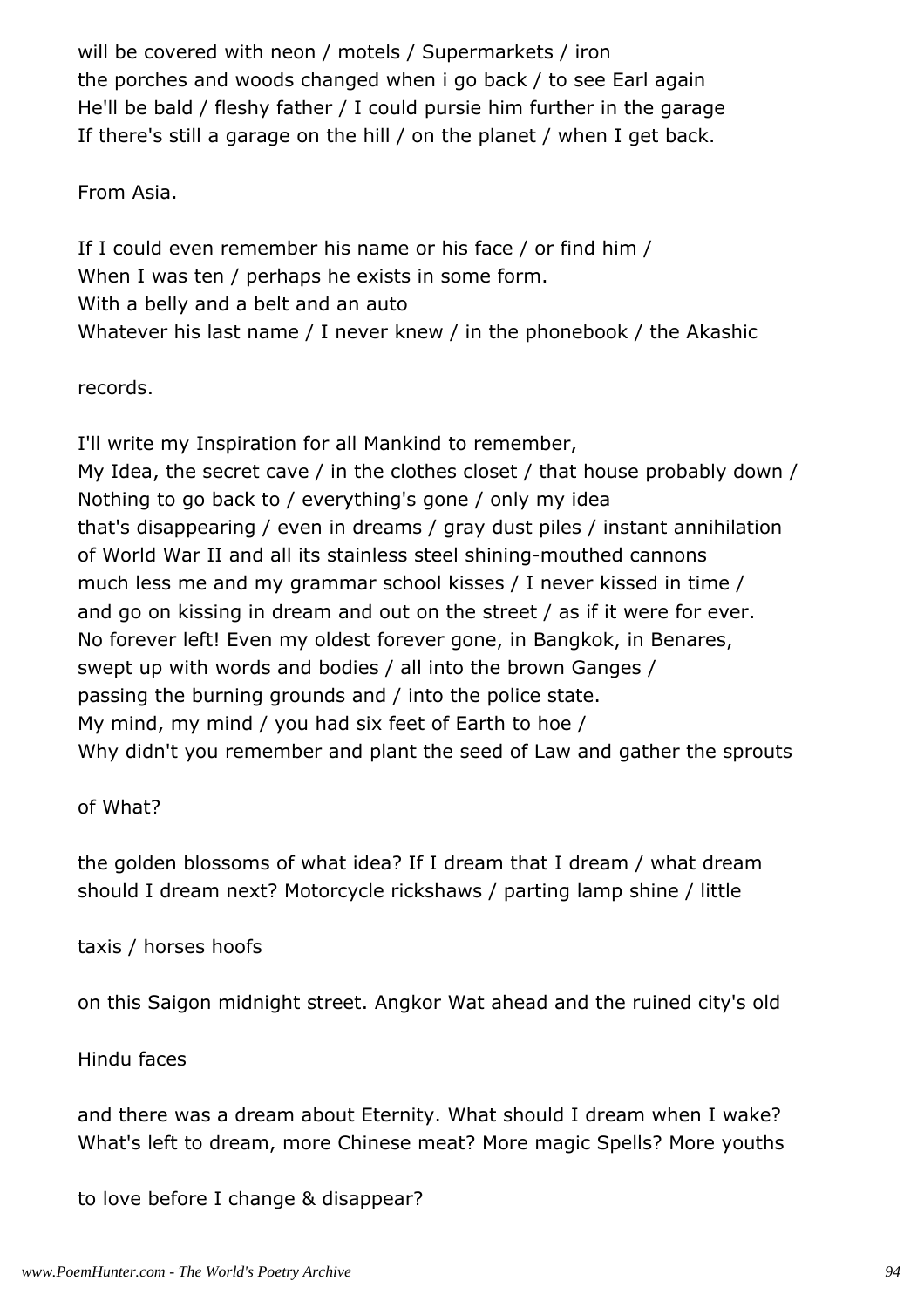More dream words? For now that I know that I am dreaming / What next for you Allen? Run down to the Presidents Palace full of Morphine / The cocks crowing / in the street / Dawn trucks / What is the question? Do I need sleep, now that there's light in the window? I'll go to sleep. Signing off until / the next idea / the moving van arrives

empty

at the Doctor's house full of Chinese furniture.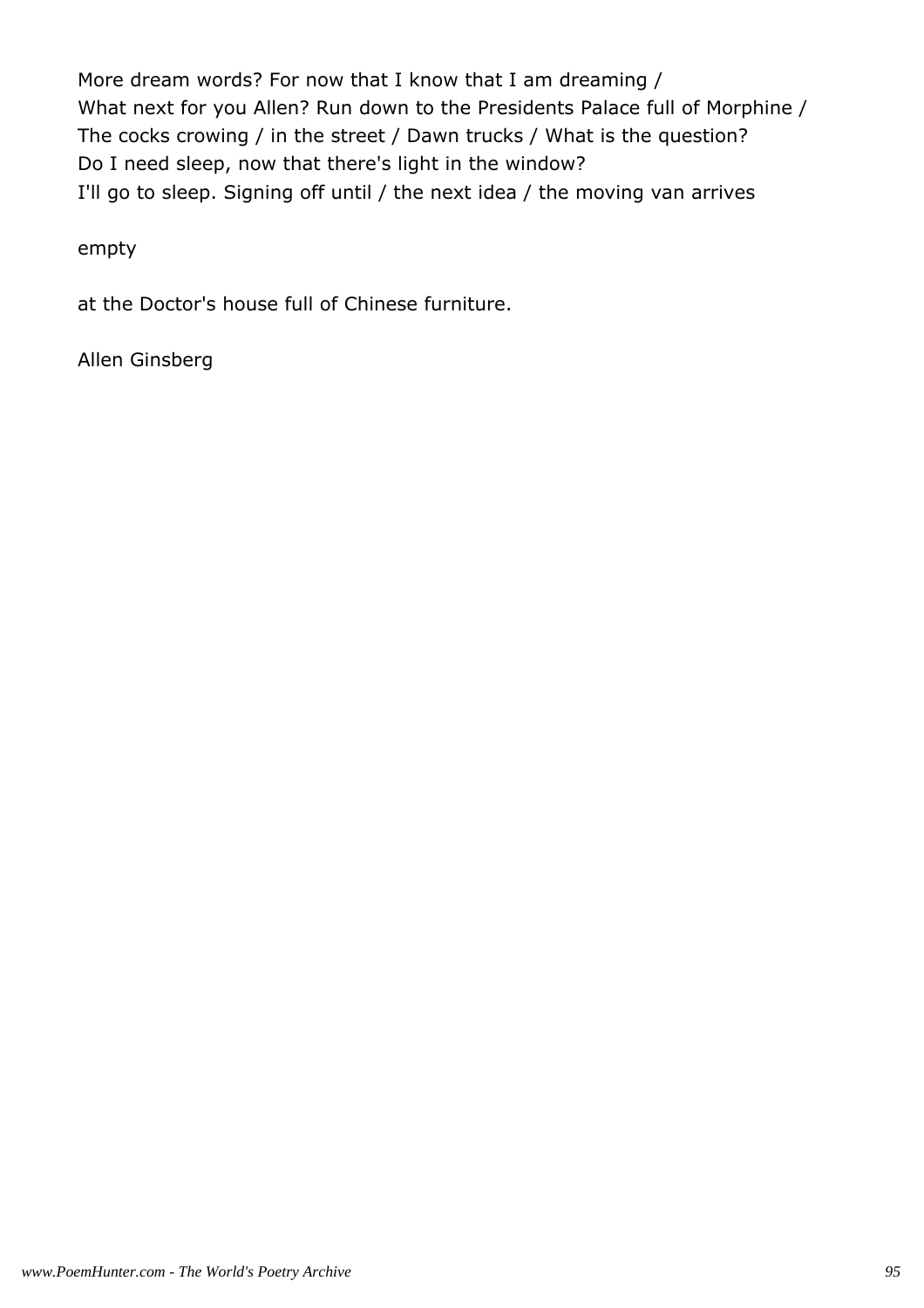# Velocity Of Money

I'm delighted by the velocity of money as it whistles through the windows of Lower East Side Delighted by skyscrapers rising the old grungy apartments falling on 84th Street Delighted by inflation that drives me out on the street After all what good's the family farm, why eat turkey by thousands every Thanksgiving? Why not have Star Wars? Why have the same old America?!? George Washington wasn't good enough! Tom Paine pain in the neck, Whitman what a jerk! I'm delighted by double digit interest rates in the Capitalist world I always was a communist, now we'll win an usury makes the walls thinner, books thicker & dumber Usury makes my poetry more valuable my manuscripts worth their weight in useless gold - Now everybody's atheist like me, nothing's sacred buy and sell your grandmother, eat up old age homes, Peddle babies on the street, pretty boys for sale on Times Square - You can shoot heroin, I can sniff cocaine, macho men can fite on the Nicaraguan border and get paid with paper! The velocity's what counts as the National Debt gets higher Everybody running after the rising dollar Crowds of joggers down broadway past City Hall on the way to the Fed Nobody reads Dostoyevsky books so they'll have to give a passing ear to my fragmented ravings in between President's speeches Nothing's happening but the collapse of the Economy so I can go back to sleep till the landlord wins his eviction suit in court.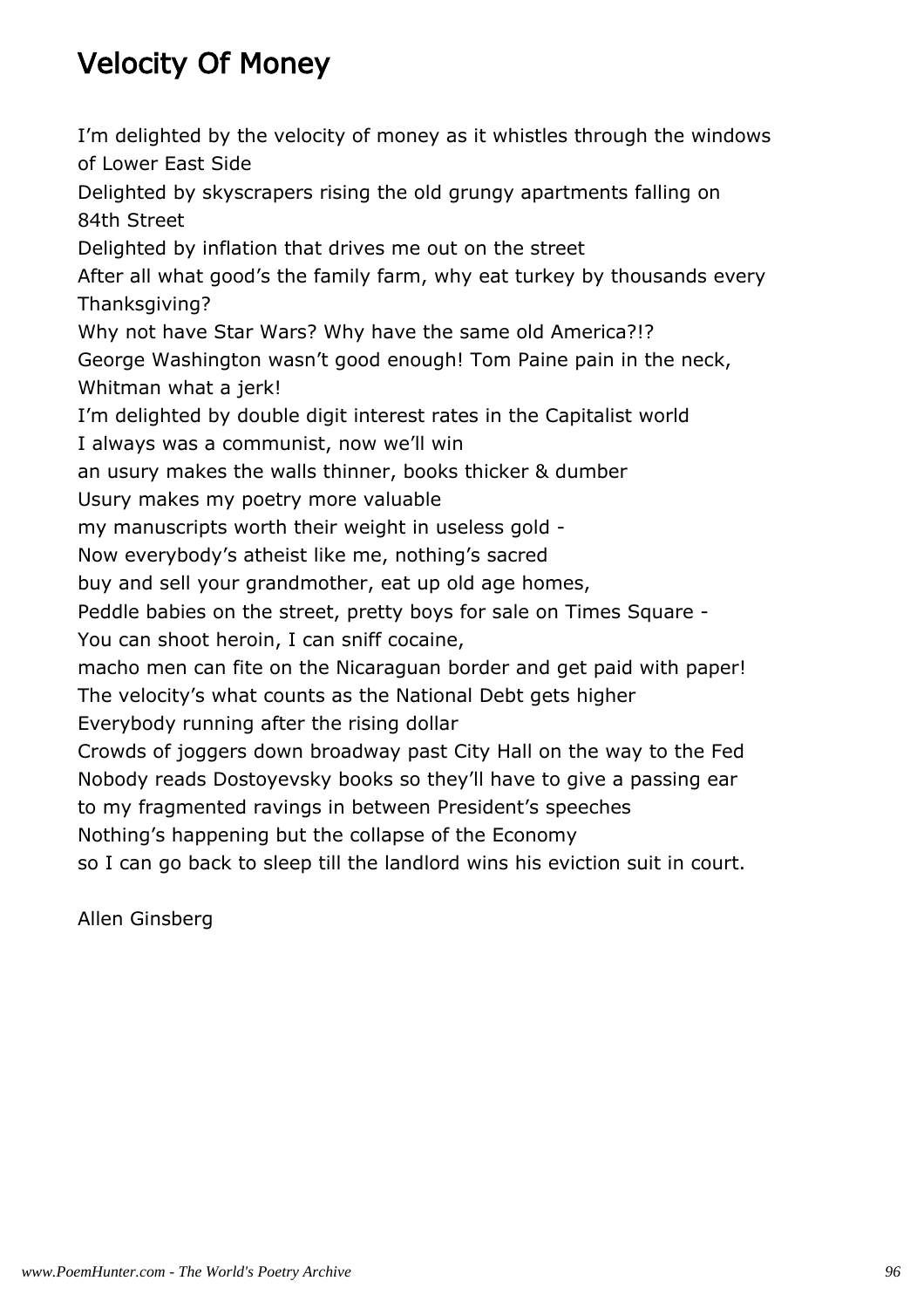### Wales Visitation

White fog lifting & falling on mountain-brow Trees moving in rivers of wind The clouds arise as on a wave, gigantic eddy lifting mist above teeming ferns exquisitely swayed along a green crag glimpsed thru mullioned glass in valley raine—

Bardic, O Self, Visitacione, tell naught but what seen by one man in a vale in Albion, of the folk, whose physical sciences end in Ecology, the wisdom of earthly relations, of mouths & eyes interknit ten centuries visible orchards of mind language manifest human, of the satanic thistle that raises its horned symmetry flowering above sister grass-daisies' pink tiny bloomlets angelic as lightbulbs—

Remember 160 miles from London's symmetrical thorned tower & network of TV pictures flashing bearded your Self the lambs on the tree-nooked hillside this day bleating heard in Blake's old ear, & the silent thought of Wordsworth in eld Stillness clouds passing through skeleton arches of Tintern Abbey— Bard Nameless as the Vast, babble to Vastness!

All the Valley quivered, one extended motion, wind undulating on mossy hills a giant wash that sank white fog delicately down red runnels on the mountainside whose leaf-branch tendrils moved asway in granitic undertow down and lifted the floating Nebulous upward, and lifted the arms of the trees and lifted the grasses an instant in balance and lifted the lambs to hold still and lifted the green of the hill, in one solemn wave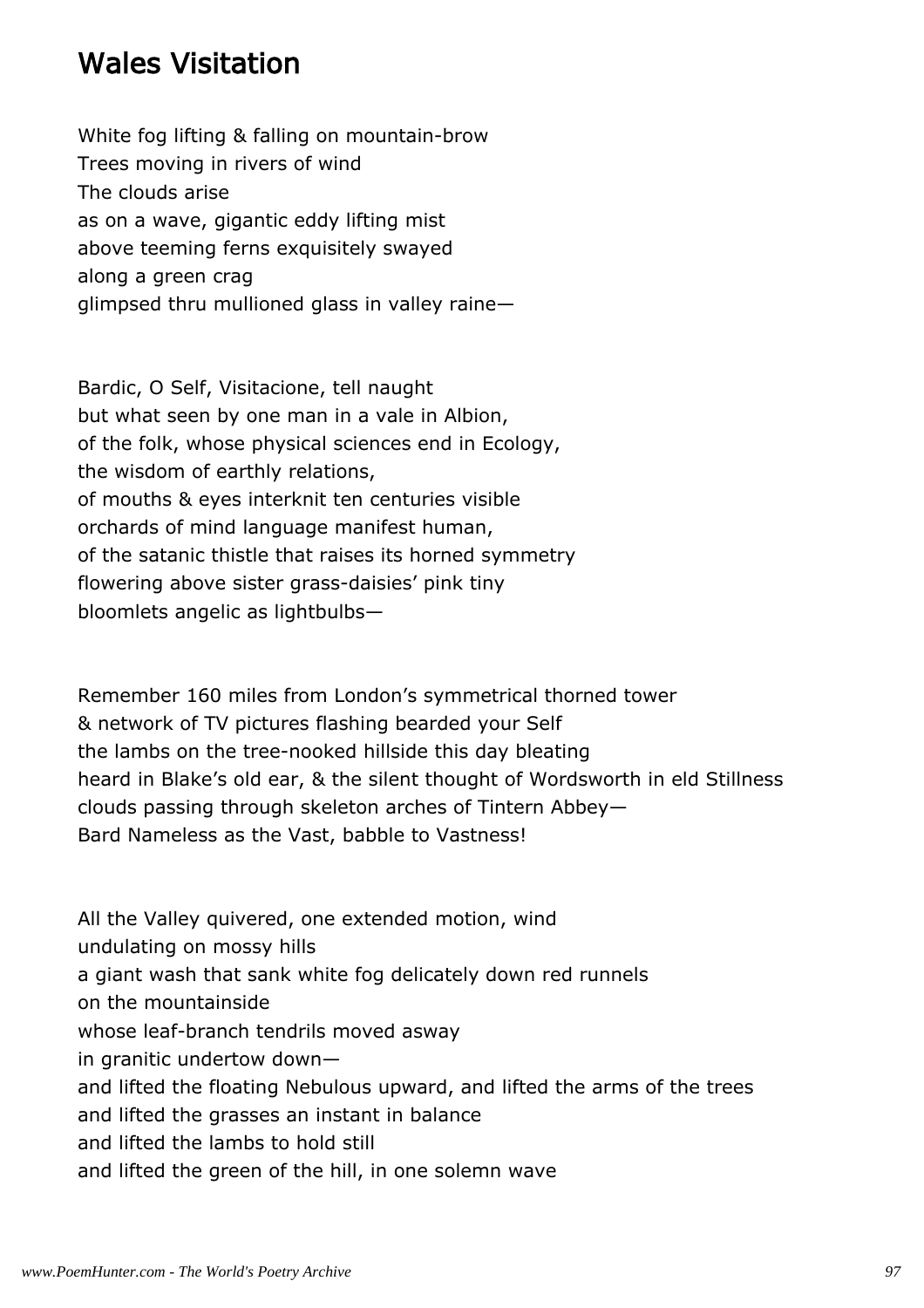A solid mass of Heaven, mist-infused, ebbs thru the vale, a wavelet of Immensity, lapping gigantic through Llanthony Valley, the length of all England, valley upon valley under Heaven's ocean tonned with cloud-hang, —Heaven balanced on a grassblade. Roar of the mountain wind slow, sigh of the body, One Being on the mountainside stirring gently Exquisite scales trembling everywhere in balance, one motion thru the cloudy sky-floor shifting on the million feet of daisies, one Majesty the motion that stirred wet grass quivering

to the farthest tendril of white fog poured down

through shivering flowers on the mountain's head—

No imperfection in the budded mountain,

Valleys breathe, heaven and earth move together,

daisies push inches of yellow air, vegetables tremble,

grass shimmers green

sheep speckle the mountainside, revolving their jaws with empty eyes,

horses dance in the warm rain,

tree-lined canals network live farmland,

blueberries fringe stone walls on hawthorn'd hills,

pheasants croak on meadows haired with fern—

Out, out on the hillside, into the ocean sound, into delicate gusts of wet air, Fall on the ground, O great Wetness, O Mother, No harm on your body! Stare close, no imperfection in the grass,

each flower Buddha-eye, repeating the story,

myriad-formed—

Kneel before the foxglove raising green buds, mauve bells dropped doubled down the stem trembling antennae,

& look in the eyes of the branded lambs that stare

breathing stockstill under dripping hawthorn—

I lay down mixing my beard with the wet hair of the mountainside,

smelling the brown vagina-moist ground, harmless,

tasting the violet thistle-hair, sweetness—

One being so balanced, so vast, that its softest breath

moves every floweret in the stillness on the valley floor,

trembles lamb-hair hung gossamer rain-beaded in the grass,

lifts trees on their roots, birds in the great draught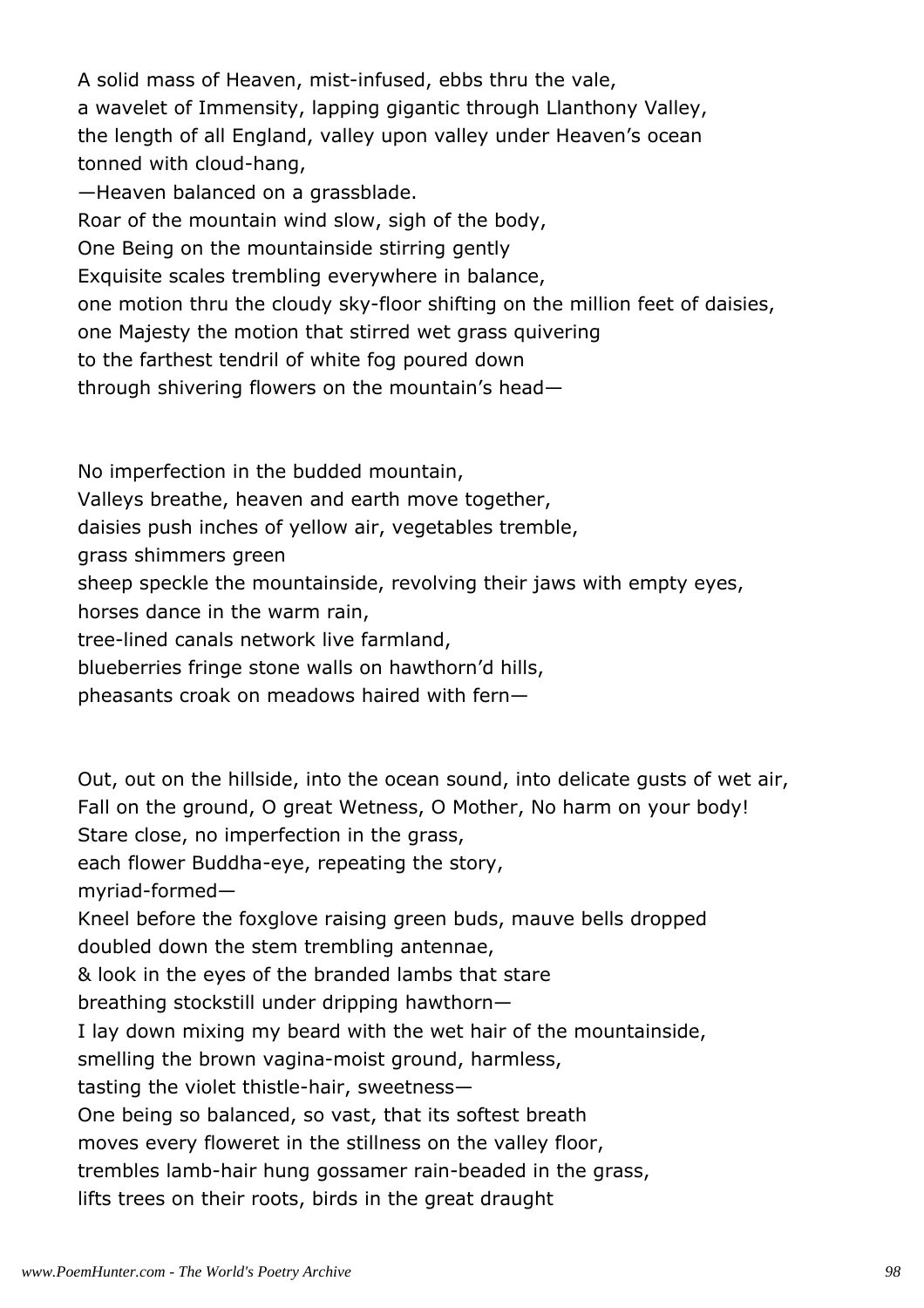hiding their strength in the rain, bearing same weight,

Groan thru breast and neck, a great Oh! to earth heart Calling our Presence together The great secret is no secret Senses fit the winds, Visible is visible, rain-mist curtains wave through the bearded vale, gray atoms wet the wind's kabbala Crosslegged on a rock in dusk rain, rubber booted in soft grass, mind moveless, breath trembles in white daisies by the roadside, Heaven breath and my own symmetric Airs wavering thru antlered green fern drawn in my navel, same breath as breathes thru Capel-Y-Ffn, Sounds of Aleph and Aum through forests of gristle, my skull and Lord Hereford's Knob equal, All Albion one.

What did I notice? Particulars! The vision of the great One is myriad smoke curls upward from ashtray, house fire burned low, The night, still wet & moody black heaven starless upward in motion with wet wind.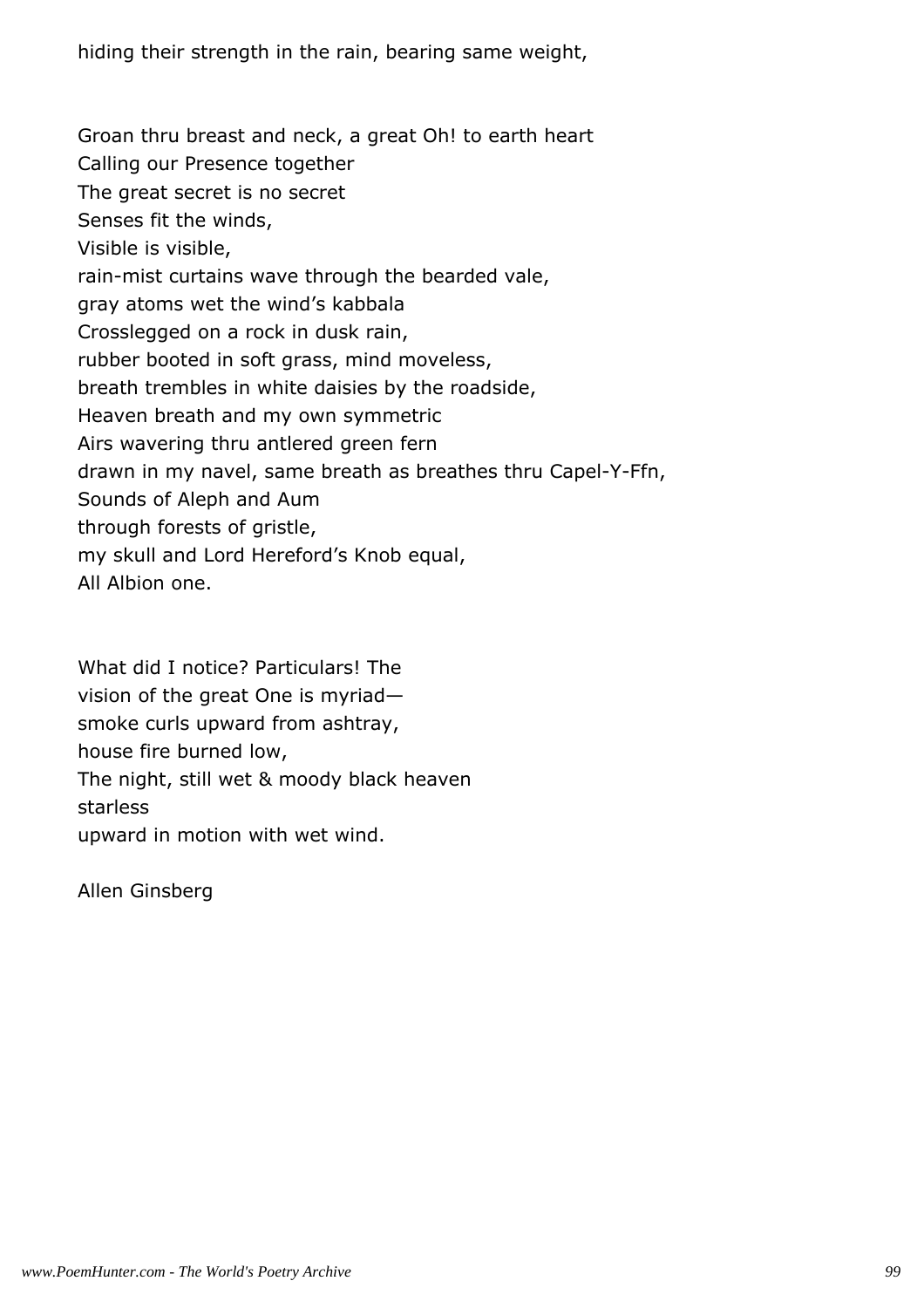### War Profit Litany

### To Ezra Pound

These are the names of the companies that have made money from this war nineteenhundredsixtyeight Annodomini fourthousand eighty Hebraic These are the Corporations who have profited by merchandising skinburning phosphorous or shells fragmented to thousands of fleshpiercing needles and here listed money millions gained by each combine for manufacture and here are gains numbered, index'd swelling a decade, set in order, here named the Fathers in office in these industries, telephones directing finance, names of directors, makers of fates, and the names of the stockholders of these destined Aggregates, and here are the names of their ambassadors to the Capital, representatives to legislature, those who sit drinking in hotel lobbies to persuade, and separate listed, those who drop Amphetamine with military, gossip, argue, and persuade suggesting policy naming language proposing strategy, this done for fee as ambassadors to Pentagon, consultants to military, paid by their industry: and these are the names of the generals & captains military, who know thus work for war goods manufacturers; and above these, listed, the names of the banks, combines, investment trusts that control these industries: and these are the names of the newspapers owned by these banks and these are the names of the airstations owned by these combines; and these are the numbers of thousands of citizens employed by these businesses named; and the beginning of this accounting is 1958 and the end 1968, that static be contained in orderly mind, coherent and definite,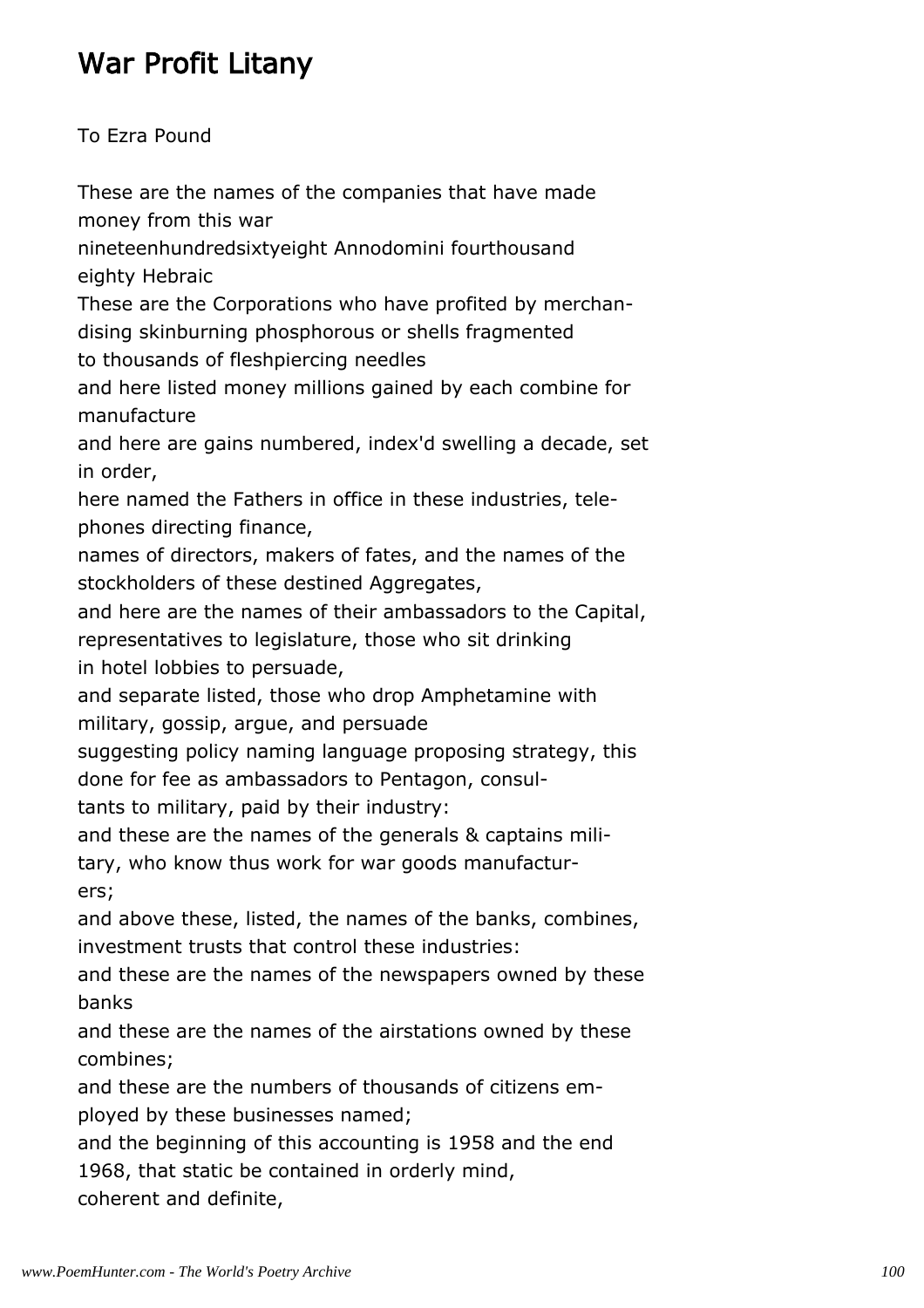and the first form of this litany begun first day December 1967 furthers this poem of these States.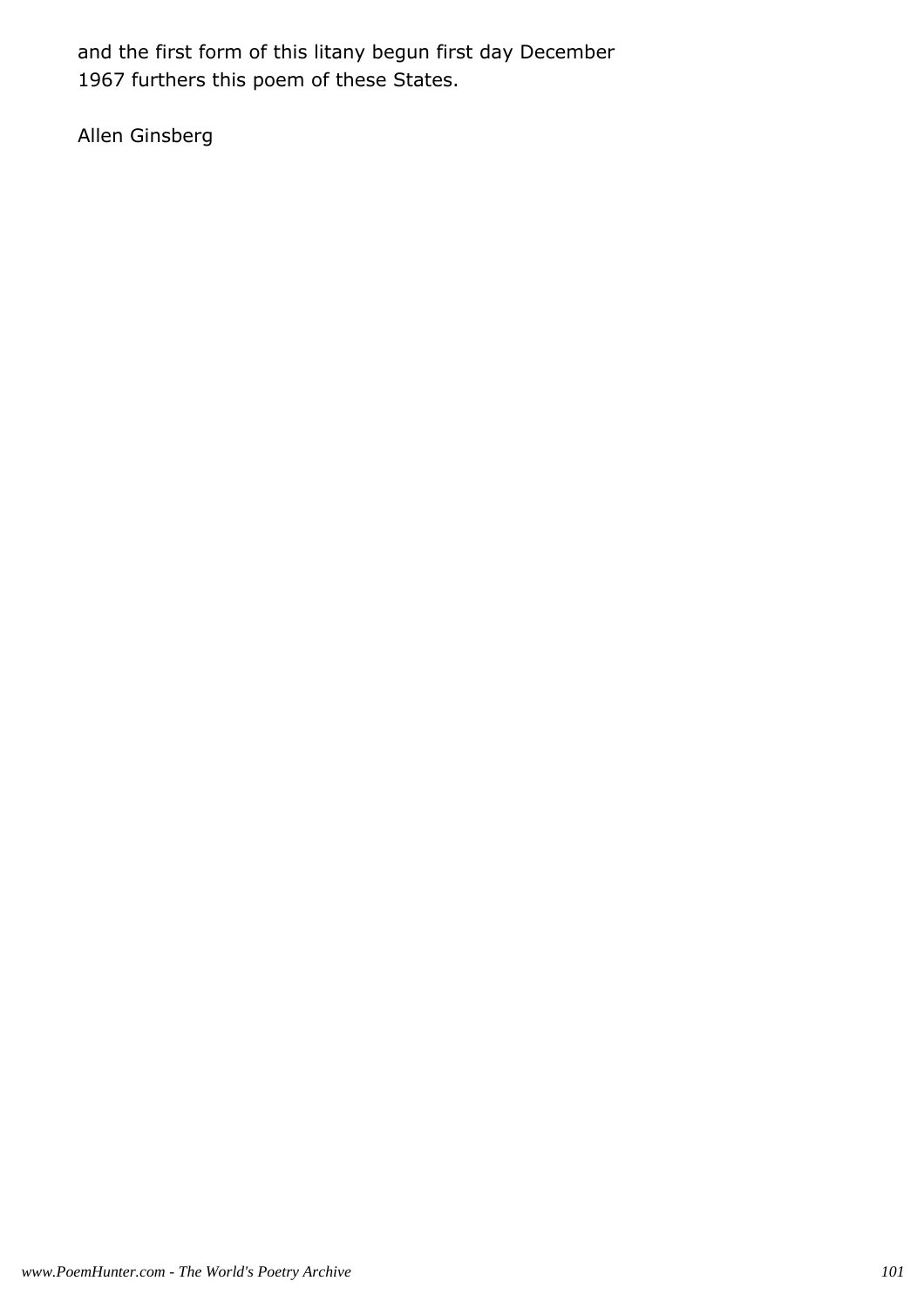### Wild Orphan

Blandly mother takes him strolling by railroad and by river -he's the son of the absconded hot rod angeland he imagines cars and rides them in his dreams,

so lonely growing up among the imaginary automobiles and dead souls of Tarrytown

to create out of his own imagination the beauty of his wild forebears-a mythology he cannot inherit.

Will he later hallucinate his gods? Waking among mysteries with an insane gleam of recollection?

The recognitionsomething so rare in his soul, met only in dreams -nostalgias of another life.

A question of the soul. And the injured losing their injury in their innocence -a cock, a cross, an excellence of love.

And the father grieves